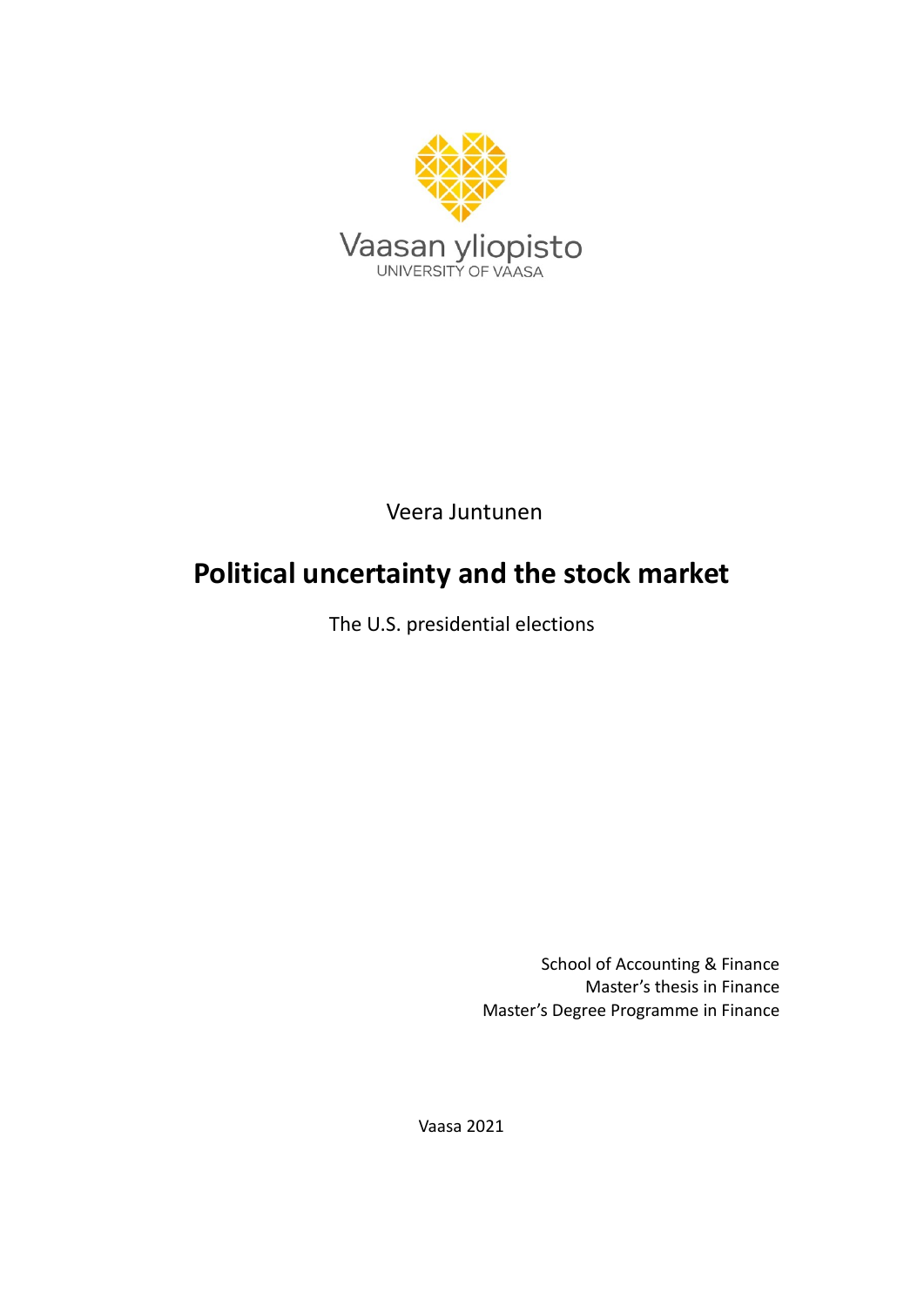| <b>School of Accounting and Finance</b>                           |  |  |  |  |  |  |
|-------------------------------------------------------------------|--|--|--|--|--|--|
| Veera Juntunen                                                    |  |  |  |  |  |  |
| Political uncertainty and the stock market: The U.S. presidential |  |  |  |  |  |  |
| Master of Science in Economics and Business Administration        |  |  |  |  |  |  |
| Master's Degree Programme in Finance                              |  |  |  |  |  |  |
| Denis Davydov                                                     |  |  |  |  |  |  |
| Pages: 91<br>2021                                                 |  |  |  |  |  |  |
|                                                                   |  |  |  |  |  |  |

#### **ABSTRACT:**

Recently political uncertainty has shown how vital a role it plays in the financial markets and why it is essential to understand its function. In 2020 political uncertainty rose to a record high level due to the Covid-19 pandemic, which was also dramatically reflected in the financial markets. It broadly refers to uncertainty about the future actions of the government. This means that presidential elections are an example of a source of it. This research examines the impact of political uncertainty on the stock market during the presidential elections in the United States. Previous literature has found that political uncertainty has a negative effect on stock prices because it needs a risk premium. This means that political uncertainty leads to an increased discount rate which in turn leads to a decrease in stock prices. This implies that it is priced.

This research focuses on the Dow Jones Industrial Average index, but the analysis is extended to cover panel data on fifty companies selected from the Dow Jones Industrial Average and Nasdaq 100. Using monthly data from February 2000 to December 2020, this thesis examines the relationship between monthly returns and political uncertainty. The data used in this research is retrieved from Refinitiv Workspace, the website of Economic Policy Uncertainty and the Federal Reserve Bank of St. Louis. The study uses linear regression to examine the influence of political uncertainty on the stock market index, and for the investigated companies, panel regression is used.

The results show that there is a negative relationship between political uncertainty and the stock market. In addition, this research reveals that during 2000—2020 political uncertainty caused by presidential elections has a negative impact on the stock market and stock returns. However, each presidential election has a different effect on stock returns. The harmfulness of previous policies can explain the differences in the influence of political uncertainty created by different presidential elections. Generally, the impact of political uncertainty is negative, but when the previous policies are detrimental enough, the impact can be positive, but often the impact is then insignificant because the change was already expected by market participants. Moreover, political uncertainty caused by the presidential elections that led to the victory of a Democrat has a more negative impact on the stock returns than political uncertainty caused by the election of a Republican candidate because the Republican party is seen as a party that is more in favour of business. Furthermore, different companies are impacted by political uncertainty differently. Larger companies are less negatively impacted by it because they are more stable than small companies. Additionally, companies doing well in corporate social responsibility are less negatively affected by it.

**KEYWORDS:** political instability, presidential elections, financial markets, enterprises, regression analysis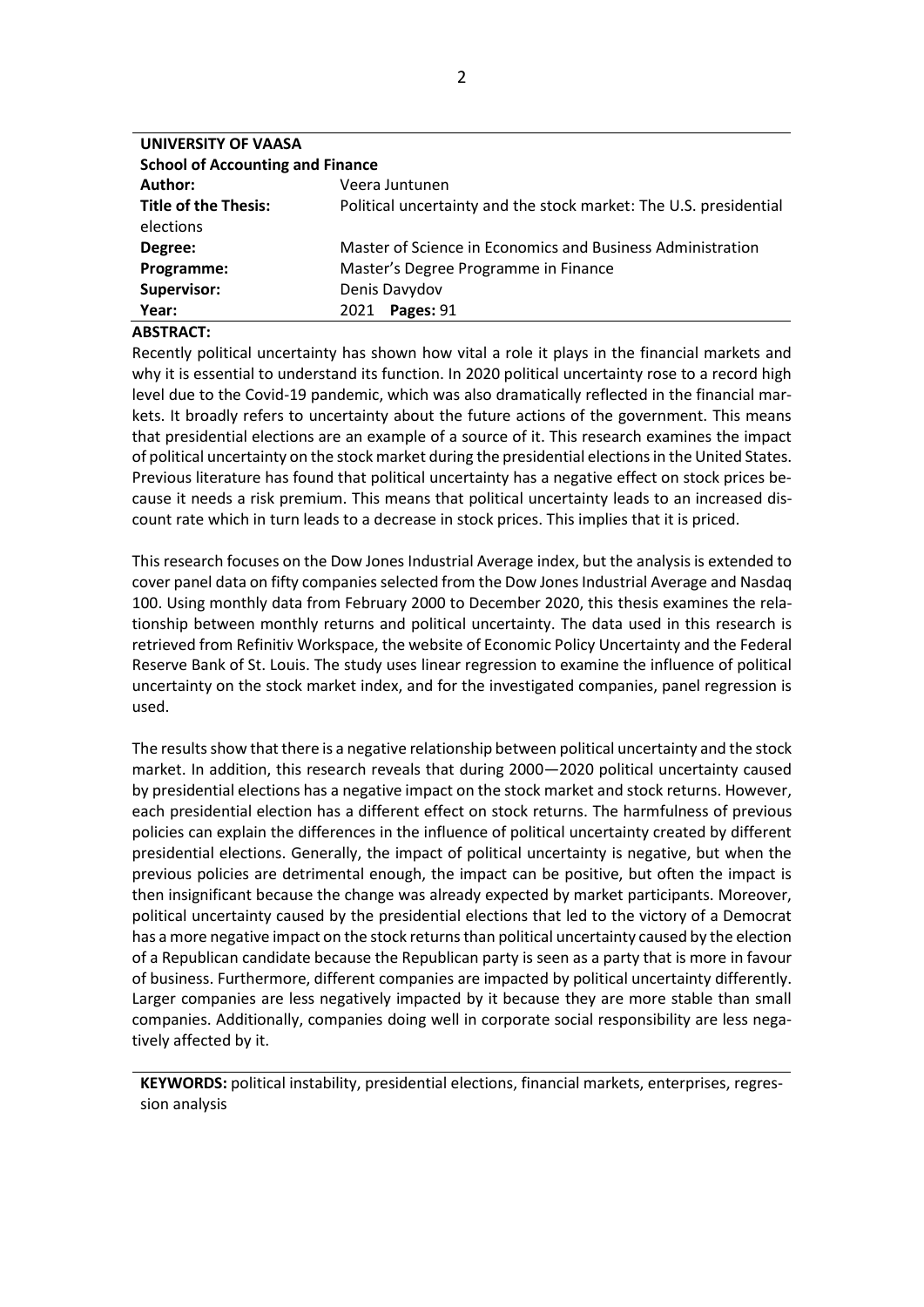| <b>VAASAN YLIOPISTO</b>               |                                                                   |  |  |  |  |  |
|---------------------------------------|-------------------------------------------------------------------|--|--|--|--|--|
| Laskentatoimen ja rahoituksen yksikkö |                                                                   |  |  |  |  |  |
| Tekijä:                               | Veera Juntunen                                                    |  |  |  |  |  |
| Tutkielman nimi:                      | Political uncertainty and the stock market: The U.S. presidential |  |  |  |  |  |
| elections                             |                                                                   |  |  |  |  |  |
| Tutkinto:                             | Kauppatieteiden maisteri                                          |  |  |  |  |  |
| Oppiaine:                             | Rahoitus                                                          |  |  |  |  |  |
| Työn ohjaaja:                         | Denis Davydov                                                     |  |  |  |  |  |
| Valmistumisvuosi:                     | Sivumäärä: 91<br>2021                                             |  |  |  |  |  |
|                                       |                                                                   |  |  |  |  |  |

#### **TIIVISTELMÄ:**

Viime aikoina poliittinen epävarmuus on osoittanut, kuinka tärkeä rooli sillä on rahoitusmarkkinoilla ja miksi on tärkeää ymmärtää sen roolia. Vuonna 2020 se nousi ennätystasolle koronapandemian takia, mikä heijastui dramaattisesti myös rahoitusmarkkinoilla. Poliittinen epävarmuus viittaa laajasti epävarmuuteen hallituksen tulevista toimista. Tämä tarkoittaa sitä, että presidentinvaalit ovat esimerkki sen lähteestä. Tässä tutkimuksessa tarkastellaan poliittisen epävarmuuden vaikutusta osakemarkkinoihin Yhdysvaltain presidentinvaalien aikana. Aikaisemmissa tutkimuksissa on havaittu, että poliittisella epävarmuudella on negatiivinen vaikutus osakekursseihin, koska se vaatii riskipreemion. Tämä tarkoittaa sitä, että poliittinen epävarmuus johtaa diskonttokoron nousuun, mikä puolestaan johtaa osakekurssien laskuun. Tämä tarkoittaa sitä, että se on hinnoiteltu.

Tässä tutkimuksessa tarkastellaan Dow Jones Industrial Average -indeksiä sekä viidestäkymmenestä yrityksestä muodostuvaa paneelidataa. Nämä yritykset on valittu Dow Jones Industrial Average - ja Nasdaq 100 -indekseistä. Tutkimuksessa käytetään kuukausittaista dataa helmikuusta 2000 joulukuuhun 2020. Tutkimuksessa käytetty data on hankittu Refinitiv Workspacesta, Economic Policy Uncertaintyn Internet-sivustolta ja St. Louisin keskuspankin verkkosivustolta. Lineaarista regressiota käytetään tutkimaan miten poliittinen epävarmuus vaikutta osakemarkkinaindeksiin. Paneeliregressiota käytetään tutkimaan poliittisen epävarmuuden ja valittujen yritysten osakekurssien välisen suhteen paljastamiseen.

Tämä tutkimus osoittaa, että sekä poliittisen epävarmuuden että presidentin vaalien aiheuttaman poliittisen epävarmuuden ja osakemarkkinoiden välillä on negatiivinen suhde. Eri presidentinvaaleilla on kuitenkin erilainen vaikutus osakkeiden tuottoon. Eri presidentinvaalien aiheuttamat erot poliittisen epävarmuuden vaikutuksissa voidaan selittää aiempien linjojen haitallisuudella. Yleensä poliittisen epävarmuuden vaikutus on negatiivinen, mutta jos aikaisempi linja on riittävän haitallinen, vaikutus voi olla positiivinen, mutta usein vaikutus on vähäinen, koska osakemarkkinat osasivat odottaa muutosta. Lisäksi demokraattikandidaatin voittoon johtaneiden presidentinvaalien aiheuttamalla poliittisella epävarmuudella on suurempi negatiivinen vaikutus osakkeiden tuottoon kuin poliittisella epävarmuudella, jonka on aiheuttanut republikaanikandidaatin valinta. Syy tälle on se, että republikaanipuolueen katsotaan olevan parempi liiketoiminnalle. Lisäksi poliittinen epävarmuus vaikuttaa eri yrityksiin eri tavoin. Poliittinen epävarmuuden vaikutus suuriin yrityksiin on vähemmän negatiivinen, koska ne ovat vakaampia kuin pienet yritykset. Lisäksi poliittinen epävarmuus vaikuttaa vähemmän negatiivisesti yrityksiin, jotka menestyvät hyvin yritysten yhteiskuntavastuussa.

**AVAINSANAT:** poliittinen epävakaus, presidentinvaalit, rahoitusmarkkinat, yritykset, regressioanalyysi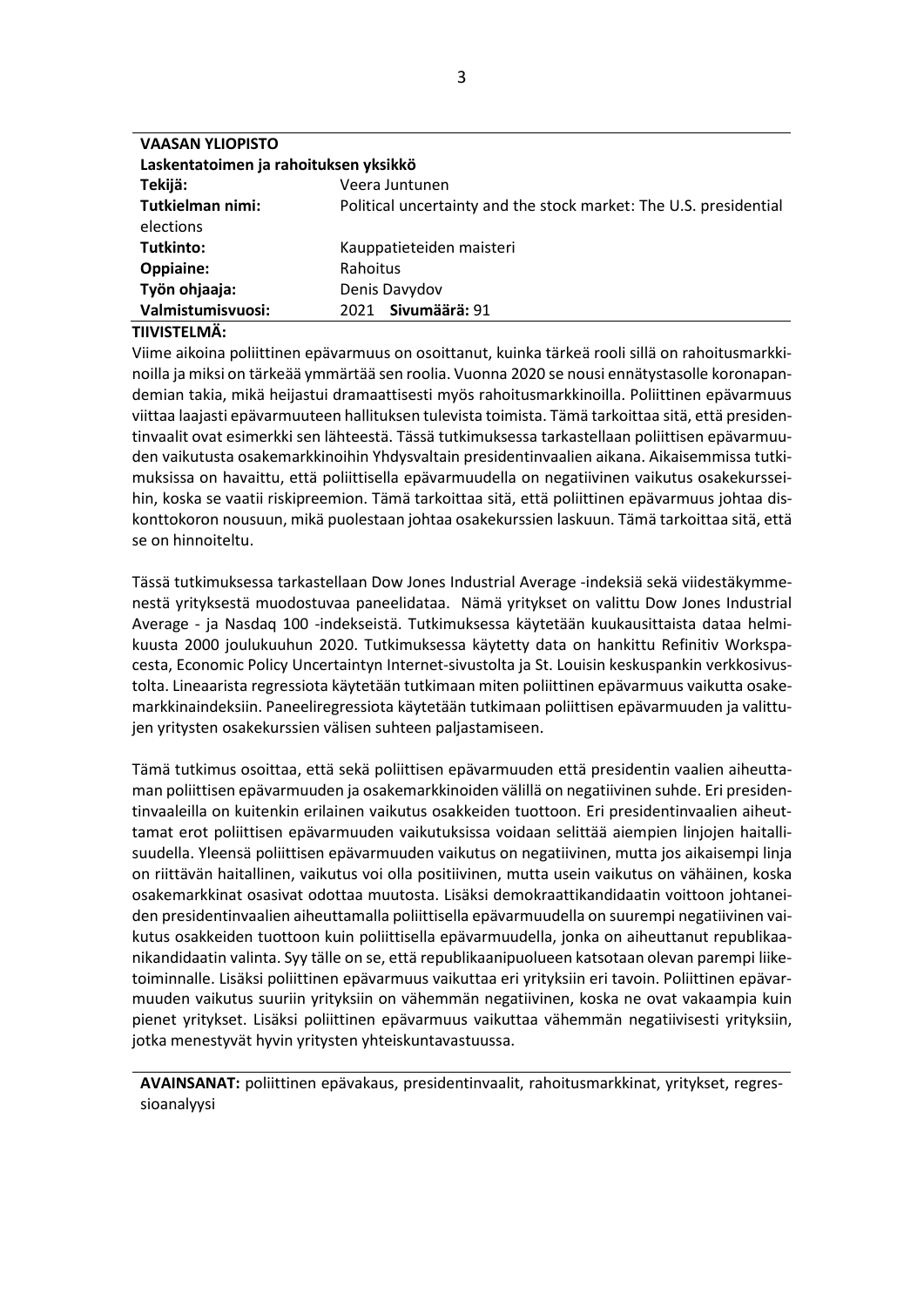### **Contents**

| $\mathbf 1$    |     | Introduction                                                            | 7  |
|----------------|-----|-------------------------------------------------------------------------|----|
|                | 1.1 | Purpose of the study                                                    | 9  |
|                | 1.2 | Research hypothesis                                                     | 10 |
|                | 1.3 | Structure of the study                                                  | 11 |
| $\overline{2}$ |     | Political uncertainty                                                   | 12 |
|                | 2.1 | Economic policy uncertainty index as a measure of political uncertainty | 13 |
|                | 2.2 | Monetary policy uncertainty index as a measure of political uncertainty | 17 |
| 3              |     | <b>Theoretical framework</b>                                            | 19 |
|                | 3.1 | Formation of stock returns                                              | 19 |
|                | 3.2 | Efficient market hypothesis and political uncertainty                   | 23 |
| 4              |     | Prior empirical evidence                                                | 27 |
|                | 4.1 | Political uncertainty in the stock markets                              | 27 |
|                | 4.2 | Political uncertainty in the option markets                             | 33 |
|                | 4.3 | Political uncertainty and investments                                   | 35 |
| 5              |     | The presidential elections in the United States                         | 39 |
|                | 5.1 | Effect of U.S. presidential election on the stock market                | 39 |
|                | 5.2 | The election of Donald Trump                                            | 42 |
| 6              |     | Data & methodology                                                      | 47 |
|                | 6.1 | Data                                                                    | 47 |
|                |     | 6.2 Descriptive statistics                                              | 49 |
|                | 6.3 | Economic policy uncertainty index in the methodology                    | 51 |
|                | 6.4 | Regression models                                                       | 53 |
|                | 6.5 | <b>Explanatory regression</b>                                           | 58 |
| 7              |     | <b>Empirical results</b>                                                | 62 |
|                | 7.1 | Effect on the stock market                                              | 62 |
|                | 7.2 | Effect on the stock returns                                             | 65 |
|                | 7.3 | Effect of the presidential elections of a specific party                | 72 |
|                | 7.4 | <b>Effect of firm characteristics</b>                                   | 77 |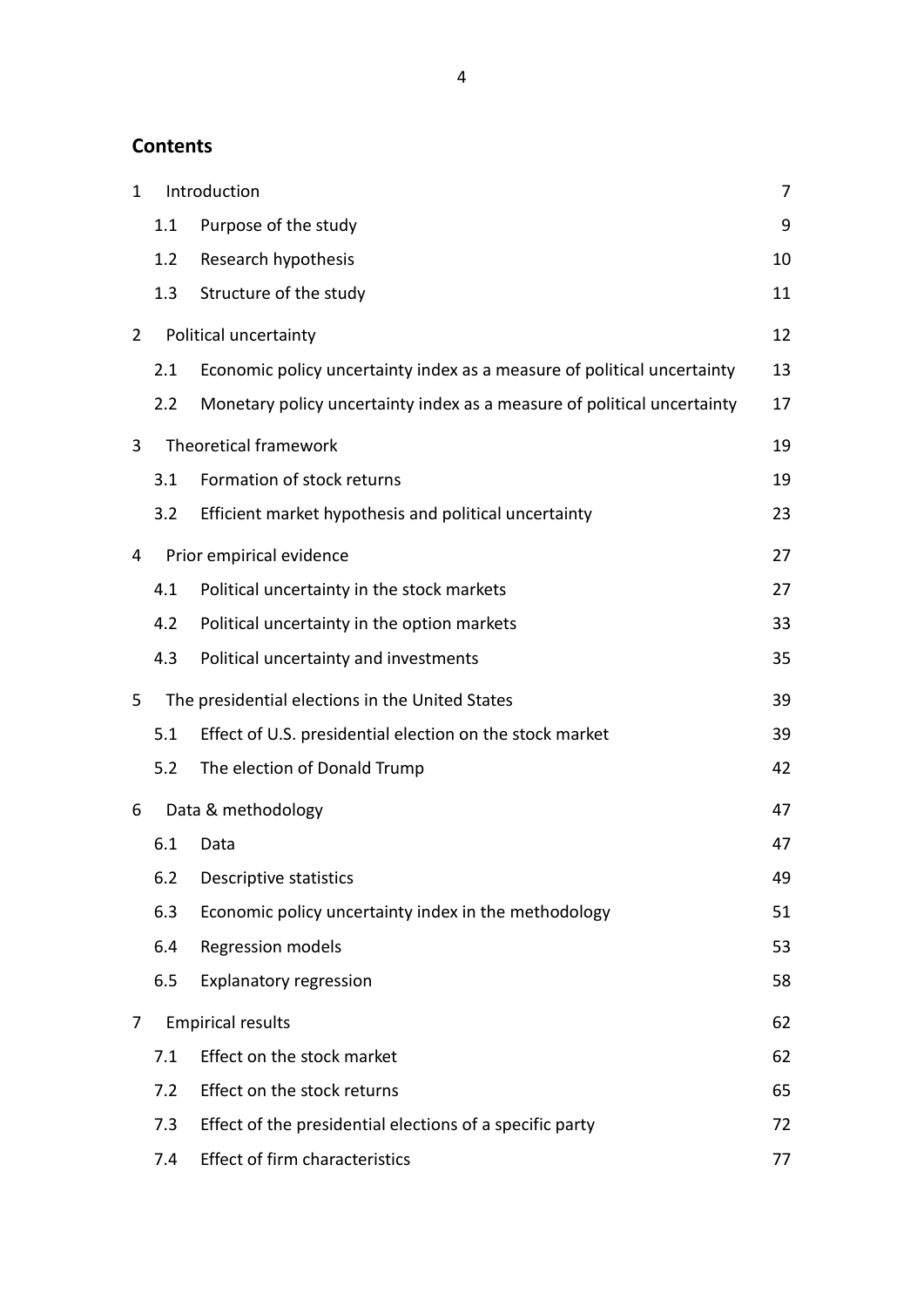| 8 | Conclusions                                                                    | 83  |
|---|--------------------------------------------------------------------------------|-----|
|   | References                                                                     |     |
|   | <b>Appendices</b>                                                              |     |
|   | Appendix 1. List of companies                                                  | 90. |
|   | Appendix 2. Descriptive statistics of explanatory regression for each election | 91  |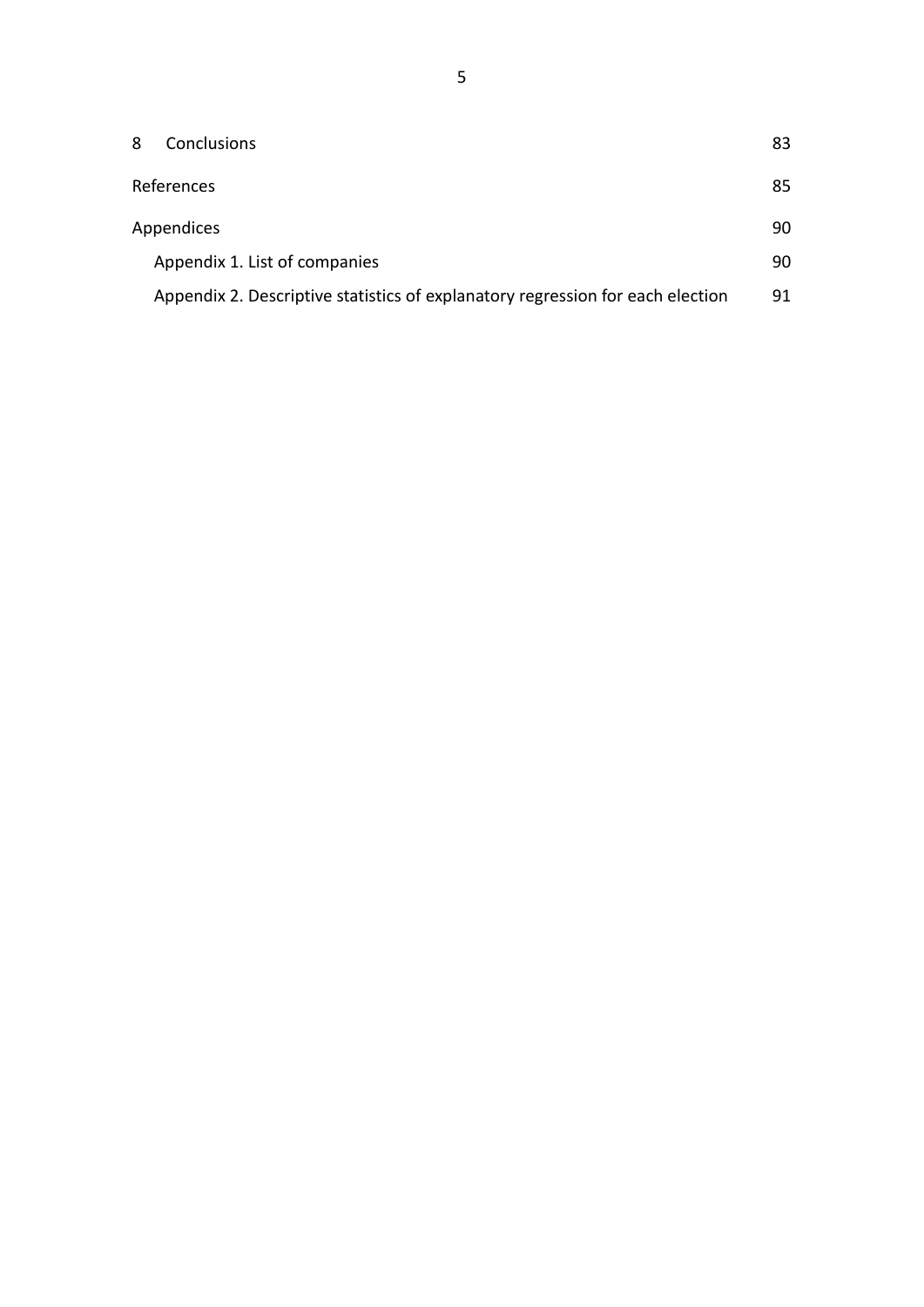## **Figures**

| Figure 1. Political uncertainty from 1999 to 2020                      | 14 |
|------------------------------------------------------------------------|----|
| Figure 2. Political uncertainty in election years in the United States | 51 |

## **Tables**

| Table 1. Descriptive statistics                                         | 49 |
|-------------------------------------------------------------------------|----|
| Table 2. Variance inflated factors of regression models                 | 58 |
| Table 3. Variance inflated factors of explanatory regression            | 61 |
| Table 4. Effect of political uncertainty on the stock market            | 65 |
| Table 5. Effect of political uncertainty on stock returns               | 66 |
| Table 6. Effect of political uncertainty on restricted companies        | 70 |
| Table 7. Effect of the election of a specific party on the stock market | 73 |
| Table 8. Effect of the elections of a specific party on companies       | 74 |
| Table 9. Effect of firm characteristics                                 | 78 |
| Table 10. Effect of firm characteristics during different elections     | 80 |
| Table 11. Effect of firm characteristic of restricted set of companies  | 80 |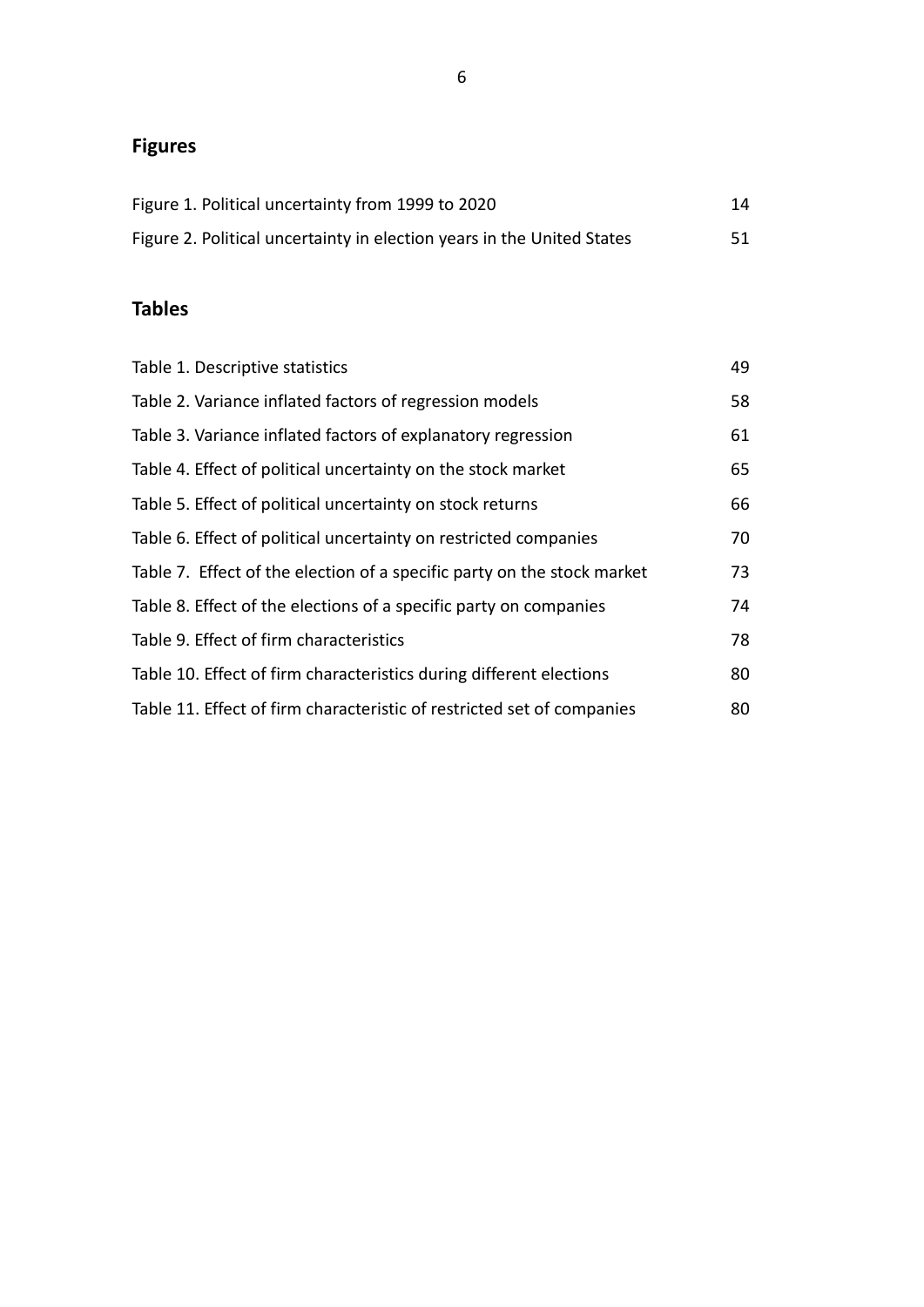### <span id="page-6-0"></span>**1 Introduction**

The year 2020 has shown the importance of political uncertainty. The pandemic caused by the Covid-19 caused a tremendous increase in political uncertainty and caused a massive decrease in stock prices. In fact, since the financial crisis of 2008, the role of political uncertainty has increased in the stock markets. Kelly et al. (2016) state that the financial crisis caused a lot of political uncertainty due to government bailouts. In addition, during the crisis, there were many reforms in finance and tax policies. The Federal Reserve had also developed novel monetary policies to alleviate the recession. After the financial crisis in 2011, Standard & Poor's downgraded the U.S. Treasury Bill for the first time in history. According to Kelly et al., the main reason for the downgrade was political uncertainty. Kelly et al. find that there is political uncertainty in the European markets too. For example, the European debt crisis can be seen as a source of political uncertainty because there was uncertainty about the actions of politicians and central banks. Even though political uncertainty played a crucial role in the financial crisis, it has not disappeared from the stock market. Kelly et al. explain that political uncertainty still plays an essential role in the financial markets and the economy. However, the understanding of its effects on the financial market is still in the beginning.

This thesis treats presidential elections in the United States from 2000 to 2020. This period includes one of the biggest political surprises in the 2010s, which was the election of Donald Trump as the president of the United States. According to Wagner et al. (2017), the election of Donald Trump surprised everyone. Kelly et al. (2016) show that, for example, presidential elections cause political uncertainty, which means that the examined events are a source of it. This thesis examines the role of political uncertainty in the stock market reaction during the election month. This thesis compares the effect of political uncertainty caused by different elections and aims to answer whether political uncertainty caused by different elections affects companies differently.

Pástor & Veronesi (2013) define political uncertainty as uncertainty about the future behaviour of governments. Kelly et al. (2016) find that political uncertainty is usually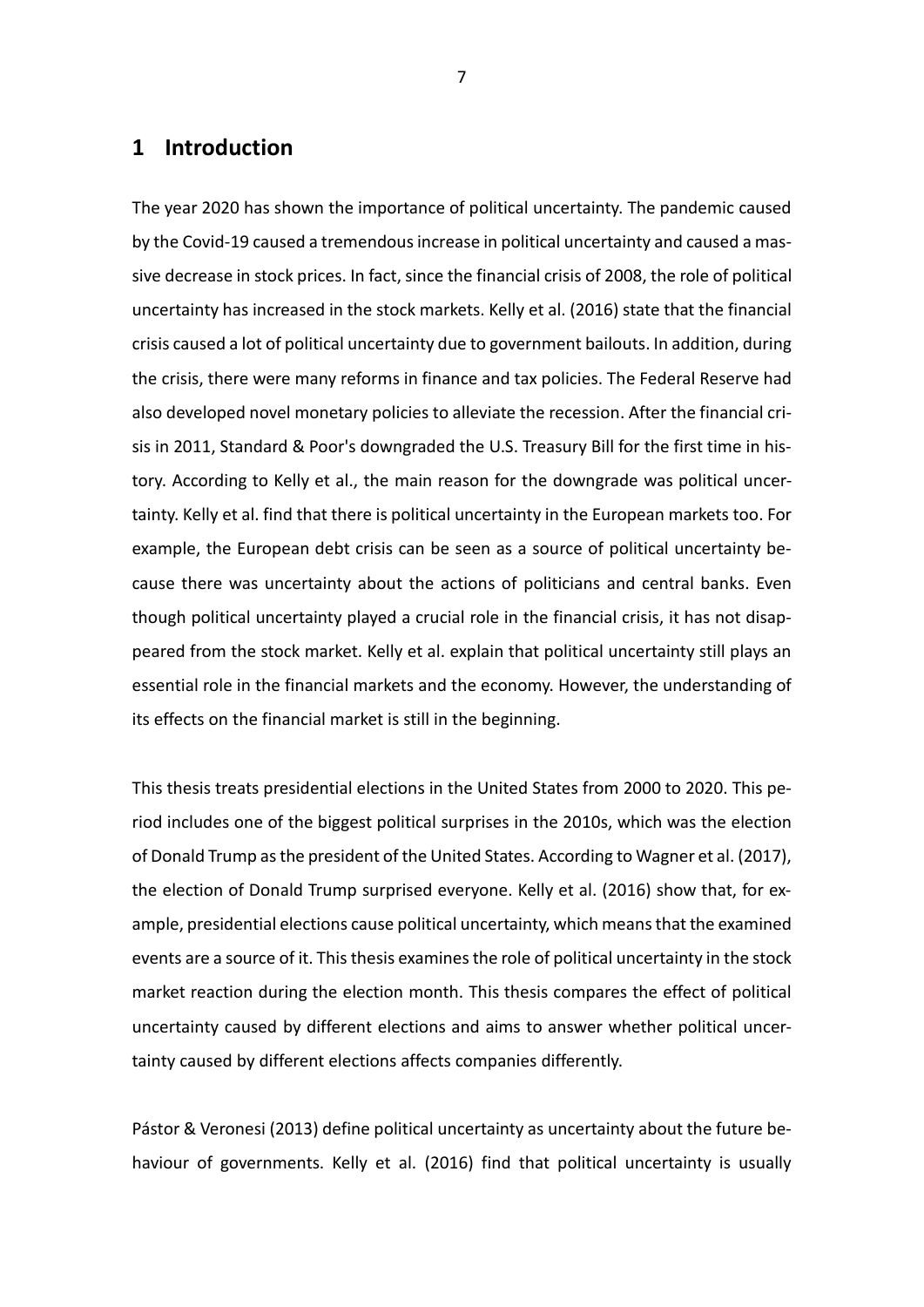connected to different kinds of elections such as presidential elections, global negotiations, referendums, and policy changes because, during these events, there is uncertainty about the future government policies. Pástor & Veronesi find that political news plays a vital role in the financial markets. Stock prices seem to constantly react to the actions of governments from all around the world. For example, when the European Union announced that the debt of Greece would be divided in half, the S&P500 index rose by 3.4%. Interestingly, a country whose economy is even smaller than the economy of the state of Michigan can have a significant effect on the markets around the world. Because of this, it is essential to understand the role of political uncertainty in the stock markets.

Recently quite many studies have been conducted about political uncertainty and its influence on different markets. Political uncertainty seems to affect several dimensions of finance. Pástor & Veronesi (2012) find that when a government policy change is announced, the stock prices tend to drop. In addition, when the uncertainty about the new government policy increases, it leads to a larger decrease in stock prices. Additionally, Liu et al. (2017) find that due to the Bo Xilai political scandal in 2012 in China, assets prices decreased. Particularly politically sensitive companies experienced drops in stock prices. The decrease in stock prices is caused by the increased discount rate. This shows that there is a priced political risk. Pástor & Veronesi (2013) also study if political uncertainty has a risk premium on the market. Their findings suggest that political uncertainty needs a risk premium, and it is larger in weaker economies such as market downturns.

Moreover, many studies, such as the one conducted by Pástor & Veronesi (2013), find that political uncertainty results in higher volatility and correlations between stocks. Some studies focus on how political uncertainty affects the investment decisions of companies. Both Julio & Yook (2012) and Jens (2017) find that, on average, companies decrease their investment expenses by about 5% during the election years compared to the regular years.

8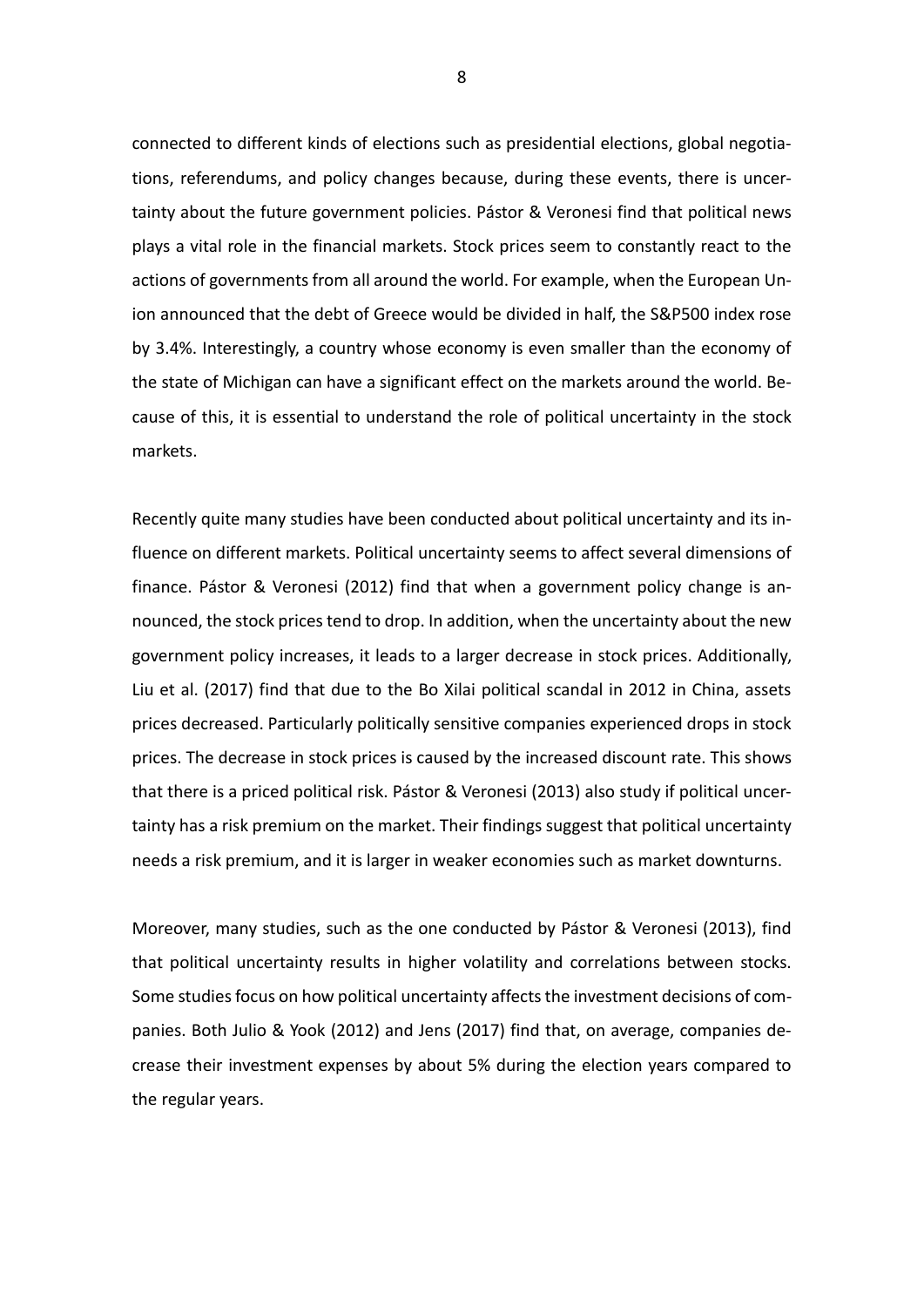Presidential elections in the United States have been significant sources of political uncertainty past years. For example, one of the most dramatic political events in 2016 was the presidential election in the United States. The presidential election in November 2016 led to the largely unexpected election of Donald Trump as the next president of the United States. Presidential elections cause reactions in the financial markets because, according to Pantzalis et al. (2000), market participants reconsider their supposition after the election results. After all, new information exists on the markets. Pàstor & Veronesi (2012) state that financial markets tend to react negatively to a victory of a Democrat candidate. In contrast, the reaction of the financial markets tends to be positive for a win of a Republican candidate because the Republican party is seen as more in favour of trade. For instance, Republicans normally do not support higher tax rates. However, Santa-Clara & Valkanov (2003) find that stock markets perform better during the Democrat presidency.

Wagner et al. (2018) find that many asset classes such as stocks, bonds and exchange rates experienced significant price movements due to the election of Trump. For example, the stock price of companies with a high level of taxes and companies with large deferred tax liabilities increased after the election since the campaign of Trump promised to lower the corporate tax rate. On the other hand, companies with substantial deferred tax assets experienced a loss. In addition, Selmi & Bouoiyour (2019) study the effect of the election of Donald Trump, but they also study the impact of the inauguration of Trump. They find that different sectors were affected differently by the presidential election of 2016. For example, health care companies experienced a negative abnormal return, whereas companies operating in the defence sector experienced a positive abnormal return after the election results.

### <span id="page-8-0"></span>**1.1 Purpose of the study**

The purpose of this study is to investigate how political uncertainty affects the stock market and individual companies. This study aims to answer the question if different

9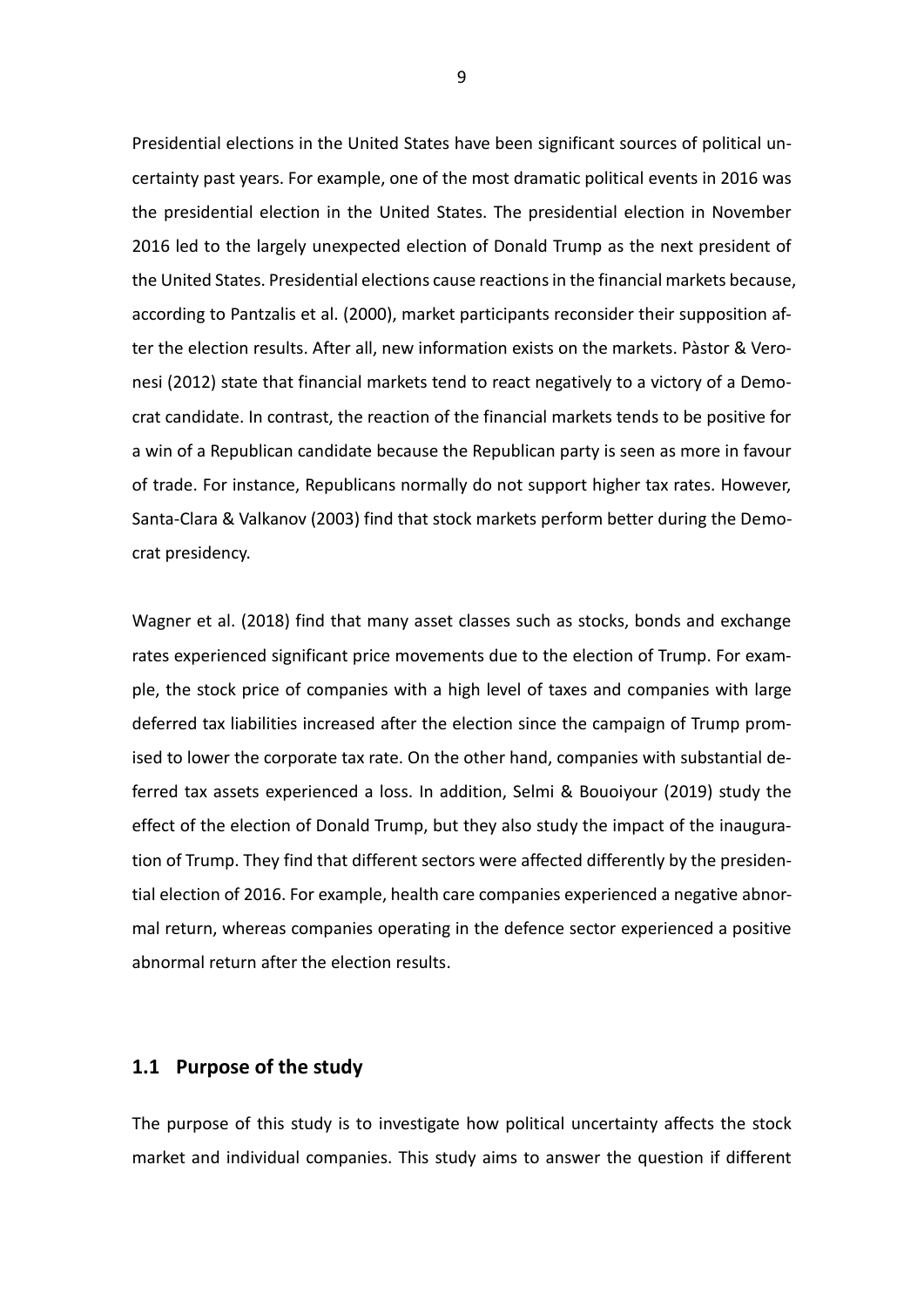kinds of elections that cause political uncertainty have a distinct influence on the stock market. This research tries to answer whether political uncertainty caused by the election of a Democrat candidate or the election of a Republican candidate affects the stock market and individual companies differently. This study investigates presidential elections in the United States from 2000 to 2020. These events offer an ideal setting to study the effect of political uncertainty on the stock market and companies with different characteristics because these political elections had different characteristics. For instance, the election result of 2016 was a total surprise. Furthermore, this research aims to answer if firm characteristics can explain the reaction to political uncertainty.

#### <span id="page-9-0"></span>**1.2 Research hypothesis**

This research examines if political uncertainty caused by presidential elections in the United States influence the stock market. The first hypothesis of the study is based on previous literature. For example, Pàstor & Veronesi (2012, 2013) find that political uncertainty affects stock prices negatively. Additionally, Liu et al. (2017) find that the political scandal of Bo Xilai in China caused negative abnormal returns in the Chinese stock market. Therefore, the first hypothesis of this research can be stated in the following way:

*H1: The U.S presidential elections lead to an increase in political uncertainty that affects the stock market and stock returns negatively.*

The second hypothesis of the research relates to the impact of political uncertainty caused by presidential elections that led to the victory of a specific party. According to Snowberg et al. (2007) and Pàstor & Veronesi (2020), the stock market tends to react positively to the election of a Republican candidate because the Republican party is seen as a better party for the business. Therefore, it is possible that around presidential elections that led to the election of a Republican candidate, political uncertainty did not have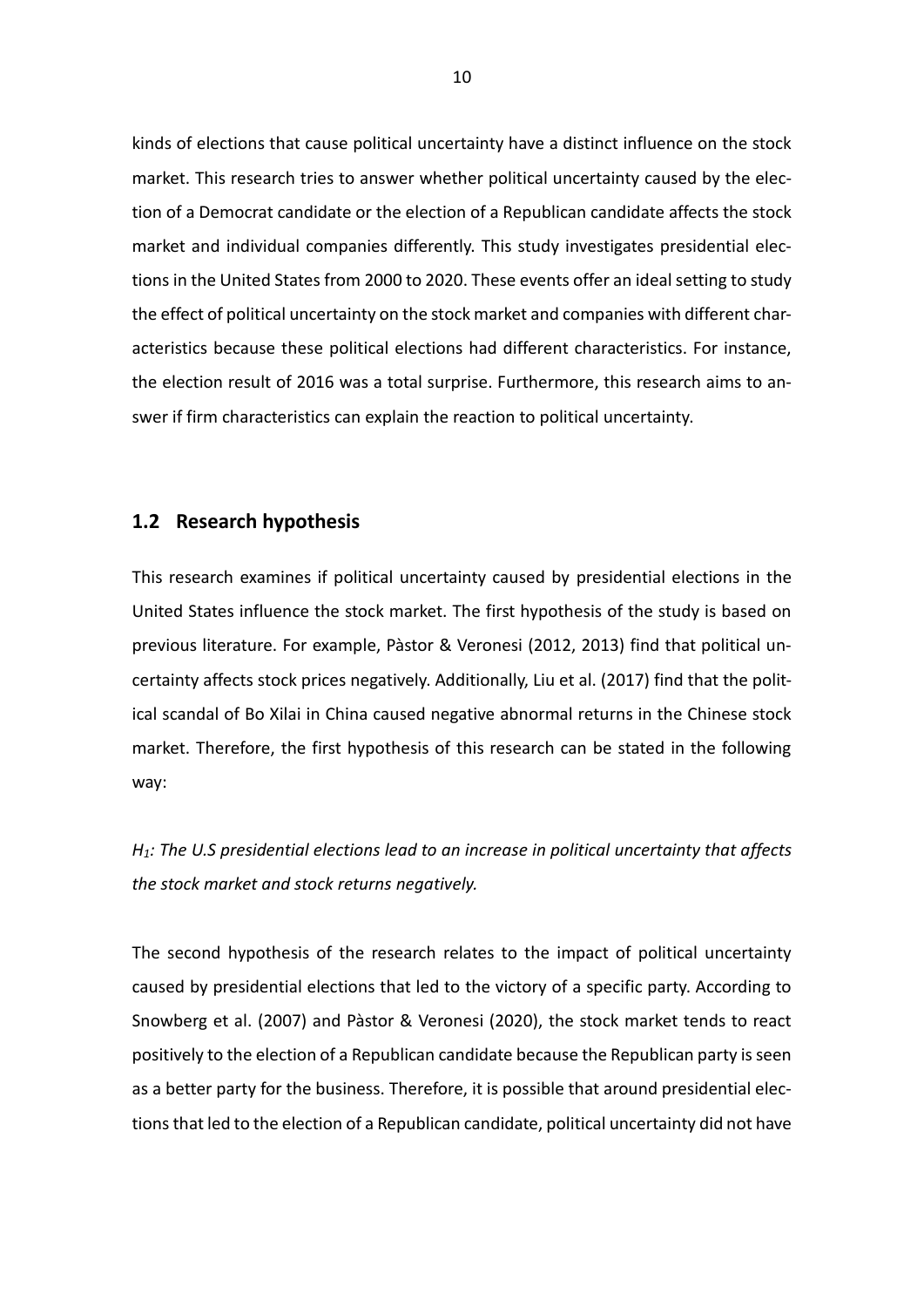a strong impact on the stock market nor the stock returns. Therefore, the second hypothesis is the following:

*H2: Political uncertainty caused by the presidential elections that led to the election of a Democrat candidate has a more negative impact on the stock market and the stock returns because the Republican party is seen as more favourable for the business.*

### <span id="page-10-0"></span>**1.3 Structure of the study**

The first section of this study determines the term political uncertainty and how it is measured. The second section of the thesis treats the theoretical framework. The third section shows the findings of previous literature on the effect of political uncertainty. The fourth section focuses on the previous empirical evidence of the impact of U.S. presidential elections on the stock market. The fifth section in this study describes the used data and the methodology. The sixth section of this study presents the empirical results attained by the study. The final section concludes the effect of political uncertainty on the stock market and informs about possible limitations.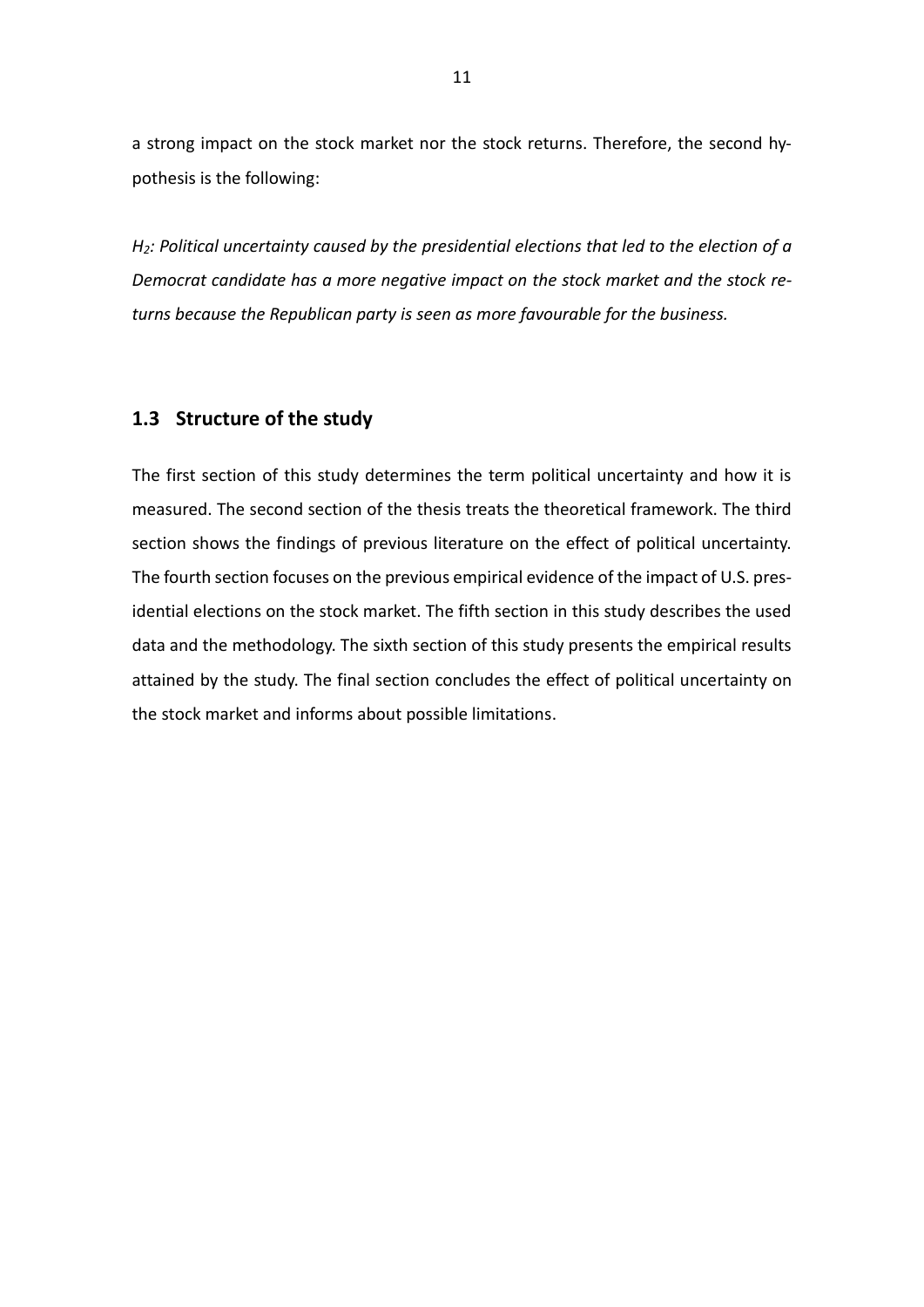### <span id="page-11-0"></span>**2 Political uncertainty**

According to Pástor & Veronesi (2013), political uncertainty can be widely defined as the uncertainty about the future actions of the governments. Due to this definition, political uncertainty has many sources. Kelly et al. (2016) find that political uncertainty stems from different kinds of elections such as presidential and national elections, global negotiations, referendums, and policy changes. Pastor & Veronesi (2012) state that the role of government is significant in the financial markets since governments determine the environment for the private sector to function.

Political uncertainty often stems from policy changes. Pástor & Veronesi (2012) study the effect of political uncertainty caused by government policy changes on the stock prices. Governments define the environment where companies function. When governments change their policies, the prices in the financial markets change because the policy change leads to a change in the private sector. They interpret policy changes that cause political uncertainty as actions of the government to change the economic environment. An example of this type of policy change is the change in too-big-to-fail policy when the United States government did not save Lehman Brothers from bankruptcy in 2008.

Pástor & Veronesi (2012) find that uncertainty about government policies consists of two components, and both have a significant effect on stock prices. The first component can be determined as political uncertainty. Political uncertainty is the uncertainty about the possible government policy change. The second component can be specified as impact uncertainty. Impact uncertainty rises when there is uncertainty about the effect of the new policy on the profitability of companies. This means that the uncertainty stems from the uncertainty about the actions of the government and the uncertain impacts of the actions. Governments often replace their policies when current policies are detrimental enough for the profitability of companies. When the policy change results in an unanticipatedly prominent political advantage, policies can be changed even if they were functional in the past. This indicates that policies are often changed during times of unanticipatedly poor profitability. These times can be seen as recessions.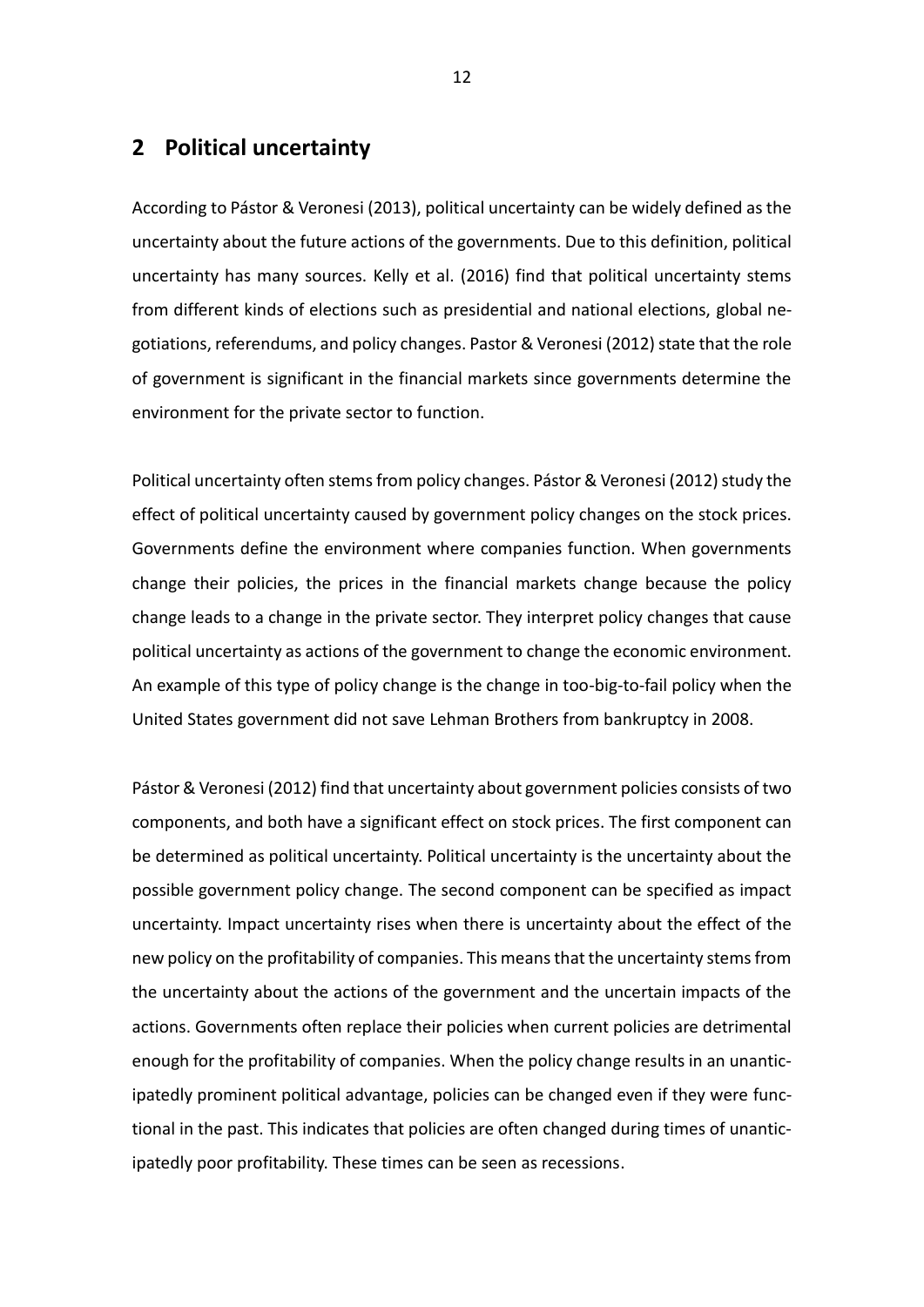## <span id="page-12-0"></span>**2.1 Economic policy uncertainty index as a measure of political uncertainty**

According to Baker et al. (2016), economic uncertainty is often measured by implied volatility. However, recently, new ways to measure economic uncertainty have emerged, but these new measures focus on measuring political uncertainty. These measures are based on the frequency of newspaper articles about policies. Husted et al. (2020) show that an integral pro of a measure based on newspaper articles is that it takes into account more market participants than, for example, implied volatility because not so many market participants take part in the trading of options.

Baker et al. (2016) create a novel index of economic policy uncertainty (EPU) that builds on newspaper coverage frequency. They want to examine the role of political uncertainty by creating an index to measure economic policy uncertainty. They want to determine the uncertainty about the party making the economic policy decision, which actions will be put into force and the timing of the policy actions. Hence, the measurement is based on the rate of occurrence of articles in ten major American newspapers such as Washington Post and Wall Street Journal, including a combination of words of "economic", "uncertain" or "uncertainty" and "Congress", "deficit", "Federal Reserve", "legislation", "reputation or "White House". The index includes both short-term and long-term worries about policy uncertainty.

Baker et al. (2016) construct the economic policy uncertainty index in the following way. The first step is to make newspaper-level series comparable from 1985 to 2009 by using standard deviation as a unit. The second step is to determine the monthly mean of the first step for the top ten newspapers. The last step to form the EPU is to formalize the series of the monthly average of newspaper for the ten newspapers to a mean of hundred from 1985 to 2009. They find that the index jumps up to around many political events such as even presidential elections, the 9/11 attacks and the debate over the debt ceiling in 2011 because these events cause economic uncertainty that is caused by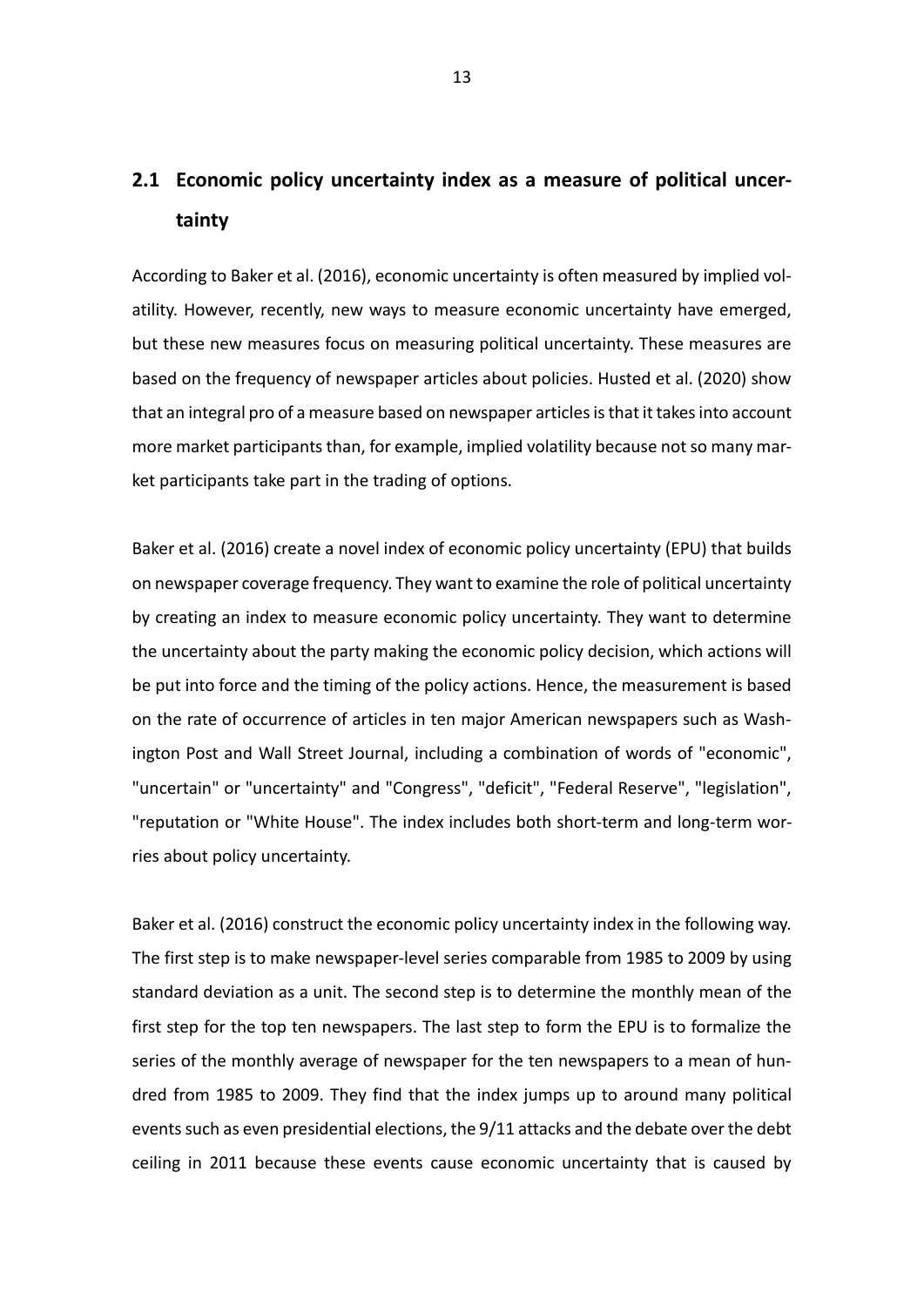uncertainties in policies. Additionally, the index has sloped upwards since the 1960s, and there was a dramatic increase in the index in the 1930s. Moreover, the financial crisis of 2008 and the Eurozone debt crisis led to a global rise in political uncertainty, which in turn led to an increase in the index. Furthermore, Baker et al. notice that using newspapers as a measure for policy uncertainty offers excellent opportunities to dig deeper into the past for a better understanding of economic, political, and historical development.



**Figure 1. Political uncertainty from 1999 to 2020 (Economic Policy Uncertainty, 2020)**

Figure one shows how political uncertainty has evolved throughout time in the United States. In the figure, political uncertainty is based on the article of Baker et al. (2016) and it is measured with the economic policy uncertainty index that is based on the newspaper articles and three-component index that consists of the frequency of newspaper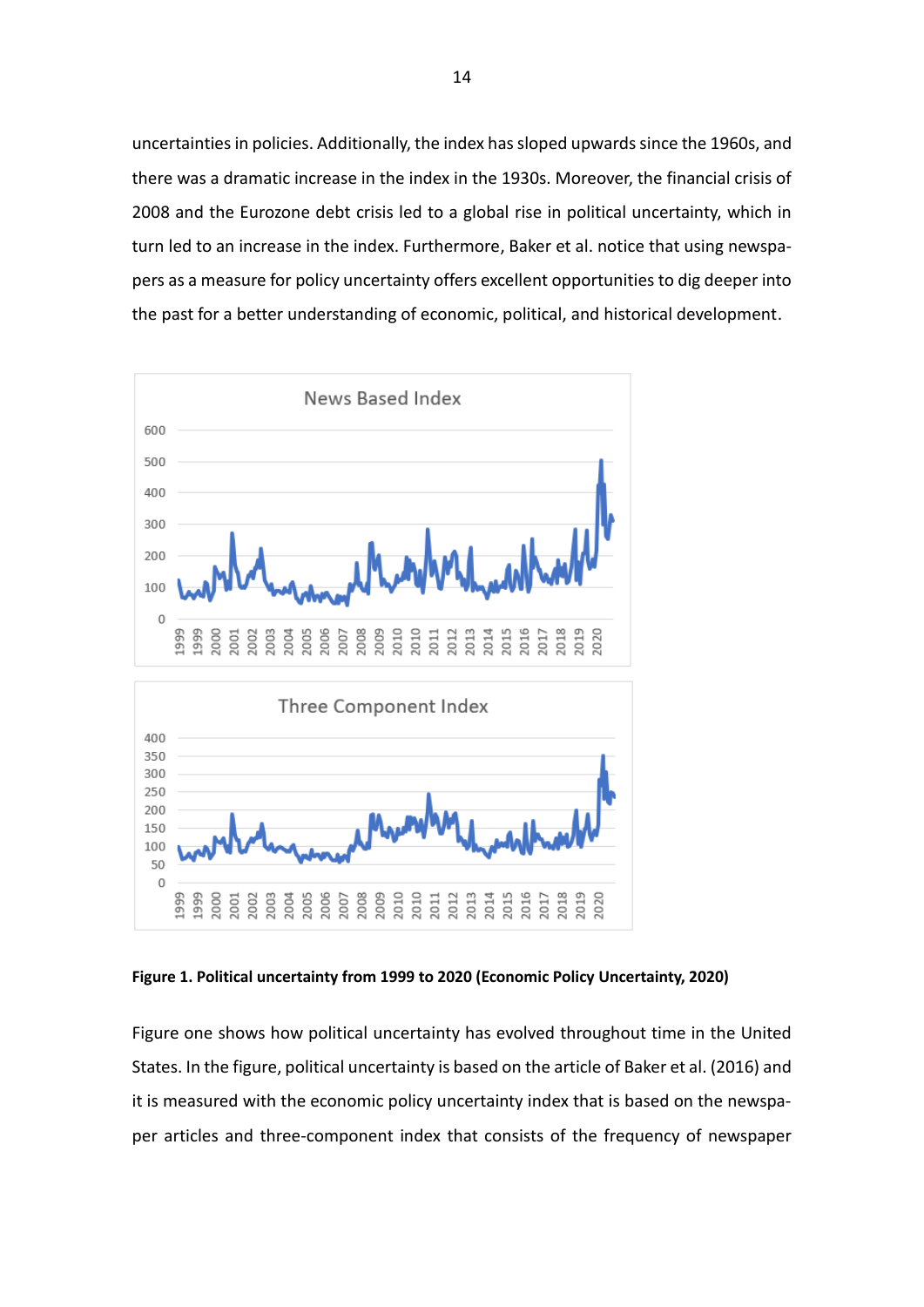articles, the number of federal tax code provisions that will be no longer valid in upcoming years and differences in predictions of the economy. The figure shows that the two measures move in the same way but on a different scale. The data for the figure is retrieved from Economic Policy Uncertainty (2020). The figure confirms a significant increase in political uncertainty during the 9/11 attacks, the financial crisis of 2008, the European debt crisis, Brexit and presidential elections in the United States in 2016 and most recently during the global pandemic of Covid-19.

However, Baker et al. (2016) acknowledge that there are possible factors that can invalidate the reliability of their model. These factors are the trustworthiness of the newspapers, preciseness of the newspaper bias and the consistency of the newspapers. Baker et al. have identified these factors, and they have tested the model that it would not be affected by these factors. They point out that the measure of EPU is correlated with other measures of economic uncertainty, and there is also a strong correlation between the index and other measures of policy uncertainty which indicates that the EPU is a valid measure. In addition, both leftist and rightist newspapers cause the index to move, which means that the newspaper's political point of view does not affect the index. Moreover, they want to examine if the computer they employ to find the right articles picks the same articles as humans. To test this, they chose 12,000 articles randomly from big American newspapers for a group of auditors to evaluate if the reports meet the criteria of economic uncertainty. They find that there is a strong relationship between the index produced by the auditors and the index produced by the computer.

In order to address the problem that economic situations affect policies and that policies have high profitability of being a forward-looking, Baker et al. (2016) use micro-and macroeconomic approaches. The micro-level approach is used to examine what is the effect of the increase in political uncertainty at the firm level. It also helps to recognise differences at the company level in specific policies that primarily consist of policies about the buys of the government. They conduct a company-level regression that shows that stock prices of companies that are more sensitive to government buys have higher volatilities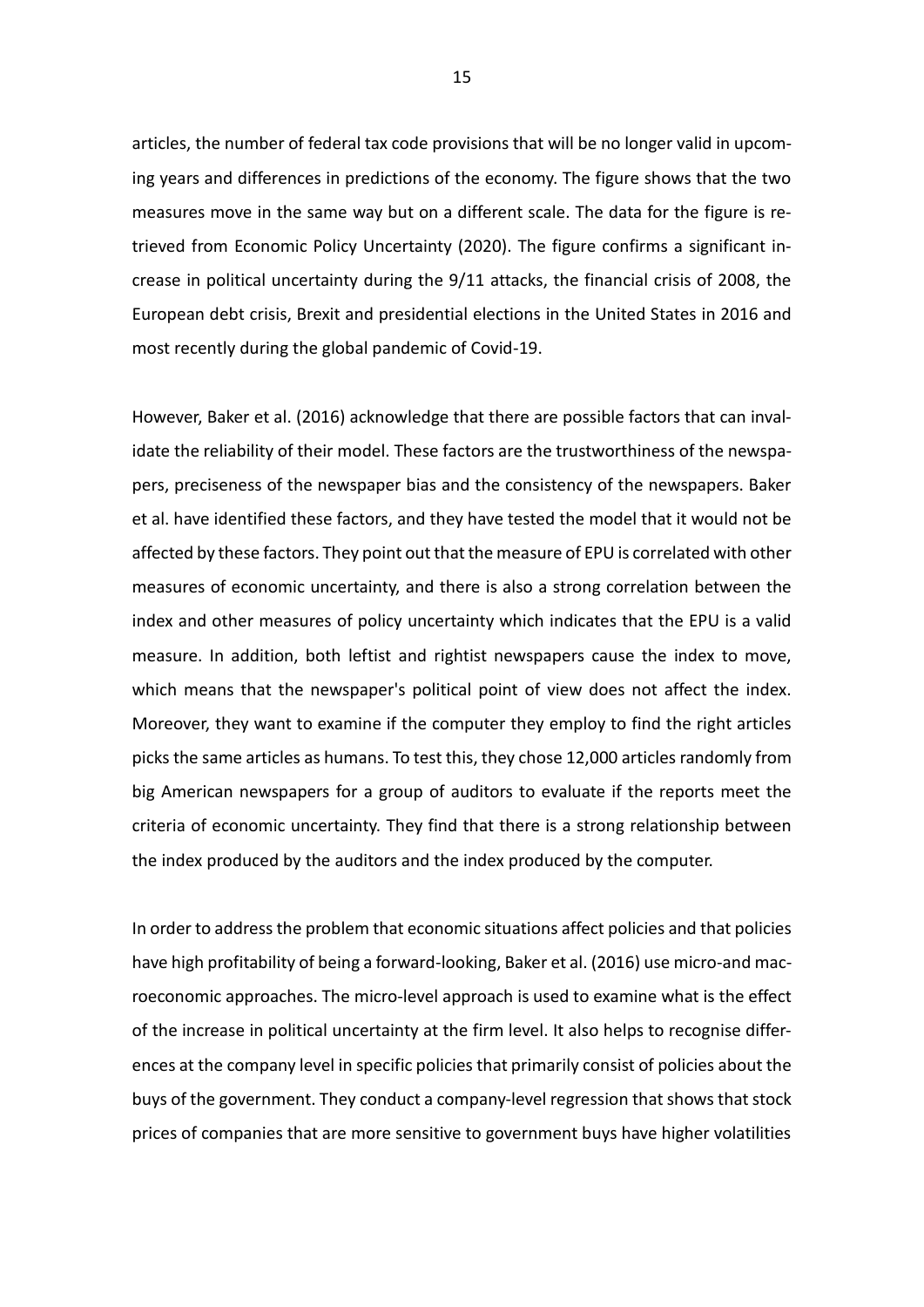when there is a high level of political uncertainty. Additionally, these companies also suffer from low levels of investments and employment growth. Baker et al. also discover that companies that operate in defence, health care and financial sectors are very sensitive to policy changes in their field. The results of Baker et al. imply that policy uncertainty has a causal effect on investments and employment in sectors that depend on government spending and in sectors that are sensitive to regulatory changes. Nevertheless, they find that the VIX index is the best indicator for 30-day implied volatility for an average company, but the EPU index can be used as a supplemental measure of a 30-day implied volatility for companies that operate in sectors that have significant exposure to government spendings such as health care and defence.

However, Baker et al. (2016) note that the company-level effect of policy uncertainty does not give enough information about the collective impact of the policy. One reason for this is that the company-level study only takes into account certain sources of policy uncertainty. To acquire information about its collective effect, Baker et al. employ a macro-level approach. For the macro-level approach, they employ a vector autoregressive model that takes advantage of EPU indices constructed for the United States and 12 other countries. They find that in the United States, an increase in the EPU results in a decrease of 6% in gross investments, a 1.1% decrease in industrial production and a 0.35% decrease in employment. The 12 other countries have alike regression result as the United States. Nevertheless, their results do not have evidence of causality, but the results can be interpreted so that sectors that are sensitive to policy changes, such as defence, have an extensive enough impact to affect at the macro level. The results of Baker et al. are in line with the theory that uncertainty shocks have a negative effect on the economy. It is even possible that the increased political uncertainty in Europe and the United States has been detrimental to the performance of the macroeconomy.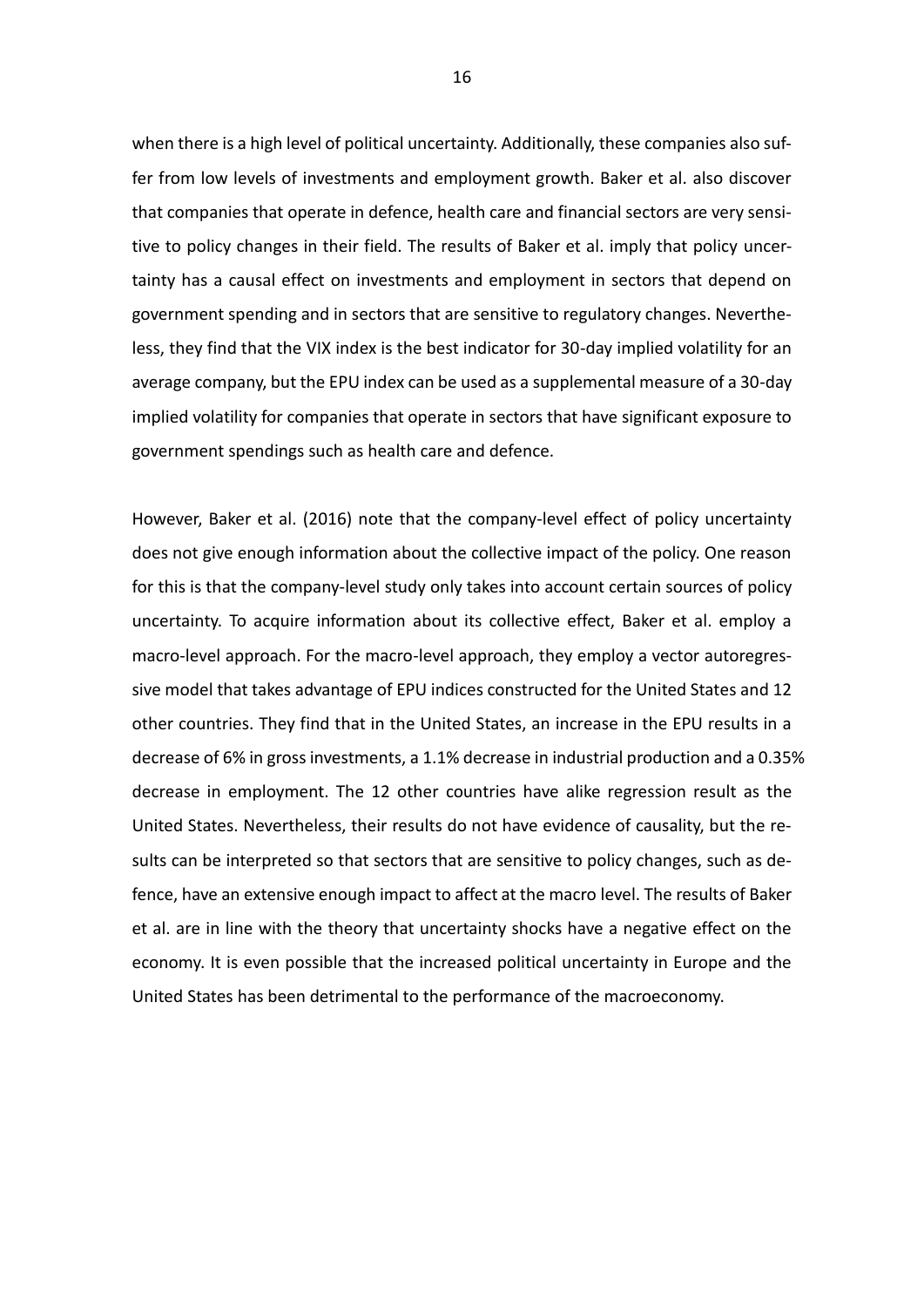## <span id="page-16-0"></span>**2.2 Monetary policy uncertainty index as a measure of political uncertainty**

Husted et al. (2020) create a novel measure called a monetary policy uncertainty (MPU) index. Monetary policy changes can also be a source of political uncertainty. The monetary policy uncertainty index is quite similar to the EPU index, but it only measures the uncertainty about monetary policies, whereas EPU measures all types of policy uncertainty. More specifically, the MPU index measures the uncertainty about the policy moves of the Federal Reserve and the uncertainty about the impact of these moves. Often the uncertainty about monetary policies is measured by proxies that are constructed from the financial markets, such as implied volatility, but the monetary policy uncertainty index is built similarly to the economic policy uncertainty index. This means that the index of monetary policy uncertainty is based on news about uncertainty about monetary policy. They search for articles from the Washington Post, Wall Street Journal and New York Times containing combinations of words such as "uncertain", "monetary policy(ies)", and "Federal Reserve". In addition, Husted et al. conduct a similar type of audit test as Baker et al. (2016) to test if the computer picks the same articles as humans. The result of the audit test is that the computer-picked articles have an extremely high correlation with the reports picked by the auditors.

Husted et al. (2020) find that the monetary policy uncertainty index experienced a huge increase in March 2003 around the invasion of Iraq, before the Federal Open Market Committee meeting about the "liftoff uncertainty" in September 2015, during Brexit and around the U.S. presidential election in November 2016. This means that the uncertainty about monetary policies increased during these events. Additionally, Husted et al. examine how the MPU index is reflected in the economy by using company-level data from the United States. They find that an increase in the MPU index leads to a decrease in the investments of companies. This means that there is a negative relation between the MPU index and the investments of companies. Furthermore, the impact of the MPU index on the investment levels of companies lasts for multiple quarters. In addition, they find that the reason that increases in the MPU index lead to postponed investments of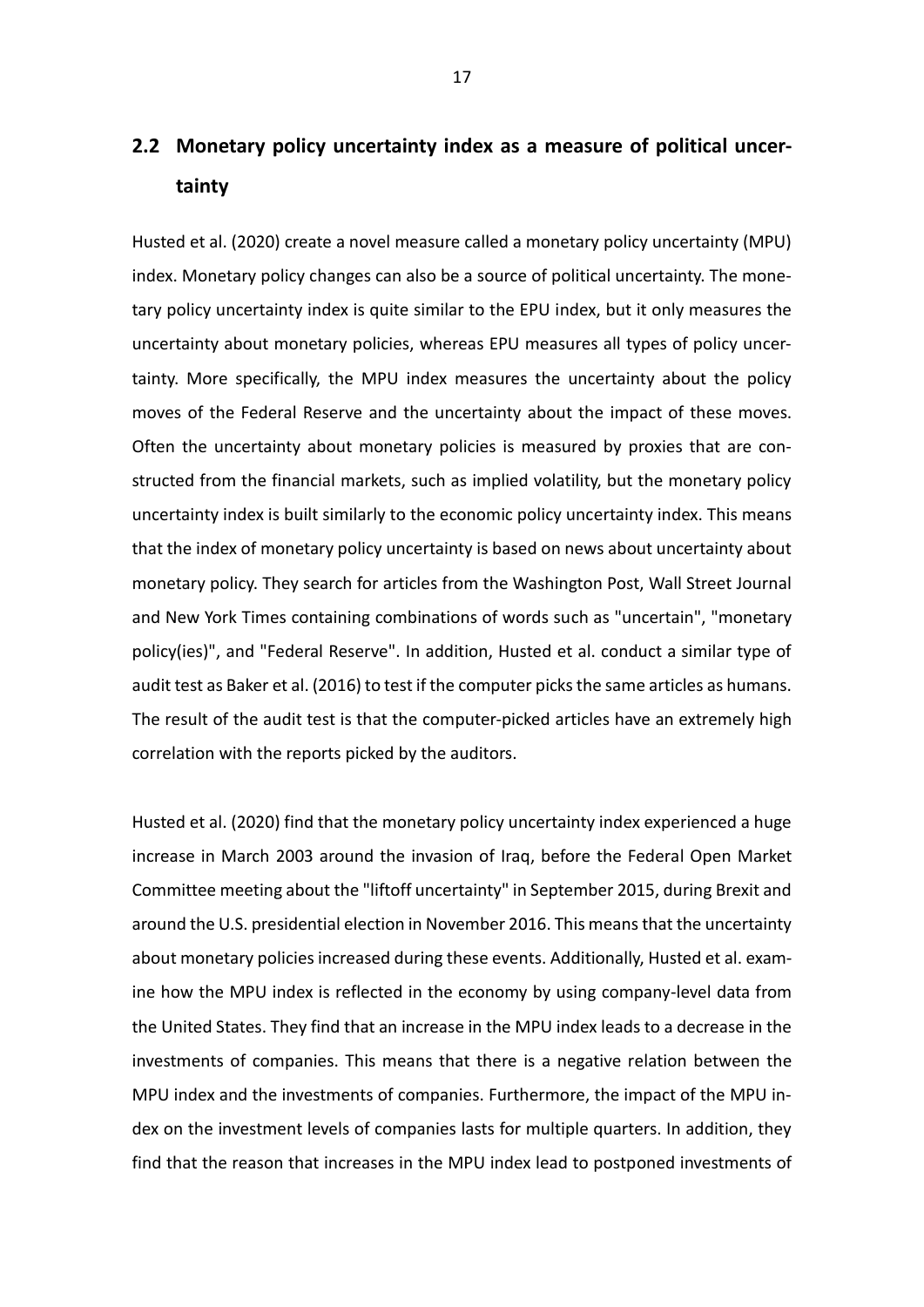companies is in line with both real options theory which is based on irreversible investments and with the financial frictions channel, which states that costs of financing lead to postponed investments.

Moreover, Husted et al. (2020) find evidence that the MPU index might be a better measure of monetary policy uncertainty than traditional ones, such as implied volatility. Since the MPU index takes into account more households than implied volatility which only takes into account households that take part in options trading, it is especially beneficial to measure both conventional and unconventional monetary policies.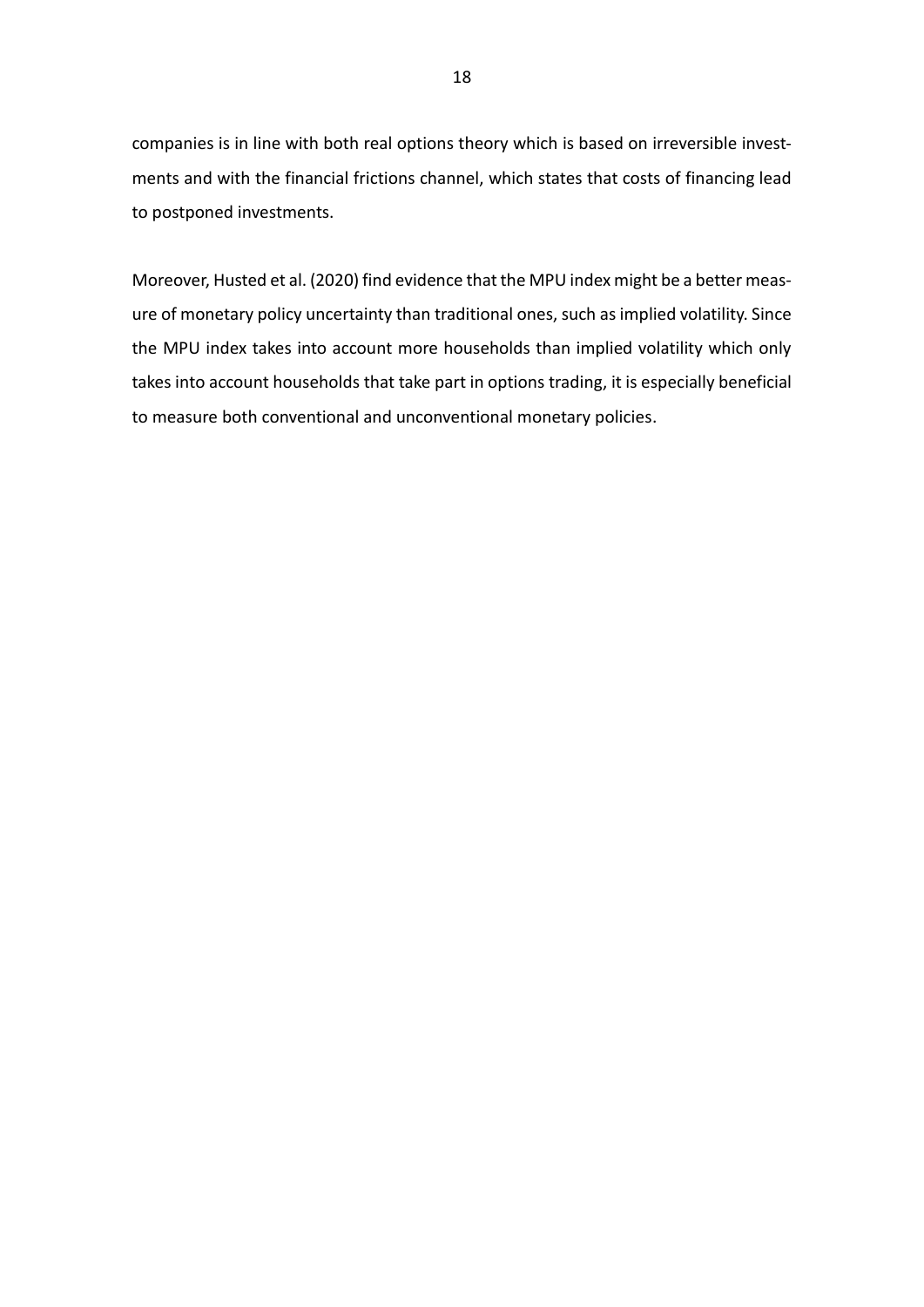### <span id="page-18-0"></span>**3 Theoretical framework**

This chapter discusses the theoretical background of the effect of political uncertainty on the stock market. The impact of political uncertainty is related to the formation of stock returns since Pàstor & Veronesi (2013) find that political uncertainty requires a risk premium that affects the formation of stock returns. The efficient market hypothesis is related to political uncertainty because events that cause political uncertainty release new information to the stock markets that, in turn, should lead to reactions in the capital markets.

### <span id="page-18-1"></span>**3.1 Formation of stock returns**

Fama & French (2004) state that the Capital Asset Pricing Model (CAPM) is the foundation of theory to value assets. It states that the assumed return of security consists of a risk-free rate and a risk premium. Risk premium in CAPM is the multiplication of the beta of security and the return of the market portfolio excess of a risk-free rate. However, CAPM has many simplifying assumptions which can invalidate it, and because of that, its empirical power is weak. Due to the weaknesses of CAPM, factor models have been created to explain the formation of stock returns better. For example, Fama & French (2015) develop a five-factor model by extending their three-factor model created in 1993 because it failed to capture some anomalies in the stock market. The five-factor model explains the formation of the stock prices better than the three-factor model. The threefactor model is an extension of the CAPM because it could not explain all the variation in stock returns. The three-factor model includes the market factor from CAPM, a size factor measured by market capitalization and a factor explaining the connection between stock returns and price ratios such as the book-to-market ratio. The five-factor model includes two additional factors that also seem to explain stock returns. These factors are profitability and investments.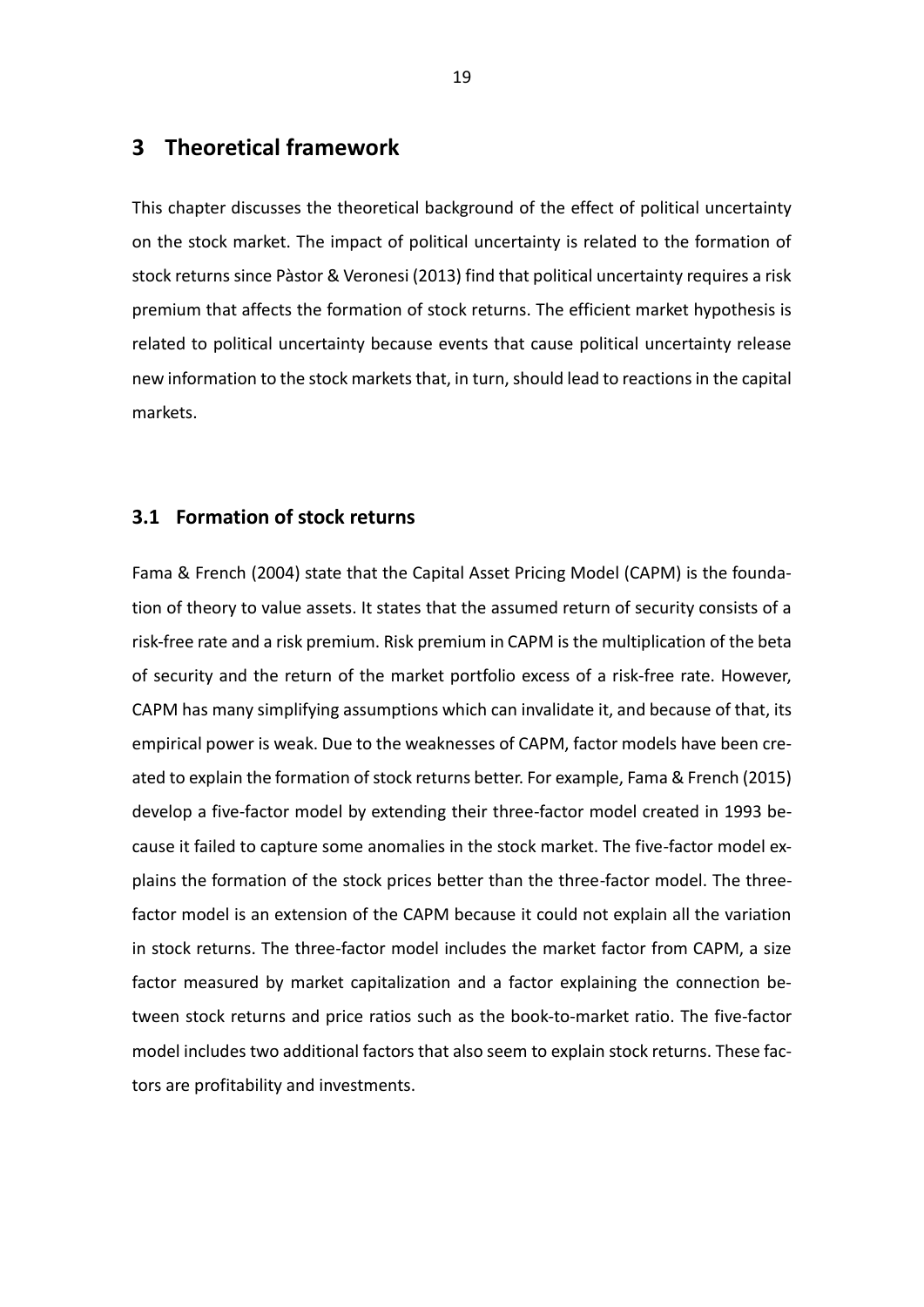However, Pástor & Veronesi (2013) study the risk premium of political uncertainty that also explains the formation of stock prices. According to them, governments are prompted by both economic and non-economic goals when they are making policy decisions. Governments act as social planners to maximize the welfare of investors, but at the same time, they consider the political costs that are related to the policy decisions. However, the political costs are not known in advance because investors are not able to completely forecast which policy the government will choose. In their model of a government policy decision, which measures how stock prices react to political news, political uncertainty stems from the uncertainty about the political costs. When the policy has lower political costs and the effect of the policy on profitability is expected to be higher or less uncertain compared to other policies, it is more likely to be enforced. Due to this, policy changes usually happen during weaker economic conditions such as recessions because current policy is usually seen as detrimental. During economic downturns, governments create put protection by exchanging unsuccessful policies. Nevertheless, it is possible that the value of put protection created by the governments decreases because it is not known which one of the possible new policies will substitute the current policy.

Pástor & Veronesi (2013) find that there are three types of shocks that determine asset prices. These shocks are capital shock, impact shock and political shock. Capital shock affects the amount of capital which means that it has a direct effect on stock prices. Impact shock guides investors to reconsider their opinions about the impact of the current government policies, which means that it indirectly impacts stock prices. Both shocks are determined by shocks to total capital. Together capital shock and impact shock form the fundamental economic shock. Political shocks form because investors become aware of the political costs related to the possible new policies. These shocks guide investors to reconsider their opinions about the probability of several different government policy options because of the constant stream of political news. The difference between political shock and impact shock is that impact shock is related to the uncertainty about the effect of the ongoing policy on the profitability of companies. In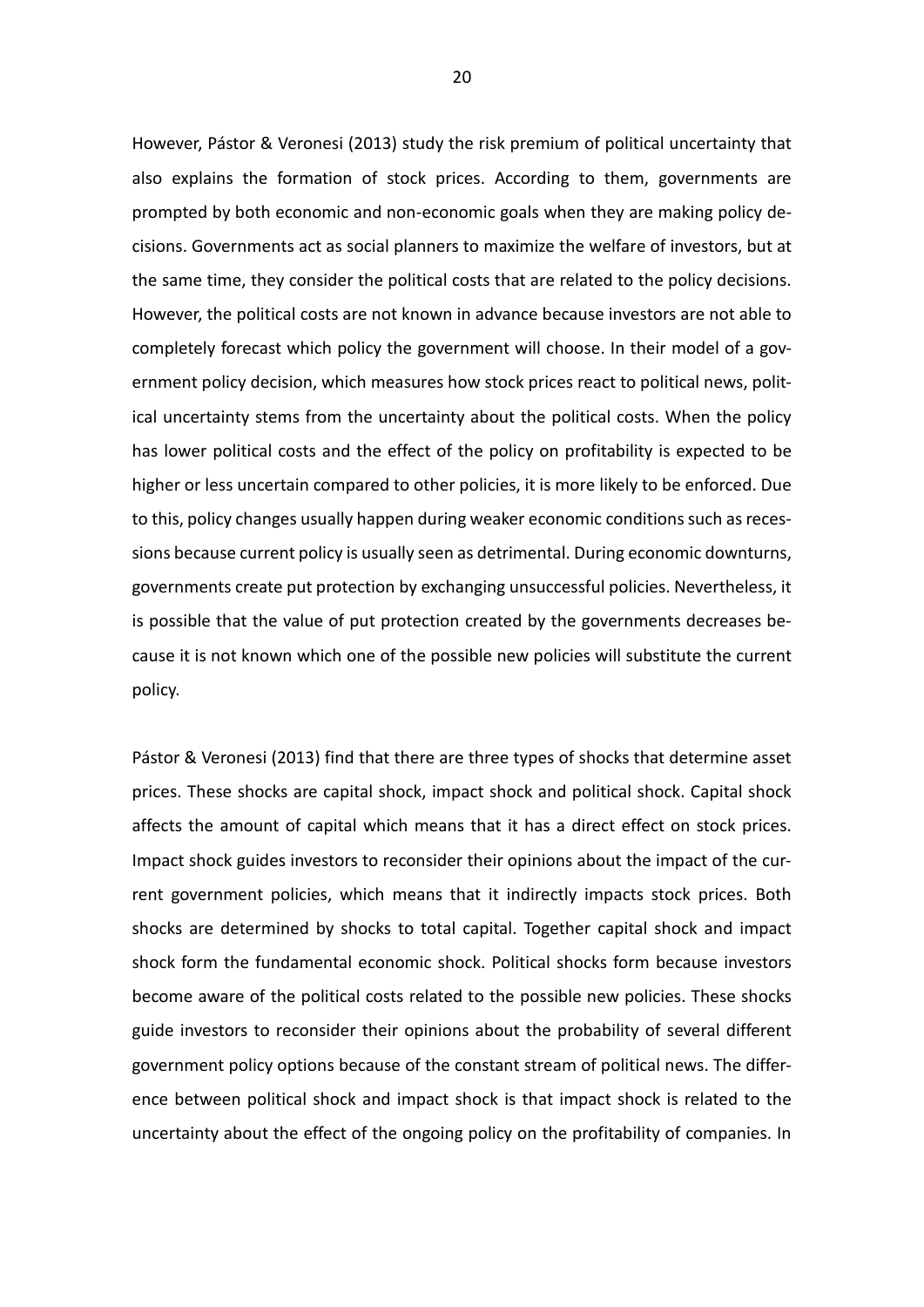contrast, political shock is related to uncertainty about future possible government policies.

Pástor & Veronesi (2013) then divide the equity risk premium based on the different shock types. They notice that political shocks impact the equity risk premium even though political shocks are not connected to economic shocks. This means that investors are asking for recompense for the uncertainty that is entirely related to political events. Political events are essential for investors because they shape the opinions of investors about which policy the government will enforce. This shows that there is a political shock component in the equity risk premium which can be referred to as a political risk premium.

However, Pàstor & Veronesi (2013) show that the formation of the equity risk premium depends on the country and the economic conditions. In weaker economies, the political risk gets bigger because it is more probable that governments will change their policies. This means that political shocks affect stock prices more than the other shocks during more inadequate economic conditions since there is more news about possible new policies. In addition, when political signals are more accurate or when there is simply more political uncertainty, the political risk premium increases. Nevertheless, during strong economic conditions such as economic upturns, the political risk premium decreases. Then the impact-shock component becomes big because it is not very probable that governments will change their policies during good financial conditions. This means that impact shock influences stock prices more since there is more news about the ongoing policy. This leads to that the impact shock is not very important during recessions because governments usually change their policies, so its influence on stock prices is only temporary.

Pástor & Veronesi (2013) discover that there are two opposite forces that influence risk premium. The put protection caused by the government's policy change during weaker economic conditions decreases the equity risk premium by making the impact-shock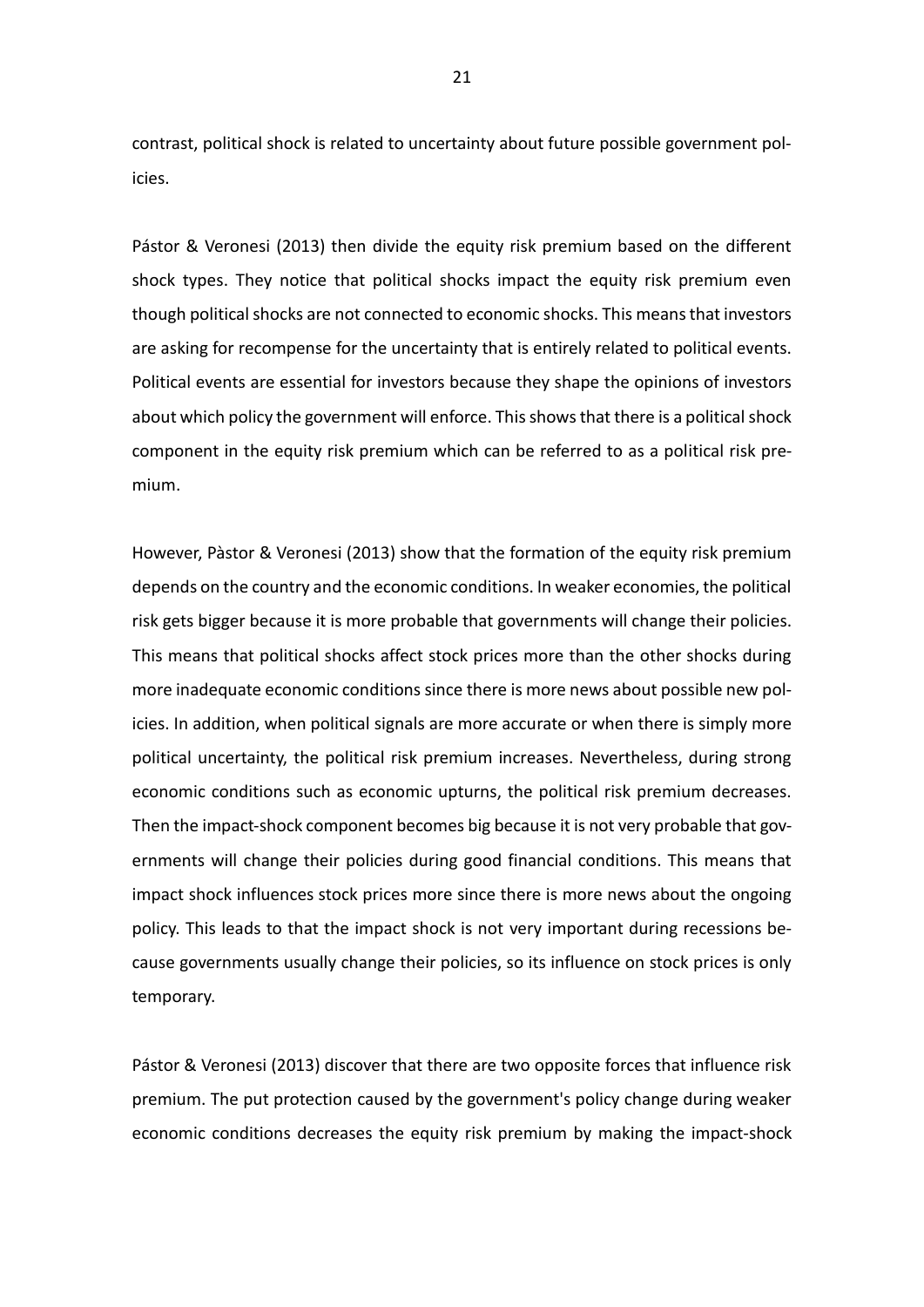component non-permanent. This means that the impact of the impact-shock part falls because of the put protection. However, the equity risk premium increases because political uncertainty increases the political-shock component of the equity risk premium. This leads to that the value of the put protection provided by the government is diminished because of political uncertainty. In addition, political risk cannot be wholly diversified away, which can lead to the increased equity risk premium.

Since political uncertainty requires a risk premium, Pàstor & Veronesi (2013) create a novel general equilibrium model to examine the impact of political uncertainty on share prices. More specifically, the model measures the effect of policy change on the profitability of companies. In their model, the profitability of companies acts in accordance with a stochastic process. Current policies have an impact on the mean of the stochastic process of the profitability of companies, but the effect is not known in advance. However, investors and governments become aware of the impact of the policy in a Bayesian way which means that they notice the achieved profitability of the company.

Nevertheless, Pàstor & Veronesi (2013) state that sometimes governments decide to change their policies. These new policies are expected to differ from the old ones, which leads to that market participants assume that the new policies have a dissimilar effect on the profitability of companies, and the level of uncertainty differs during different policy changes. The assumption of heterogeneity of policies is extremely important for their model because policies are often replaced in vulnerable economic situations, which means that detrimental policies are changed to new ones in weak economic conditions rather than replaced by similar ones. In addition, during policy changes, the expectations of market participants become different, which means that new expectations replace old ones. Moreover, they use the economic policy uncertainty index to measure political uncertainty. This leads to that their model is affected by political new.

$$
d\Pi_t^i = (\mu + g_t)dt + \sigma dZ_t + \sigma_1 dZ_t^i \tag{1}
$$

22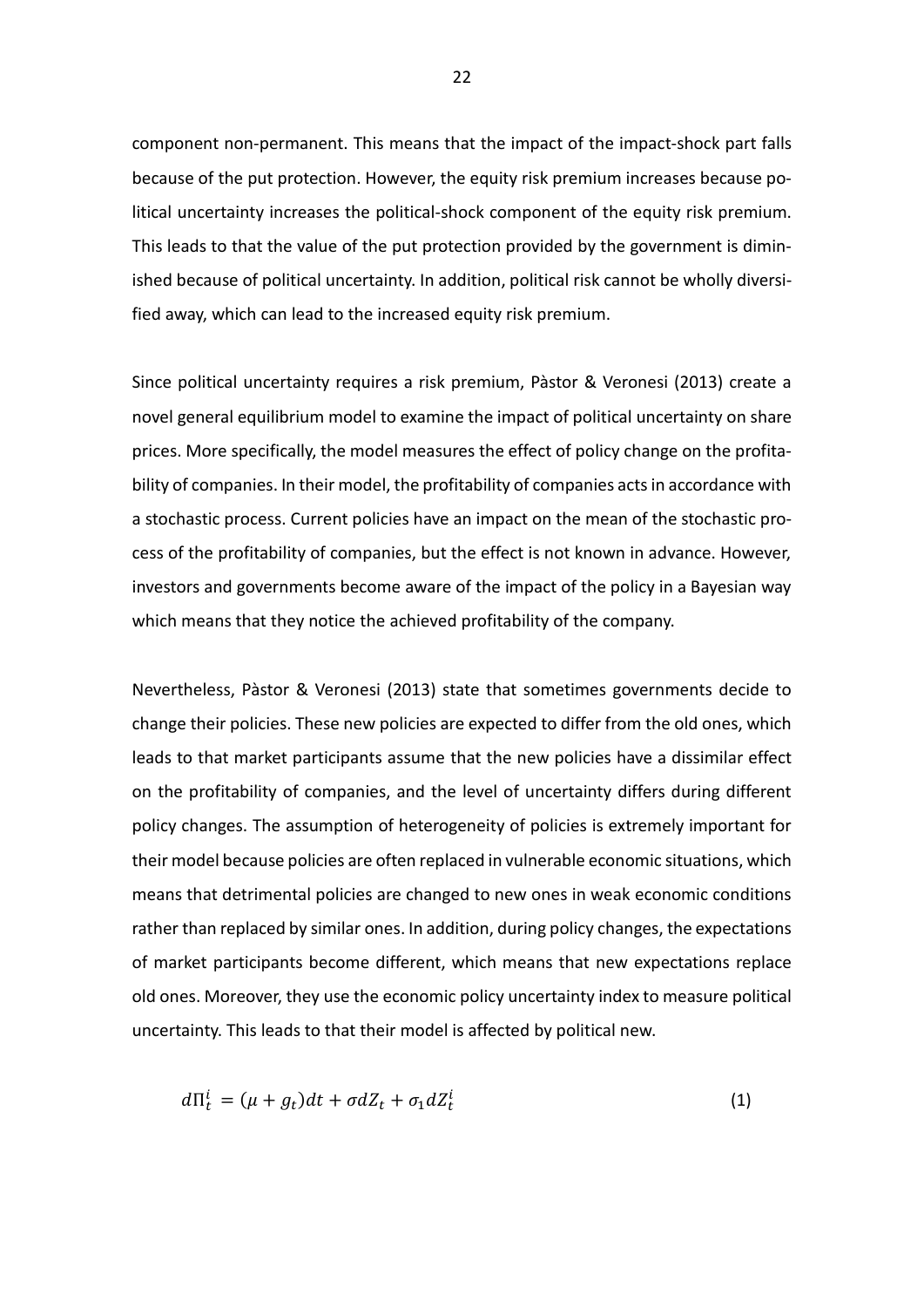Where  $d\Pi_t^i$  = profitability of company i,  $\mu$ ,  $\sigma$ ,  $\sigma_1$  = observable constants,  $Z_t$  = Brownian motion,  $Z_t^i$  = independent Brownian motion specific to company i and  $g_t$  = the effect of the current policy on the mean profitability process of companies

The model of Pàstor & Veronesi (2013) shows that the profitability of companies is constructed according to the first equation. In their model, the economy has a limited time horizon and companies are financed fully with equity. One of the most essential terms of the equation is  $g_t$  because it represents the effect of the current policy on the profitability of companies. If the policy of the government is seen as neutral,  $g_t$  is equal to zero. In addition, it stays the same if the policy is not changed. This means that it is possible for  $g_t$  only to change if the government makes a policy change. When the change is taken, it leads to a change in the profitability of companies, but the value of  $g_t$  is not known, which means that there is unpredictability in the effect of government policies.

### <span id="page-22-0"></span>**3.2 Efficient market hypothesis and political uncertainty**

The efficient market hypothesis is the basis of finance, and political uncertainty is also related to it. According to Fama (1991), for the market to be efficient, prices must completely reflect all accessible information. Malkiel & Fama (1970) state that market efficiency is vital for the functioning of capital markets since its main task is to distribute available funds efficiently. They state that adequate circumstances for capital market efficiency are that there are no transaction costs, all available information is accessible for all market participants for free, and all participants see the indications about current information of stock prices in the same way. However, the market in practice has frictions which can imply that not all information can be accessed freely and that not all investors see the information in the same way. However, markets do not need to meet all circumstances to be efficient. For example, markets can be efficient even if not all markets participants have access to all information, but then a large enough number of market participants must be able to access all information for markets to be efficient.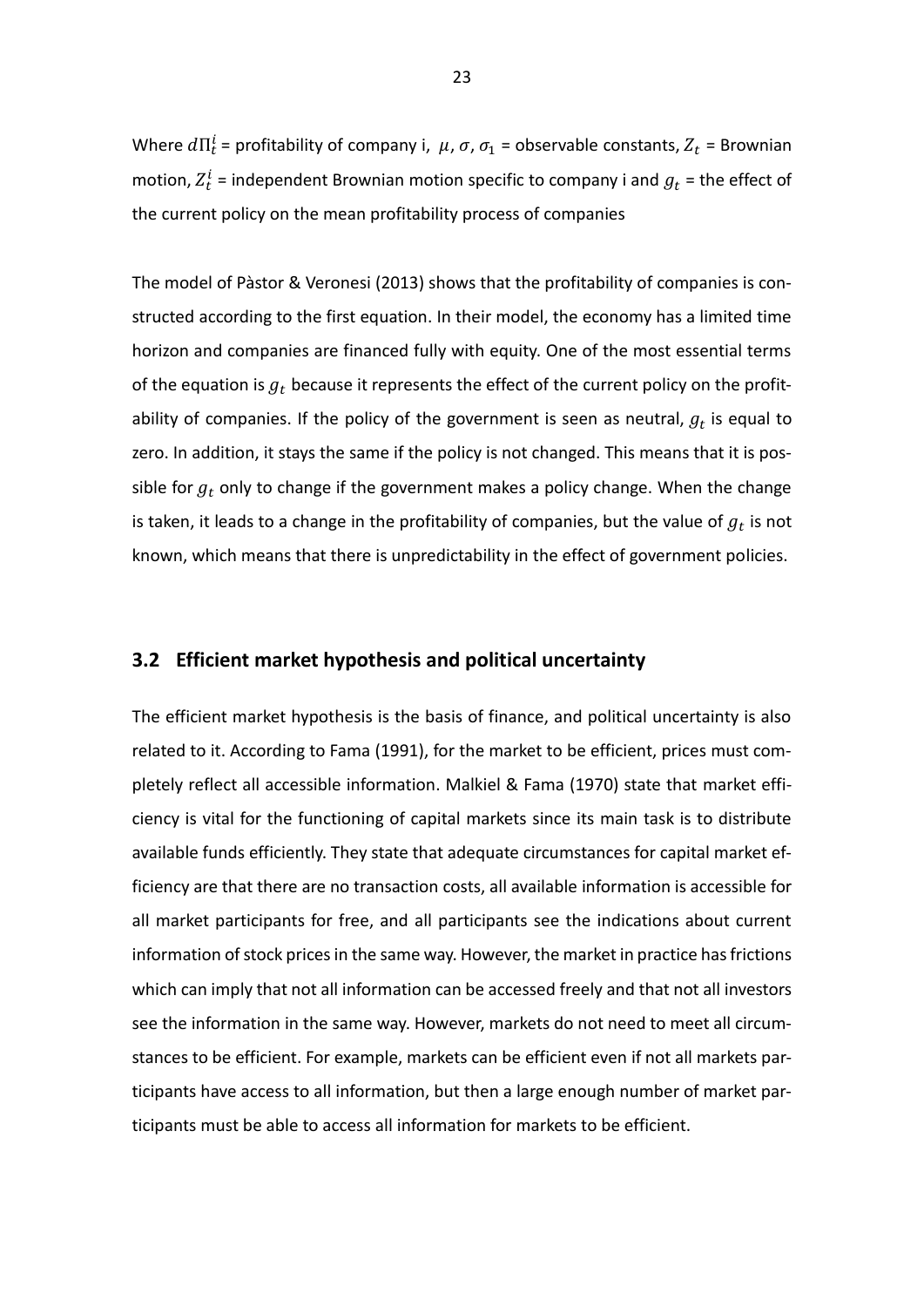According to Fama (1991), market efficiency has three forms of efficiency. The markets can have a weak, semi-strong or strong form of efficiency. In the weak state of market efficiency, information is derived from historical prices in the market. According to Malkiel & Fama (1970), it tests how well the past prices predict future returns, but currently, it also includes growing work on forecasting returns with different variables such as dividend yields. Malkiel & Fama find that the weak-form test strongly supports the efficient market model in many studies, and there is not much evidence against the fair game and random walk model. The fair game model tests if the market prices fully reflect available information, and it shows if the market is in equilibrium. The random walk model is an extension of the fair game model, and it states that the current prices indicate all available information completely and that successive price changes require to be independent of each other and solid price changes form a similar distribution. However, Fama notices that recent studies have found that daily and weekly returns are possible to predict from, for example, past returns and dividend yields. This means that the old market efficiency-constant return model is refused, but in the long term, past returns are not able to predict future returns.

Malkiel & Fama (1970) show that prices efficiently adjust to publicly available information in the semi-strong form of market efficiency. For example, earnings announcements are publicly available information. The semi-strong-form test examines how quickly security prices reflect public information announcements, and it is reviewed by event studies. Out of all the market efficiency forms, the semi-strong supports the market efficiency the most even though some anomalies have been found. Particularly daily returns support the market efficiency model because, on average, security prices adapt rapidly to firm-specific information.

Malkiel & Fama (1970) state that market participants have a dominating admission to any information that is pertinent for the establishment of prices in the strong form of market efficiency. In the strong form, all market participants can access private information. Malkiel & Fama show that clearly, the strong-form test is not a precise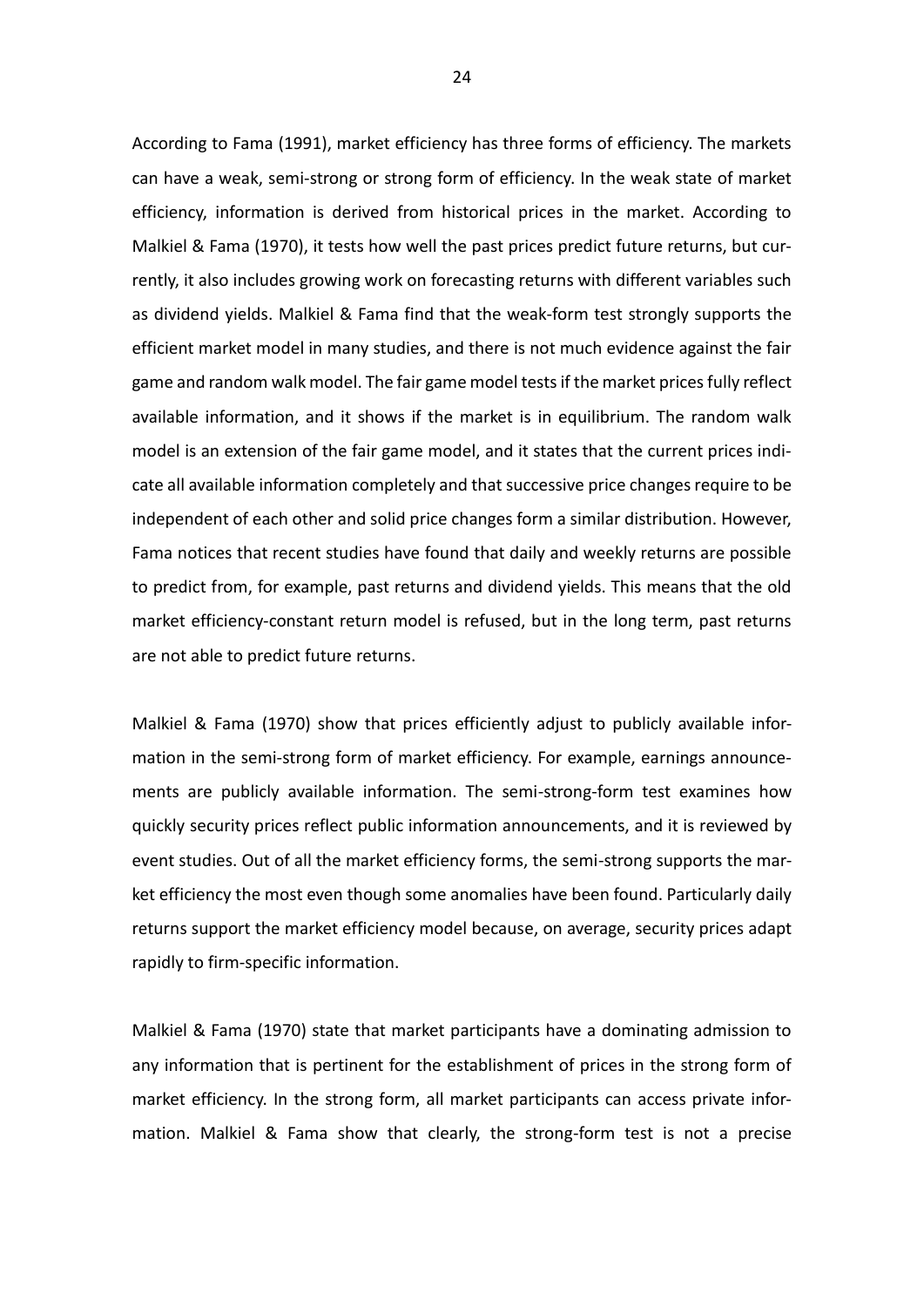characterization of the market in practice because only corporate insiders and specialists have access to insider information. Furthermore, Fama (1990) states that in the markets, there are positive information and trading costs which means that it is impossible for the radical efficient market hypothesis to be true. However, this is not the biggest problem of market efficiency since the joint hypothesis poses more significant problems. The joint hypothesis problem means that the efficient market model cannot be examined on its own. It is possible to investigate market efficiency only together with other equilibrium models like CAPM. Nevertheless, Malkiel & Fama point out that the strong-form test model should be used as a point of reference to interpret market efficiency. To conclude, the market is efficient, and the evidence on the side of market efficiency is vast. Fama points out that regardless of some threats against market efficiency, it is enough to assume that the market is efficient.

Pantzalis et al. (2000) state that a requirement for market efficiency is informational efficiency which means that financial markets incorporate new information efficiently into prices. This means that markets should already reflect information about political news and trends before the political uncertainty is disappeared. Pantzalis et al. find that political occurrences have a massive impact on financial markets. They cause reactions in the financial markets because market participants reconsider their suppositions after the uncertainty has vanished. The reason for the reactions in the financial markets is that there is new information about political resolutions that can have an effect on the fiscal and monetary policy of a country. The political uncertainty can disappear even before the elections, and then market movements should be positive before the elections. However, if the uncertainty persists when there is no clear winner before the elections, there should be positive returns once the uncertainty is resolved. According to Brown et al. (1988), this is known as an uncertain information hypothesis which means that once the uncertainty disappears from the markets, prices should increase, which is in line with the efficient market hypothesis.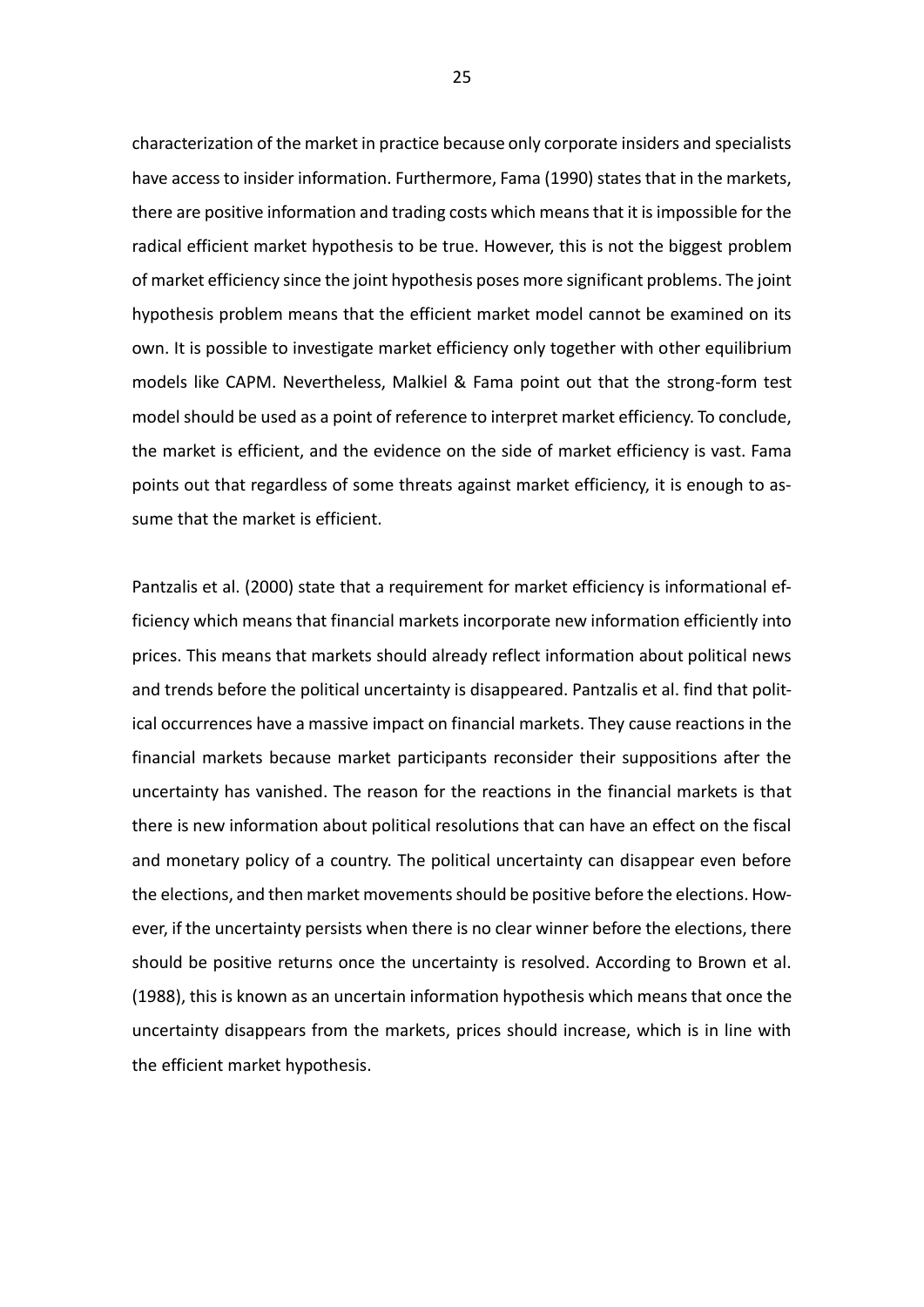Pantzalis et al. (2000) use the event study method to study the functioning of different stock indices in 33 different countries nearby the elections throughout the period of 1974–1995. They discover that the indices seem to experience positive abnormal returns throughout two weeks before the election week. The positive abnormal return is larger in countries where there is less liberty and elections where the opposition wins and when the elections are held in advance. This means that the elections with more uncertain outcome cause bigger positive abnormal returns than an election with a sure outcome. The reason for this reaction is that during the election with the uncertain outcome, the amount of vanished uncertainty is larger than during elections with a confident outcome. Therefore, the result of Pantzalis et al. is in line with the uncertain information hypothesis.

However, recent studies have contradictory results compared to Pantzalis et al. (2000). For example, Pàstor & Veronesi (2012) find that after a policy change that led to increased political uncertainty, stock prices decrease. Additionally, Pàstor & Veronesi (2013) have similar results. This is not necessarily evidence against market efficiency because Pàstor & Veronesi (2012) find that two components affect the stock prices after policy announcement: cash flow and discount rate effect. The cash flow effect has a positive impact on the stock prices because policies are only changed when old ones are detrimental to the profitability of companies. Nevertheless, the discount rate effect has a negative impact on the stock prices because the effect of the policy change is uncertain. This leads to an increase in discount rates which causes stock prices to fall. The impact of the discount rate effect is larger, which causes stock prices to fall. This means that after elections and policy changes, the political uncertainty is not yet disappeared, which causes the stock prices to decline.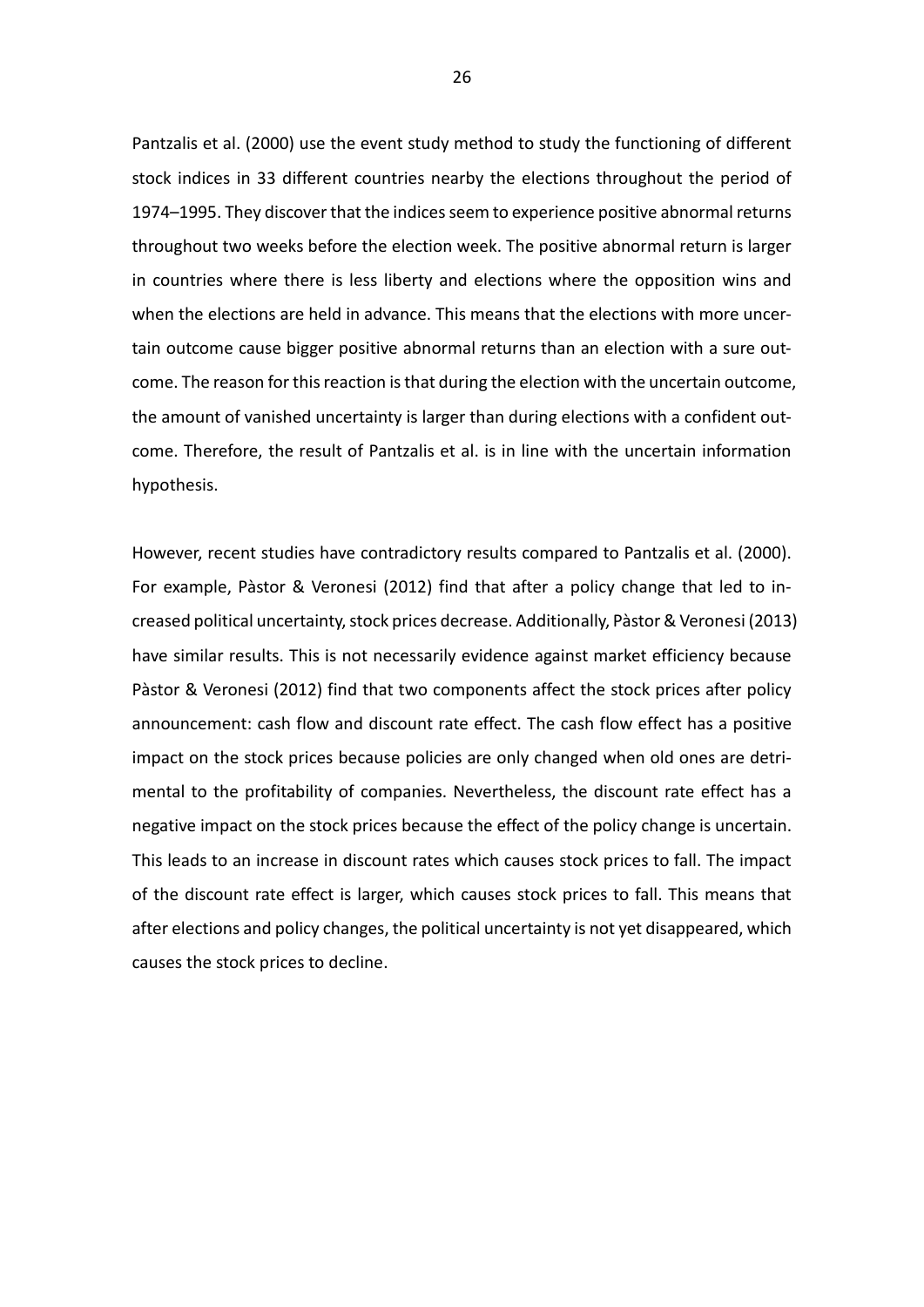### <span id="page-26-0"></span>**4 Prior empirical evidence**

Based on the previous literature, it can be said that political uncertainty impacts financial markets, and it even seems to have an impact on the daily lives of people. Previous literature shows that the effect of political uncertainty tends to be negative. It leads to a decrease in stock prices because investors ask for a risk premium for political uncertainty. This risk premium is priced in the markets because options that live through a political event are more expensive than similar options that do not live through a political event. Political uncertainty can stem from many sources, but broadly it can be interpreted as uncertainty about future policies of governments. There is often uncertainty about future policies around political events such as elections and summits. This means that these political events cause political uncertainty, which in turn causes stock prices to decrease. Since political uncertainty naturally increases the level of uncertainty about the future, companies tend to delay their investments during the times of political uncertainty. Even households seem to hinder their consumption and prefer to save when political uncertainty is heightened.

### <span id="page-26-1"></span>**4.1 Political uncertainty in the stock markets**

Pástor & Veronesi (2012) find that the policy change announcement has two effects on stock prices: the cash flow effect and the discount rate effect. The policy change will lead to increased profitability for companies because governments change their policies when their current policy is detrimental to the profitability of companies or when the new policy will lead to a huge political advantage that was not anticipated. This leads to a rise in stock prices. This is known as the cash flow effect. However, since the impact of the policy change is uncertain, the discount rate rises. Due to the increased discount rate, stock prices fall. This is known as the discount rate effect. The discount rate effect has a stronger influence on stock prices than the cash flow effect. This leads to that when a new policy is introduced, stock prices drop.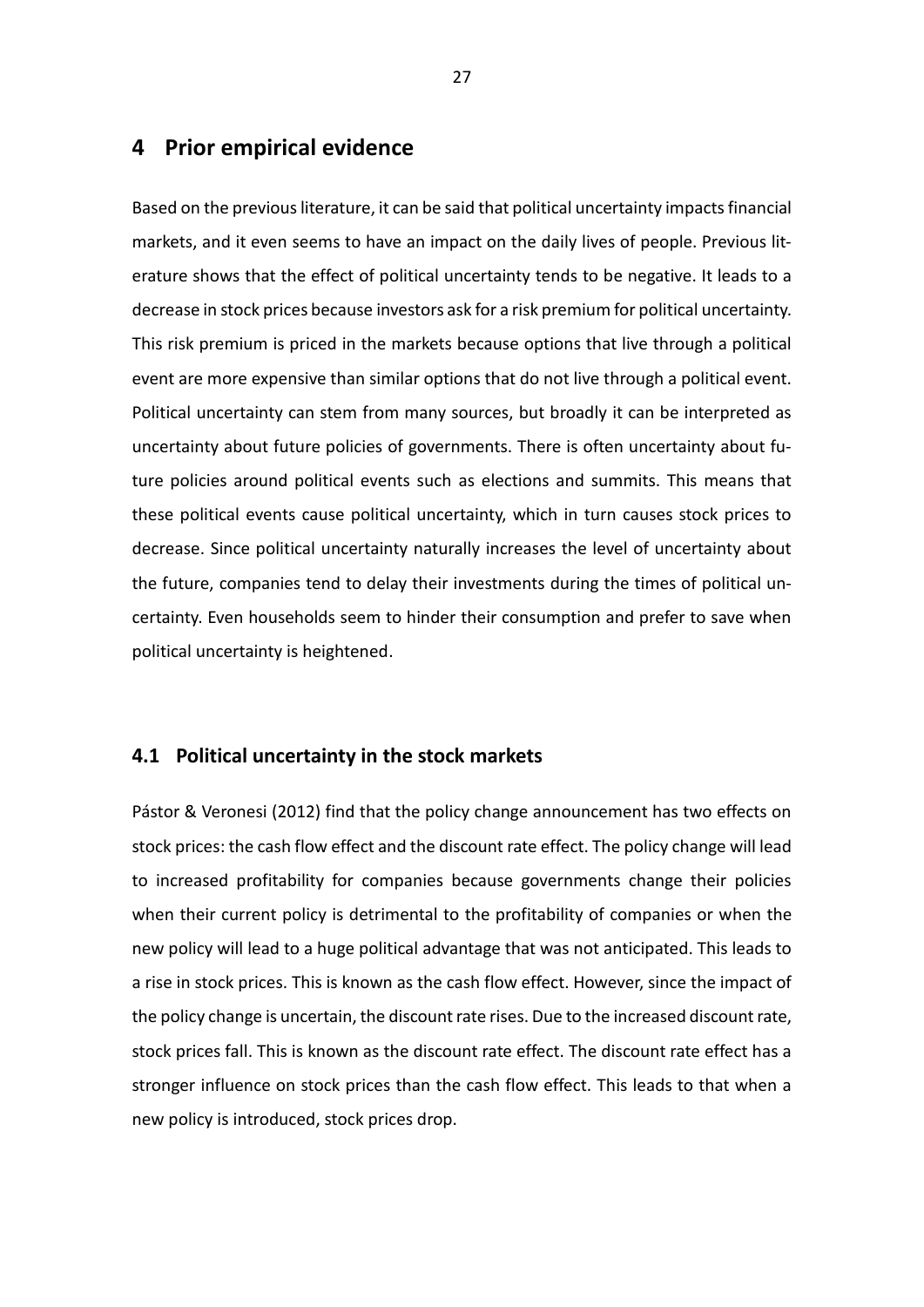Nevertheless, Pástor & Veronesi (2012) discover that only when the previous policy is seen as detrimental enough for profitability the stock prices rise. Usually, positive returns caused by the introduction of a new policy are only small because markets were already expecting them, so the effect of the new policy is already incorporated into prices before the introduction. On the other hand, negative returns caused by the introduction of new policies tend to be bigger because markets are not expecting them as much as in a situation in which the returns are positive. Pástor & Veronesi find that the probability distribution of stock returns is left-skewed, and it has a mean below zero. This leads to that when a new policy is introduced, the expected value of stock returns is negative. The expected value of stock returns becomes even more negative when there is more uncertainty about government policies.

Additionally, Pástor & Veronesi (2012) discover that the effect of the policy introduction depends on the general economic conditions. After a short and shallow economic downturn, the effect of the introduction of a new policy is negative, but after a long and deep economic downturn, the effect of the introduction of a new policy might be favourable. However, during long and deep recessions, policy changes are often expected. Because of this, positive returns are often small. Moreover, before the introduction of a new policy, there is uncertainty about whether the government will change its policy. When the policy change happens, stock prices drop, but on the other hand, if the policy is not changed, the stock prices rise. The price drop after the introduction of a new policy reveals that there is a risk premium for holding stocks during times of political uncertainty that is caused by policy changes. In addition, companies with higher exposure to policy uncertainty have higher risk premiums, leading to higher expected returns.

Liu et al. (2017) examine the Bo Xilai scandal in China in 2012. The scandal was the largest danger to the political stability in China since the economic reform in 1978. Bo Xilai scandal was a complex political scandal in which a high-ranking Chinese politician was accused of corruption, bribery, and abuse of power. In addition, he was aware that his wife had murdered a British businessman. The scandal ultimately led to the dismissal of Bo

28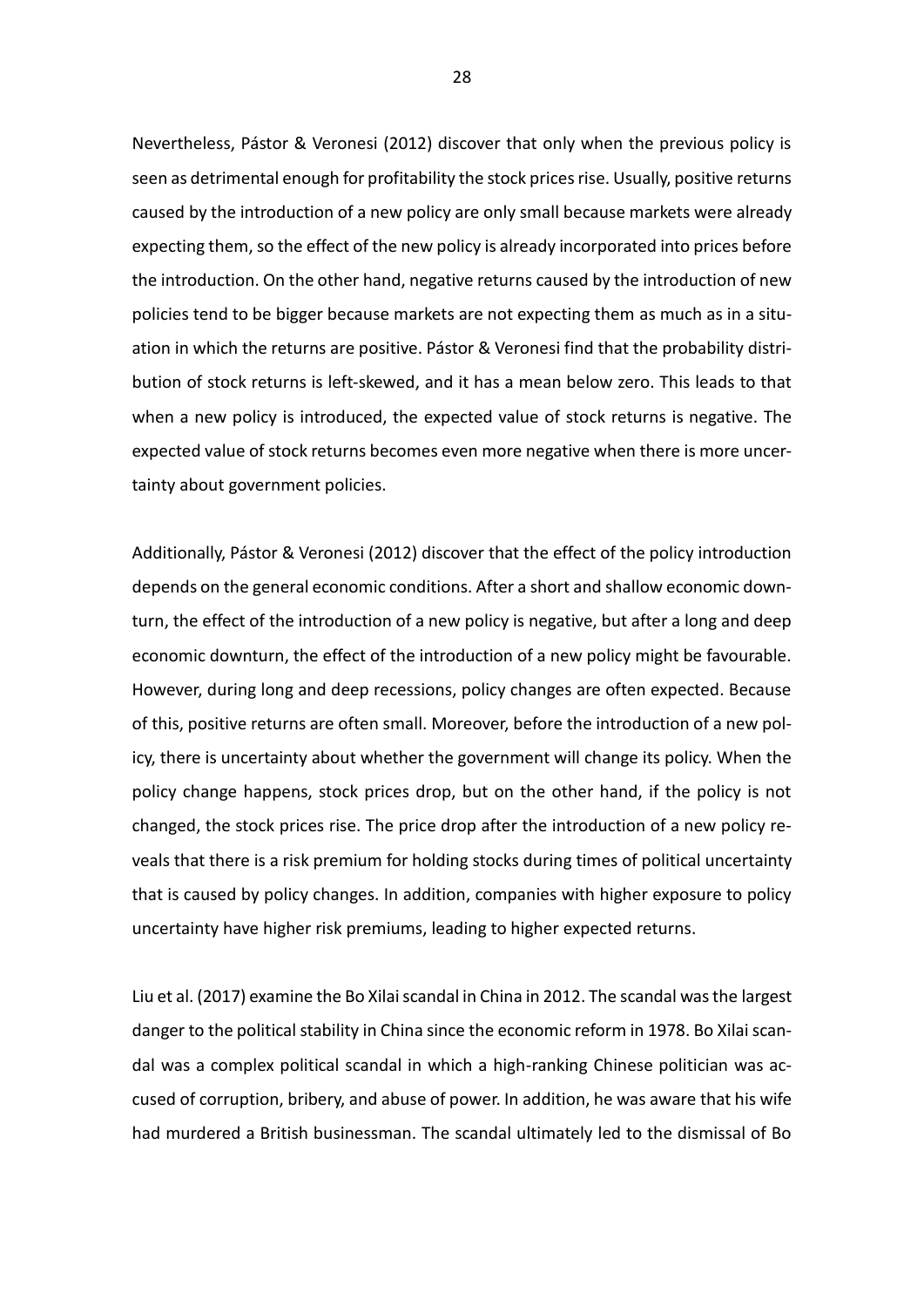Xilai from the Communist party and the imprisonment of Xilai. The Bo Xilai scandal in 2012 was a completely unpredictable political event. Because of this, the scandal is an ideal context to examine the impact of political uncertainty on asset prices because the scandal led to an immediate surge in political uncertainty.

Liu et al. (2017) study the A-shares that are traded on Shanghai and Shenzhen Stock Exchanges. They find that the price of these shares decreased around the scandal. On average, the three-day cumulative raw return decreased by 5.027% because of the rise in political uncertainty. Additionally, companies that have more political connections are more sensitive to political uncertainty. They find that companies with their headquarter in a province with a larger share of state-owned enterprise expenses than total expenses are more affected by policy changes. The decrease in stock prices is caused by an increase in discount rates rather than a reduction in expected cash flows since stock volatility for all companies that are sensitive to policy changes rises due to increased political uncertainty. This means that there is most likely a political risk that is priced. Their results support the findings of Pástor & Veronesi (2012, 2013).

One of the biggest political events in the 2010s was Brexit. According to Menon & Salter (2016), Brexit refers to the referendum of Great Britain about the membership of the European Union in June 2016 that unexpectedly led to the resignation of Great Britain from the European Union. This means that Great Britain is the first country to decide to leave the European Union. Menon & Salter state that the result of the referendum illustrates that social division, affluence, tuition, and geography still divides society in Great Britain. According to Menon & Salter, the instant effect of Brexit was the resignation of Prime Minister David Cameron. In addition, many ministers from the Labour party resigned due to the lack of trust towards Jeremy Corbyn.

Davies & Studnicka (2018) find that the referendum result was a surprise to the market even though the date was known. However, the outcome of the referendum was almost impossible to predict. According to them, after the announcement of the referendum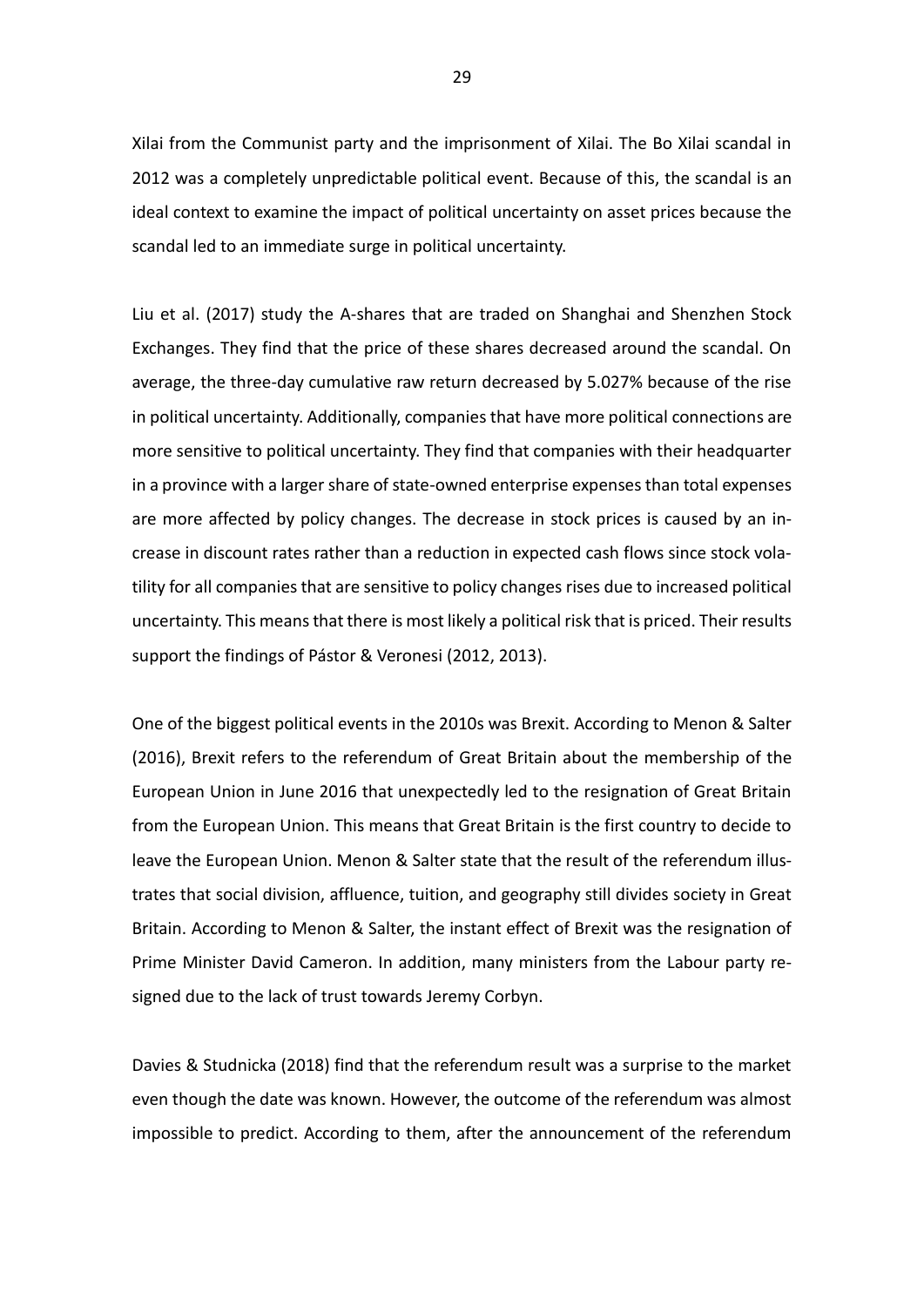result, most companies experienced a negative return, but they find that the change in stock prices reflected the expectations of investors. The FTSE 350 index that represents the 350 biggest companies that are traded in the London Stock Exchange experienced a drop of 7% after the referendum, but the index recovered in a week, and it returned to its normal level. Moreover, \$2.8 trillion disappeared from the global market during the two days after the referendum results. This means that the information about the referendum result was incorporated into the stock prices in two days. Additionally, the value of the British pound decreased compared to other currencies after the referendum. Davies & Studnicka state that studying stock price changes sheds light on the expectations of investors about the impact of Brexit and how investors expect British companies to perform compared to other companies.

Hill et al. (2019) study how political uncertainty caused by Brexit affects different companies in Great Britain. They study Brexit because it offers a unique setting to examine political uncertainty since it involves several government policies, not only chosen policies. Due to this, Brexit can have a major influence on the business environment. They use data from the stock market before the referendum and after the referendum result announcement. They find that companies are exposed to Brexit in different ways. Interestingly, the political uncertainty caused by Brexit has a smaller effect on companies that are more internationalized. The reason for their result is that companies that internationalize can diversify away the domestic risk because risks in different countries are not perfectly correlated. This is in line with the advantages of internationalization. They also find that the result of internationalized companies is not caused by the weakening of the British pound after the referendum. However, if the international operations of the company are in other European countries, the internationalization benefits decrease because the European countries are also affected by Brexit.

However, Davies & Studnicka (2018) find that companies with complex international value chains experienced inferior performance after the referendum results because investors were the most worried about these companies since possible trade barriers

30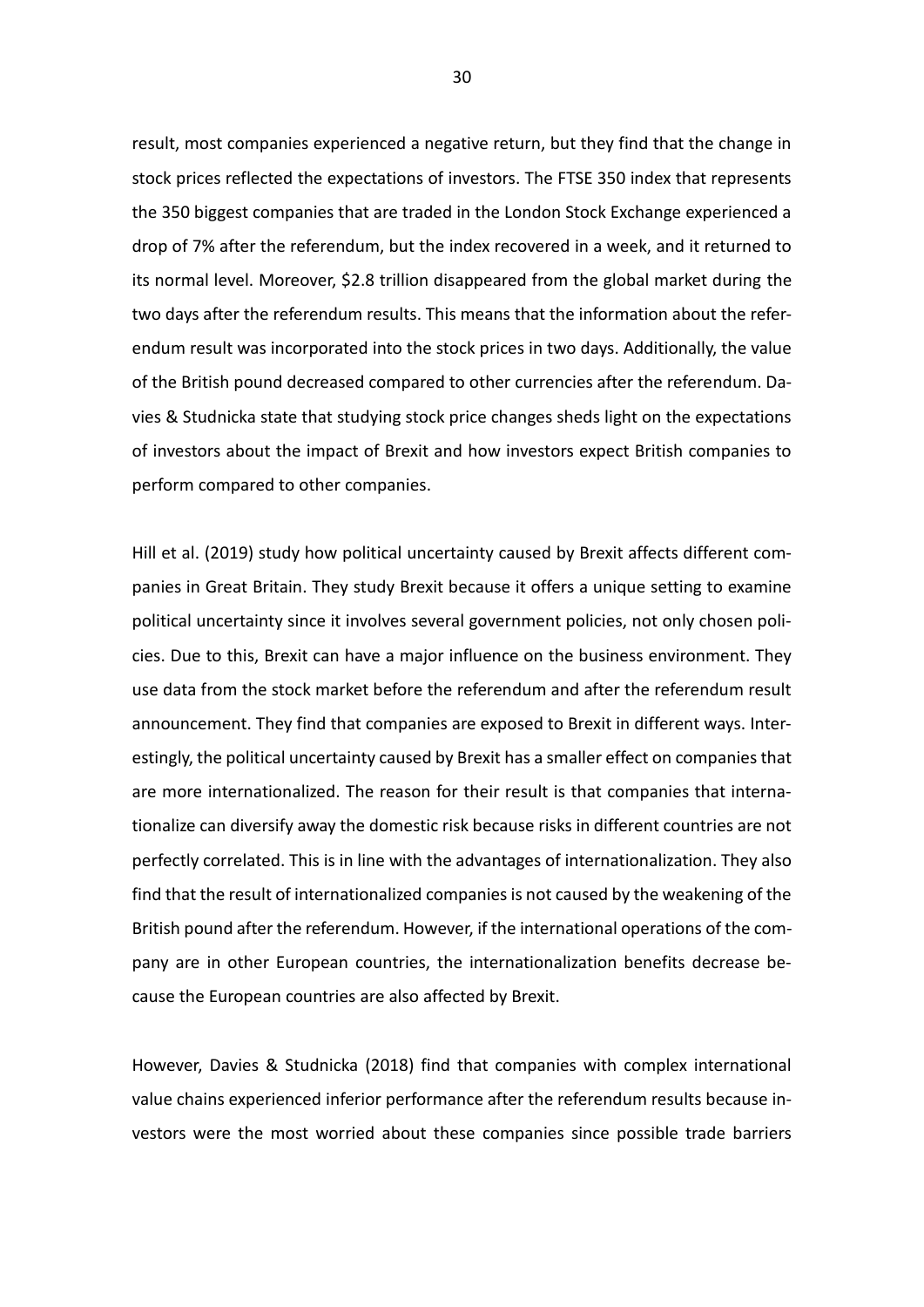increased the riskiness of these companies. Especially companies with international value chains in the European Union experience inferior performance. They find that the actual return of these companies is 12.1% smaller than the expected return. In addition, the market reaction of companies with intricate international value chains persists. This means that even though the market recovered from Brexit, companies with international value chains did not recover in the same way. Companies that relied on imported intermediates experienced inferior performance compared to the whole market. Moreover, Davies & Studnicka study the German stock market. They find that the German market experienced a similar drop compared to the British stock market. However, the international value chains did not explain the drop because German companies do not have international value chains in Great Britain, and Brexit does not influence trade policies between the remaining EU countries.

Hill et al. (2019) also find that growth companies seem to be more affected by Brexit. Growth companies tend to need continuous investments in physical and human capital in order to take advantage of growth opportunities, but during times of increased political uncertainty, companies invest less and reduce employment. Because of this growth, companies tend to be more affected by Brexit. Moreover, the control variables of their study show that larger companies are more impacted by Brexit, but on the other hand, companies with higher profitability are impacted less. However, Davies & Studnicka (2018) find that the effect of Brexit on larger companies is not as strong as for the whole market because the market did not expect them to be so affected by Brexit.

In addition, Hill et al. (2019) identify the effect of Brexit in different sectors. They find that uncertainty affects the financial and consumer sector the most. The effect of Brexit is the most negative to these sectors. The reason why financial companies were negatively affected by Brexit is that weaker economic conditions caused by Brexit led to decreased profitability of financial companies. Financial companies were also concerned the most because of the uncertainty about the agreements about free access to foreign markets. Giavazzi & McMahon (2012) find that households decrease their consumption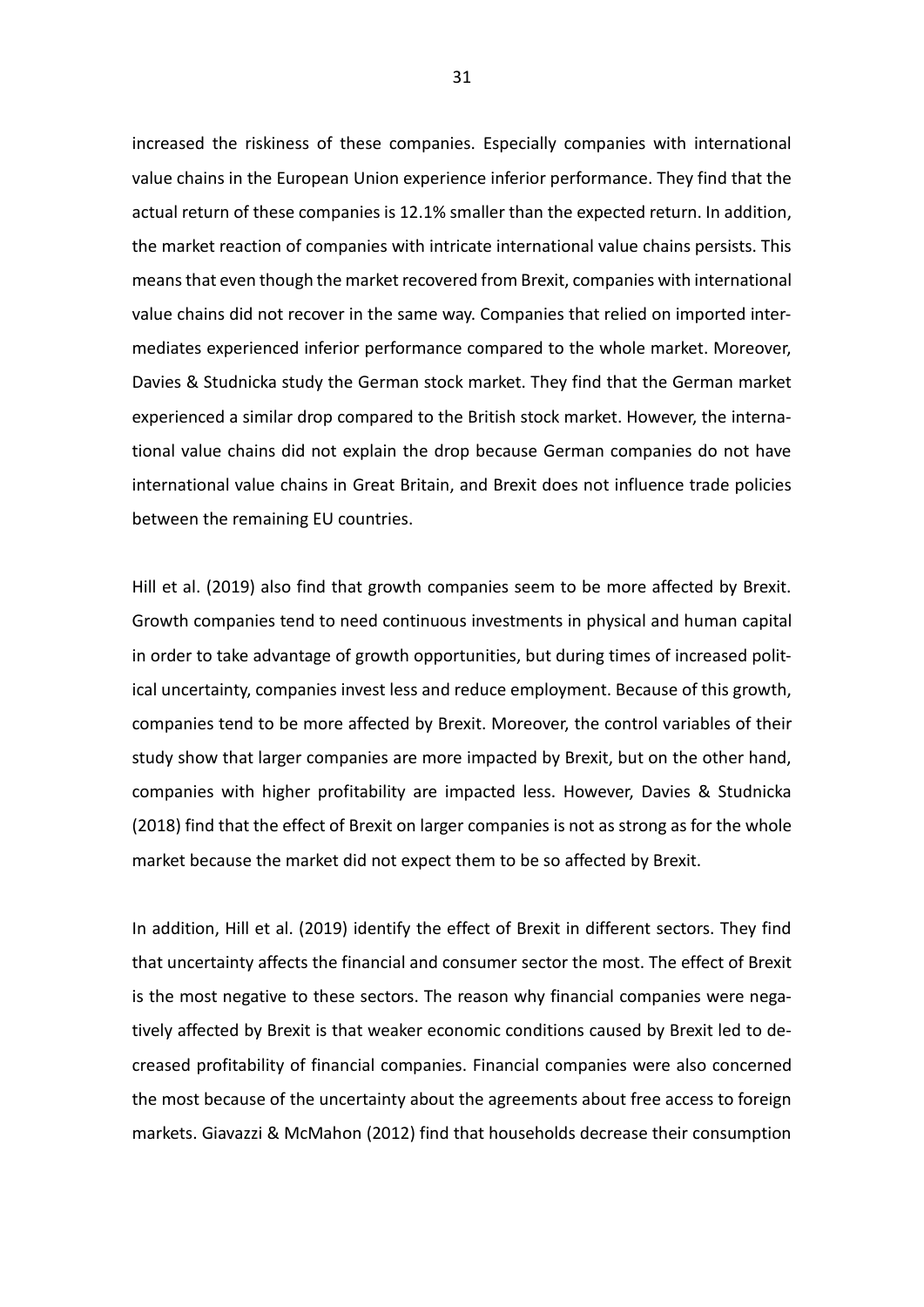and increase their saving during times of political uncertainty. This is why the consumer sector was one of the most negatively affected sectors Brexit. On the other hand, basic materials and health care sectors were the least affected by Brexit. The reason for this is that companies in these sectors usually operate in several countries, so they are not so affected by changes in the national business environment.

Several studies, such as Pástor & Veronesi (2012, 2013), have found that political uncertainty results in a higher level of volatility and correlations between stocks. Pástor & Veronesi (2013) find that generally, stocks are more volatile during economic downturns. Correlations between stocks also increase during economic downturns. However, volatilities and correlations increase in the stock market when the policies of a possible new government are seen as more diverse compared to the previous policies. In addition, stock prices become more volatile and correlated when the government is able to make policy changes. The capacity to change policies can lead to an increase or a decrease in stock prices. However, the capacity to transform policies has a positive effect on stock prices when the economic conditions are terrible, but the effect of the government's ability to make policy changes is negative during normal or below-average economic conditions.

Goodell & Vähämaa (2013) also study the effect of political uncertainty on stock market volatility during the presidential elections in the United States. They interpret the stock market volatility as the volatility in the S&P 500, and it is measured by the VIX. They find that the VIX increases by about 0.6% when the probability of the election of the final winner rises by 1%. The volatility of the stock market rises when the result of the election becomes surer. This implies that the election uncertainty has no effect on the stock market volatility because its effect is statistically insignificant. In other words, the market volatility is driven by changes in the probability of the victory of a single presidential candidate. The stock market volatility increases due to the change in the likelihood of the final winner because the change in the probability of the final winner can be considered as new and surprising information. It might be surprising that the increase in the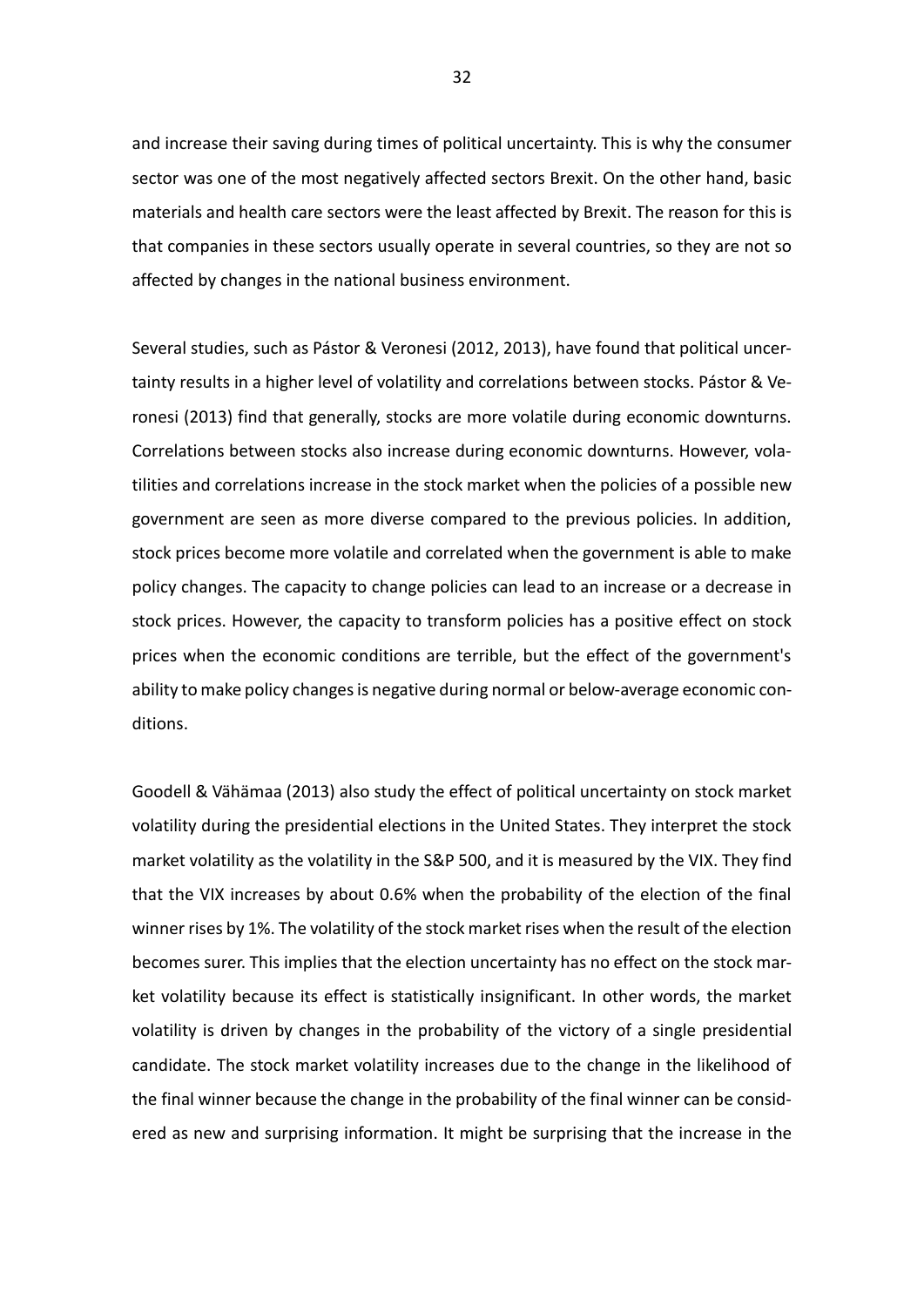likelihood of the election of the final winner results in an increased stock market volatility. However, the reason for that is that surprising changes in the election probabilities of the final winner can cause uncertainty about the macroeconomic policies in the future. These policies can impact the stock market, which in turn leads to that even though the uncertainty about the next president diminishes, the stock market volatility might grow. The results of Goodell & Vähämaa imply that presidential elections cause increased market volatility when investors establish and reconsider their expectations about the macroeconomic policies of the future government.

### <span id="page-32-0"></span>**4.2 Political uncertainty in the option markets**

Kelly et al. (2016) study how political uncertainty that is risen due to national elections and global summits affects option markets because option markets give insight into the pricing of political uncertainty. According to Kelly et al., options fit well to study political uncertainty for two reasons. The first one is that options have short maturities, and it is easy to find options that live through a political event. Secondly, options that live through a political event can be used as a hedge against risks related to political events. In addition, because options have short maturities, usually the political event is the most important event during their life, so the price of the option reflects the value of the defence as opposed to the political risk. Moreover, differences in exercise prices make it possible to investigate different types of threats, such as the tail risk that arise due to political events.

Kelly et al. (2016) study the political uncertainty around elections and summits because these events are ideal for their research since they usually lead to major political changes. In addition, the dates of these events are known early enough so that it is possible to calculate the prices of options that live through this type of political event. Due to this, political events like global summits and national elections are an external source of deviation in political uncertainty.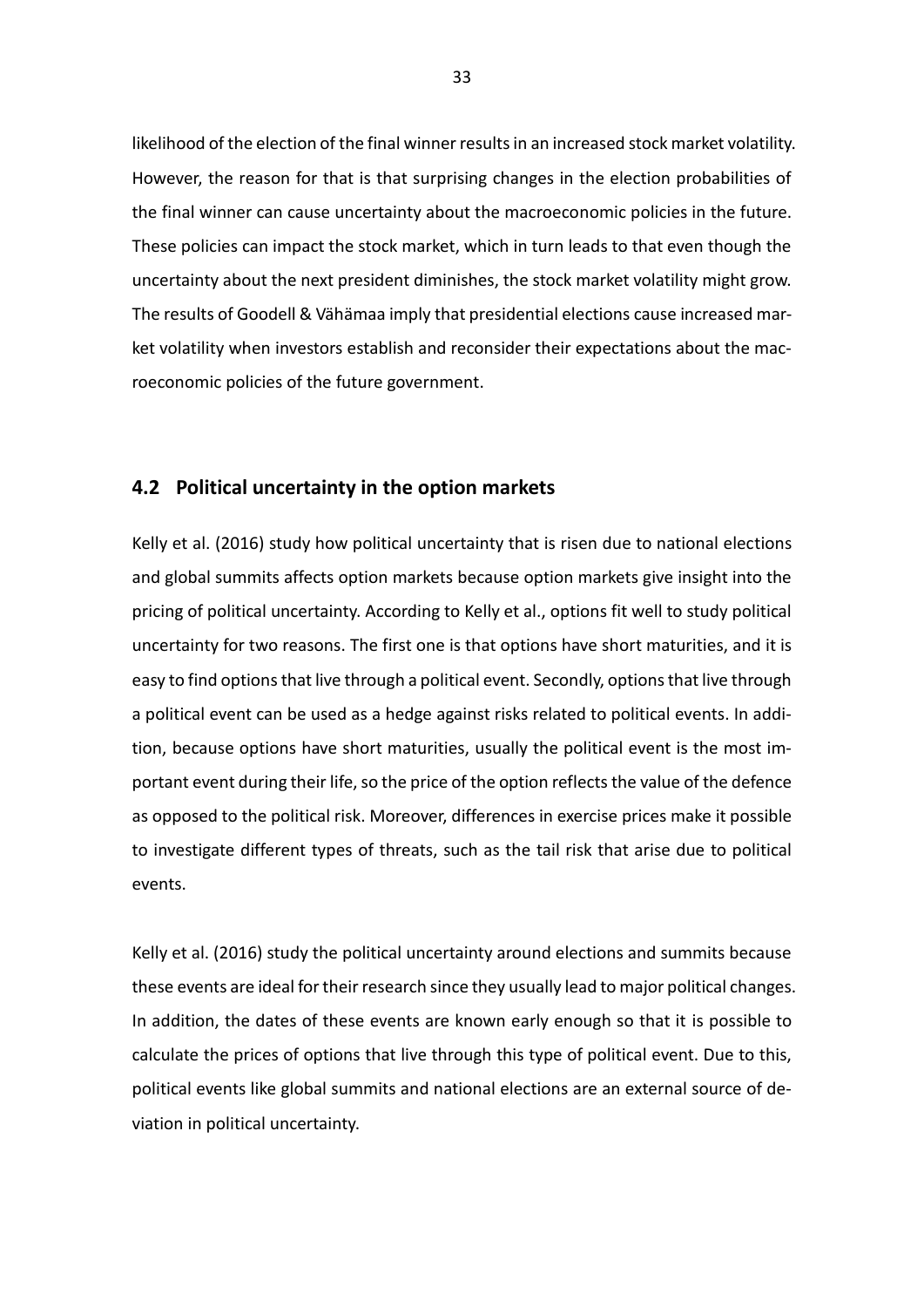Kelly et al. (2016) use the model of Pastor & Veronesi (2013) with small changes. They change the uncertainty about government policies to the uncertainty about who will be elected. There are three types of risks that are related to political uncertainty: price risk, tail risk and variance risk. Price risk is caused by the possibility that stock prices might fall. Tail risk rises from the potential that the decrease in stock prices might be extensive. Variance risk is caused by the possibility that the volatility of returns increases. These risks are already correlated in the model of Pastor & Veronesi because a risky policy can lead to increased volatility and that in turn can lead to decreased stock prices.

According to Kelly et al. (2016), options can be used as a hedge against these three types of risks. Three variables: the implied volatility of an at-the-money option, the slope of the relationship between implied volatility and moneyness, and the variance risk premium show the worth of the defence that is created with options against the three types of risks related to political uncertainty. The model of Kelly et al. suggests that the three market variables of options should be larger for options that live through a political event compared to similar options that do not live through one. Additionally, all three option market variables should be negatively correlated with economic conditions because the current government is not very likely to be re-elected in a weaker economy which leads to uncertainty about the new government, which in turn leads to increased political uncertainty. Options can be used to hedge against disadvantageous policy changes or unwanted election results. Hence the value of the option protection should be higher in weaker economies because the undesirable outcome is more likely to appear.

Kelly et al. (2016) find that all three option market variables have positive unconditional means. The average implied volatility is 1.43% per year. However, one-month at-themoney put options whose lives span political events tend to be 5.1% more expensive than those that do not live through a political event. Implied volatilities are also abnormally high before key political events such as the presidential elections in the United States in 2008 and the national elections in Greece in 2012. Additionally, the average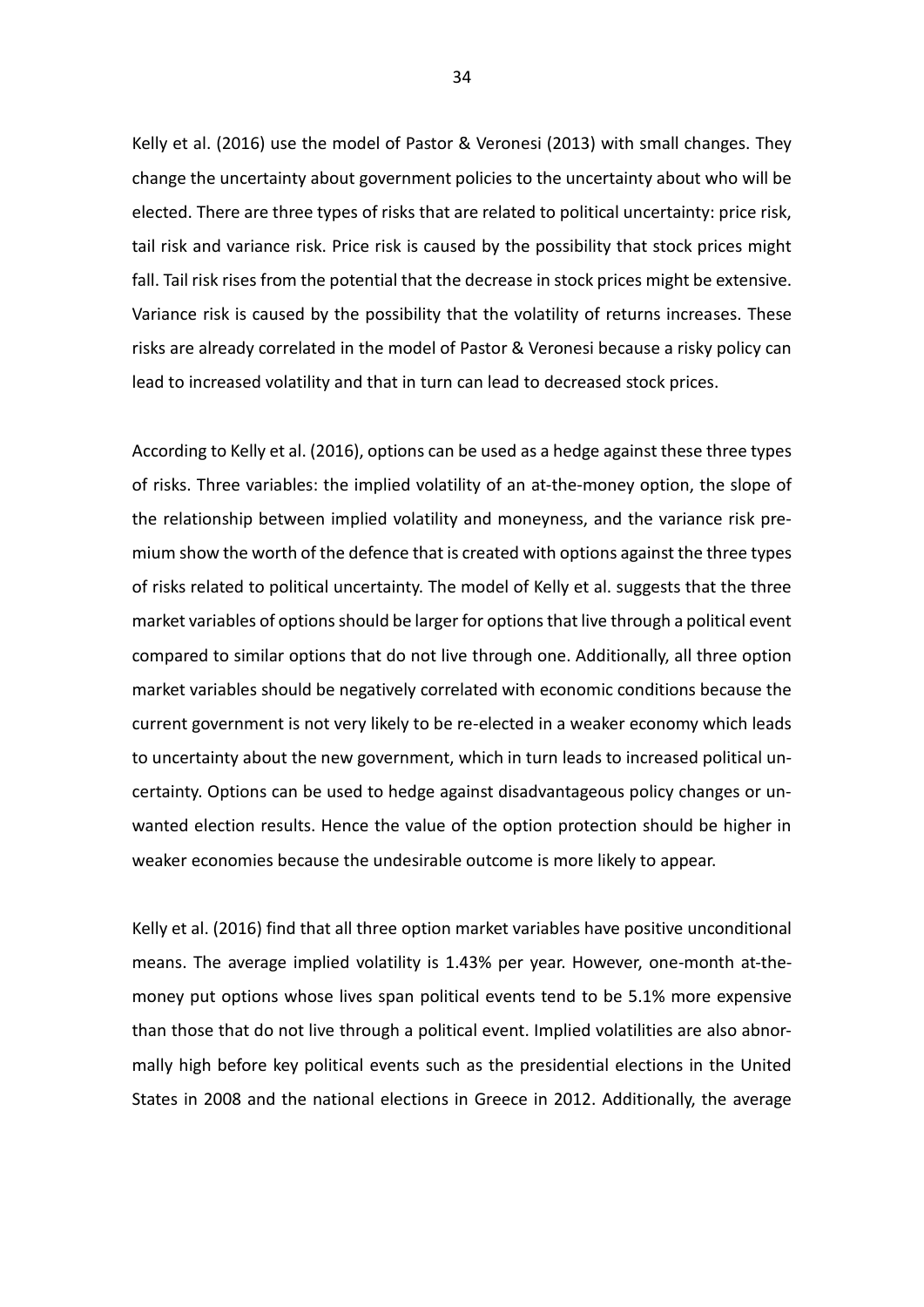variance risk premium is 0.0107 per year, but the insurance against variance risk is more expensive before political events.

Moreover, Kelly et al. (2016) find that in weaker economic situations, all option market variables are inclined to have bigger values. This means that the hedge provided by options against the three market variables is more valuable when the economy is weaker. Kelly et al. use a one-month at-the-money option as an example to highlight the price increase. During weaker economy at-the-money options with a maturity of one month that yield protection against political events tends to be 8% more expensive, whereas the prices of options that provide protection against political events in the more robust economy are only 1% higher. They also find that when the outcome of the election is more uncertain, the option market variables of implied volatility and variance risk premium are usually larger. However, their result for the slope of the relationship between implied volatility and moneyness is insignificant. This means that when the result is more uncertain, the worth of the hedge provided by options rises due to increased price and variance risk. This means that the predictions of the model were correct.

Kelly et al. (2016) also find evidence that political uncertainty in one country can also affect other countries. This is known as the spillover effect of political uncertainty. The spillover effect is stronger in weaker economies, and it has a positive correlation with the foreign exchange option effect. The result of Kelly et al. proves that political risk is evaluated in the option markets, and the price of the option protection is higher in poorer economic conditions and during increased uncertainty about the election outcome. Their findings are in line with the theory.

### <span id="page-34-0"></span>**4.3 Political uncertainty and investments**

Julio & Yook (2012) examine the effect of political uncertainty on the investment behaviour of companies during national elections in multiple countries. The investment decisions of companies are affected by elections since the results of the election can change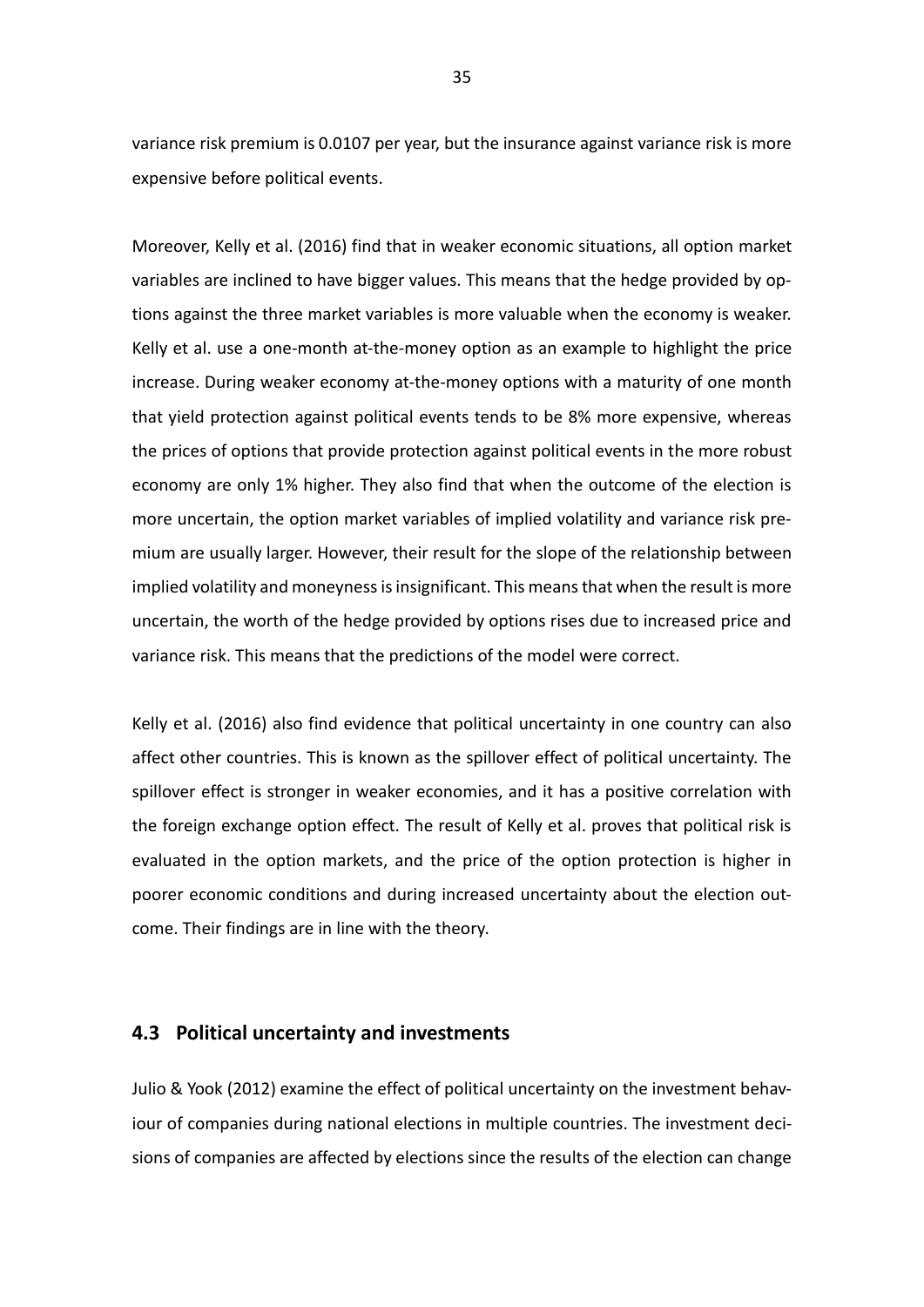the regulation of companies. National elections cause brief surges in political uncertainty, which in turn can lead to reduced investment expenses of companies. Julio & Yook state that it is hard to separate the effect of political uncertainty from the general economic conditions. However, they are able to separate political uncertainty from economic growth by studying reoccurring elections in different countries.

Julio & Yook (2012) find that companies decrease investment expenses by 4.8% prior to national elections compared to years without elections. This means that political uncertainty caused by national elections creates investment cycles for companies. Companies postpone their investment decisions during national elections because the election result might hurt the company. This indicates that the option value of waiting to invest increases due to political uncertainty. Additionally, the decrease in investment expenses is larger in countries that do not have a reliable government. The decline in investment expenses is smaller if the election has a clear winner compared to elections with an even outcome. However, after the elections, there is a small surge in investments since the political uncertainty has vanished, but the increase in investment is smaller than the decrease before the elections. Moreover, prior to elections, there is an increase in cash holdings of companies that is about the same as the decrease in investment expenses. This implies that the amount of money that would have been invested normally is held as cash until the political uncertainty caused by elections has disappeared.

Jens (2017) studies the relationship between political uncertainty and investments of companies during the gubernatorial elections in the United States. The source of political uncertainty in her study is the gubernatorial elections. She finds that if there is a gubernatorial election during the following quarter in the home state of the company's headquarters, the company reduces investments by 4.9% compared to companies that have their headquarters in other states. Companies that are more sensitive to changes in state politics, such as geographically focused companies, reduce their investment expenses even more. In addition, companies that are situated in states with upcoming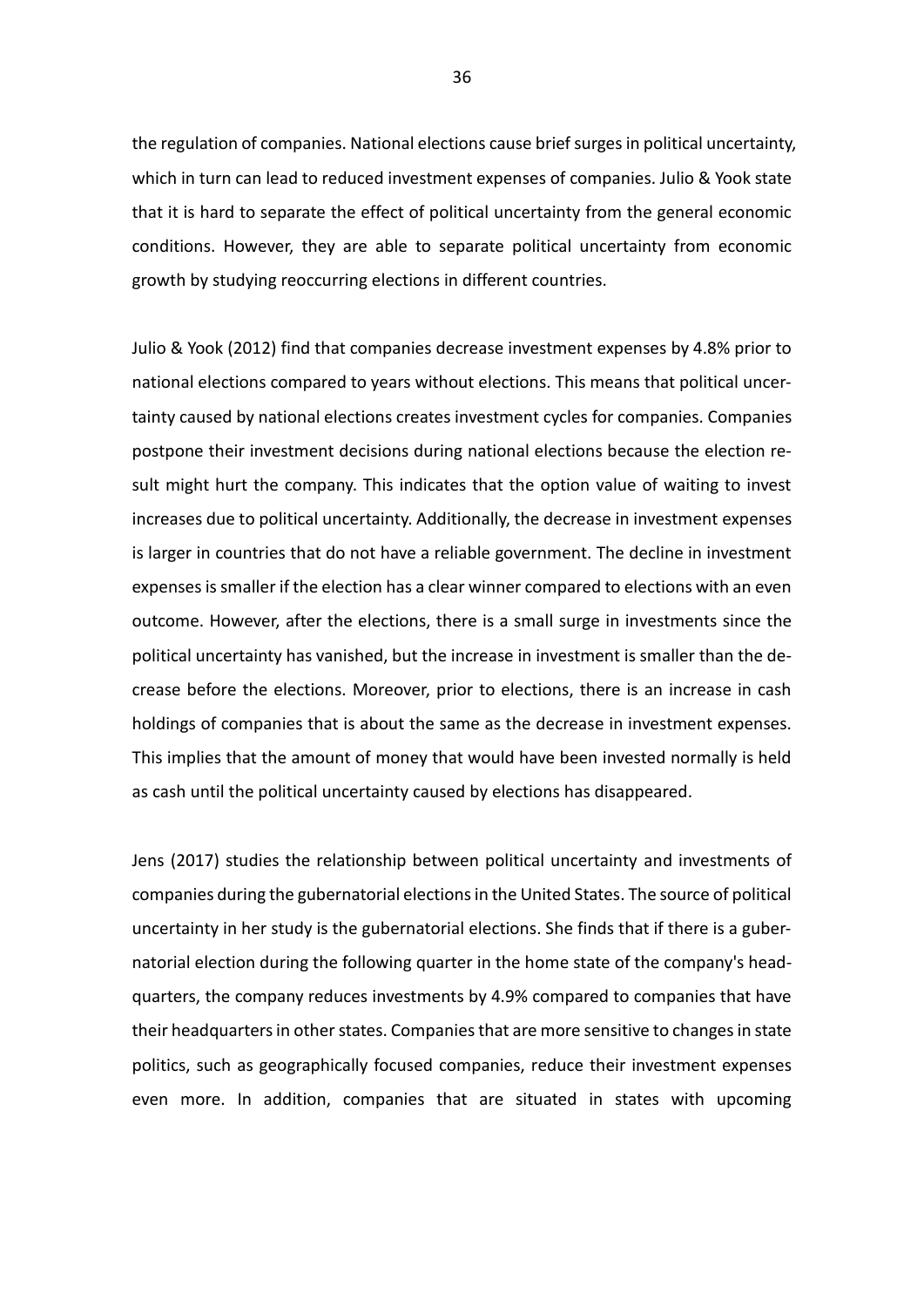gubernatorial elections have higher volatility. This implies that the decrease in investment expenses of companies is linked to an increase in uncertainty at the company level.

Jens (2017) also finds that companies increase their investments after the gubernatorial elections. However, the level of increase depends on whether the current governor is reelected or if a new governor is elected. If the current governor is re-elected, then the gain in investments corresponds to the decrease in investments prior to elections because the political uncertainty disappears since the policies of the governor are already known. However, if the elected governor is new, then the increase in investments of companies after the elections is smaller than the decrease in investments prior to the elections since there is still some uncertainty about the future policies. In addition, Jens finds that companies are less likely to issue equity during the election years, but there is about a 10% rise in seasoned equity offerings during the year after the elections. Companies also postpone debt issuances for new investments before the elections, but they still issue debt to replace old debts. The results of Jens show that companies in the United States are continuously impacted by political uncertainty rather than the general economic uncertainty.

Giavazzi & McMahon (2012) study how households react to increased political uncertainty. They research the German general elections in 1998 that was the first elections of Germany after the second world war. Their measure of political uncertainty is determined by how many people are uncertain about the economic conditions of their country in the future. They find that the political uncertainty increased sharply before the general election in 1998 even though people were expecting improvements in economic conditions and employment. This implies that the uncertainty about the future economic conditions was caused by the elections.

Giavazzi & McMahon (2012) find that households increase saving during times of political uncertainty. Previously the average savings rate in Germany in 1998 was 8.9%, but in the year 2000, the average savings rate had risen to 15.9%. This is a natural response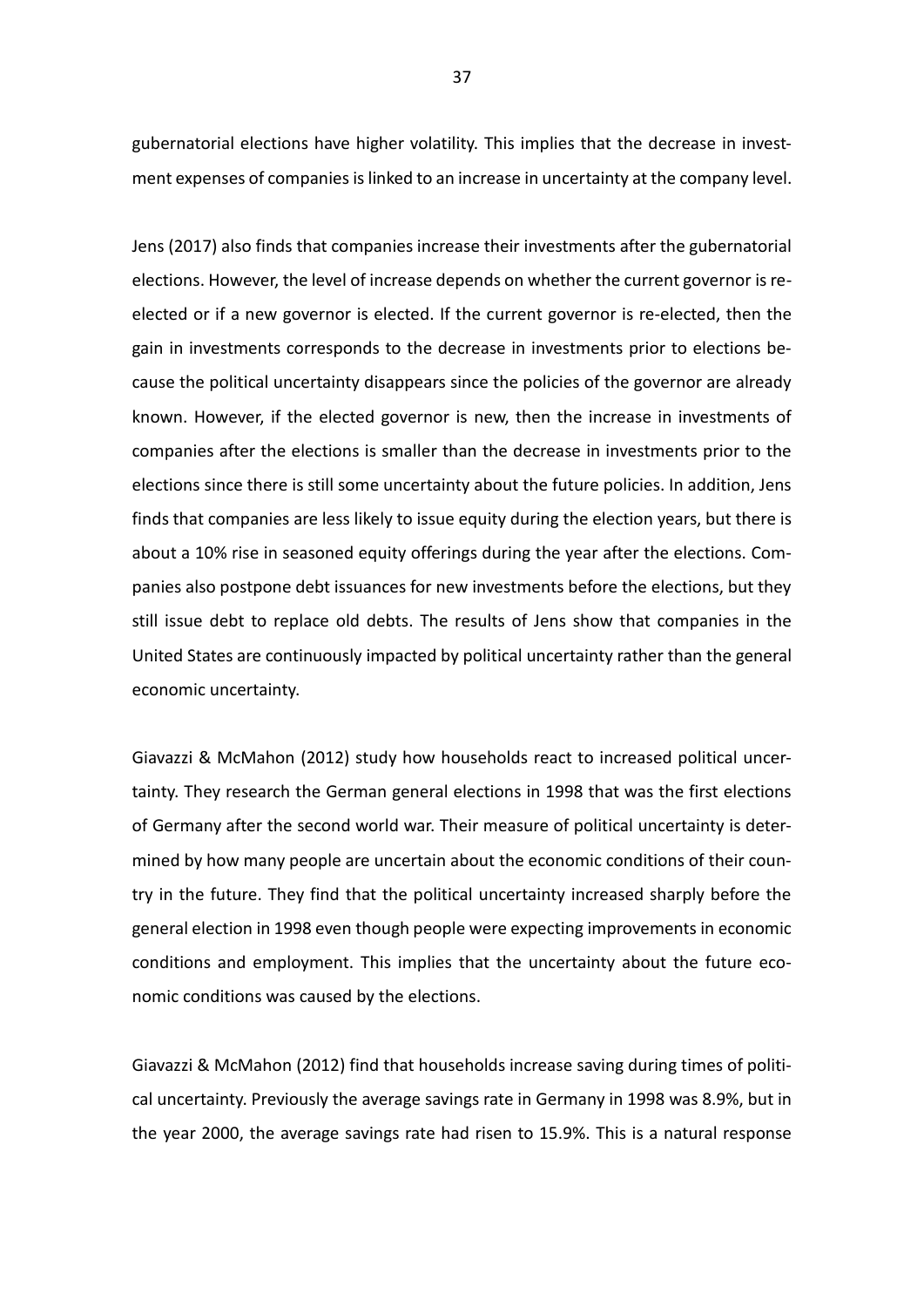since savings increase when the uncertainty about the future path of income increases. Households have two ways to increase their savings. The first one is to consume less and the second one is to work more by taking advantage of part-time employment. Giavazzi & McMahon notice that households take advantage of the part-time margin. This means that a person who used to work 10 hours per week increases their working hours to 19 hours per week. In addition, they find that the increased savings caused by the risen political uncertainty played a significant role in the slowdown of the German economy in the 2000s.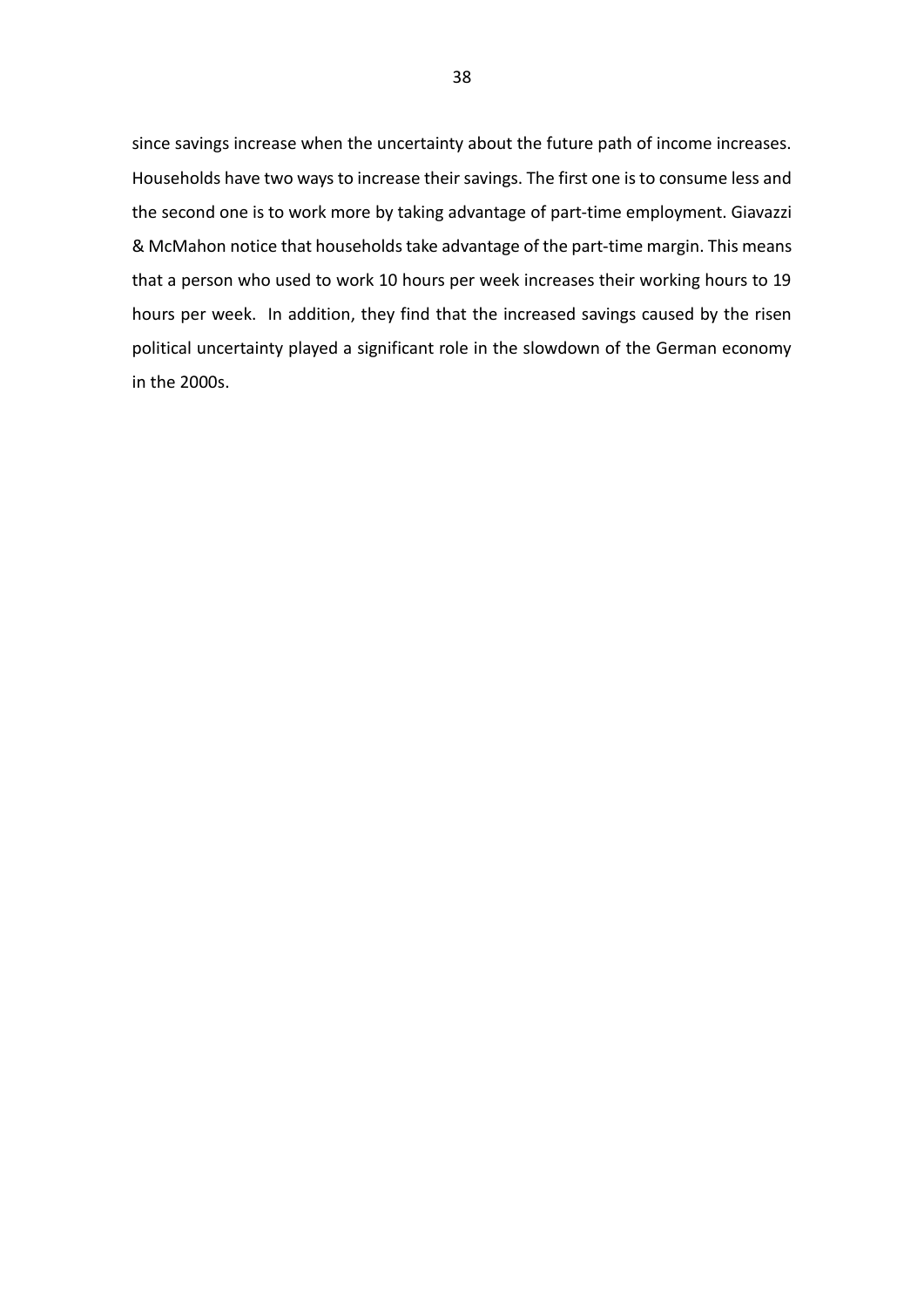# **5 The presidential elections in the United States**

The research focuses on the presidential elections from 2000 to 2020. This period of presidential elections includes several different types of elections. According to Knight (2006), republican candidate George W. Bush was elected for the first time in 2000 and 2016; according to Wagner et al. (2018), Republican candidate Donald Trump was elected for the first time. This means that the period includes two elections of Republican candidates for the first time. Additionally, in 2008 Democrat candidate Barack Obama was elected for the first time, and in 2020 Democrat candidate Joe Biden was elected for the first time, which means that the examined period also includes two elections of Democrat candidates for the first term. Furthermore, the period includes two re-elections; in 2004, George W. Bush was re-elected, and in 2012 Barack Obama was also re-elected. Pástor & Veronesi (2013) define that political uncertainty is uncertainty about the future actions of the government. Presidential elections are political events that fill the definition made by Pástor & Veronesi since there is uncertainty about the future actions of the governments.

Many studies, such as Knight (2006) and Wagner et al., notice that presidential elections cause reactions in the financial market. According to Pantzalis et al. (2000), the reason why political events such as presidential elections cause reactions in the financial markets is that market participants reconsider their suppositions after the election results because there is new information on the markets. Positive news cause positive reactions, and negative news cause negative reactions to the financial markets.

# **5.1 Effect of U.S. presidential election on the stock market**

According to Santa-Clara & Valkanov (2003), stock markets tend to perform better under a Democrat president than under a Republican president. They find that the difference in mean excess returns of the CRSP index excluding the risk-free rate is annually 9%. During a Democrat president, the CRSP index earns on average 11% more than the risk-free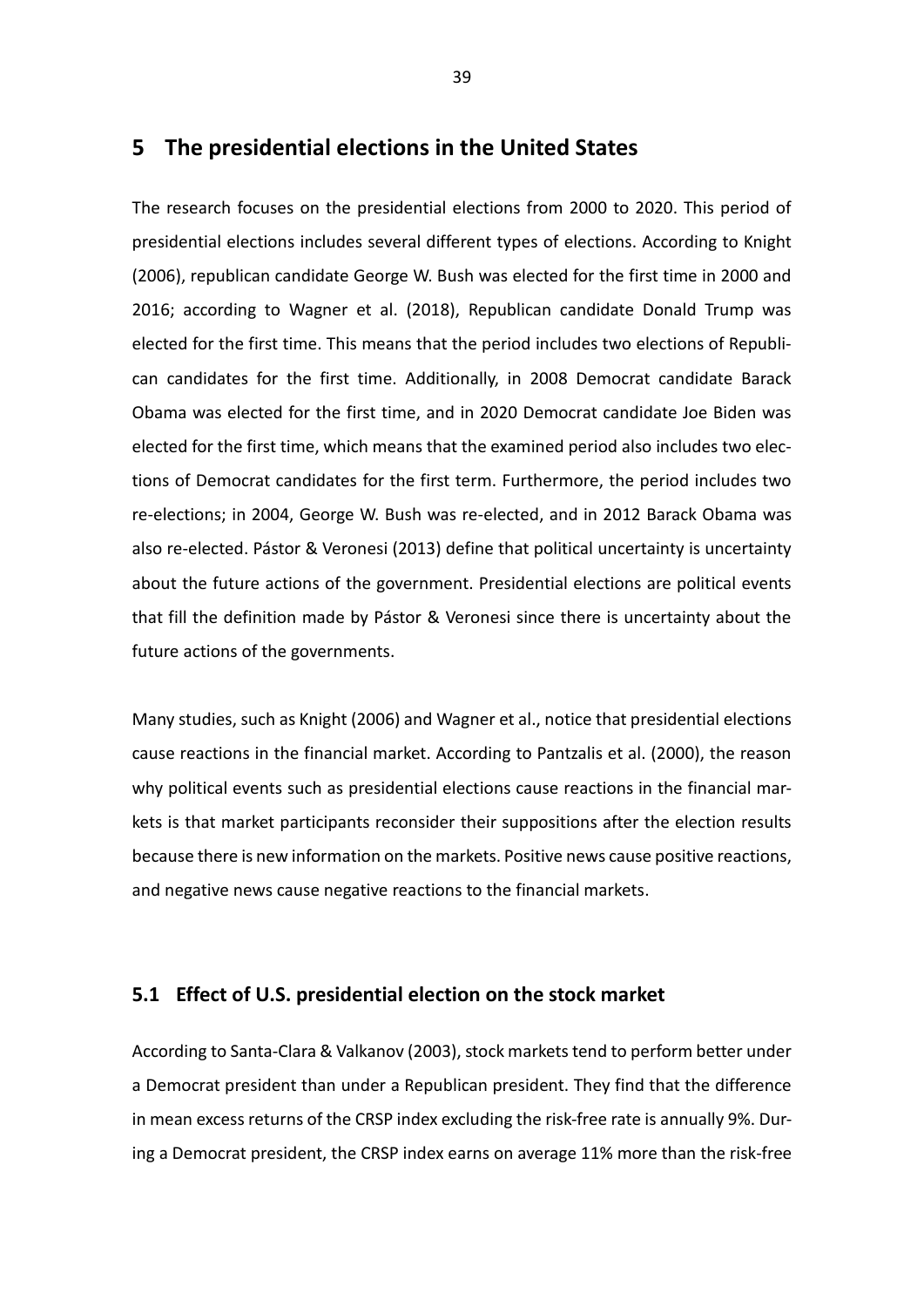rate, whereas, during a Republican president, the index earns on average 2% more than the risk-free rate. Moreover, Pàstor & Veronesi (2020) find that the gap between returns under different presidencies has gotten larger since 1999. They discover that during 1999—2015 the stock market experienced 17.4% higher annual returns under a Democrat president. The reason for this phenomenon is that generally, Democrat candidates are elected when returns are assumed to be high in the future, whereas candidates representing the Republican party are normally elected when the expected returns in the future are low. This is caused by that people tend to vote for a Democrat candidate when the level of risk aversion is high, but on the other hand, Republican candidates are elected when risk aversion is low. The high level of risk aversion during the elections of a Democrat candidate leads to a higher equity risk premium, leading to higher expected returns. Furthermore, the lower level of risk aversion during the elections of a Republican candidate results in a lower equity risk premium which causes lower returns under a Republican presidency. However, Santa-Clara & Valkonov do not discover evidence that presidential elections cause reactions in the financial markets.

Regardless of the result of Santa-Clara & Valkanov (2003) more recent studies have found contradictory evidence. Snowberg et al. (2007) study presidential elections from 1880 to 2004 and find that the election of a Republican candidate leads to an increase of  $2-3%$ in stock prices. This is known as the partisan effect. The increase is even bigger when the election of a Republican candidate was surprising. The contradiction in the reaction of financial markets after the election and the performance of the market during a Democrat presidency can be explained by several factors. Firstly, past Democrat presidents imposed advantageous policies for the economy, but market participants have ignored it. Secondly, even though prior Democrat presidents have imposed profitable policies, market participants assume that future Democrat presidents will not do so. Moreover, Ejara et al. (2012) state that normally, financial markets react positively to a victory of a Republican candidate and negatively to a triumph of a Democrat candidate because the Republican party is seen as more in favour of trade. They find that the stock prices dropped the more popular Barack Obama became in 2008. Pàstor & Veronesi (2020)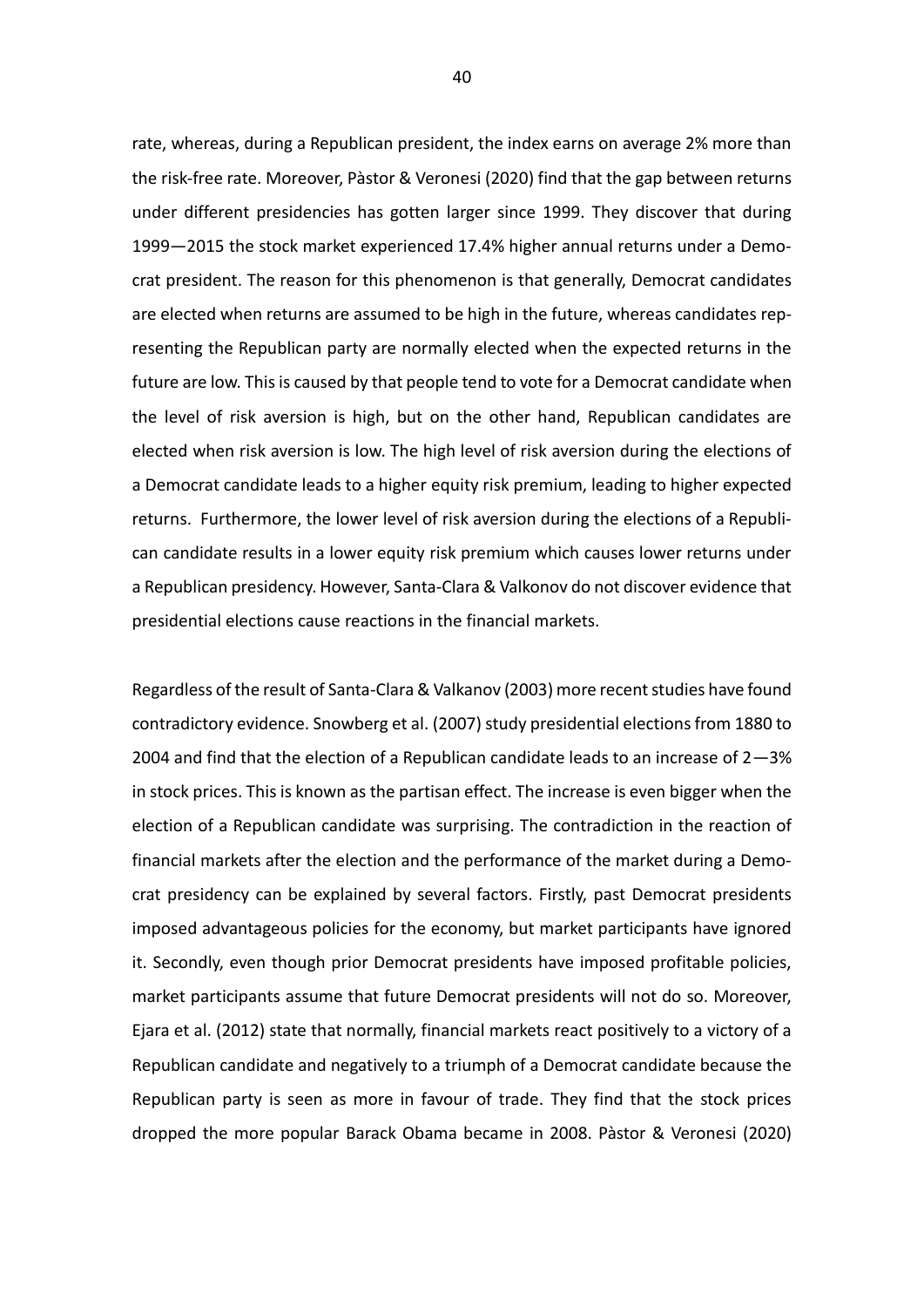receive similar results that stock markets tend to react positively to the election of a Republican candidate because the Republican party prefers lower tax rates which is beneficial for investors. They find that the election of a Republican candidate causes an announcement return of 1.57%, but the election of a Democrat candidate leads to an announcement return of -1.42%.

Knight (2006) studies the presidential election of the United States in 2000. The purpose of his study is to discover if policy plans are incorporated into equity prices by examining reactions of different types of companies' stocks. The sample of the study consists of 70 politically reactive companies. The companies are favoured by one of the candidates. The policy plans of Bush favour 41 of the companies, and 29 companies are favoured by the policy objectives of Gore. The election of 2000 led to the election of George W. Bush. Knight finds that the companies that are preferred by the policies of Bush are 3% more valuable. However, the companies that are preferred by the policies of Gore are 6% less valuable. This implies that when using daily data, the stock returns have a difference of 9% that is statistically significant.

Knight (2006) notices that when using weekly returns, the predictions get even larger and the difference in returns turns to 16%. Nevertheless, the most reactive sectors have large differences even when measured by daily returns. For example, under the government of Bush, tobacco companies are 13% more valuable because they are preferred by the policies of Bush. On the other hand, unconventional energy companies are 16% less valuable because they are not favoured by the policy objectives of Bush. Additionally, the price of stocks of the companies that are preferred by the policy plans of Bush increases after the election of George Bush. For example, the price of Pfizer increased by 4.1%, the price of Exxon increased by 1.3%, and the price of Philip Morris increased by 6.5%. This confirms that policy platforms are incorporated into equity prices. The results of Knight show that the stock prices of companies that are preferred by the policies of the elected candidate perform better after the elections. Moreover, the results show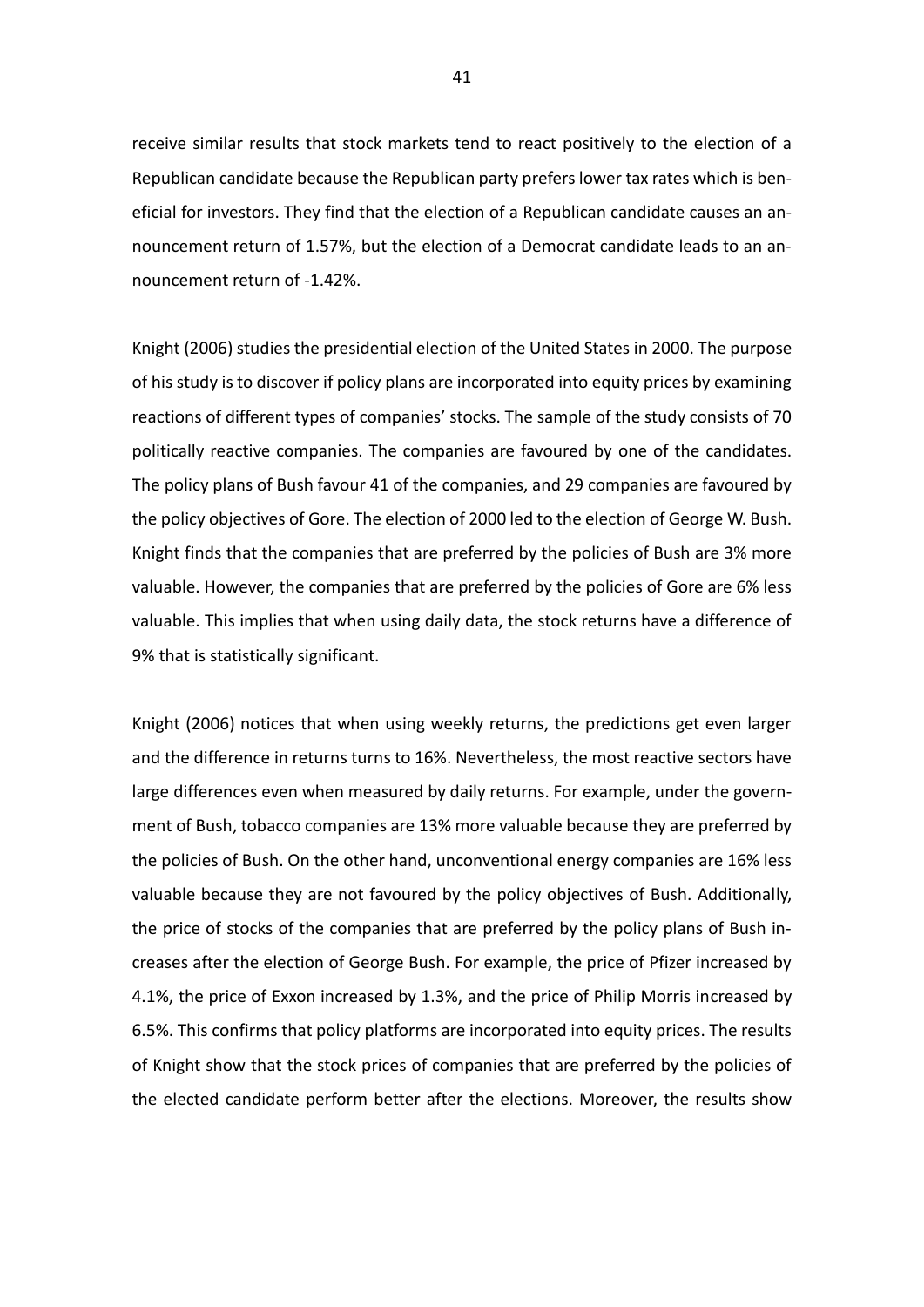that stock prices incorporate information about policies already during the election process.

The result of the study of Knight (2006) shows that the stock markets seem to be dependent on elections. Because of this, investors can buy stocks to protect themselves from the wealth risk that is emerged due to different wealth distribution of policy programmes. This means that during the presidential elections of the United States in 2000, well off investors could have bought stocks that were preferred by the policy platforms of Gore as a protection against the victory of Gore. Bush was favoured by well off investors since he wanted to decrease the income tax for the wealthiest.

## **5.2 The election of Donald Trump**

Wagner et al. (2018) state that the Americans voted the Republican candidate Donald Trump to become the President of the United States on November 8, 2016. The result of the election was a surprise to most people. According to New York Times (2017), Trump received 304 votes from the electors, so he was able to beat his more experienced Democrat opponent Hillary Clinton even though throughout the campaigning, it seemed that Clinton enjoyed wider support. Clinton only received 232 votes from the electors, even though she was able to get more votes from the voters. She received 48% of the votes, whereas Trump received only 45.9% of the votes.

According to Mutz (2018), often, the victory of Donald Trump is seen as a result of that some Americans felt that they were economically left behind because they were unemployed, or their salaries did not increase. However, Mutz finds that the financial wellbeing of Americans did not affect the candidate decision. Moreover, this statement does not make sense because Trump was elected during an economic recovery. Alternatively, the real reason for the popularity of Trump is that the opinions of Americans about the global superiority of the United States were closer to the Republican party. Additionally, one main reason for the victory of Trump was that for the first time white Americans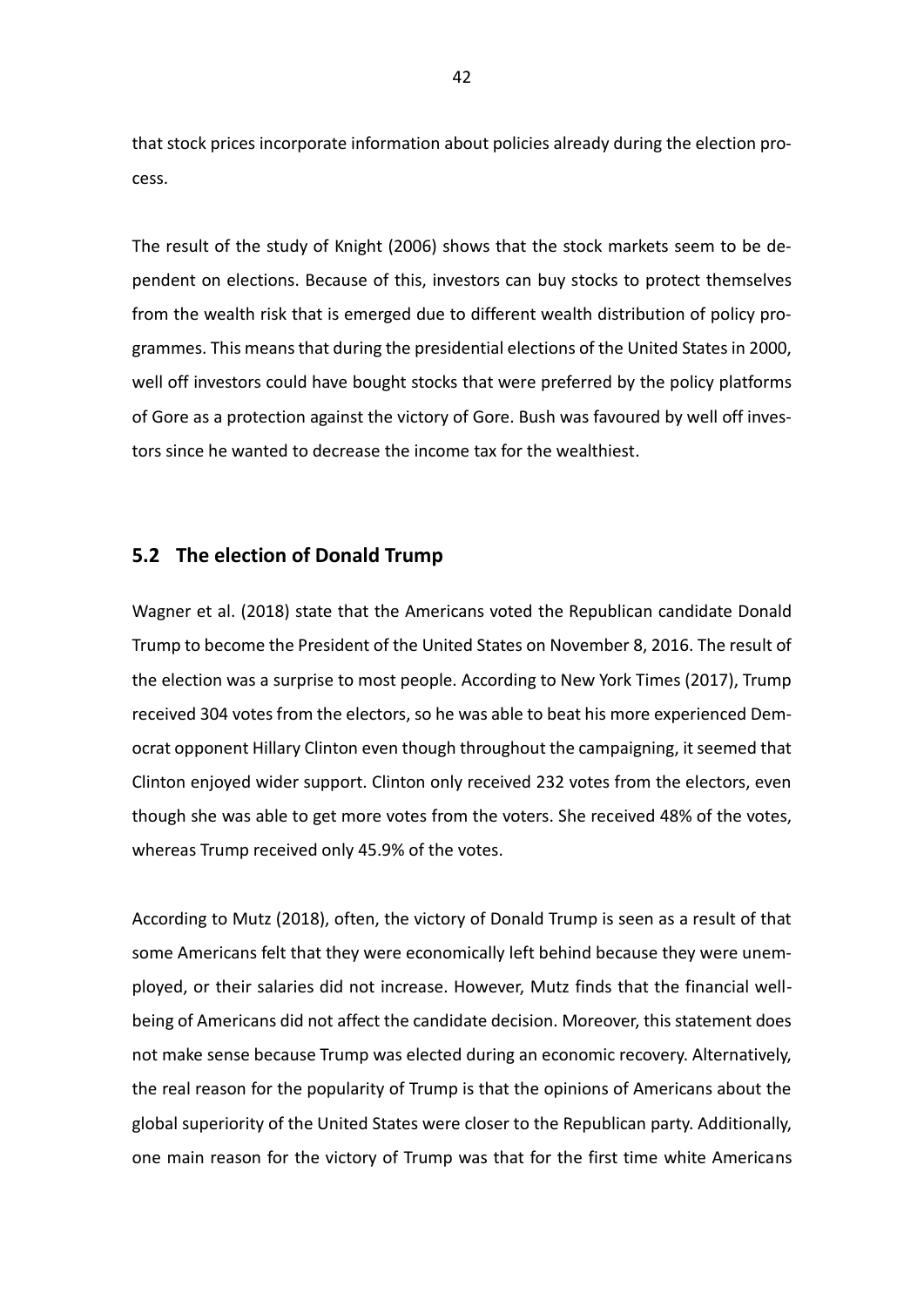were becoming the minority in the United States. Nevertheless, this does not mean that becoming a minority race would lead to a decrease in their position, but it had a symbolical meaning. This means that the threat to lose their position as the most economically developed race caused a defence reaction that led to the voting of Donald Trump. Because of this, Mutz finds that white people and men were more probable to vote for Trump.

Wagner et al. (2018) study how the stock prices reacted to the election of Donald Trump. One of the main agendas of Trump's presidential campaign was to cut corporate tax rates. He also wanted to enforce more restrictive trade policies. Trump wanted to reduce the corporate tax rate from 35% to 15%. In addition, he wanted to add a 10% tax for onetime withdrawals from corporate cash deposited abroad. Wagner et al. examine the performance of Russell 3000 stocks and how the performance differs for companies with different tax-related dimensions. They want to discover who benefited the most from the election of Trump.

Wagner et al. (2018) find that the election of Trump caused different asset prices such as stocks, bonds, and exchange rates to move significantly. The stock price of companies with high tax charges and companies with large deferred tax liabilities increased. However, the stock price of companies with notable deferred tax assets arising from net operating loss carryforwards decreased. This shows that the major cut in corporate taxes promised by Trump had an influence on the stock returns. In addition, companies focusing on domestic markets experienced better performance compared to companies that were internationally focused. This indicates that markets expected that the future policies of the government would be harmful to international companies. Investors were probably afraid of possible trade barriers and disadvantageous tax policies for non-domestic income. They also find that companies that had a lot of leverage and interest expenses experienced inferior performance. The results of Wagner et al. are in line with the results of Knight (2006), which implies that companies that are in line with the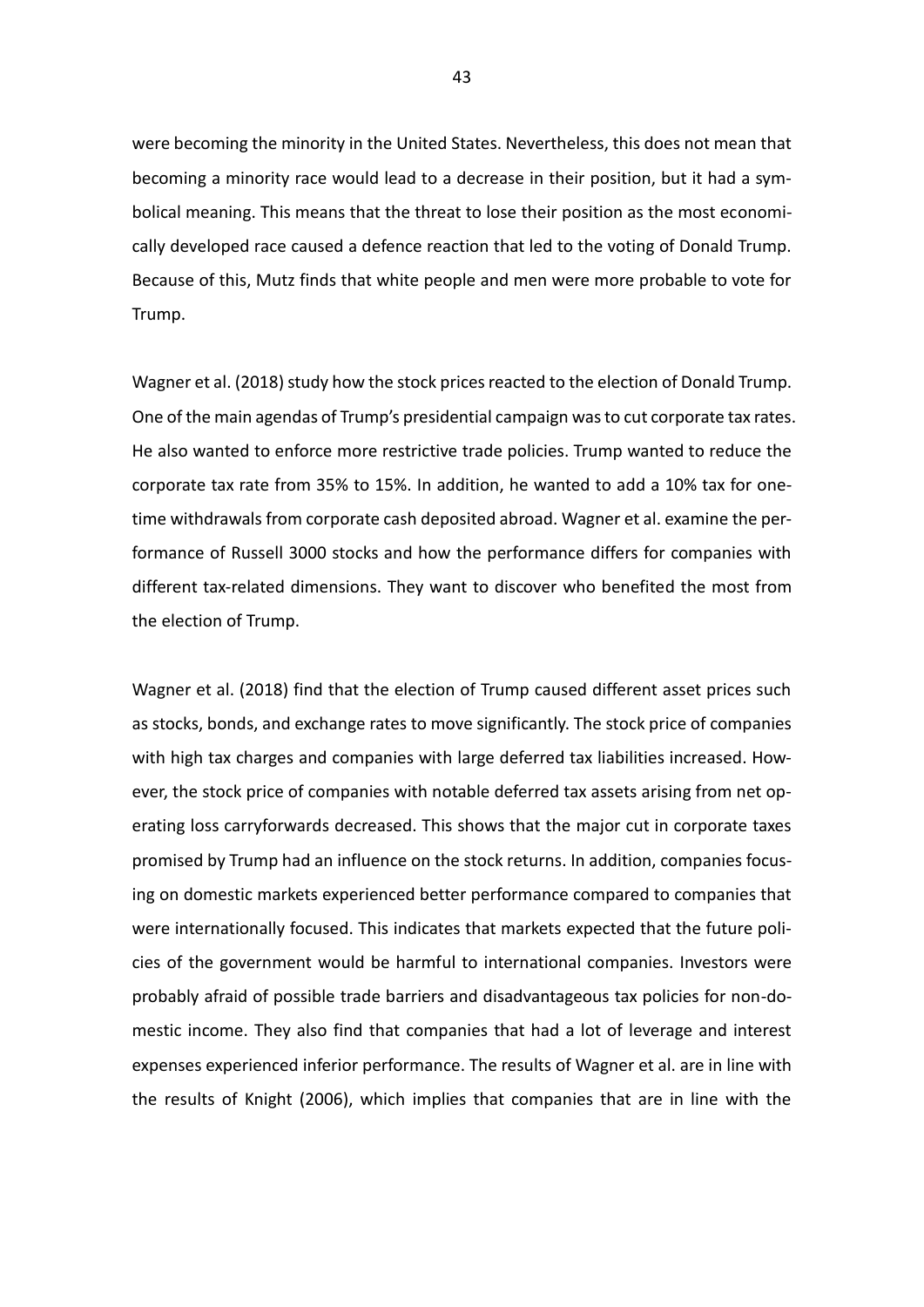policies of the elected candidate react positively to election results. Moreover, the results of Wagner et al. are robust, and they hold for all forms of data.

Additionally, Wagner et al. (2018) study how quickly the market responded to the information. The market had the quickest response to the information about the deferred tax liabilities because during the first trading day after the election of Trump 80% of the total impact had appeared. The market had the second quickest reaction to the deferred tax assets. However, the reaction of the market to more complex issues was slower because the consequences of these issues were harder to estimate. For example, the reaction of the markets was moderate to the information about the impact of leverage, interest expenses and international orientation. During the first trading day, less than 30% of their total impact had appeared. This implies that public information does not incorporate into prices immediately. The market also recovered the quickest from the reaction to the issues it reacted the fastest. This means that the stock prices of companies with deferred tax liabilities and the stock price of companies with deferred tax assets returned fastest back to their normal level.

Brown & Huang (2020) study how the political access of companies affected their performance during the presidential elections in 2016. Political access can be seen as access to political figures that are in the decision-making process. However, in their study, they determine political access as meetings between a representative of the top management of an S&P 1500 company and an officer that has a high position in the federal government. Political access can be vital for companies because governments are in charge of the regulation, and they also act as clients, investors and collaborators in the private sector. It can even lead to a competitive advantage for companies. They find that political access leads to positive cumulative abnormal returns. This means that, on average, during the 12 days around the meeting, the company experienced a cumulative abnormal return of 0.375%. This result is mainly caused by the companies that took more part in the campaign of Barack Obama than in the campaign of the Republican candidate. These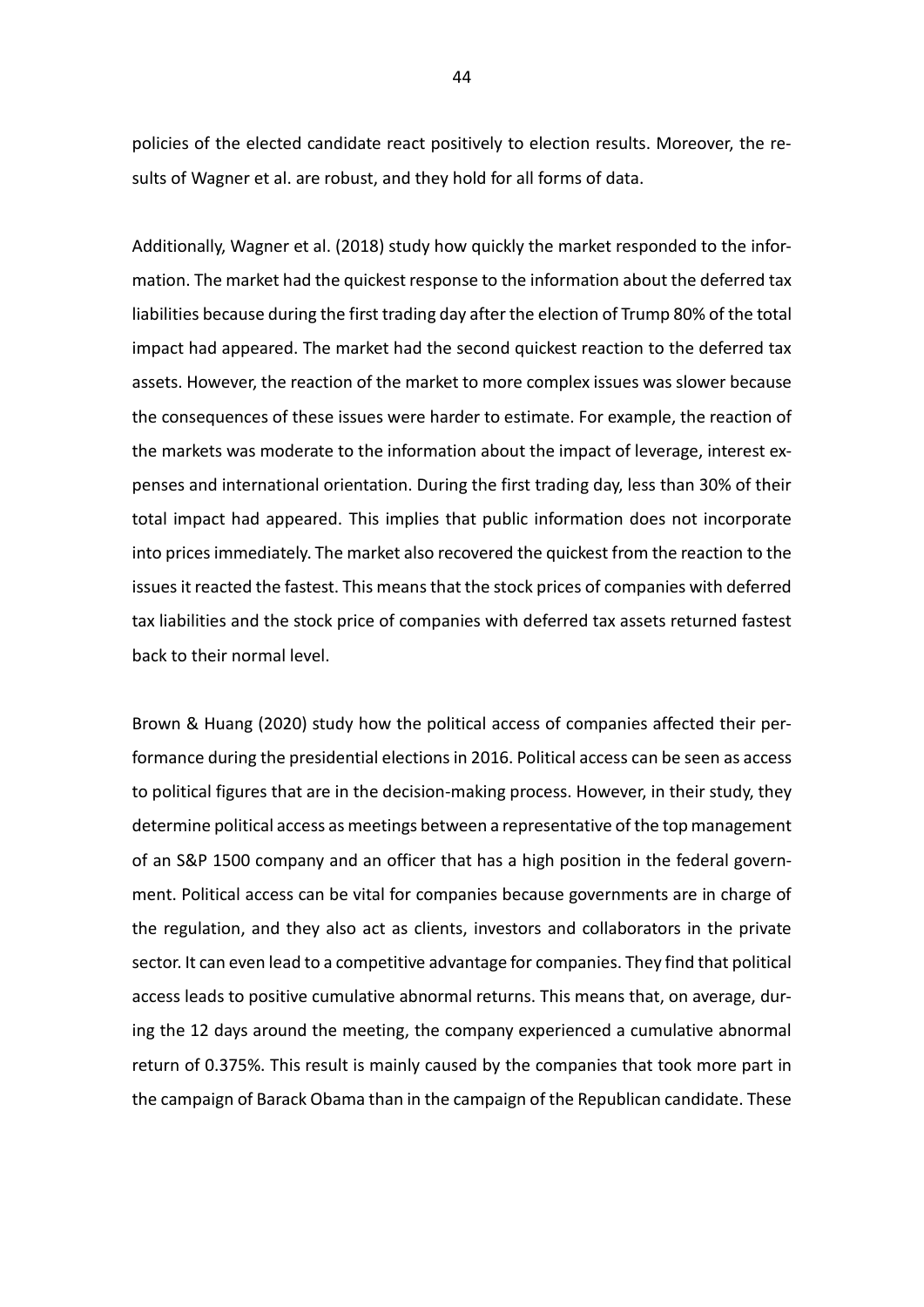companies experienced a cumulative abnormal return of 0.512% during the 12 days around the meeting.

However, Brown & Huang (2020) find that during the presidential elections of 2016, the companies that had more access to the government of Obama experienced lower returns compared to similar companies that did not have access to the government of Obama. This means that during three days around the elections, these companies performed worse by 0.7% compared to the companies that did not have ties to the government of Obama. The results of their study prove that political access has an influence on the value of companies.

Selmi & Bouoiyour (2019) study how different sectors were affected by the election results of 2016. They conduct an event study to discover if there were abnormal returns in multiple sectors of the S&P 500 stock index. If the result of the election did not lead to a significant change in the stock price, it means that the expectations of investors remained unchanged because investors were anticipating the result, or the information was not new to the market. On the other hand, if the results were seen as positive, it results in a positive abnormal return, whereas if the results were seen as negative, it leads to a negative abnormal return.

Selmi & Bouiyour (2019) find that different sectors had different reactions to the outcome of the presidential election in 2016. Sectors that experienced negative abnormal returns after the election outcome were consumer essentials, banking, health care, information technology, communication services and utilities because there was uncertainty about the way new laws would be implemented, and the investors expected that the future administration would not be favourable towards them. For example, the health care sector experienced a negative abnormal return of 2.04% over the two days after the election results because Trump had been campaigning against Obamacare, which meant that it seemed very likely that policies in the health care sector would change. However, sectors that had positive abnormal returns were consumer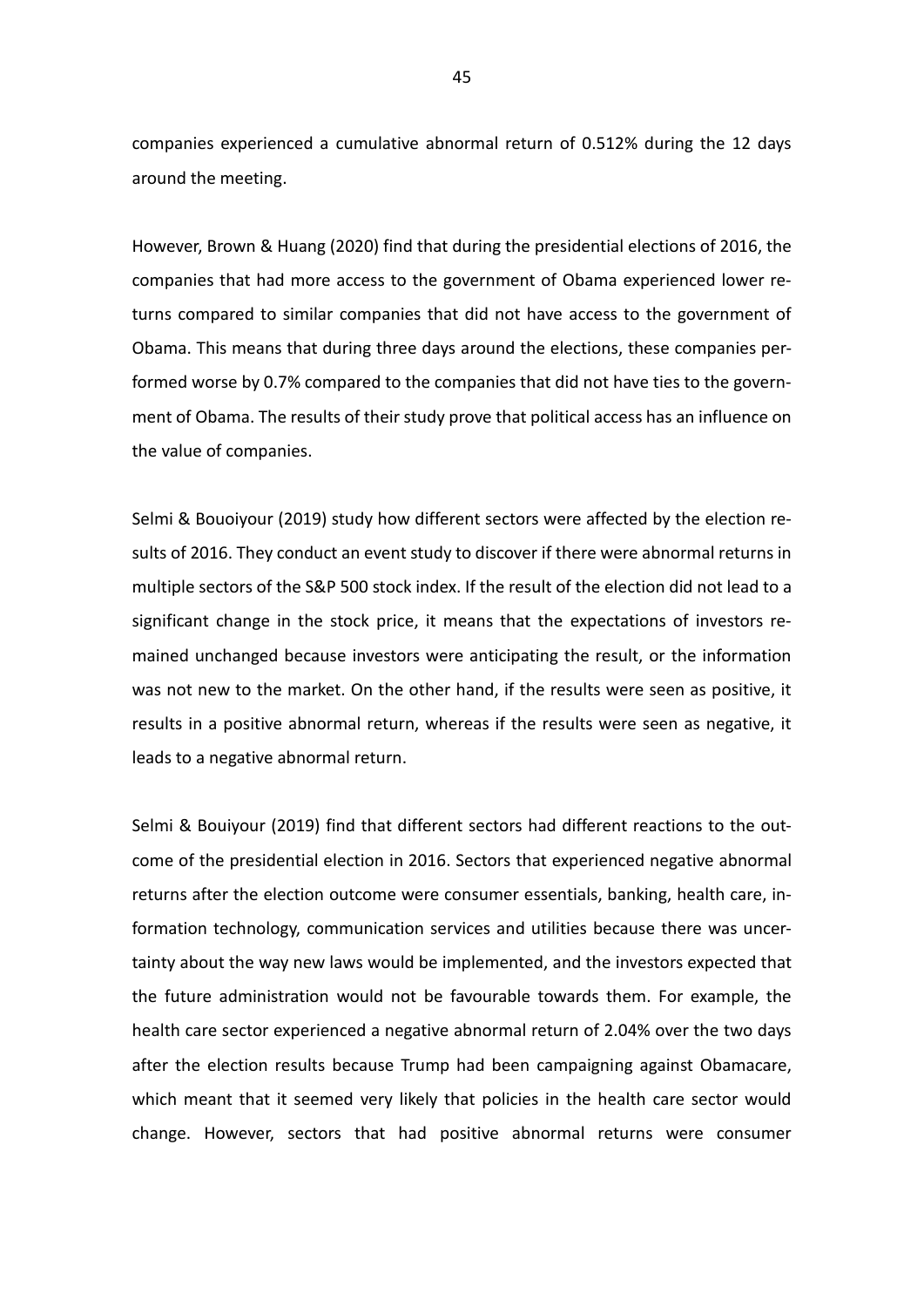discretionary, energy, manufacturing, materials, aerospace, and armaments, as well as real estate because the financial markets were expecting that the administration of Trump would be favourable for them. This means that political uncertainty has a significant effect on the risk-return relationship in the financial markets.

According to Selmi & Bouoiyour (2019), Donald Trump swore in on the 20th of January in 2017, which means that Donald Trump became the 45th President of the United States officially. Interestingly they find that the increased political uncertainty did not disappear after the elections. In fact, the political uncertainty was stronger after the inauguration of Donald Trump compared to the days after the election outcome was revealed. The reason for this is that many industries were still affected by the uncertainty about the forthcoming legislation. Most of the sectors that had a positive abnormal return experienced a positive abnormal return after the inauguration and vice versa. However, the energy sector that experienced a positive abnormal return after the election results did not have a significant reaction to the inauguration of Donald Trump during the twenty-day time period after the inauguration. The results of Selmi & Bouoiyour show that the health care sector was the most negatively affected by the inauguration of Donald Trump, whereas the defence sector experienced the biggest positive impact.

Nevertheless, the research of Selmi & Bouoiyour (2019) has some weaknesses. For instance, they use the Capital Asset Pricing Model to measure the expected returns of the different sectors. According to MacKinley (1997), CAPM has many assumptions that do not hold in real life, so that the results of their study might be affected by that.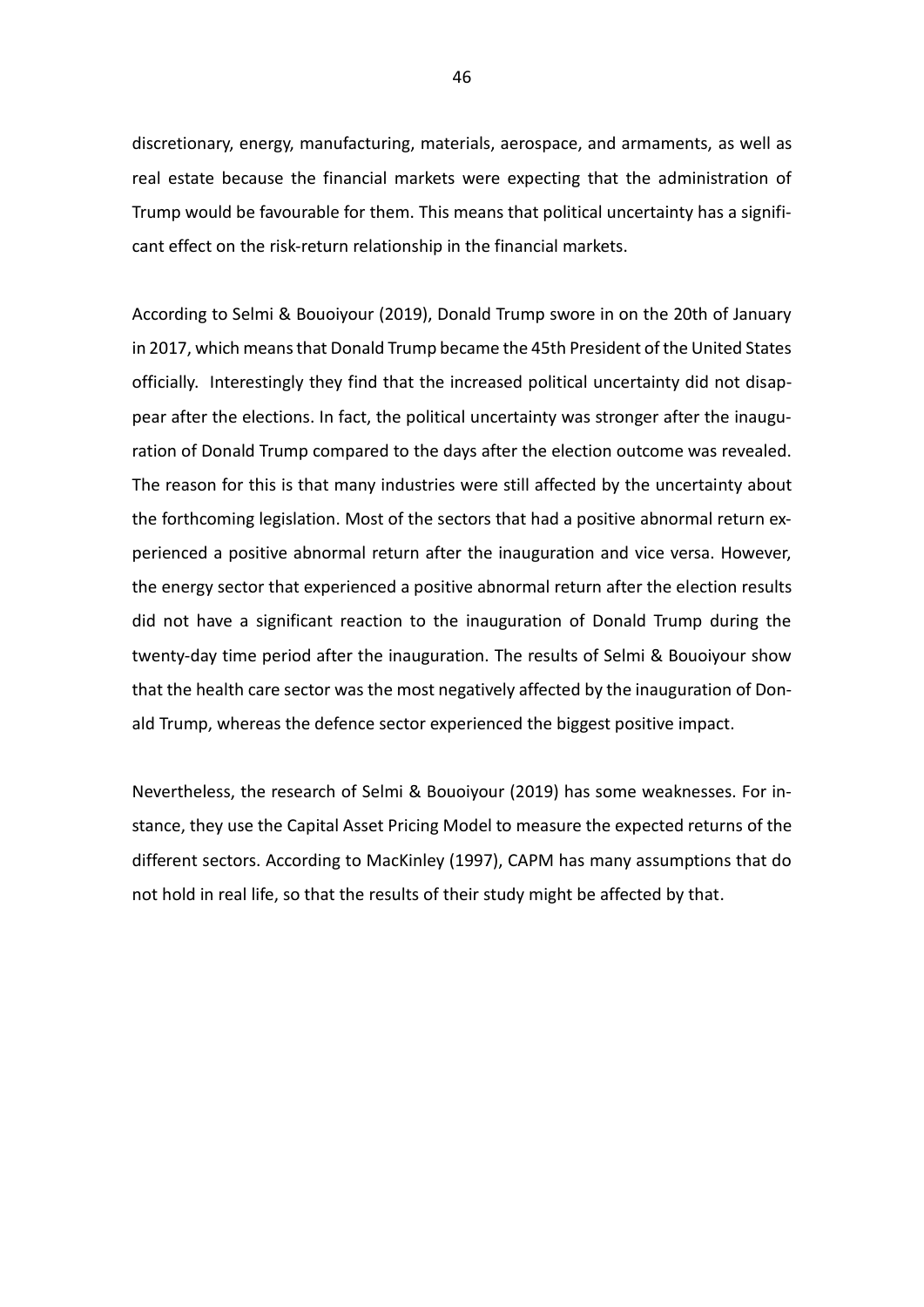# **6 Data & methodology**

This part of the research describes the data and methodology that are employed in the research. The study examines the effect of political uncertainty on the stock market by examining presidential elections in the United States from 2000 to 2020. This means that the data of the study consists of stock market data from the United States. The research examines the relationship between political uncertainty and stock market performance, so it is natural to use linear regression to conduct the study.

## **6.1 Data**

This research examines political uncertainty and its effect on the financial markets. The research also aims to examine if the effect of political uncertainty is different during different political events. Therefore, multiple political events must be examined. This research examines presidential elections in the United States from 2000 to 2020. The presidential elections in the United States are chosen to examine because the United States is the leading country and economy of the Western world, and its presidential elections can affect the whole world. Presidential elections from 2000 to 2020 are examined in this research because firstly, these are the most recent presidential elections in the United States, and secondly period from 2000 to 2020 includes very different kinds of elections.

In 2000 the Republican presidential candidate George W. Bush was elected for the first time, but he received fewer votes than his competitor Al Gore, and in 2004, Bush was elected for the second time. In 2008 the Democrat candidate Barack Obama was elected for the first time. Obama was elected again in 2012. The election of 2016 is probably one of the most remembered ones since, surprisingly, the Republican candidate Donald Trump became the 45th president of the United States. The election of 2016 was particularly tight, and Donald Trump received fewer votes than his Democrat opponent Hillary Clinton. In 2020 the Democrat candidate Joe Biden was elected as the next president of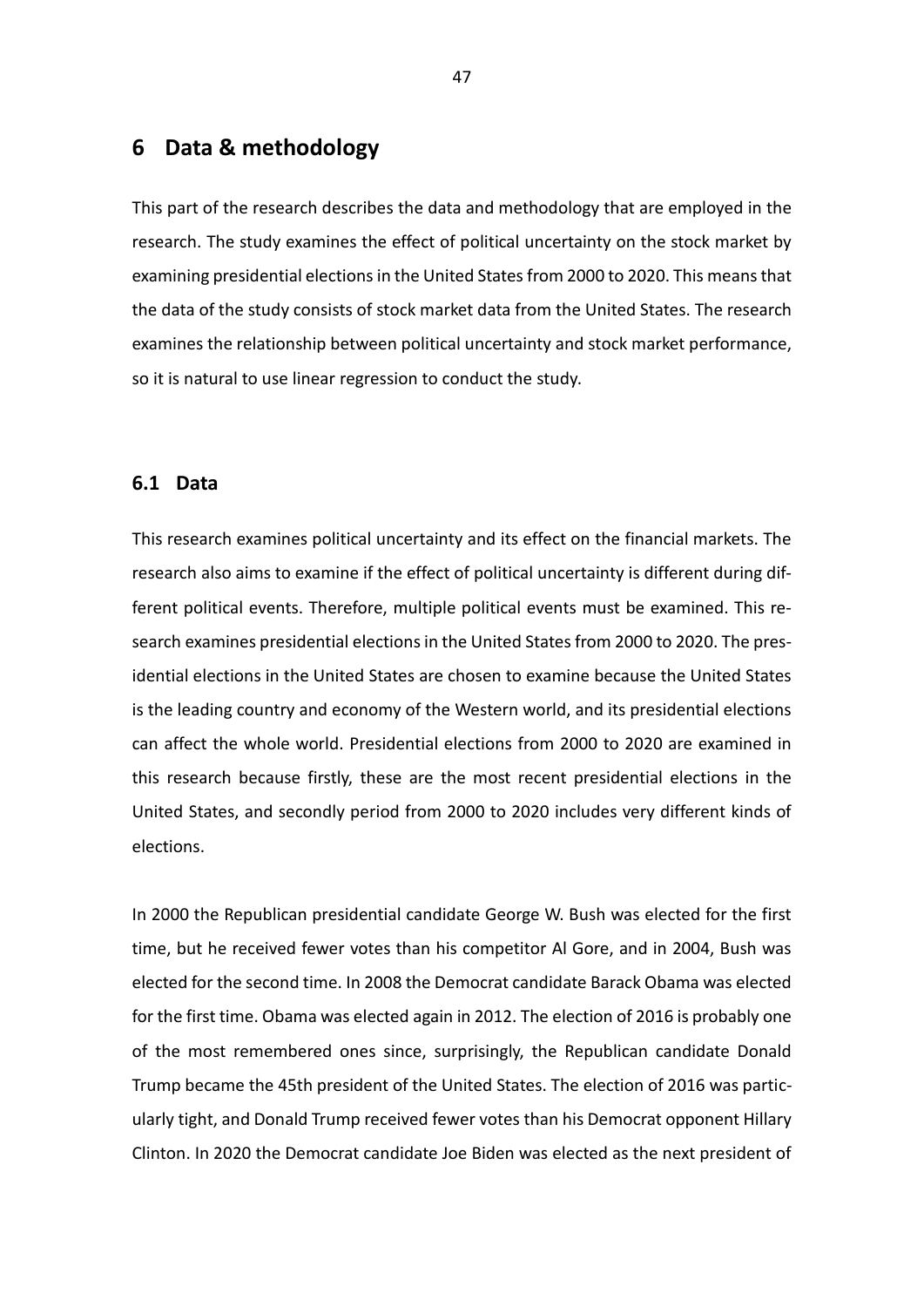the United States after a long process of calculating votes that lasted for several days. Therefore, the examined period includes elections of candidates from both parties, elections of candidates for the first time and the second time and elections that were tight and not so tight.

To measure the effect of political uncertainty, several companies are examined. Since the research studies the presidential elections of the United States, the data is collected from the U.S. financial markets. This research also examines how companies with certain characteristics are affected by risen political uncertainty. These characteristics are leverage, internationalization, sustainability, and size. Because some of these characteristics, such as internationalization, require careful examination of the companies, the research is limited to companies listed on the Dow Jones Industrial Average index and the forty largest companies that are listed on the Nasdaq 100. Dow Jones Industrial Average consists of the thirty largest listed companies in the United States. The companies on Nasdaq 100 index are the hundred largest companies listed on Nasdaq, which is a common stock exchange for technology companies. However, some companies such as Apple, Microsoft and Intel are included on both indices, so they are considered only once. Moreover, some companies in the sample, such as Tesla, Facebook and Broadcom, are relatively new companies which means that there is no data about them for many elections. Consequently, companies that do not have returns for the presidential elections in 2008 are excluded from the research. Furthermore, foreign companies such as Pinduoduo Inc and ASML Holding that are listed on Nasdaq are excluded because this research examines the effect of internationalization from the point of view of the United States. Therefore, the sample consists of fifty companies. The examined companies can be seen in Appendix 1.

This research uses monthly data from February 2000 to December 2020. This research employs the monthly economic policy uncertainty index to measure the level of political uncertainty and election polls to measure election uncertainty. The data for the returns of examined companies is retrieved from Refinitiv Workspace, and the data is modified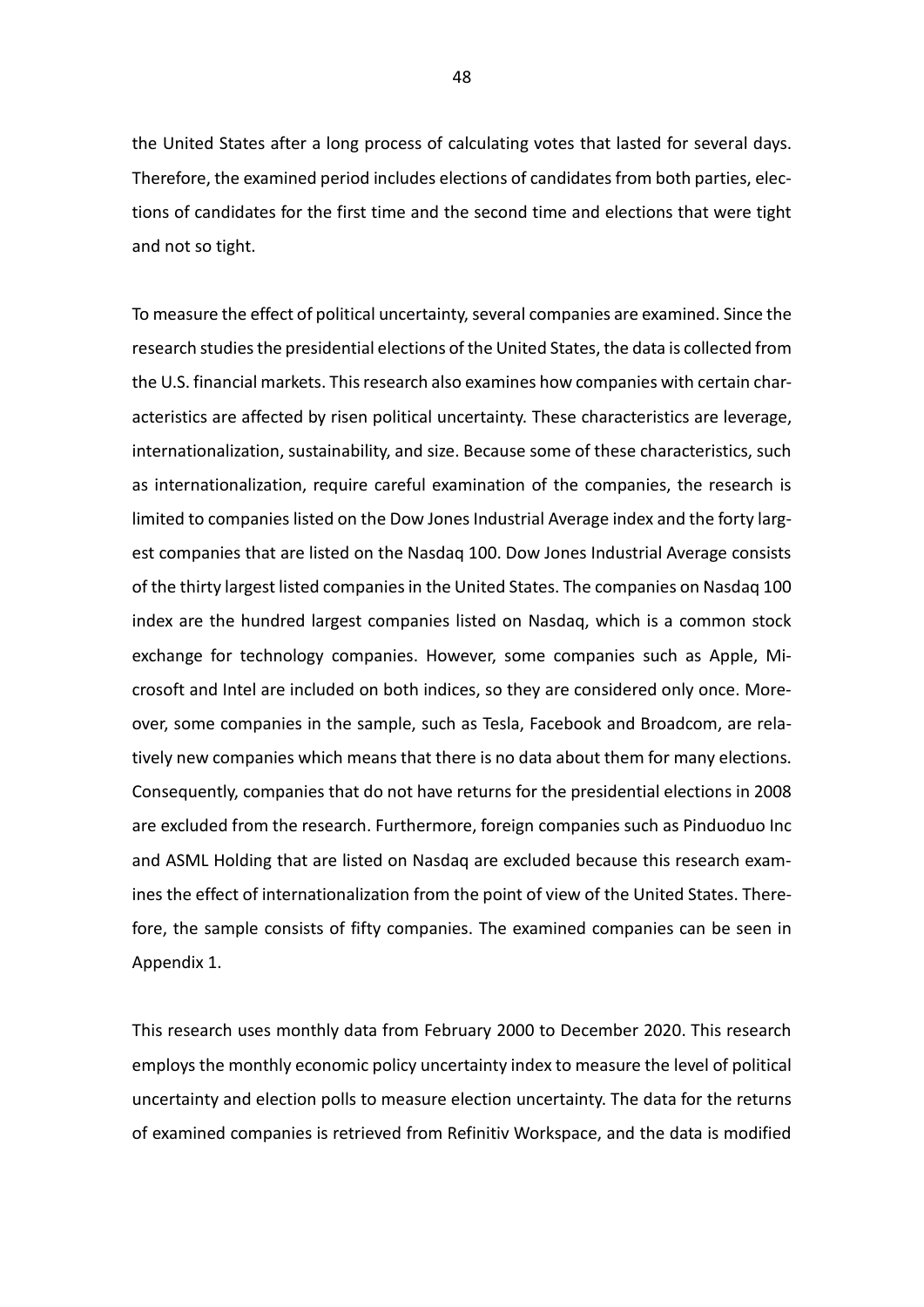in Microsoft Excel. Finally, the regressions are carried out in RStudio. In addition, the values of the economic policy uncertainty index are gained from the website of Economic Policy Uncertainty Index (2020). Furthermore, the data for macroeconomic variables are retrieved from the Federal Reserve of St. Louis.

# **6.2 Descriptive statistics**

|                                     | Mean     | Median    | Maximum  | Minimum     |            | Std. Dev. Skewness |          | Kurtosis Observations |
|-------------------------------------|----------|-----------|----------|-------------|------------|--------------------|----------|-----------------------|
| Change in DJIA                      | 0.534%   | 0.804%    | 11.837%  | $-14.060%$  | 0.042      | $-0.506$           | 1.202    | 250                   |
| Change in company prices            | 1.255%   | 1.191%    | 109.457% | $-57.744%$  | 0.098      | 0.844              | 10.162   | 12,164                |
| Change in election probability      | 0.000%   | 0.000%    | 47.000%  | $-49.000%$  | 0.099      | $-0.045$           | 18.202   | 250                   |
| Change in election probability 2000 | 0.000%   | 0.000%    | 47.000%  | $-47.500%$  | 0.043      | $-0.179$           | 122.523  | 250                   |
| Change in election probability 2004 | 0.000%   | 0.000%    | 46.500%  | -49.000%    | 0.043      | $-0.869$           | 122.817  | 250                   |
| Change in election probability 2008 | 0.000%   | 0.000%    | 45.500%  | $-42.000\%$ | 0.039      | 1.329              | 123.293  | 250                   |
| Change in election probability 2012 | 0.000%   | 0.000%    | 45.363%  | $-46.000%$  | 0.041      | $-0.234$           | 124.191  | 250                   |
| Change in election probability 2016 | 0.000%   | 0.000%    | 40.418%  | $-41.900%$  | 0.037      | $-0.601$           | 122.374  | 250                   |
| Change in election probability 2020 | 0.000%   | 0.000%    | 44.223%  | $-44.050%$  | 0.040      | 0.066              | 123.818  | 250                   |
| Change in election probability Dem  | 0.000%   | 0.000%    | 45.500%  | $-46.000%$  | 0.069      | 0.208              | 39.291   | 250                   |
| Change in election probability Rep  | 0.000%   | 0.000%    | 47.000%  | $-49.000\%$ | 0.071      | $-0.318$           | 39.531   | 250                   |
| Chage in residual EPU               | 4.962%   | $-1.736%$ | 192.984% | $-60.104%$  | 0.336      | 2.092              | 7.959    | 250                   |
| Change in In industrial production  | 0.0004   | 0.001     | 0.060    | $-0.136$    | 0.012      | $-5.545$           | 66.680   | 250                   |
| Change in In CPI                    | 0.002    | 0.002     | 0.014    | $-0.018$    | 0.003      | $-1.331$           | 9.356    | 250                   |
| Change in In M2                     | 0.006    | 0.005     | 0.062    | $-0.005$    | 0.006      | 5.257              | 40.150   | 250                   |
| Change in In Fed Funds rate         | $-0.017$ | 0.000     | 0.693    | $-2.564$    | 0.227      | $-6.315$           | 66.394   | 250                   |
| Effect of political uncertainty     | $-0.081$ | $-0.058$  | 0.716    | $-0.692$    | 0.164      | $-0.013$           | 2.845    | 250                   |
| Size in millions                    | 49,438   | 27,278    | 523,964  | 26,620      | 70,938.873 | 3.699              | 17.371   | 292                   |
| Leverage                            | 57.939%  | 57.129%   | 227.594% | 8.247%      | 0.255      | 1.146              | 5.968    | 292                   |
| Sustanability                       | 55.745   | 61.232    | 91.583   | 0.000       | 23.061     | $-0.672$           | $-0.226$ | 275                   |
| Internationalization                | 42.955%  | 43.939%   | 98.361%  | 0.000%      | 0.259      | 0.076              | $-0.823$ | 292                   |

**Table 1. Descriptive statistics**

Table one presents the descriptive statistics of the data for each variable. For the first 16 variables, the data is monthly data from February 2000 to December 2020. However, for the last eight variables, the data is collected only for the presidential election years. Change in DJIA and change in company prices are both monthly percentage changes in the price of the instrument. From the table, it can be seen that, on average, the return on the stock market index and examined companies is positive. Moreover, monthly price changes in the companies seem to have larger movements than the stock market index because the maximum and minimum of the examined companies are more extreme than those of the stock market index. Changes in election probabilities are a monthly unit change in the election polls measuring the probability of the Republican candidate winning the elections. There are also variables for each election separately, and the variable takes a value of zero always when there are no election polls of the particular presidential election the variable is measuring. Additionally, two variables measure the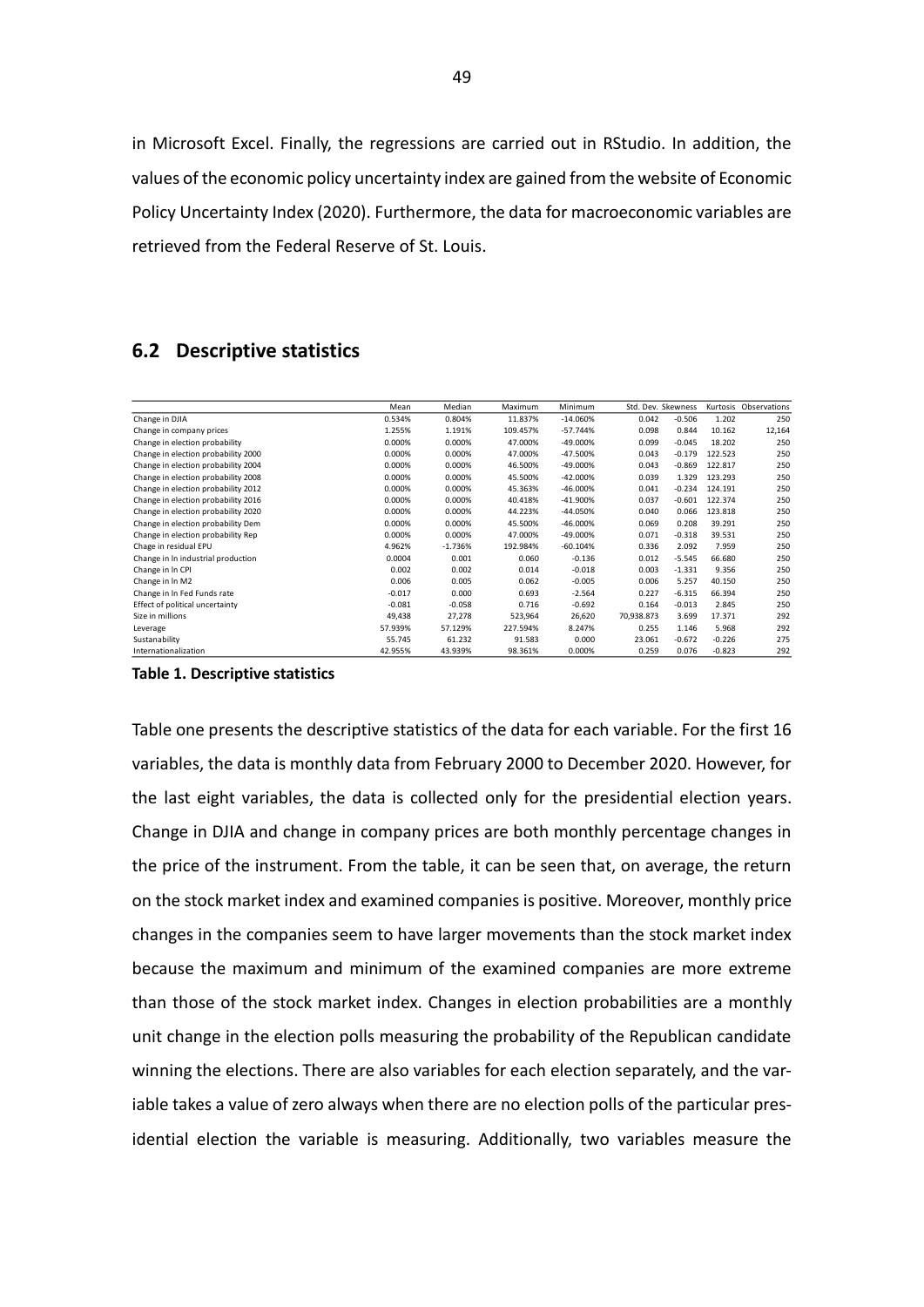impact of presidential elections that led to a victory of a specific party, and it follows a similar pattern as the variables for each election. It can be surprising that generally, the changes in election probabilities are zero. However, presidential elections happen every four years in the United States, so most of the observations are zero. Change in residual EPU is the monthly percentage change in the economic policy uncertainty index, excluding the uncertainty of the presidential election.

The four variables measuring the macroeconomic factors impacting stock returns are change in ln industrial production, change in ln CPI, change in M2, and change in ln Fed Funds rate. Each of these variables is determined as a monthly unit change in the natural logarithm of each macroeconomic factor. Table one shows that the average change in these variables is very low, which could imply that they are quite stable. The last five variables are used in the explanatory regression to examine the impact of firm characteristics on the effect of political uncertainty. The variable effect of political uncertainty combines presidential election uncertainty and political uncertainty, excluding it, and it shows that, on average, companies are negatively affected by political uncertainty. Furthermore, size is the turnover of the companies in millions, and the companies are quite large, which is not surprising since the companies are picked from the Dow Jones Industrial Average and The Nasdaq 100. The leverage variable, which is a percentage of total liabilities to total assets, shows that, on average more than half of the companies' assets are financed with debt. Sustainability is measured as the ESG score of the company, and the table shows that during 2000—2020 it has not been very high for the companies on average. Internationalization is measured by the percentage of turnover received abroad to the total turnover, and it shows that around 40% of the turnover of companies is received abroad on average. However, some companies receive almost all of their revenues from abroad, but some operate only domestically. The descriptive statistics of each firm characteristics for each presidential election separately can be found in Appendix 2.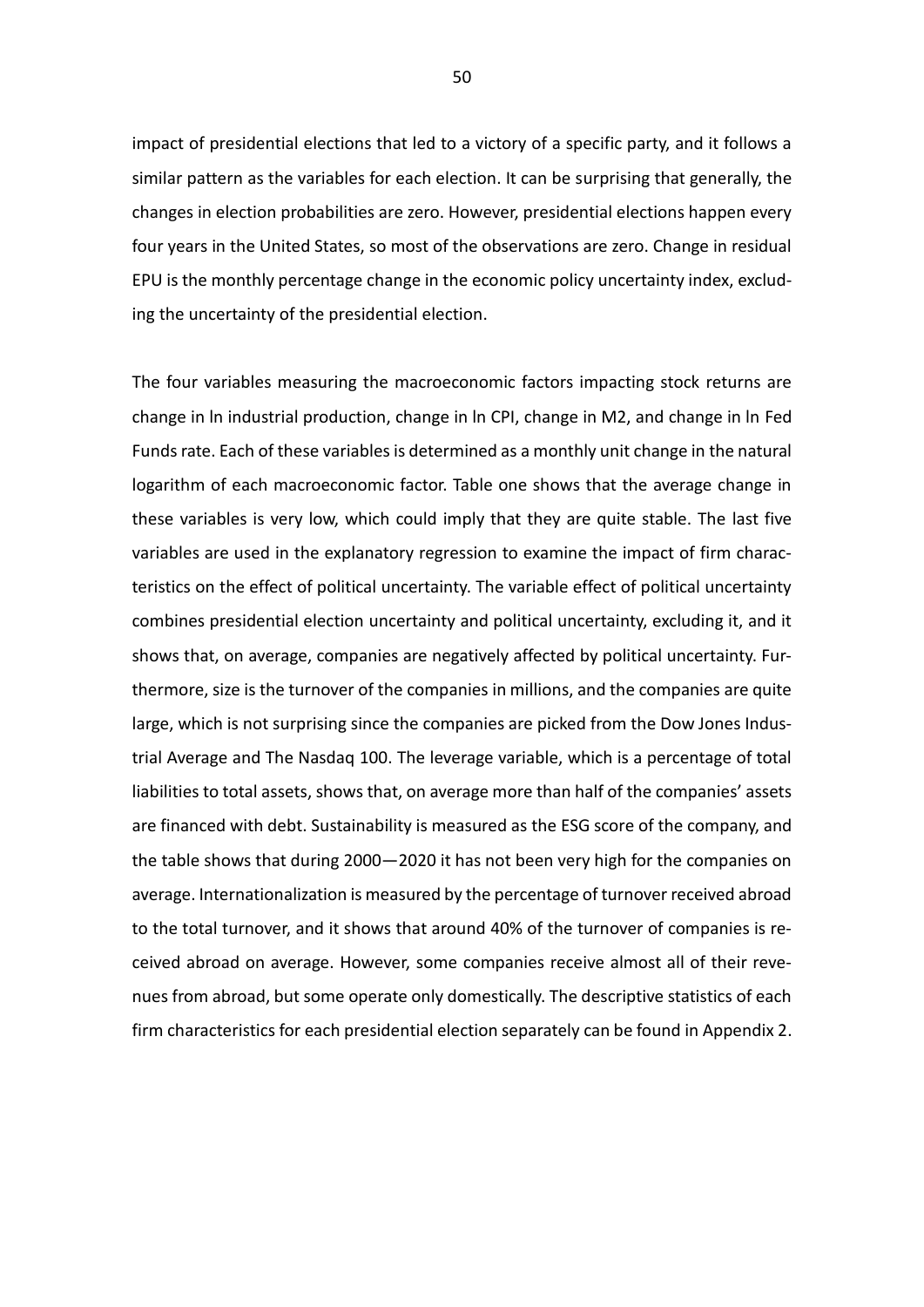## **6.3 Economic policy uncertainty index in the methodology**

This research uses the economic policy uncertainty index created by Baker et al. (2016) to measure political uncertainty. The economic policy uncertainty index is derived from the frequency of articles published in high-quality U.S. newspapers that handles uncertainty about future policies. Baker et al. also create an index that is based on three components that measure political uncertainty. The first component of the index is the measurement that is based on the newspaper articles. The second component is built on the number of federal tax code provisions that will be no longer valid in upcoming years, and the third component is built on differences in predictions of the economy. However, as shown in figure one, the three-component index moves similarly to the news-based policy uncertainty index, so it is not presented nor used in the research.



**Figure 2. Political uncertainty in election years in the United States (Economic Policy**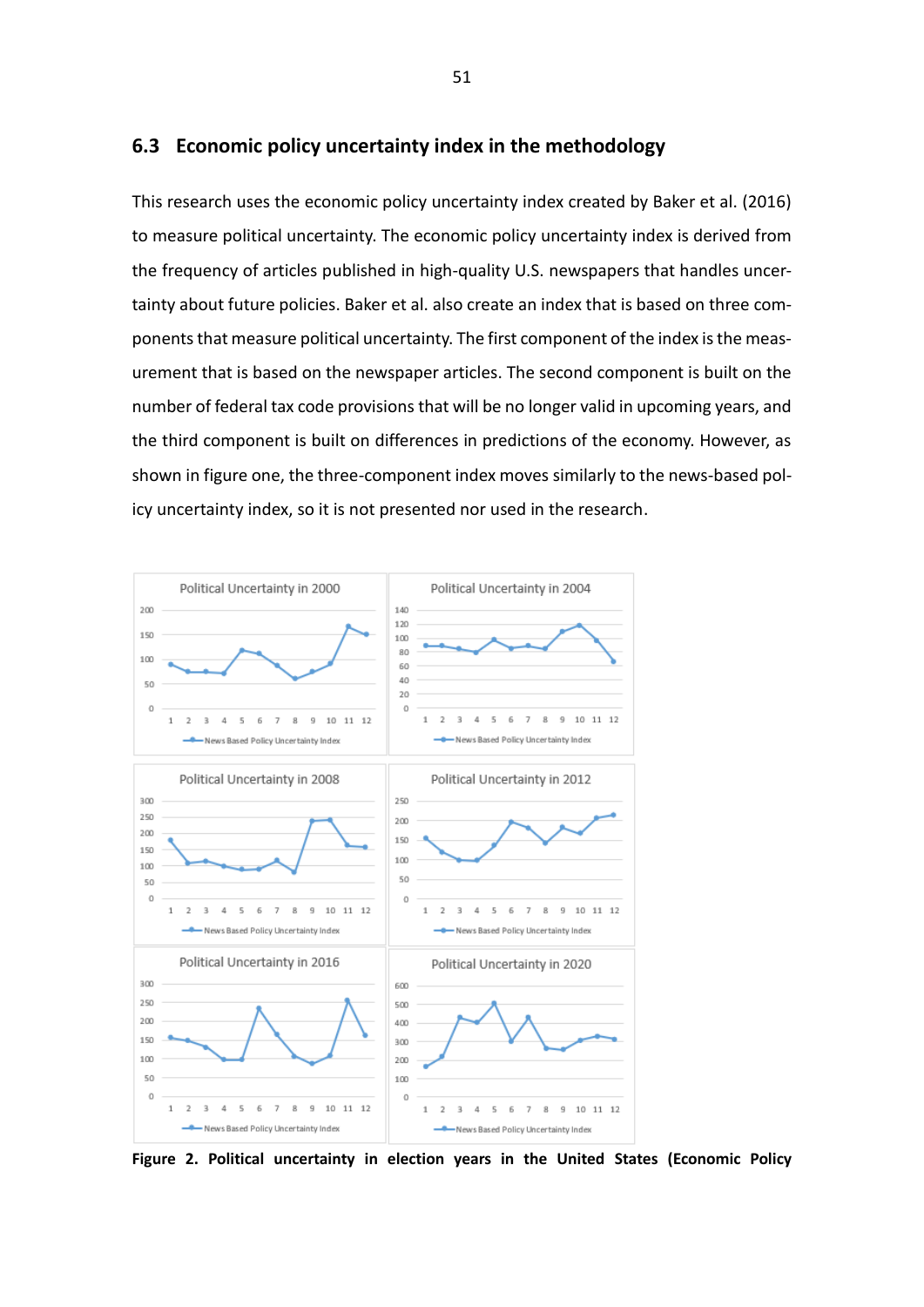#### **Uncertainty, 2020)**

Figure two portrays how political uncertainty develops during the election years, and the values of the EPU index are retrieved from the website of Economic Policy Uncertainty (2020). In general, political uncertainty is elevated in the month of the elections, which is November in the United States. This confirms that presidential elections lead to an increase in political uncertainty. Moreover, figure two demonstrates that political uncertainty caused by presidential elections has increased throughout time. However, at first glance, the years 2004, 2008 and 2020 seem not to follow this pattern. In 2004 the drop in political uncertainty in November can be explained by a video made by Osama bin Laden that was published on October 29th. According to CNN (2004), in the video, the al Qaeda chief addresses the American people and reminds them about the 9/11 attacks and makes fun of the response of the incumbent president George W. Bush. The Guardian (2004) states that the video of bin Laden led to a significant increase in the popularity of Bush which in turn led to that Bush had a significant lead over the Democrat candidate John Kerry. Therefore, the increase in October can be caused by the video published by Osama bin Laden and then the decrease in November can be explained by the significant lead of George W. Bush.

The year 2008 is probably best remembered as the year when the latest financial crisis started. According to BBC (2018), a famous investment bank called Lehman Brothers filed for bankruptcy on the 15th of September in 2008. Baker et al. (2016) state that the default led to an increase in economic policy uncertainty which can be seen in figure two. The level of political uncertainty remains high until October, and it decreases in November, which is the election month. However, compared to months prior to the bankruptcy of Lehman Brothers, the level of political uncertainty is elevated on the election month. This means that the presidential election in 2008 caused political uncertainty but not as much as the bankruptcy of Lehman Brothers, which marked a change in the policy of too-big-to-fail.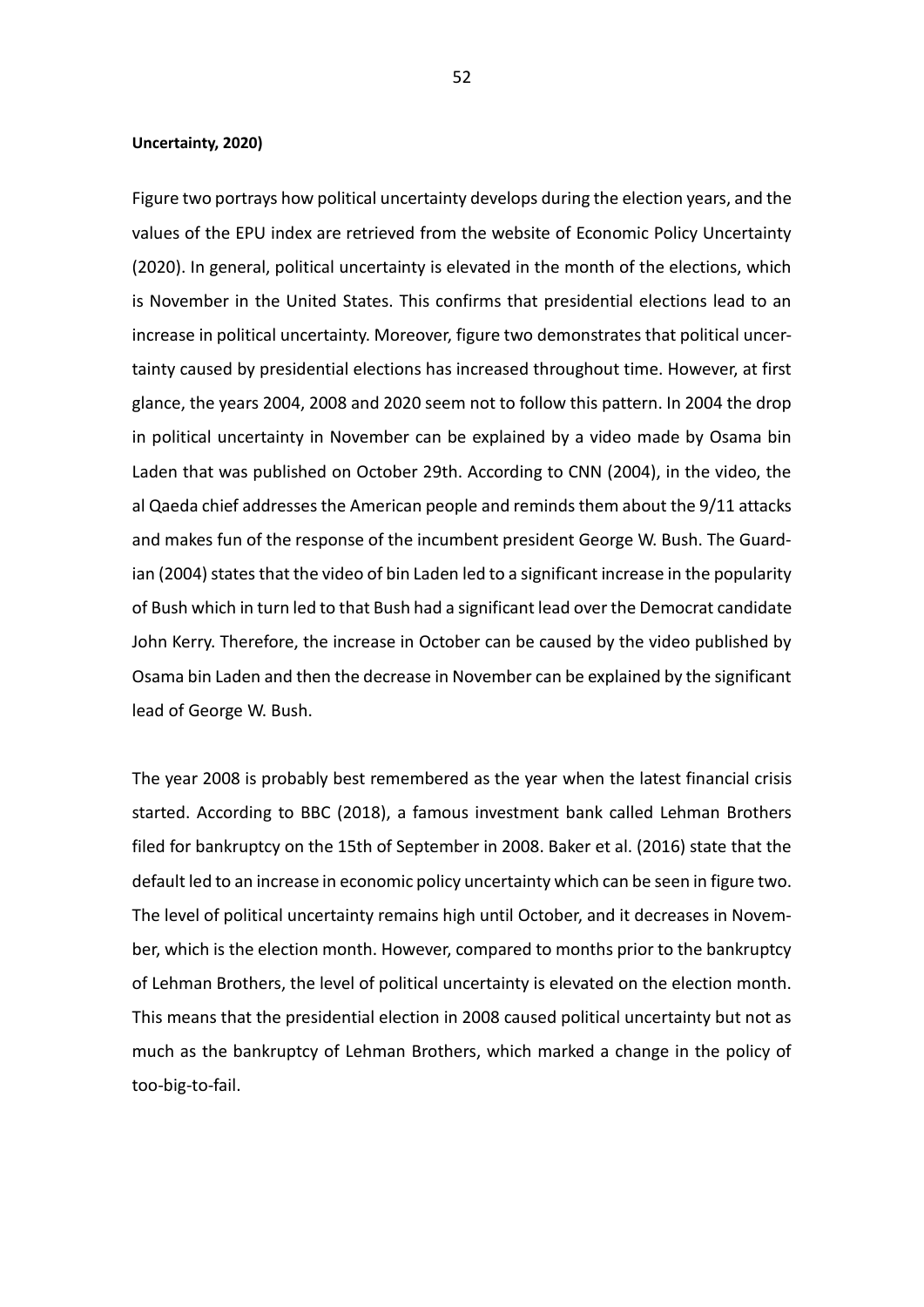Figure two shows that in 2020 political uncertainty rose to a record level. The year 2020 marks the year of the global pandemic of Covid-19. In March 2020, political uncertainty experienced a large increase in the United States because, according to Taylor (2021), by the end of March, the country had become the centre of the pandemic by verifying the largest number of contaminations. In addition, many countries, along with the United States, had to enforce untraditional policies such as lockdowns and curfews to restrict the expanse of the virus. Therefore, political uncertainty remained extremely high until August 2020. Even after August 2020, political uncertainty remained at a high level, and towards November, it increased slightly. Political uncertainty in November 2020 is elevated compared to the level of political uncertainty prior to the pandemic. This could imply that presidential elections in 2020 caused political uncertainty but not as much as the global health crisis.

## **6.4 Regression models**

The methodology of the research is based on the study of Snowberg et al. (2007) and Hill et al. (2019). The study of Snowberg et al. examine the partisan effect, and it is measured by regressing changes in the probability of re-election on changes in the logarithm of financial variables. Hill et al. study the effect of Brexit on the stock market. The study of Hill et al. is conducted in a similar way as the study of Snowberg et al. They regress changes in the probability of Brexit, that is measured by bookmaker's odds, on changes in a financial variable. The model of Snowberg et al. that the research is based on is determined in the following way:

$$
\Delta Log(Finanical\ variable_t) = \beta_0 + \beta_1 \Delta Re - electron\ probability + \varepsilon_t \tag{2}
$$

Where  $\Delta Log(Financial\ variable_t)$  is the change in the logarithm of financial variable such as a stock market index at time t,  $\beta_0$  is the constant,  $\beta_1$  equals to the exposure of the financial variable to the changes in re-election probabilities,  $\Delta Re$ election probability is equal to the change in the re-election probability of the current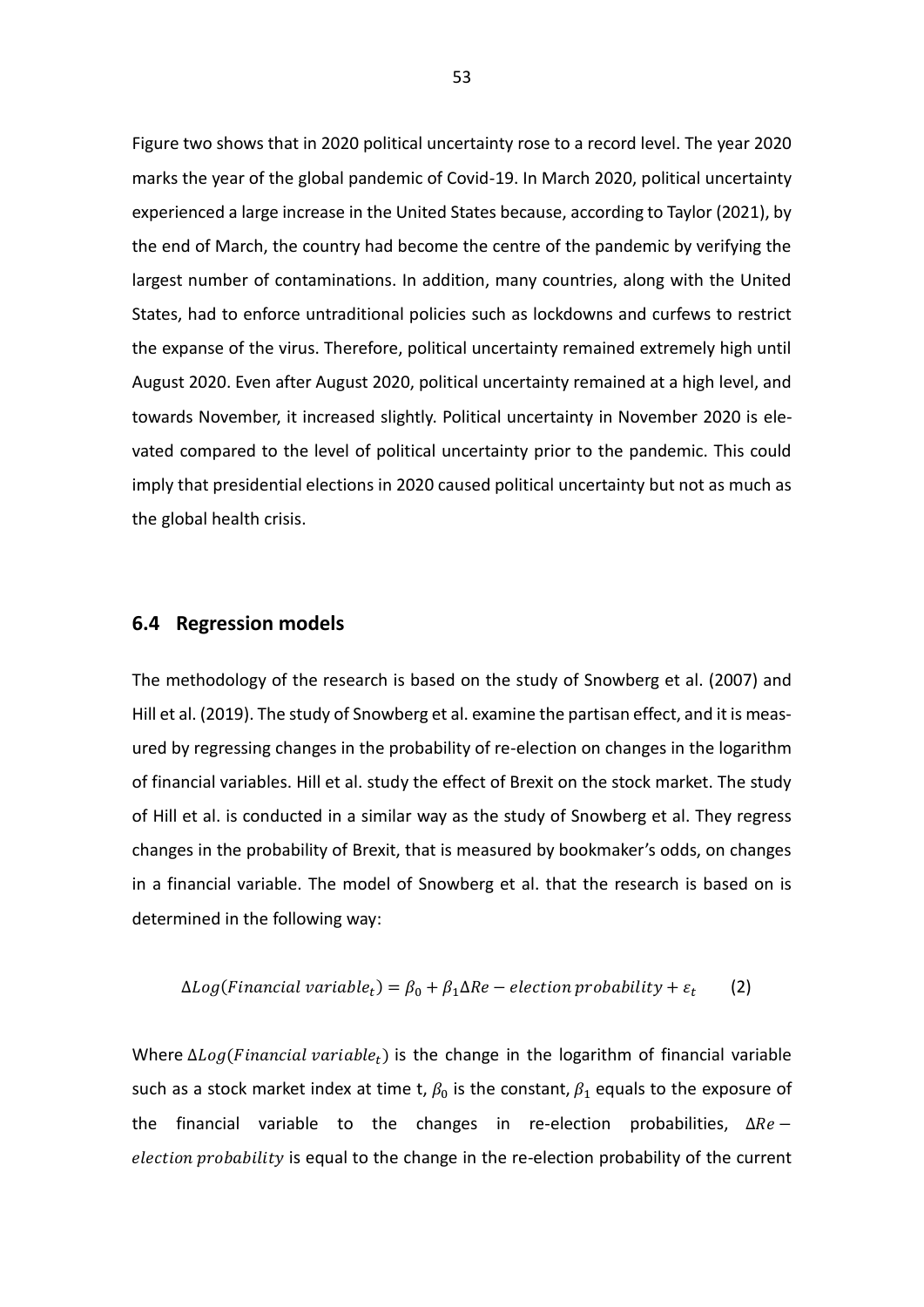president that can be measured for example by election polls or bookmaker's odds and  $\varepsilon_t$  is the error term.

In this research, the election probability is determined as election polls that measure the percentage of votes the Republican candidate is assumed to receive. However, this research measures political uncertainty during the elections, which means that the equation above needs to be extended in the research so that it also considers the political uncertainty that is not related to election uncertainty. Because of this economic policy uncertainty index is added into the regression.

However, it is very likely that the economic policy uncertainty index and election probability partially cover the same areas of political uncertainty, which means that they can suffer from multicollinearity. Woolridge (2013, p. 84) states that a regression model suffers from collinearity when there is a relationship between independent variables. However, it does not mean that there cannot be any correlation between independent variables, but there should not be perfect collinearity in the model which means that one independent variable is perfectly correlated with another independent variable. According to Salméron et al. (2018), collinearity can cause regression results to be inaccurate because inflated variance estimators reduce the preciseness of the estimates.

To avoid multicollinearity economic policy uncertainty index is not added to the regression equation per se. However, the error term of the regression between changes in economic policy uncertainty index and changes in election probability of a Republican candidate is used in the regression model. The error term represents all the political uncertainty that is not related to the uncertainty caused by the election probability. The regression between the EPU and election probability is determined in the following way:

$$
\Delta EPU = \beta_1 \Delta EP_R + \varepsilon \tag{3}
$$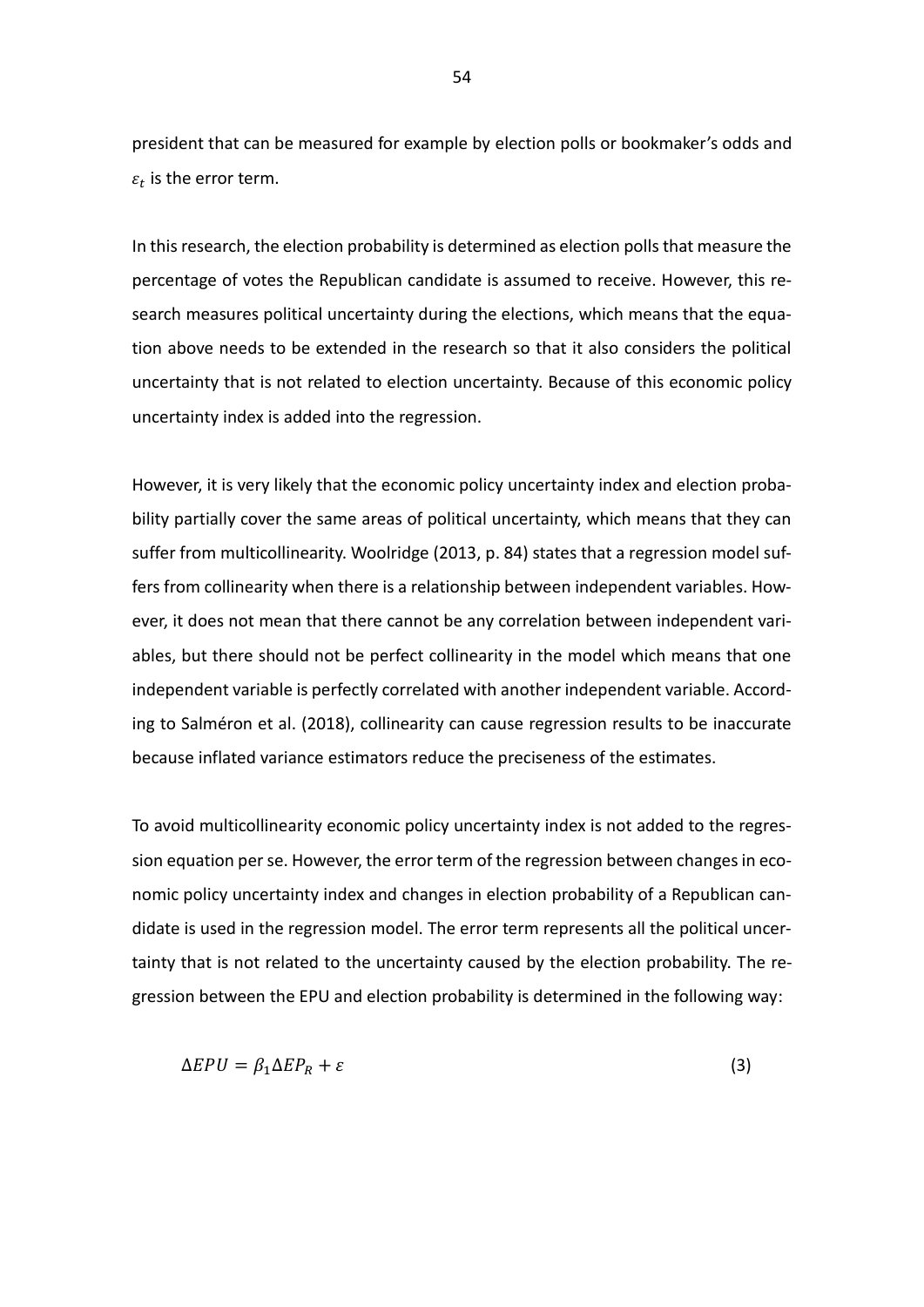Where  $\Delta EPU$  equals to the monthly percentage changes in economic policy uncertainty index,  $\Delta EP_R$  is the unit changes in the monthly election probability of a Republican candidate measured by monthly election polls and  $\varepsilon$  is the error term.

Therefore, the error term explaining political uncertainty that is not related to the election probability is determined in the equation below.

$$
\varepsilon_{EPU} = \Delta EPU - \beta_1 \Delta E P_r \tag{4}
$$

Next, it is possible to determine the regression model that captures the effect of political uncertainty. Firstly, the regression is run for the Dow Jones Industry Average index, and it measures the effect of political uncertainty created by all the elections by one variable. This is done to capture the general effect of political uncertainty caused by presidential elections. In addition to the model of Snowberg et al. (2007), some macroeconomic variables are added to the equation to enhance the explanatory power of the model. Based on the study of Chen et al. (1986), inflation, industrial production, interest rates and money supply are considered as macroeconomic variables. The null hypothesis is that political uncertainty does not have an effect on the stock market. The first regression model is determined in the following way:

$$
\Delta D J I A = \beta_0 + \beta_1 \Delta E P_R + \beta_2 \varepsilon_{EPU} + \beta_3 \Delta lnIP + \beta_4 \Delta lnCPI + \beta_5 \Delta lnM2 + \beta_6 \Delta lnFF + \varepsilon
$$
\n(5)

Where  $\Delta D I I A$  is equal to the monthly percentage change in the Dow Jones Industry Average index,  $\beta_0$  is constant,  $\beta_1$  equals to the effect of election uncertainty,  $\beta_2$  is the effect of political uncertainty that is not related to election uncertainty,  $\Delta lnIP$  is equal to the unit change in the natural logarithm of monthly industrial production index in the United States,  $\Delta ln CPI$  is the unit change in the natural logarithm of monthly U.S. consumer price index,  $\Delta lnM2$  equals to the unit change in the natural logarithm of monthly money supply M2 in the United States,  $\Delta ln FF$  is the unit change in the natural logarithm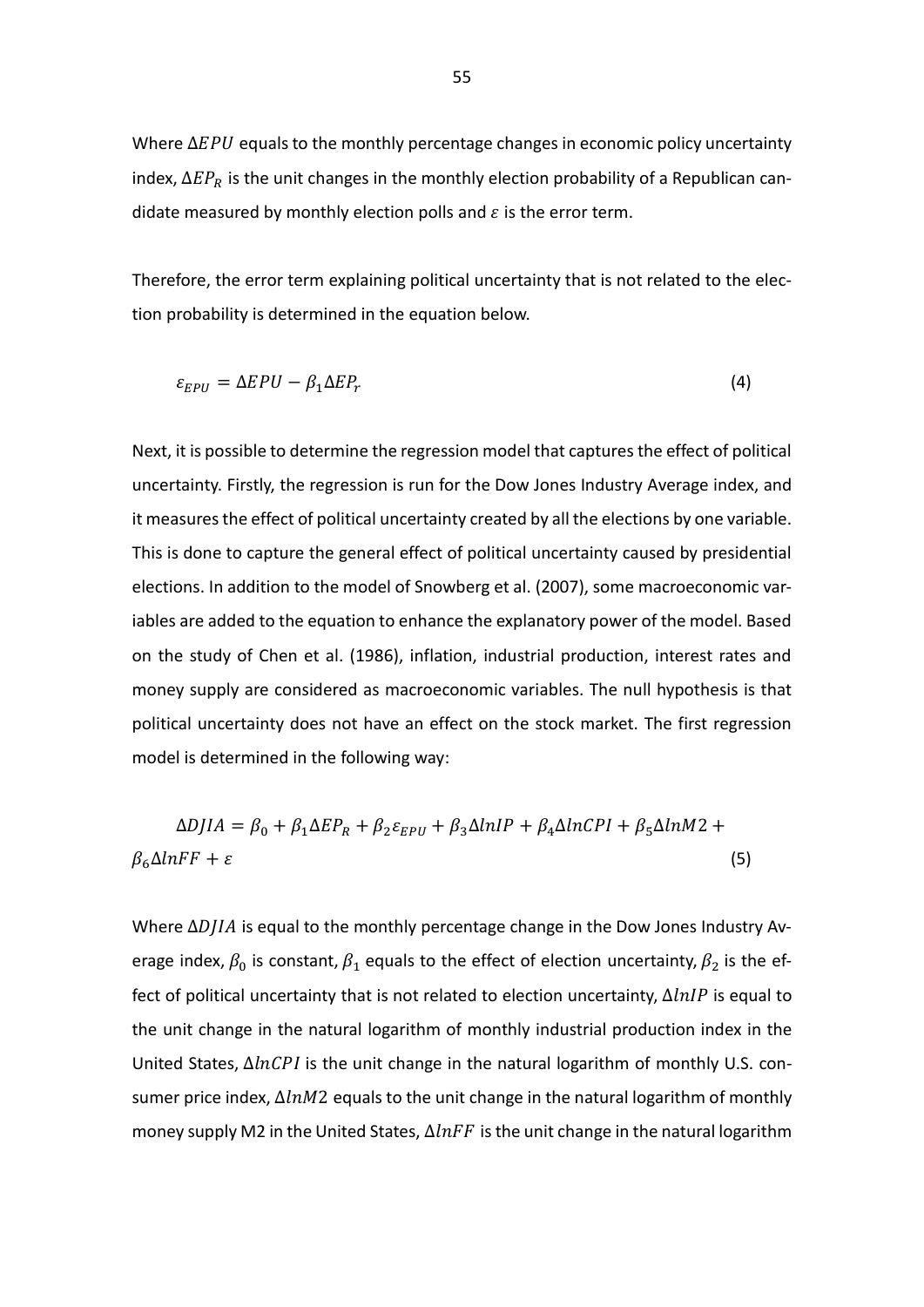of monthly Fed Funds rate and  $\varepsilon$  is the error term. Moreover,  $\beta_3$ ,  $\beta_4$ ,  $\beta_5$  and  $\beta_6$  are the exposure of the Dow Jones Industrial Average on the macroeconomic variables.

After estimating the aggregate effect of political uncertainty caused by the presidential elections in the United States, the model can be extended to measure the effect of each presidential election separately. This is done to discover if the impact of political uncertainty is different during different elections. Again, the null hypothesis is that political uncertainty does not affect the stock market. The model is determined in a similar way as equation five, but each election has a separate independent variable. Therefore, the second regression model is defined in the following way:

 $\Delta D IIA = \beta_0 + \beta_1 \Delta E P_{2000} + \beta_2 \Delta E P_{2004} + \beta_3 \Delta E P_{2008} + \beta_4 \Delta E P_{2012} +$  $\beta_5 \Delta EP_{2016} + \beta_6 \Delta EP_{2020} + \beta_7 \varepsilon_{FPII} + \beta_8 \Delta lnIP + \beta_9 \Delta lnCPI + \beta_{10} \Delta lnM2 +$  $\beta_{11}\Delta lnFF + \varepsilon$  (6)

Where  $\beta_1$ ,  $\beta_2$ ,  $\beta_3$ ,  $\beta_4$ ,  $\beta_5$  and  $\beta_6$  is the effect of election uncertainty of each election,  $\Delta EP_{2000}$ ,  $\Delta EP_{2004}$ ,  $\Delta EP_{2008}$ ,  $\Delta EP_{2012}$ ,  $\Delta EP_{2016}$  and  $\Delta EP_{2020}$  are equal to the unit changes in the monthly election probability of a Republican candidate measured by monthly election polls during each presidential election. Other variables are determined in the same way as in equation five.

Then the effect of political uncertainty caused by just the elections that led to the election of a Democrat candidate is examined. In addition, the effect of elections that led to the election of a Republican candidate is measured. This is done to discover if the political uncertainty that is increased by elections that led to the election of a certain party impacts the stock market differently. Pàstor & Veronesi (2020) state that the stock market tends to react negatively to the election of a Democrat candidate because a Republican party is seen as the party that favours the trade, and it is more likely that the Democratic party increases taxes. The relationship between political uncertainty caused by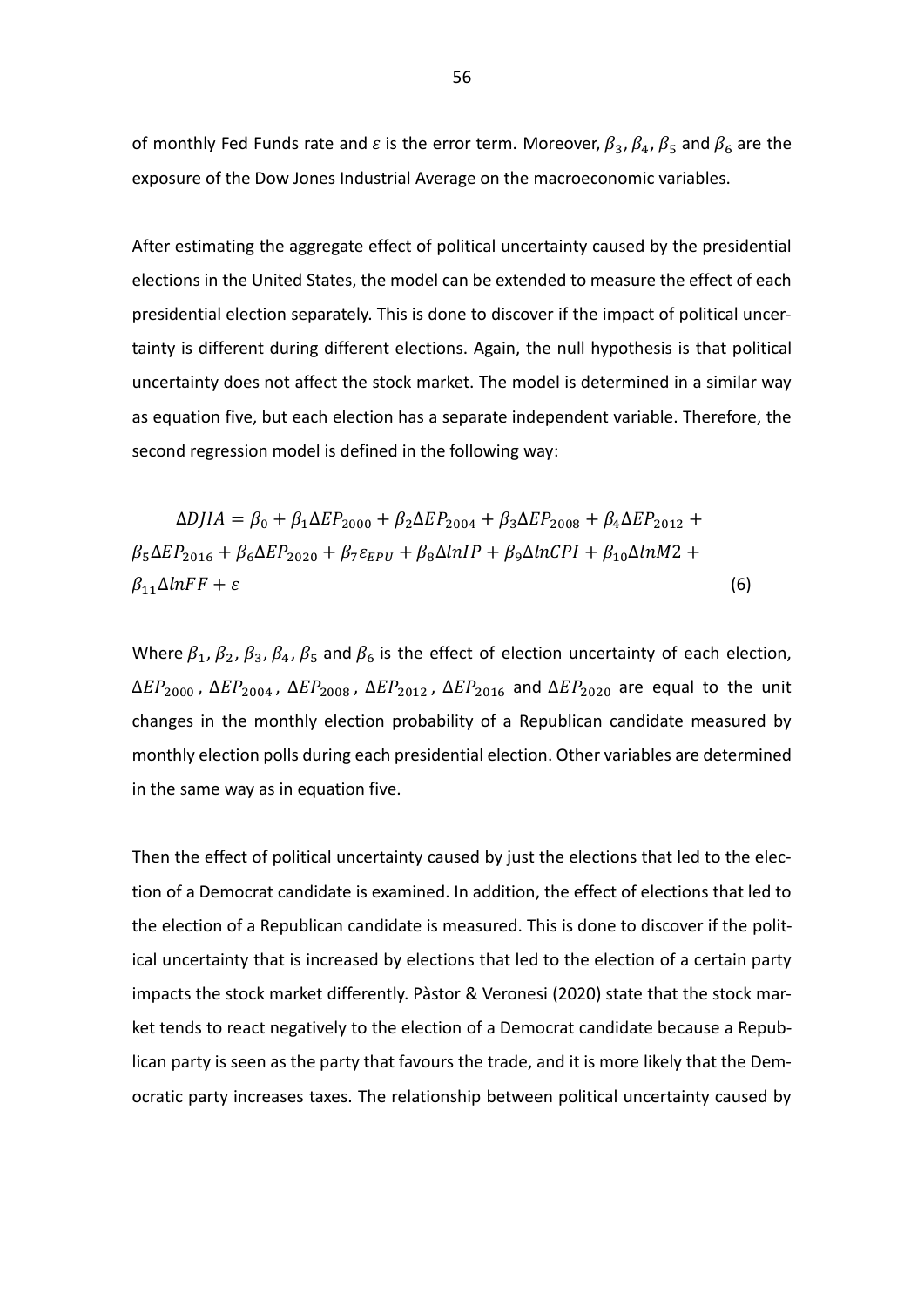elections that led to the election of a Democrat or a Republican candidate is determined in the following way:

$$
\Delta D J I A = \beta_0 + \beta_1 \Delta E P_{ED} + \beta_2 \Delta E P_{ER} + \beta_3 \Delta \varepsilon_{EPU} + \beta_4 \Delta InIP + \beta_5 \Delta InCPI +
$$
  

$$
\beta_6 \Delta InM2 + \beta_7 \Delta InFF + \varepsilon
$$
 (7)

Where  $\beta_1$  and  $\beta_2$ are equal to the effect of political uncertainty created by elections that led to the election of a Democrat or a Republican candidate,  $\Delta EP_{ED}$  is the unit change in the monthly probability of the election of a Republican candidate during the elections that led to the victory of a Democrat candidate and  $\Delta EP_{ER}$  equals to the unit change in the monthly probability of the election of a Republican candidate during the presidential elections that resulted in the election of a Republican candidate. Rest of the terms are determined in the same way as in the equation five.

The model then can be extended to cover panel data of the fifty companies that are examined in the research. This means that the Dow Jones Industrial Average is no longer the dependent variable. Instead, the monthly returns of the companies are now the dependent variable. However, the data set can be prone to outliers since it includes Alphabet, Amazon, and Apple, which are part of the big four that consists of four large technology companies. It is possible that these companies do not behave like standard companies since they are so large, and it can have an effect on the results. Therefore, the regression is run twice. Firstly, the regression is run for the whole data set and then it is run for the data set excluding Alphabet, Amazon, and Apple to ensure that the results are not affected by outliers. The equations for this step are similar to equation five, six and seven. Nevertheless, the dependent variable is replaced by the returns of examined companies. The null hypotheses are also like the previous ones, which means that it is expected that political uncertainty does not affect the stock returns of companies.

Multiple independent variables can lead to a problem of multicollinearity. Salméron et al. (2018) state that multicollinearity can be checked by variance inflated factors (VIF).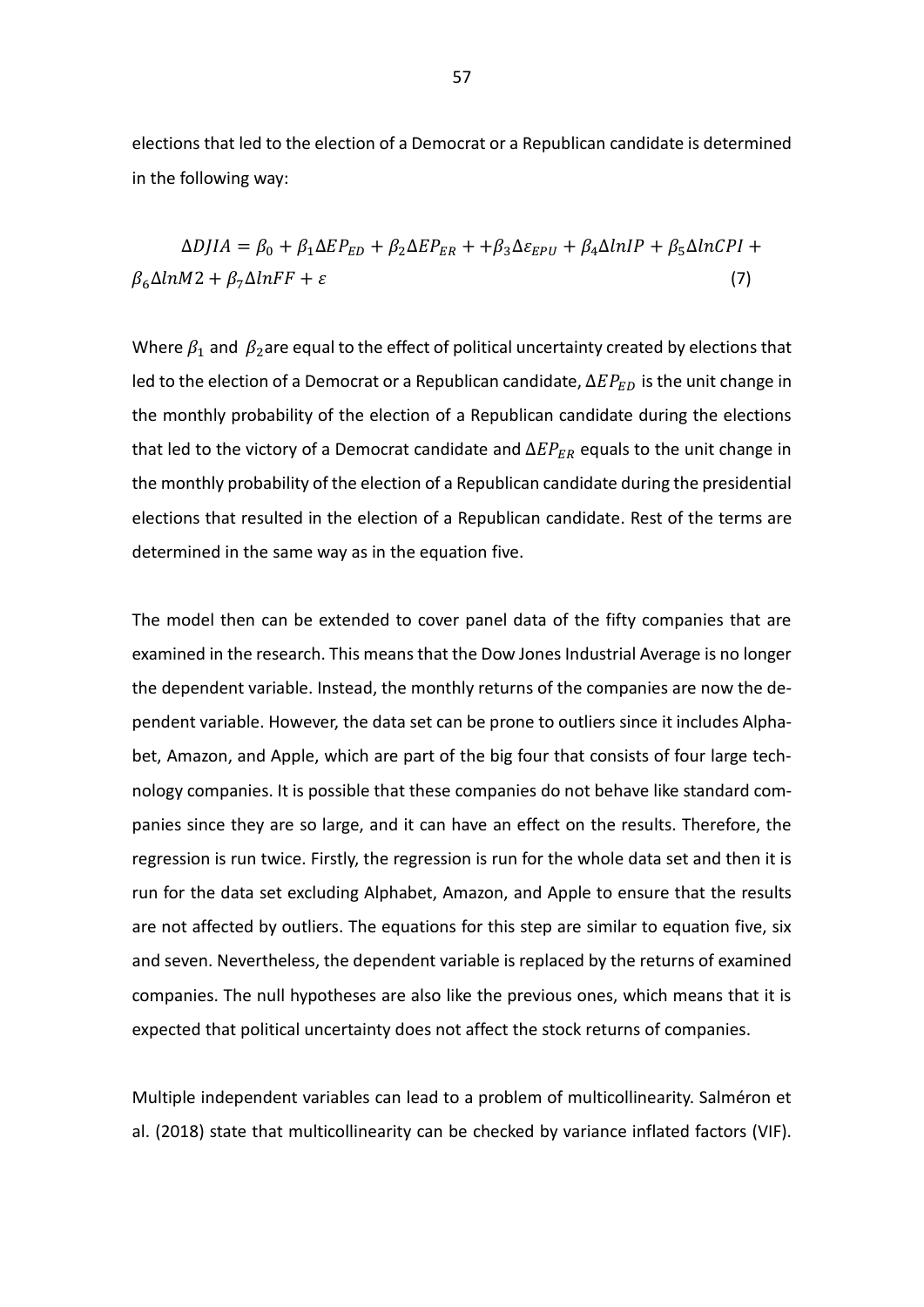Multicollinearity poses problems if the value of VIF is ten or higher. In order to check if each model is affected by multicollinearity, VIFs are calculated for each variable. Table two below presents VIFs for each model. It is clear the models do not suffer from multicollinearity since every value is below three.

| VIF                         |       |             |       |             |       |       | Variable |       |       |       |       |       |                |       |
|-----------------------------|-------|-------------|-------|-------------|-------|-------|----------|-------|-------|-------|-------|-------|----------------|-------|
| <b>DJIA</b>                 | EP    | <b>EP00</b> | EP04  | <b>EP08</b> | EP12  | EP16  | EP20     | Dem   | Rep   | EPU   | IP    | CPI   | M <sub>2</sub> | FF    |
| Total                       | 1.018 |             |       |             |       |       |          |       |       | 1.055 | 2.027 | 1.162 | 1.552          | 2.400 |
| Elections                   |       | 1.007       | 1.006 | 1.012       | 1.020 | 1.005 | 2.826    |       |       | 1.089 | 2.484 | 1.187 | 1.703          | 2.767 |
| Dem/Rep                     |       |             |       |             |       |       |          | 1.109 | 1.002 | 1.056 | 2.034 | 1.151 | 1.563          | 2.423 |
| Set of companies            |       |             |       |             |       |       |          |       |       |       |       |       |                |       |
| Total                       | 1.018 |             |       |             |       |       |          |       |       | 1.055 | 2.037 | 1.165 | 1.559          | 2.414 |
| Elections                   |       | 1.005       | 1.004 | 1.047       | 1.005 | 1.007 | 1.066    |       |       | 1.063 | 2.040 | 1.181 | 1.575          | 2.420 |
| Dem/Rep                     |       |             |       |             |       |       |          | 1.055 | 1.014 | 1.055 | 2.038 | 1.165 | 1.562          | 2.421 |
| Restricted set of companies |       |             |       |             |       |       |          |       |       |       |       |       |                |       |
| Total                       | 1.018 |             |       |             |       |       |          |       |       | 1.055 | 2.035 | 1.165 | 1.558          | 2.412 |
| Elections                   |       | 1.005       | 1.004 | 1.047       | 1.005 | 1.007 | 1.066    |       |       | 1.063 | 2.040 | 1.181 | 1.575          | 2.420 |
| Dem/Rep                     |       |             |       |             |       |       |          | 1.014 | 1.009 | 1.055 | 2.036 | 1.165 | 1.561          | 2.418 |

**Table 2. Variance inflated factors of regression models**

## **6.5 Explanatory regression**

To understand political uncertainty better, it could be interesting to examine its effect on companies with different characteristics. Firm characteristics that could be interesting to examine are characteristics that are somehow related to common themes of election campaigns. One characteristic that this research examines is leverage because Wagner et al. (2017) state that one of the main agendas of Donald Trump's presidential campaign was lowering the corporate tax rate. In general, Republican candidates are in favour of lower tax rates. Lowering tax rates leads to a decrease in the benefit of tax shield, which can harm leveraged companies. In addition, a higher level of debt leads to a higher level of riskiness. This could lead to that companies having more debt are more negatively affected by political uncertainty. Leverage is measured as a ratio of total liabilities to total assets.

According to Mutz (2018), one important theme of Donald Trump's campaign was protectionism, so one characteristic that this research is examining is internationalization. On the other hand, Biden (2019b) states that his goal as a president is to restore collaboration with foreign allies. Protectionism possibly could harm internationalized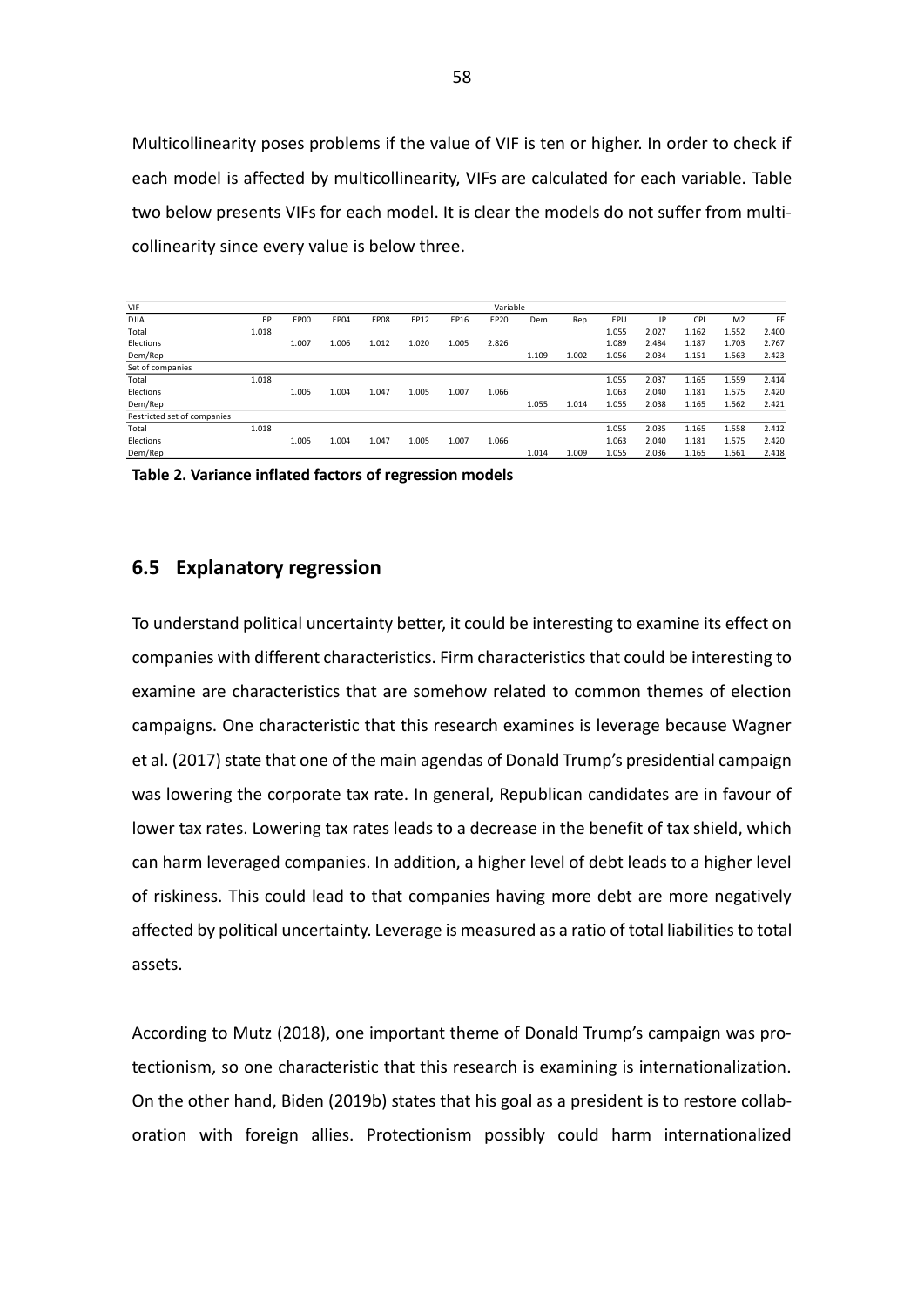companies, but the election of Joe Biden could, in turn, benefit them. Additionally, Hill et al. (2019) show that internationalized companies can be less affected by domestic political uncertainty because it is possible for these companies to diversify away the domestic political risk. Nevertheless, Boutchkova et al. (2012) find that internationalized companies are more negatively affected by political uncertainty because political uncertainty causes uncertainty about foreign trade deals which leads to that the future returns of internationalized companies are more unsure than returns of companies operating domestically. Internationalization is measured as a percentage of the company's revenue from abroad.

Moreover, this research examines the sustainability of companies and how sustainable companies were affected by political uncertainty. Sustainability is chosen as a firm characteristic because, for instance, the attitude of Trump towards climate change and other sustainability issues could be described as sceptical, and according to the White House (2017), Trump started the process to withdraw the United States from the Paris Climate Agreement. However, the Democrat party has a completely different approach to climate issues. For instance, Biden (2019a) states that he wants that the United States rejoins the Paris Climate Agreement in which the United States joined during the presidency of Barack Obama. Moreover, could it be possible that during heightened political uncertainty, companies that invest in corporate social responsibility (CSR) are not as affected by political uncertainty as companies that are not as involved in CSR. For example, Lins et al. (2017) find that companies doing well in CSR performed better by around four to seven per cent during the financial crisis in 2008—2009 than companies with lower CSR rankings. This means that investing in CSR is particularly important in times when the trust in financial markets is low. The sustainability of the company is measure by the ESG score on Refinitiv. However, by the making of this research, Refinitiv has not released the ESG scores of 2020, and for the year 2000, Refinitiv does not calculate ESG scores. Therefore, these years are excluded from the examination of sustainability.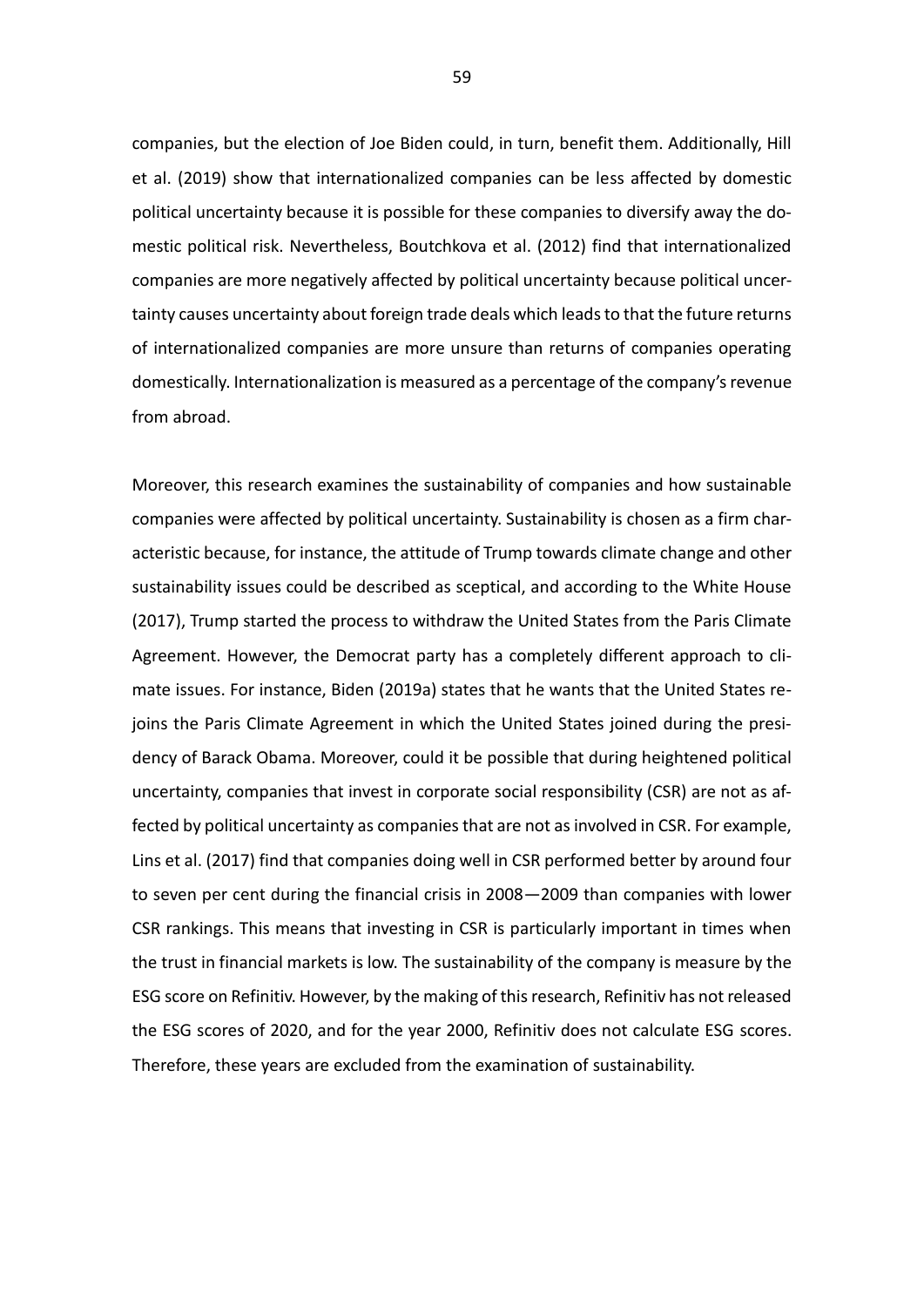An attractive firm characteristic to study political uncertainty is size. Pàstor & Veronesi (2012) explain that bigger companies need larger risk premiums for uncertainty about future policies of governments. Therefore, companies that are larger in size should be more affected by political uncertainty caused by presidential elections. However, Hill et al. (2019) state that it is possible that larger companies are more stable than small companies and therefore, they can be less negatively affected by political uncertainty. The size of companies is measured as the turnover in millions.

*Effect of political uncertainty*<sub>*i*,*t*</sub> = 
$$
\beta_0 + \beta_1
$$
*Leverage*<sub>*i*,*t*</sub> +  
 $\beta_2$ *Internationalization*<sub>*i*,*t*</sub> +  $\beta_3$ *Sustainability*<sub>*i*,*t*</sub> +  $\beta_4$ *Size*<sub>*i*,*t*</sub> +  $\varepsilon_{i.t}$  (8)

Where  $Effect of political uncertainty_{i,t}$ is equal to the effect of political uncertainty on company i during the examined presidential elections that combines the exposure to the election probabilities and to political uncertainty that is not explained by election uncertainty,  $\beta_0$  is the intercept, Leverage<sub>it</sub> equals to total liabilities divided by total assets of company i during the years of the presidential elections, Internationalization $i_{i,t}$ is the revenue from abroad divided by total revenue of company i during the years of the presidential elections,  $\textit{Sustainability}_{i,t}$  is equal to the sustainability score on Refinitiv of company i during the presidential elections,  $Size_{i,t}$  is the total revenue from business activities of company i during the years of the presidential elections,  $\beta_1$ ,  $\beta_2$ ,  $\beta_3$  and  $\beta_4$ are equal to the exposure to the firm characteristics and  $\varepsilon_{i,t}$  is the error term.

The null hypothesis of the additional regression is that firm characteristics do not explain political uncertainty, which means that political uncertainty similarly affects companies. Moreover, since the explanatory regression model has multiple variables, it can suffer from multicollinearity. Therefore, VIFs are also calculated for each explanatory model and for each data set. The VIFs of the explanatory regression are presented in table three. The models are not impacted by multicollinearity since none of the values is above two.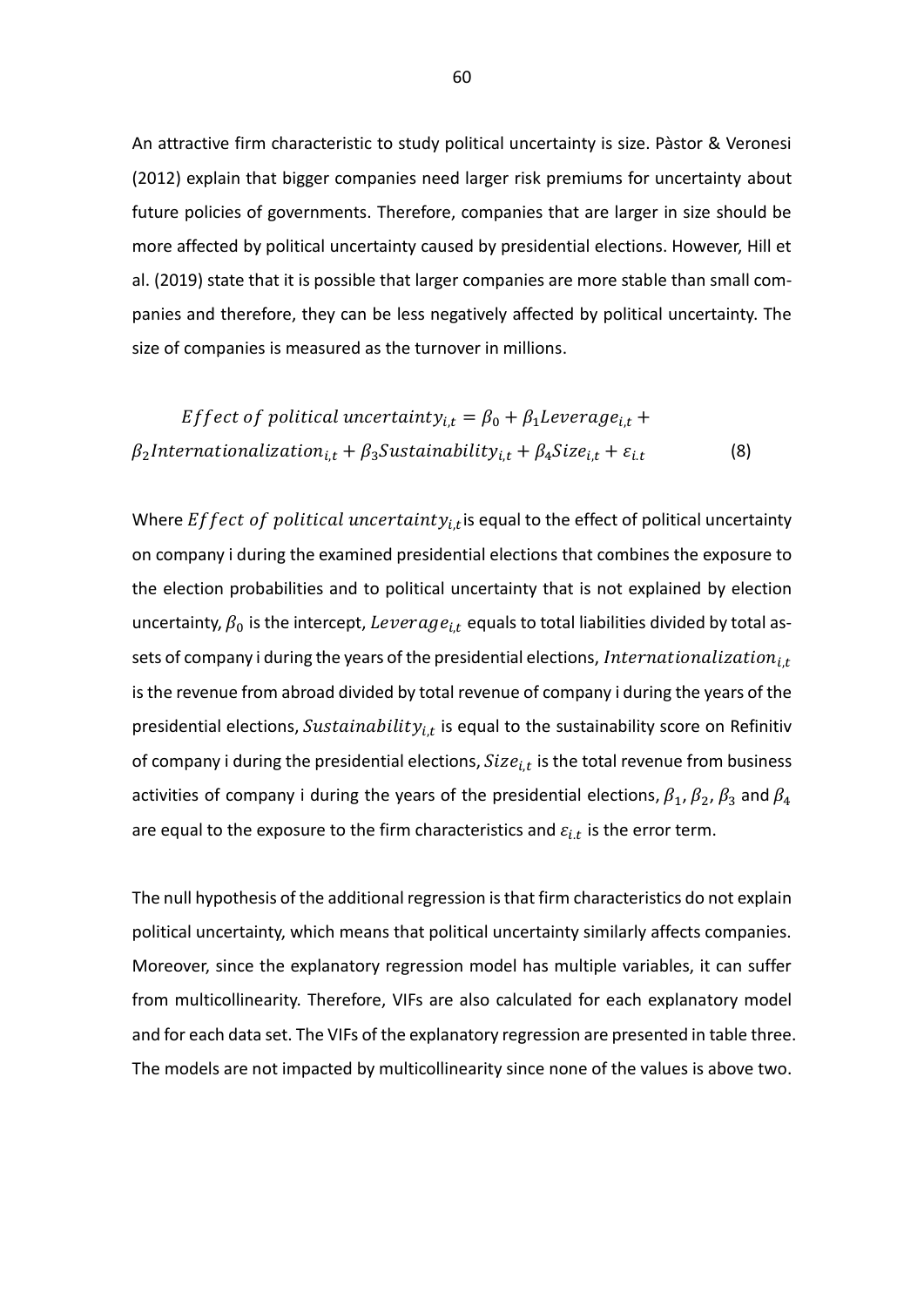| VIF                         |       |          | Variable       |                      |
|-----------------------------|-------|----------|----------------|----------------------|
|                             | Size  | Leverage | Sustainability | Internationalization |
| Total                       | 1.174 | 1.100    | 1.314          | 1.271                |
| 2000                        | 1.007 | 1.097    |                | 1.093                |
| 2004                        | 1.085 | 1.137    | 1.117          | 1.184                |
| 2008                        | 1.262 | 1.089    | 1.455          | 1.336                |
| 2012                        | 1.176 | 1.086    | 1.336          | 1.327                |
| 2016                        | 1.131 | 1.078    | 1.098          | 1.214                |
| 2020                        | 1.094 | 1.044    |                | 1.140                |
| Restricted set of companies |       |          |                |                      |
| Total                       | 1.186 | 1.112    | 1.334          | 1.303                |
| 2000                        | 1.016 | 1.080    |                | 1.067                |
| 2004                        | 1.097 | 1.196    | 1.130          | 1.240                |
| 2008                        | 1.261 | 1.096    | 1.488          | 1.369                |
| 2012                        | 1.227 | 1.089    | 1.391          | 1.351                |
| 2016                        | 1.188 | 1.076    | 1.130          | 1.252                |
| 2020                        | 1.075 | 1.043    |                | 1.119                |

**Table 3. Variance inflated factors of explanatory regression**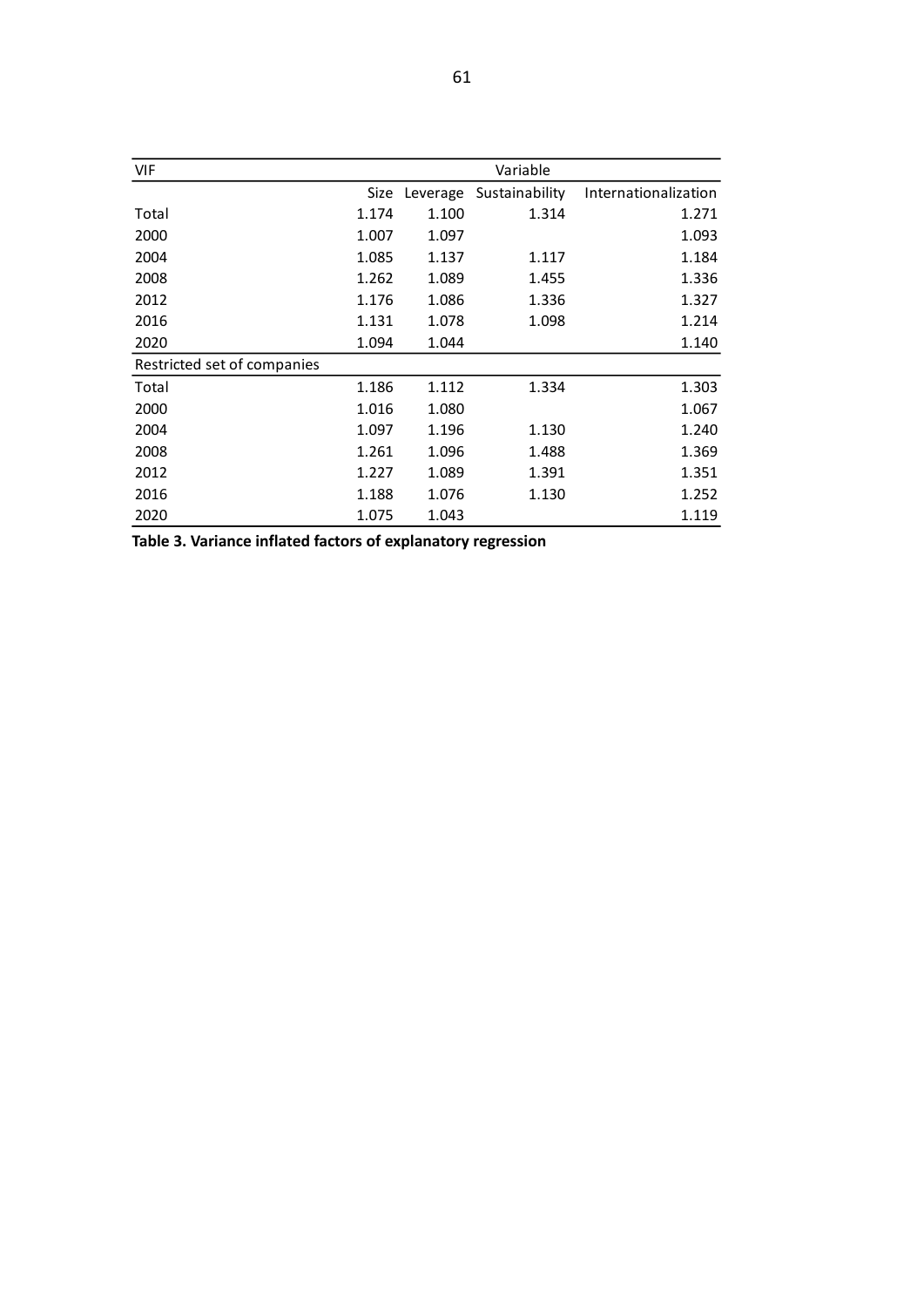# **7 Empirical results**

This part of the research presents the empirical findings of the study. These findings are obtained from the regression equations presented in the previous part of the research. The results are shown in the following way. Firstly, the effect of political uncertainty on the stock market is presented. Then the impact of political uncertainty on the examined companies is shown. Thirdly, the effect of political uncertainty caused by elections that led to the election of a candidate from a specific party is examined on the stock market and the companies. Finally, the influence of firm characteristics is introduced.

## **7.1 Effect on the stock market**

The impact of political uncertainty on the stock market is measured by the impact on the Dow Jones Industrial Average index. Table four below presents the acquired results. In table four the model one describes the effect of political uncertainty and the election uncertainty during the period of 2000—2020. The model shows that during the examined period, the effect of political uncertainty caused by presidential election uncertainty has a negative impact on the Dow Jones Industrial Average index. This part of political uncertainty is measured by election polls.

Additionally, the part of political uncertainty excluding the presidential election uncertainty has a negative influence on the stock market index, and the impact is highly statistically significant. Since both measures of political uncertainty are statistically significant, it means that an increase in political uncertainty measured by both variables leads to a decrease in the stock market index. This confirms that an increase in political uncertainty caused by presidential elections in the United States leads to a decline in the stock market, but the results also confirm that political uncertainty, in general, leads to a decrease in the stock market index. The results are in line with previous studies, which means that presidential elections are a source of political uncertainty that causes a drop in the stock market. Nevertheless, the economic significance of political uncertainty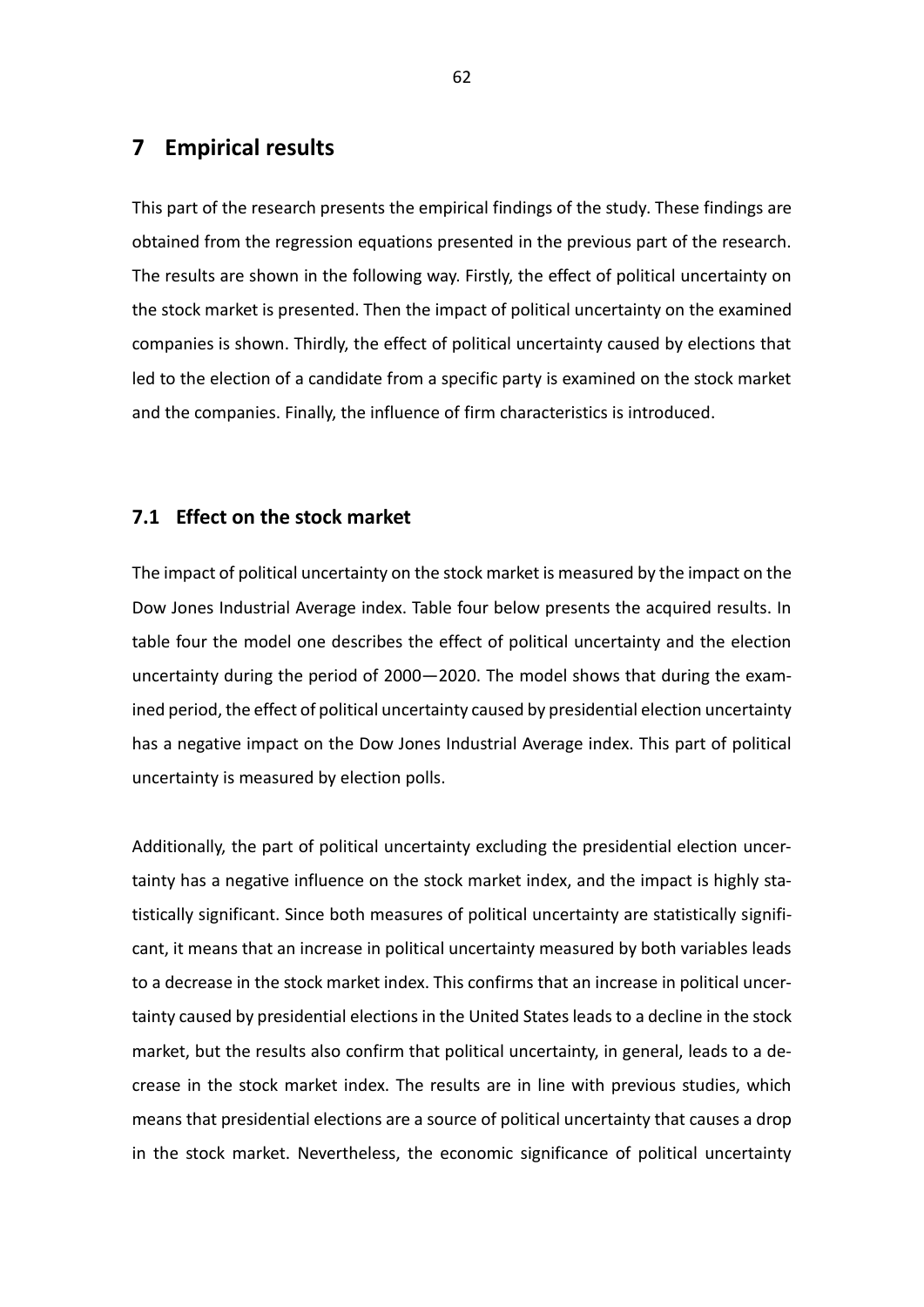caused by presidential elections and the part of it that is not explained by presidential election uncertainty can seem small. One standard deviation increase in change in election probabilities leads to a 0.455% decrease in the monthly return of the index, whereas one standard deviation increase in change residual EPU index leads to a 1.210% drop in the monthly returns of the stock market index. The decreases are quite small, but it is necessary to keep in mind that the average monthly return of the Dow Jones Industrial Average is only 0.534%. Therefore, comparing the economic significance of the two variables for political uncertainty and the average monthly return of the Dow Jones Industrial Average index shows that political uncertainty also has an economically significant impact. However, it seems that macroeconomic variables do not have a statistically significant effect on the Dow Jones Industrial Average.

Model two in table four shows the impact of political uncertainty on the stock market by separating the effect of each presidential election. It seems that only political uncertainty caused by presidential elections in 2020 had a negative impact on the Dow Jones Industrial Average index. The coefficients for other elections are statistically insignificant, which means that election uncertainty did not affect the stock market during those elections. This can imply that presidential elections in aggregate can explain stock market returns better than individual ones. The result can be explained by the record high value of the economic policy uncertainty index in 2020, so it is quite natural that the presidential election of 2020 had the largest negative impact on the stock market. Additionally, the result of model two can imply that the presidential elections of 2020 were the most followed by the financial markets. Moreover, the result for the presidential elections of 2020 is economically significant since one standard deviation increase leads to a 0.72% decrease in the stock market index. It is also possible, based on the results of Pàsor & Veronesi, that previous policies of the government were seen so detrimental that the policy change was expected. Therefore, the presidential elections between 2000—2016 did not have a statistically significant impact.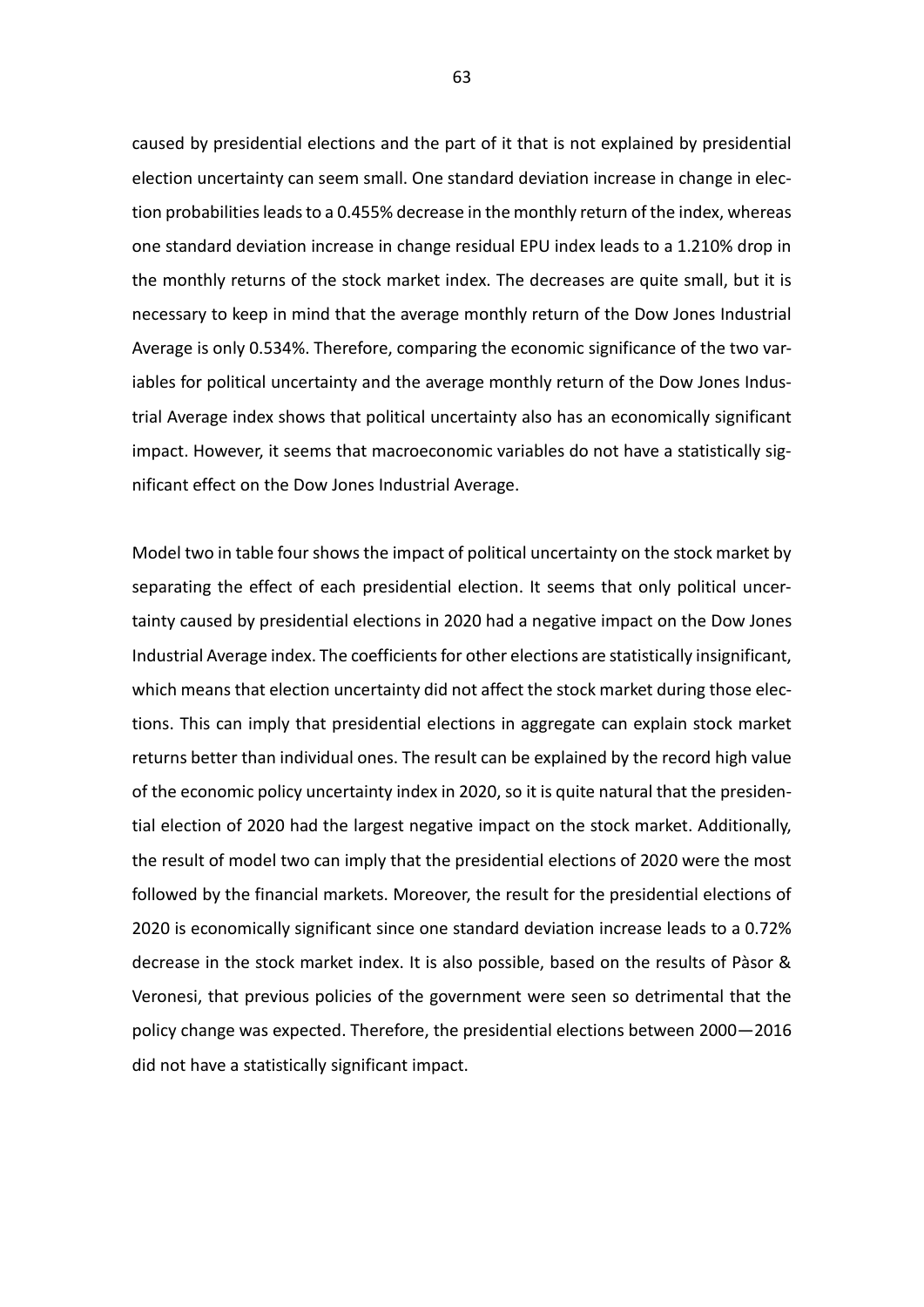However, political uncertainty that is not explained by the changes in election probability is statistically significant at a 0.1% level of significance. This means that political uncertainty, in general, leads to a decrease in the stock market index. Furthermore, its economic significance is similar to model one. The results are in line with previous studies such as Pàstor & Veronesi (2012) and Liu et al. (2017) that political uncertainty has a negative impact on the stock market. Nevertheless, macroeconomic variables do not appear to have an influence on the Dow Jones Industrial Average index in model two. Results of table four imply that the first hypothesis holds for the stock market.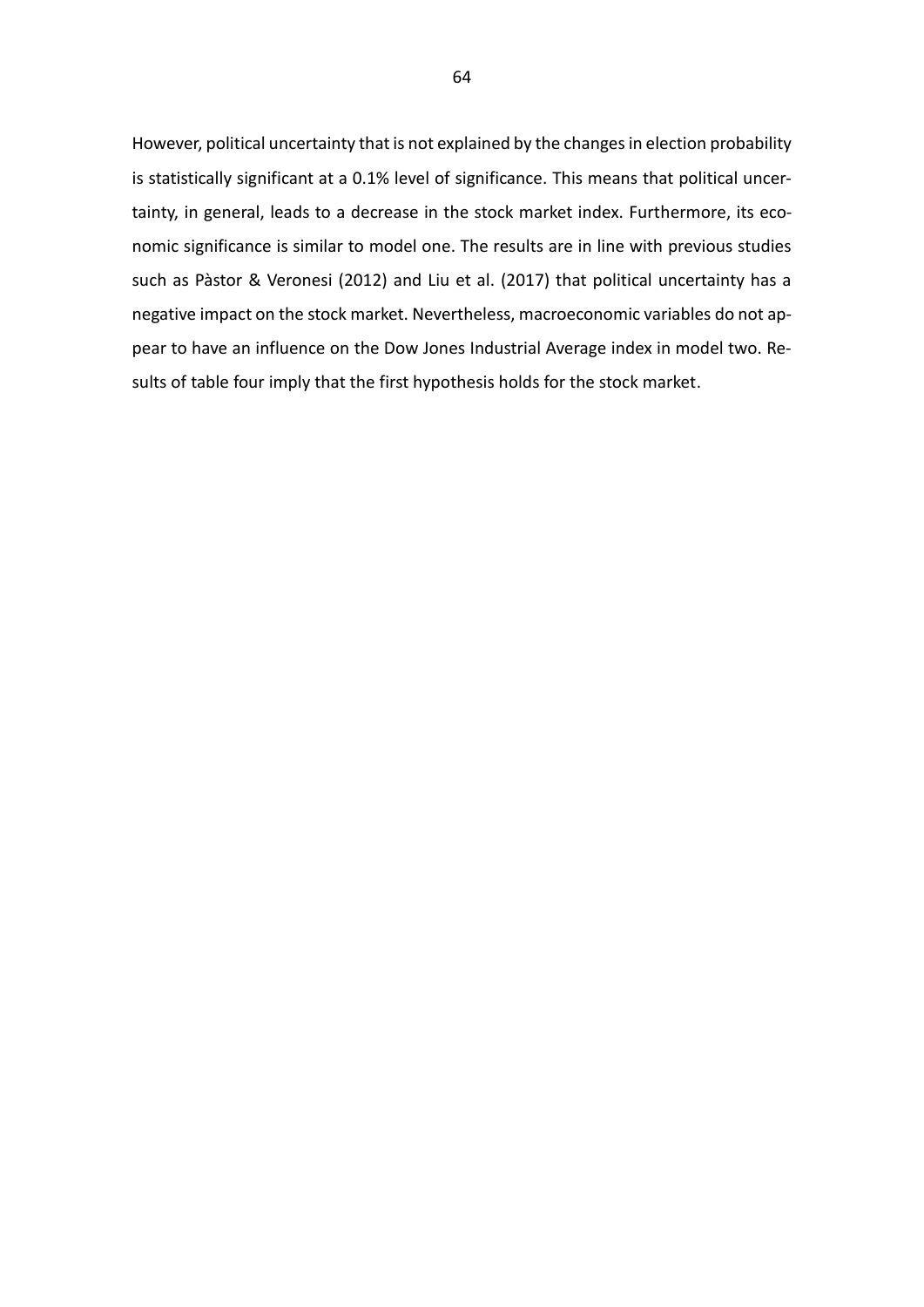| Dependent variable: change in DJIA  |             |             |
|-------------------------------------|-------------|-------------|
|                                     | Model (1)   | Model (2)   |
| Constant                            | 0.005       | 0.004       |
|                                     | (1.130)     | (1.028)     |
| Change in election probability      | $-0.046*$   |             |
|                                     | $(-1.751)$  |             |
| Change in election probability 2000 |             | $-0.048$    |
|                                     |             | $(-0.789)$  |
| Change in election probability 2004 |             | $-0.066$    |
|                                     |             | $(-1.093)$  |
| Change in election probability 2008 |             | 0.014       |
|                                     |             | (0.204)     |
| Change in election probability 2012 |             | $-0.021$    |
|                                     |             | $(-0.324)$  |
| Change in election probability 2016 |             | 0.036       |
|                                     |             | (0.516)     |
| Change in election probability 2020 |             | $-0.180***$ |
|                                     |             | $(-2.676)$  |
| Change in residual EPU              | $-0.036***$ | $-0.035***$ |
|                                     | $(-4.576)$  | $(-4.397)$  |
| Change in In industrial production  | $-0.171$    | $-0.220$    |
|                                     | $(-0.564)$  | $(-0.723)$  |
| Change in In CPI                    | 0.932       | 0.727       |
|                                     | (0.981)     | (0.761)     |
| Change in In M2                     | 0.129       | 0.262       |
|                                     | (0.245)     | (0.495)     |
| Change in In Fed Funds rate         | $-0.003$    | $-0.003$    |
|                                     | $(-0.199)$  | $(-0.191)$  |
| <b>Effects specifications</b>       |             |             |
| R-squared                           | 0.093       | 0.117       |
| Adjusted R-squared                  | 0.071       | 0.076       |
| <b>F-statistics</b>                 | 4.173       | 2.866       |
| Prob (F-statistics)                 | 0.001       | 0.002       |
| S.E. of regression                  | 0.041       | 0.041       |
| Observations                        | 250         | 250         |

The t-statistic is reported in the parentheses

\*\*\*\*, \*\*\*, \*\* and \* indicate statistical significance at the 0.1%, 1%, 5% and 10% level

**Table 4. Effect of political uncertainty on the stock market**

# **7.2 Effect on the stock returns**

The influence of political uncertainty on companies is measured by the examined fifty companies that are listed in appendix one. The results of the impact of political uncertainty on the stock returns of companies are presented in the table below.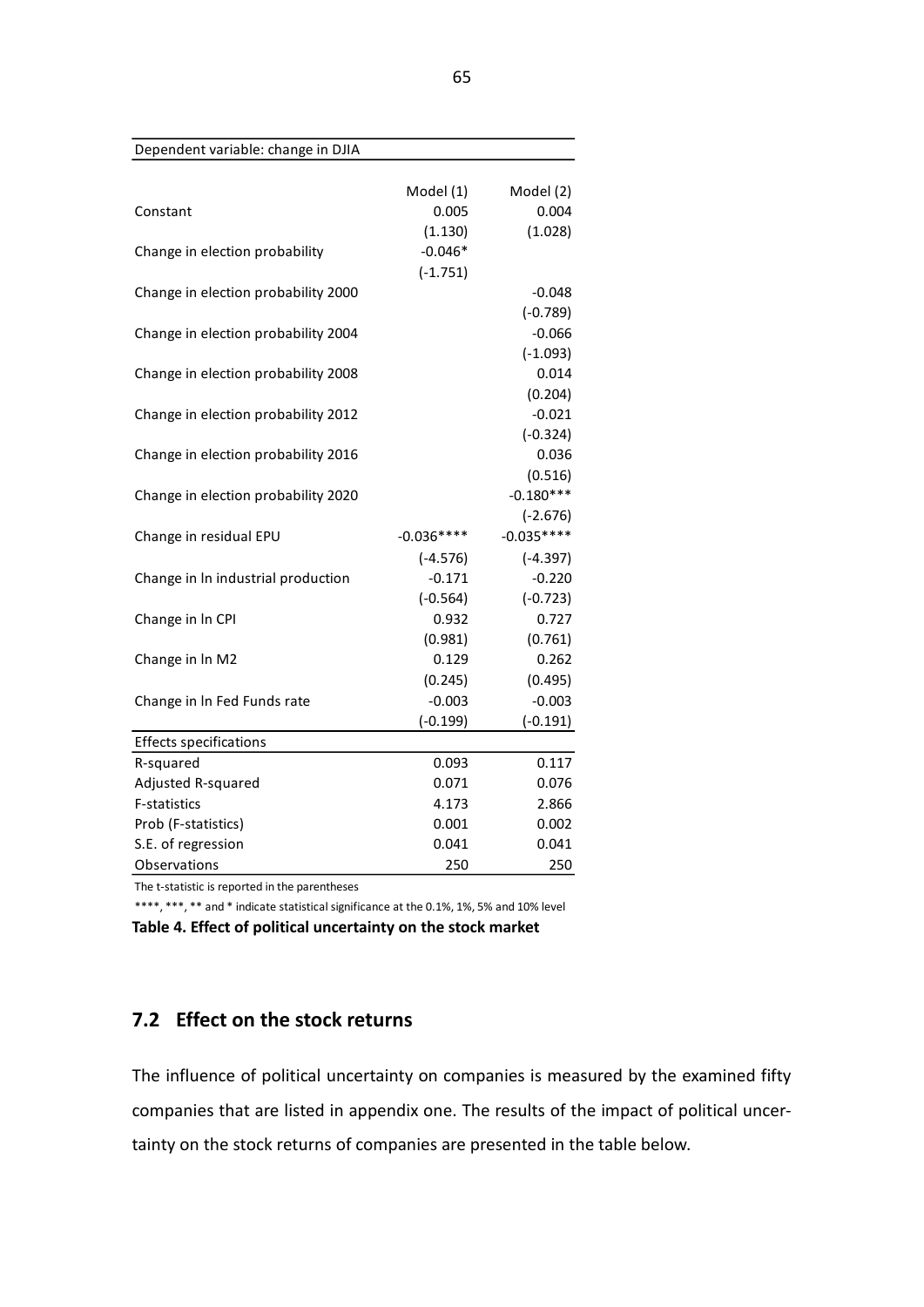| Dependent variable: change in company prices |             |             |
|----------------------------------------------|-------------|-------------|
|                                              | Model (1)   | Model (2)   |
| Constant                                     | $0.011***$  | $0.010***$  |
|                                              | (7.613)     | (6.446)     |
| Change in election probability               | $-0.031***$ |             |
|                                              | $(-3.467)$  |             |
| Change in election probability 2000          |             | 0.029       |
|                                              |             | (1.365)     |
| Change in election probability 2004          |             | $-0.050**$  |
|                                              |             | $(-2.383)$  |
| Change in election probability 2008          |             | $-0.005$    |
|                                              |             | $(-0.221)$  |
| Change in election probability 2012          |             | $-0.035$    |
|                                              |             | $(-1.580)$  |
| Change in election probability 2016          |             | $0.046*$    |
|                                              |             | (1.856)     |
| Change in election probability 2020          |             | $-0.141***$ |
|                                              |             | $(-5.959)$  |
| Change in residual EPU                       | $-0.048***$ | $-0.048***$ |
|                                              | $(-18.001)$ | $(-17.222)$ |
| Change in In industrial production           | $-0.260**$  | $-0.285***$ |
|                                              | $(-2.560)$  | $(-2.677)$  |
| Change in In CPI                             | $1.372***$  | $1.175***$  |
|                                              | (4.283)     | (3.509)     |
| Change in In M2                              | $0.314*$    | $0.424**$   |
|                                              | (1.775)     | (2.288)     |
| Change in In Fed Funds rate                  | $-0.00002$  | 0.0001      |
|                                              | $(-0.003)$  | (0.012)     |
| <b>Effects specifications</b>                |             |             |
| R-squared                                    | 0.028       | 0.033       |
| Adjusted R-squared                           | 0.028       | 0.032       |
| F-statistics                                 | 59.01       | 34.4        |
| Prob (F-statistics)                          | 0.000       | 0.000       |
| S.E. of regression                           | 0.096       | 0.095       |
| Observations                                 | 12,164      | 12,164      |

The t-statistic is reported in the parentheses

\*\*\*\*, \*\*\*, \*\* and \* indicate statistical significance at the 0.1%, 1%, 5% and 10% level

**Table 5. Effect of political uncertainty on stock returns**

Model one in table five is similar to model one in table four except that the dependent variable in table five is the change in the stock prices of the examined companies. Model one explains the effect of political uncertainty and election uncertainty between 2000 and 2020. During that period, political uncertainty had a negative impact on the stock prices of companies. Both presidential election uncertainty and political uncertainty that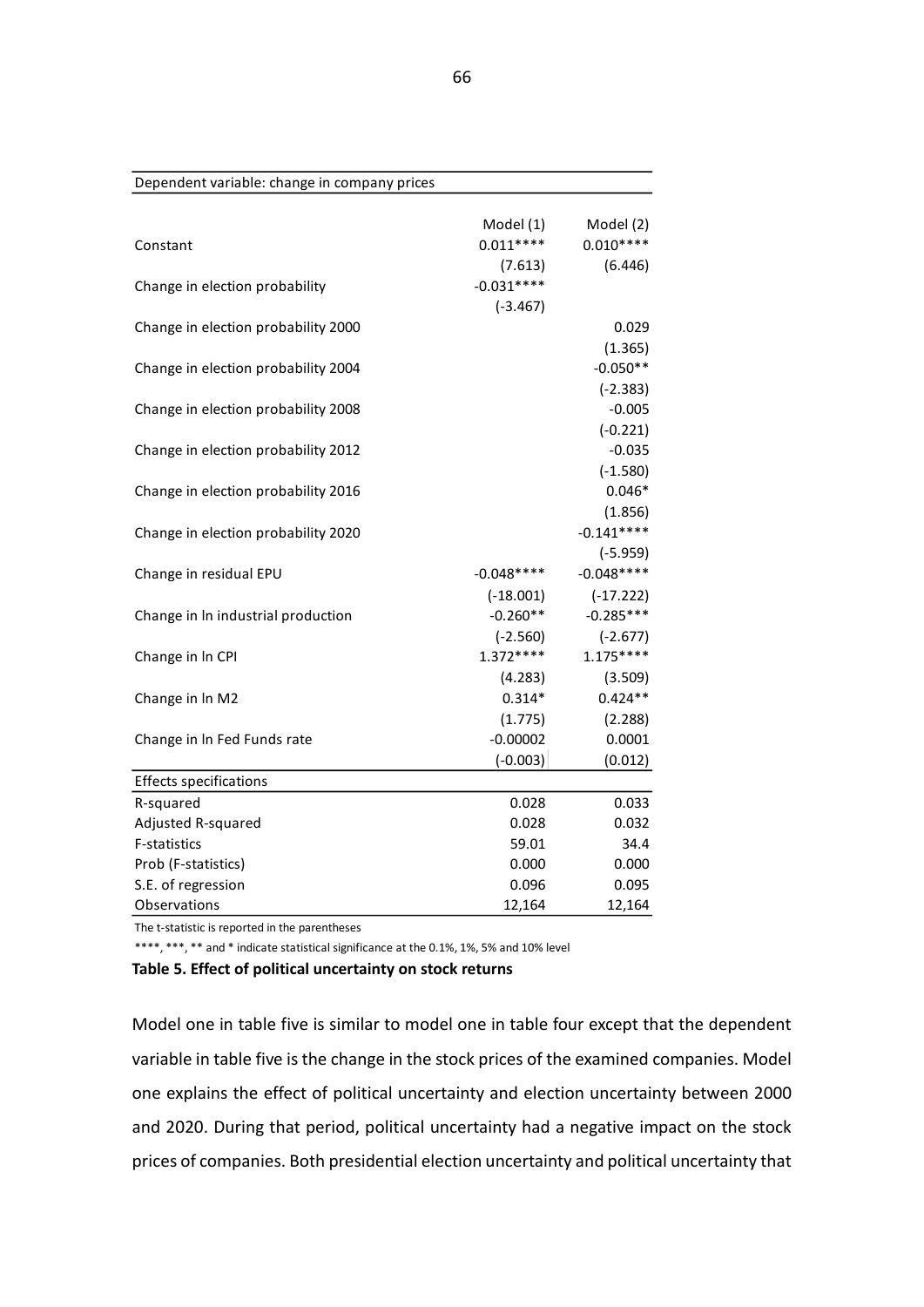is not related to election uncertainty are statistically significant at a 0.1% significance level. This means that an increase in both election probabilities and residual economic policy uncertainty index leads to a decrease in the stock returns of the examined companies. This confirms that the stock returns of companies are negatively affected by political uncertainty in general as well as by political uncertainty caused by presidential elections. This affirms the findings of previous studies that presidential elections are a source of political uncertainty, which leads to a decrease in prices.

Interestingly, the decrease in stock prices caused by the residual EPU index is larger than the decrease caused by the election polls. However, for the stock market index, it is contrary. This could imply that the stock market index is more affected by political uncertainty created by presidential elections than political uncertainty excluding the election uncertainty, whereas, for the examined companies, it is the opposite. Moreover, the economic significance can also seem small for the companies, but the average monthly return of the analysed companies is 1.255% which means that even small changes can have a significant impact. For election probabilities, one standard deviation increase leads to a 0.307% decrease in stock returns, whereas for the EPU index excluding the presidential election uncertainty, one standard deviation increase leads to a 1.613% decrease in stock returns.

Additionally, in model one, all macroeconomic variables except for the Fed Funds rate have a statistically significant impact on the stock prices. Industrial production has a negative impact on stock prices even though normally economic activity has a positive impact on stock returns, as found by Chen et al. (1986). However, the study of Bhuiyan & Chowdhury (2020) cannot deduce the effect of industrial production because it might not be the best measure for economic activity. After all, the United States has become a service-based economy. Surprisingly, the consumer price index measuring inflation has a positive impact on the examined companies, which is in contradiction to the generally accepted relationship even though there are conflicting results. For example, Ratanapakorn & Sharma (2007) find that there is a positive relationship between inflation and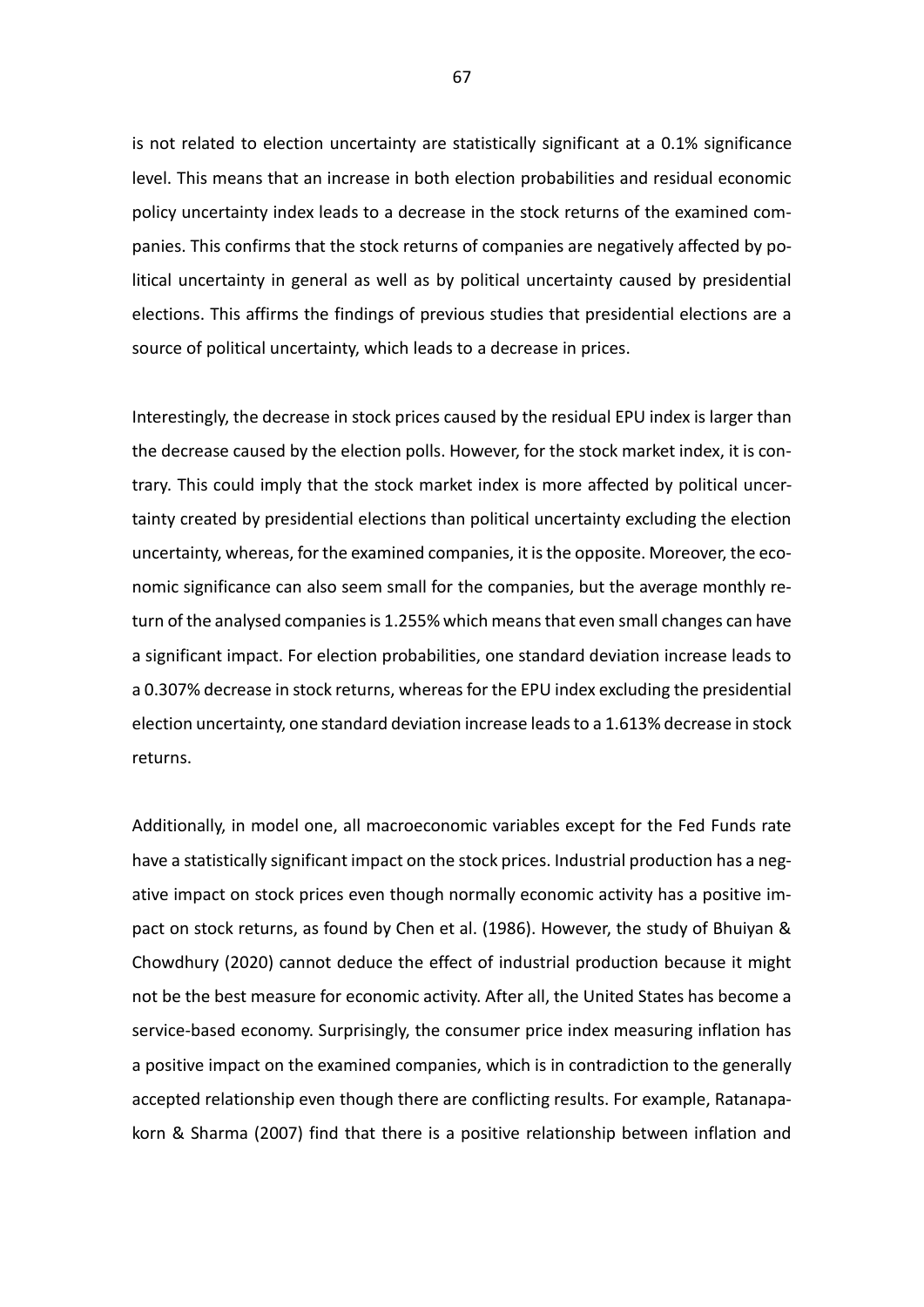stock returns because stocks can be seen as a protection against inflation. Additionally, table five shows that an increase in money supply leads to a rise in stock prices which is also in line with the results in Ratanapakorn & Sharma. According to them, the reason for this can be that increase in money supply leads to an increase in liquidity which in turn leads to a decrease in interest rates which leads to a rise in stock prices. The economic significance for the macroeconomic variable is relatively small, but it is important to remember that the average stock return is also small. One standard deviation increase in the variable for industrial production leads to a decrease of 0.312% in the stock returns; for the variable for consumer price index, one standard deviation increase leads to an increase of 0.412%, and for the variable measuring money supply, one standard deviation increase leads to an increase of 0.188%.

In table five the model two is similar to model two in table four. This means that model two examines the impact of political uncertainty by examining each presidential election separately. The table shows that the impact of political uncertainty caused by presidential elections varies with different elections. The only elections that did not have a statistically significant impact on stock prices are the presidential elections in 2000, 2008 and 2012. Political uncertainty caused by the presidential elections of 2004 and 2020 had a negative impact on stock prices that is statistically significant. The largest negative impact is caused by the political uncertainty created by the presidential election in 2020. The most likely reason for this is that political uncertainty rose to a record high level because of the Covid-19 pandemic and political uncertainty remained at a high level throughout the year. However, political uncertainty caused by presidential elections in 2016 had a positive impact on stock prices that is statistically significant. Furthermore, it seems that the economic significance of single presidential elections depends on the elections. Some presidential elections have a stronger economic relevance, like the elections in 2020 and some weaker, like the elections in 2004.

There seems not to be a specific pattern in how political uncertainty caused by different presidential elections differ. However, this can be explained by the result of Pàstor &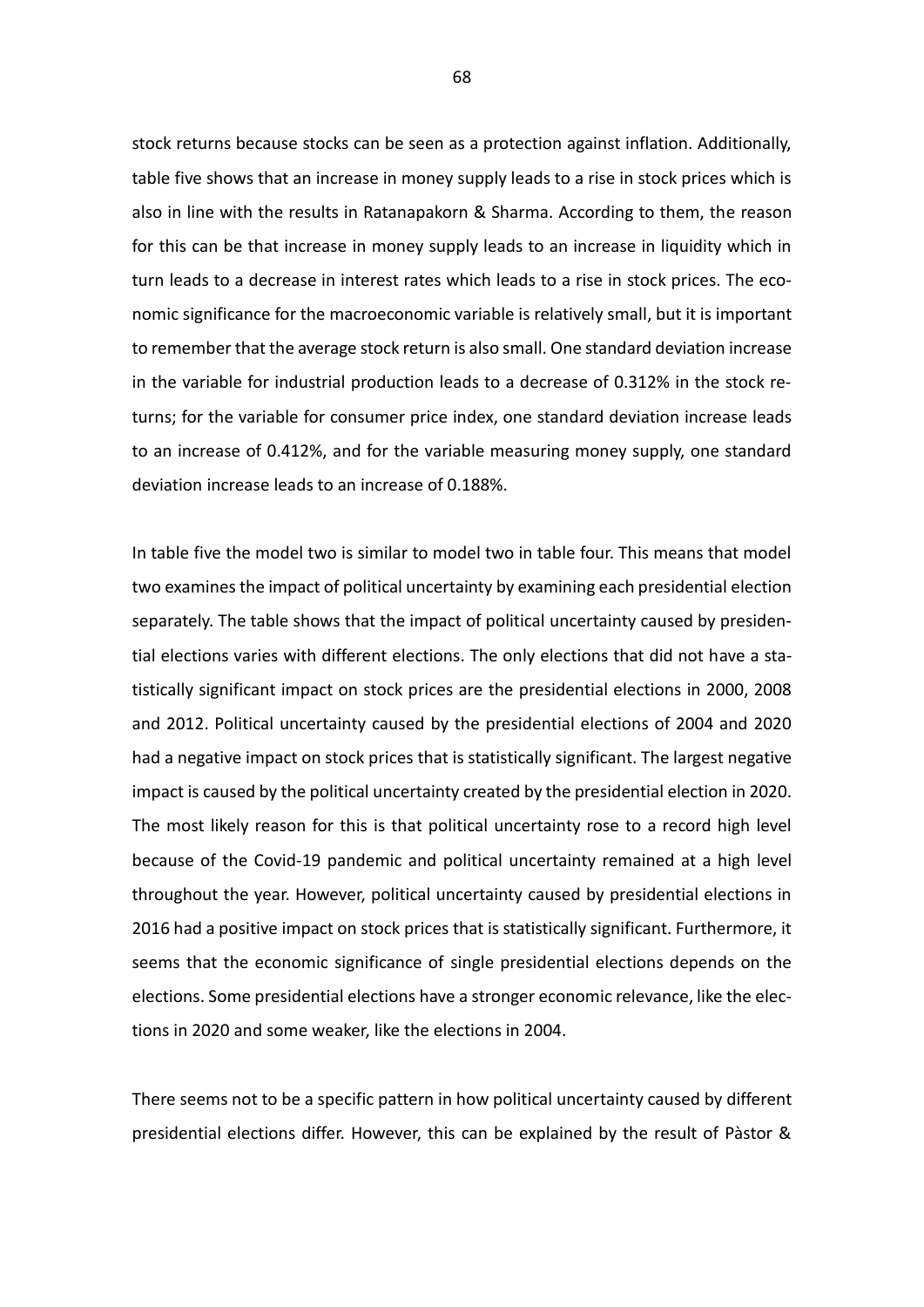Veronesi (2012) that the response to policy changes depends on how destructive previous policies are seen, which could imply that the impact of political uncertainty caused by presidential elections can vary by the harmfulness of previous policies. When the previous policy is seen as extremely harmful, the reaction can be positive, but often the reaction is insignificant because the stock market was already anticipating it. The result of the presidential election in 2016 was a total surprise so that it can explain the statistically significant positive reaction. It is also possible that policies prior to the presidential elections in 2000, 2008 and 2012 were seen detrimental enough to have a statistically insignificant effect on the stock prices, and in 2016 the policies of the previous government were detrimental enough, and the election result was unexpected enough to create a positive effect. For example, about two months before the presidential election in 2008, the financial crisis started, which could imply that the policies of the previous government were extremely detrimental, which caused the impact of political uncertainty to be insignificant. Moreover, in 2008 political uncertainty had already decreased by the presidential elections, which could also lead to that simply political uncertainty was not high enough to cause a significant negative reaction in the stock returns.

Moreover, political uncertainty that is not explained by election uncertainty has a statistically and economically significant influence on the stock prices of examined companies. This suggests that political uncertainty leads to a decrease in stock prices which is in line with previous findings of multiple studies. In addition, macroeconomic variables have a similar effect on the stock prices in model two as in model one, and the results can be explained by the same reasons as in model one. Additionally, their economic significance is quite similar to model one, which means that they are not very significant economically.

The examined companies include Alphabet, Amazon, and Apple. These companies are huge and might not behave in the same way as typical companies. Because of that, the sample can be prone to outliers, so these companies are excluded from the data set to

69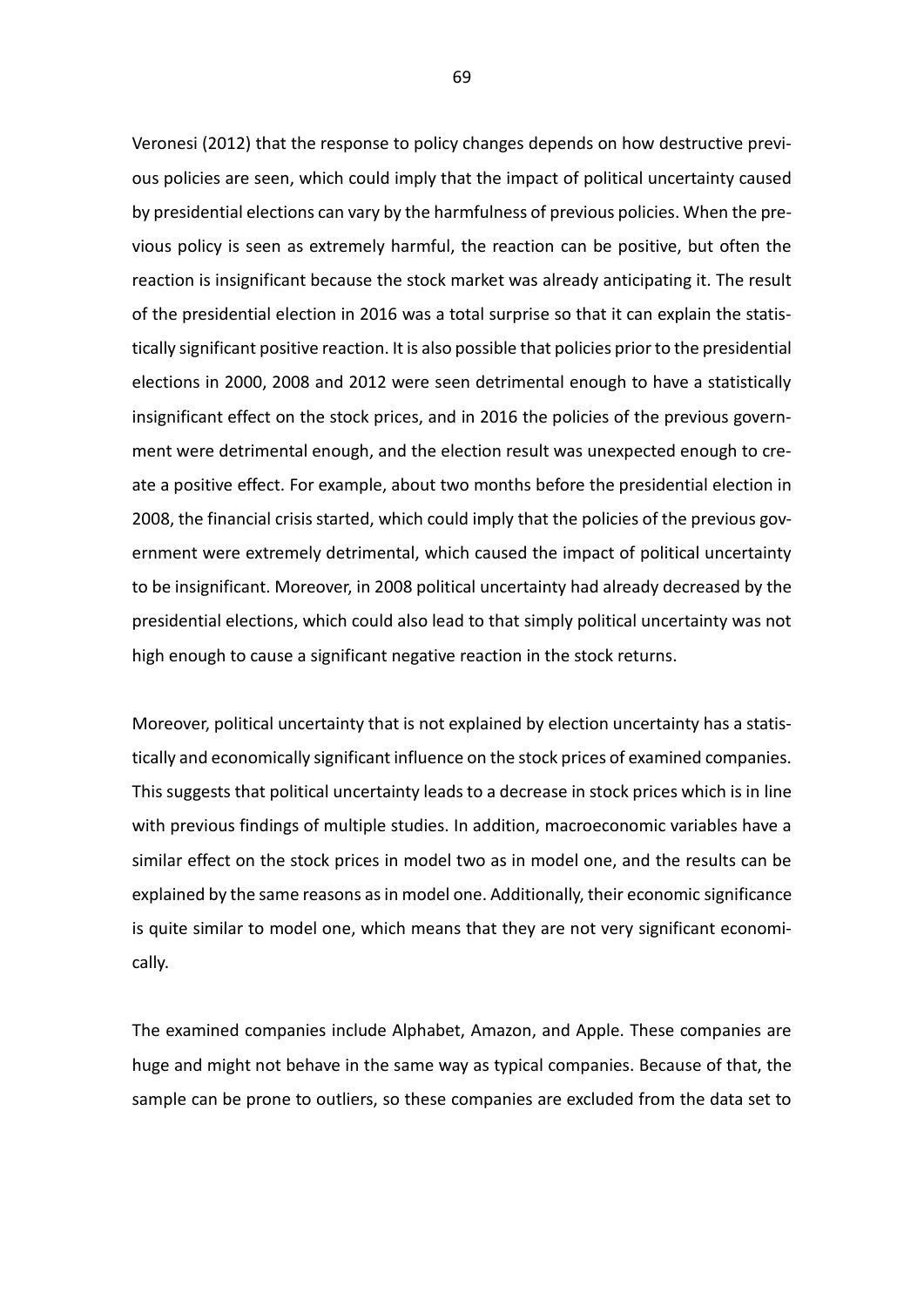Dependent variable: change in company prices Model (1) Model (2) Constant 0.011\*\*\*\* 0.010 (7.349) (6.397) Change in election probability  $-0.035***$ (-3.793) Change in election probability 2000 0.019 (0.891) Change in election probability 2004 -0.053\*\* (-2.478) Change in election probability 2008 -0.009 (-0.395) Change in election probability 2012 change in election probability 2012 (-1.831) Change in election probability 2016 change in election probability 2016 (1.772) Change in election probability 2020 -0.143\*\*\*\* (-6.015) Change in residual EPU  $-0.046****$   $-0.045****$ (-16.923) (-16.154) Change in In industrial production  $-0.265**$  -0.291\*\*\* (-2.557) (-2.714) Change in ln CPI 1.252\*\*\*\* 1.075\*\*\* (3.842) (3.188) Change in  $\ln M2$  0.212 0.313\* (1.180) (1.676) Change in In Fed Funds rate  $-0.0002$  -0.0001 (-0.039) (-0.012) Effects specifications R-squared 0.027 0.093 Adjusted R-squared **0.026** 0.030 F-statistics 52.74 30.95 Prob (F-statistics) and the contract of the contract of the contract of the contract of the contract of the contract of the contract of the contract of the contract of the contract of the contract of the contract of the co S.E. of regression 0.095 0.093 Observations 11,468 11,468

ensure that the results are reliable, which can also be considered as a robustness check for the previous results. The results for this sample are presented in table six.

The t-statistic is reported in the parentheses

\*\*\*\*, \*\*\*, \*\* and \* indicate statistical significance at the 0.1%, 1%, 5% and 10% level

**Table 6. Effect of political uncertainty on restricted companies**

Table six shows that the results for the sample without the three extremely large technology companies are pretty similar compared to the results for the whole sample, which can imply that the previous results are quite robust. However, some differences in the results can imply that the data set can be prone to outliers. Model one shows that the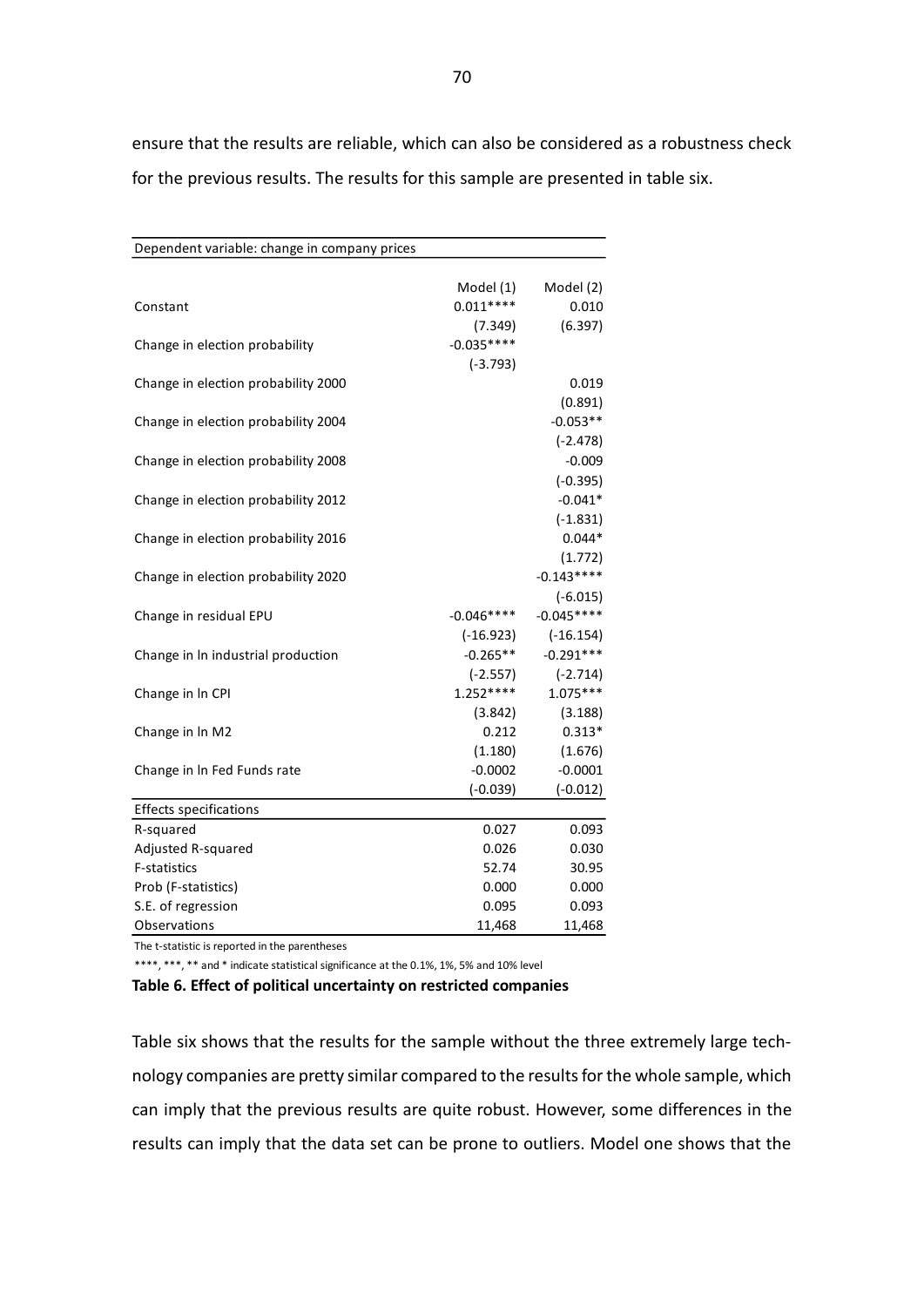restricted set of companies is negatively affected by political uncertainty created by presidential elections and the effect is statistically significant at a 0.1% level of significance. Additionally, political uncertainty excluding the presidential election uncertainty has a statistically significant negative impact. The results are in line with the previous findings of this research and earlier findings of the literature. However, the restricted set of companies is more affected by presidential election uncertainty than the whole set, but the entire set of companies is more affected by the political uncertainty excluding uncertainty caused by presidential elections. This could imply that Alphabet, Amazon, and Apple are less affected by the political uncertainty around presidential elections, which leads to the higher exposure of a restricted set of companies, but on the other hand, the three companies are more affected by political uncertainty in general which causes the whole data set to be more affected than the restricted set. Additionally, the economic significance of the variable measuring presidential election uncertainty is slightly higher for the restricted data set, whereas the economic significance of the rest of the political uncertainty is somewhat lower for the restricted data set.

Model two in table six again shows that political uncertainty caused by different presidential elections have a different impact on the restricted set of companies. For the restricted companies, only the presidential elections in 2000 and 2008 do not have a statistically significant and the reason for this is probably the harmfulness of policies of the previous government as in table five. The presidential elections in 2004, 2012 and 2020 have a statistically significant impact on the stock returns of the limited set of companies, and the effect is negative, which is in line with the generally accepted stance. Moreover, the presidential election of 2016 had a statistically significant positive effect. The reason for this is probably the same as for the whole data set. However, the coefficients are quite similar to the ones for the entire data set, but the largest difference is that for the presidential election in 2012, the coefficient is statistically insignificant, but for the restricted data set, the effect is negative. The economic significance of political uncertainty is similar for the restricted data set as it is for the whole data set except that now

71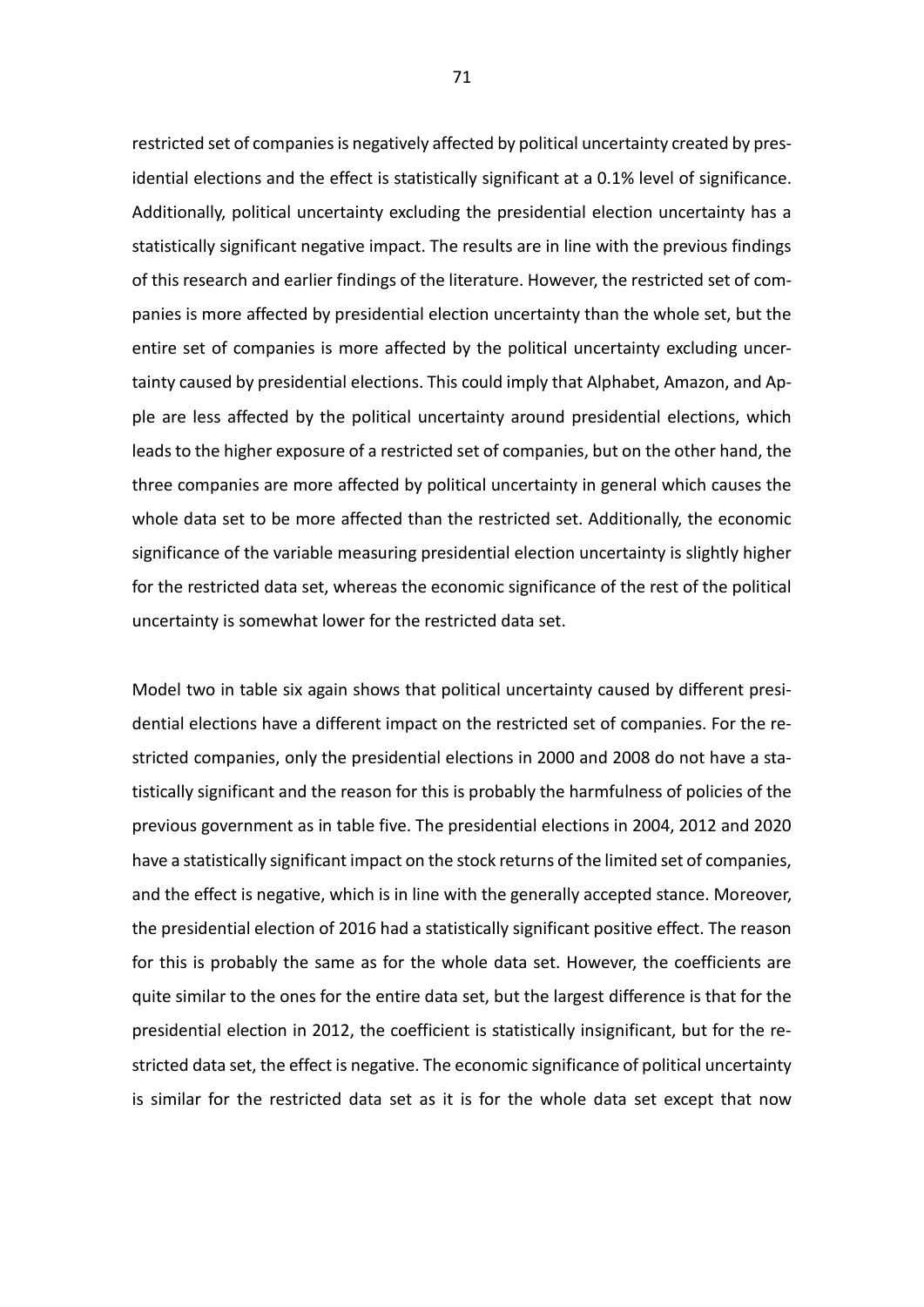presidential election uncertainty in 2012 also has economic significance since one standard deviation increase in it leads to a decrease of 0.168% in stock returns.

Furthermore, political uncertainty that is not explained by presidential election uncertainty also has a negative effect on the restricted set of companies, and the impact is highly statistically significant, and it has a similar economic significance as in table five. For the macroeconomic variables, the largest difference is that in model one, the money supply is not statistically significant for the restricted set of companies, whereas in model one in table five, it has a statistically significant positive impact on stock returns. This implies that the results can be influenced by outliers a bit. However, the economic significance of macroeconomic variables for the restricted data set is similar as it is for the whole data set, which means that their economic impact is relatively low.

The result for both sets of companies confirms that political uncertainty has a negative impact on stock returns. This is in line with previous studies such as Pàstor & Veronesi (2012, 2013), Liu et al. (2017) and Hill et al. (2019). In addition, during 2000—2020, the aggregate effect of political uncertainty caused by presidential elections is negative, which can also be interpreted that a specific type of political uncertainty has a negative impact on stock prices. Furthermore, the results show that different presidential elections cause political uncertainty, but the impact can be different. The reason for this can be, according to Pàstor & Veronesi (2012) be the harmfulness of previous policies. However, the economic significance of political uncertainty excluding presidential election uncertainty is higher than that of presidential election uncertainty. Furthermore, the results of table five and six indicate that the first research hypothesis hold for the stock returns of the companies.

## **7.3 Effect of the presidential elections of a specific party**

The effect of political uncertainty caused by presidential elections that led to the election of either a Democrat candidate or a Republican candidate is examined. Firstly, the effect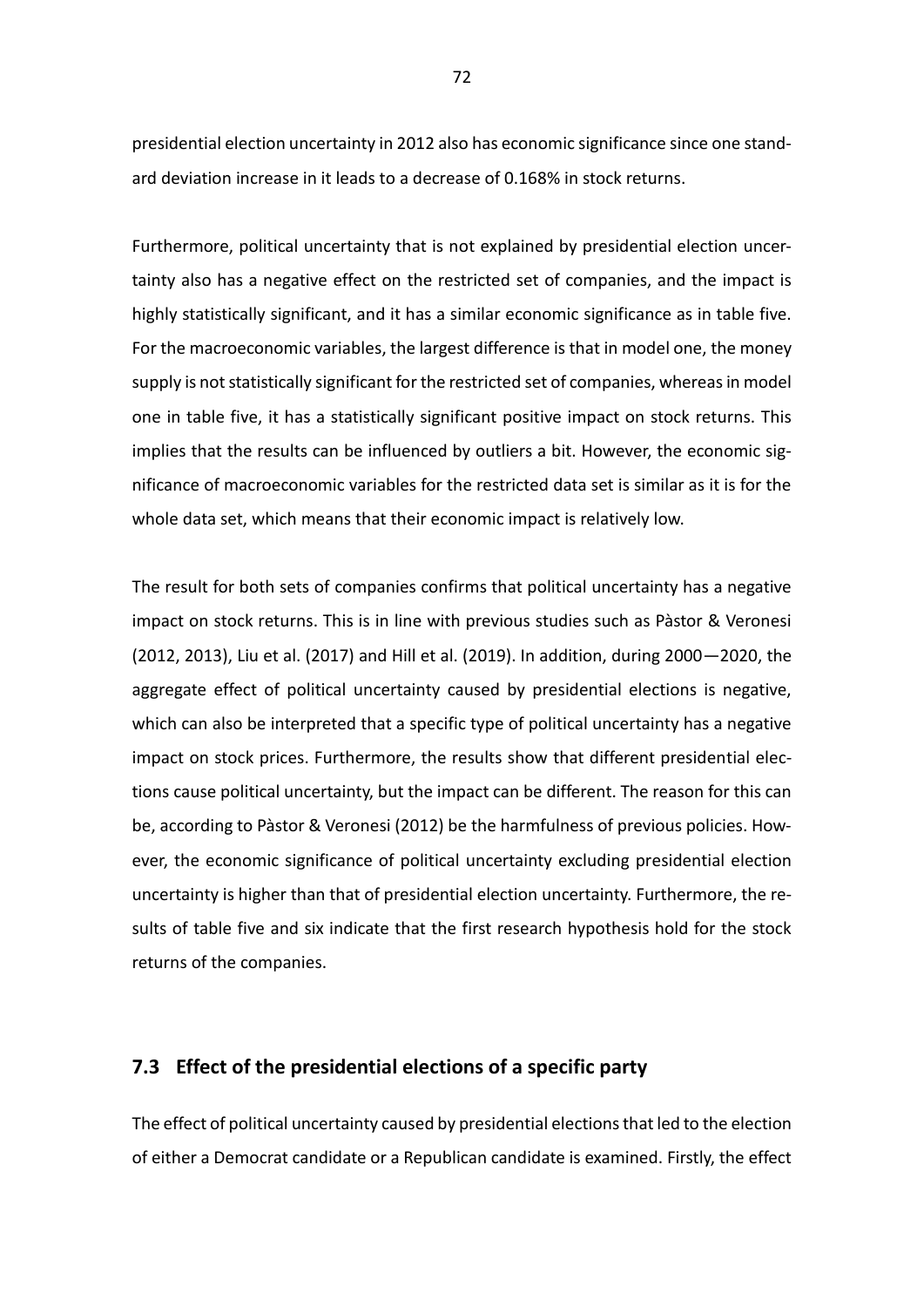on the stock market is researched by examining how the Dow Jones Industrial Average index is impacted. Then the impact of political uncertainty caused by presidential elections that led to the election of a candidate from a specific party is examined on the companies. Then finally, the impact is examined for the restricted set of companies.

| Dependent variable: change in DJIA                     |                        |
|--------------------------------------------------------|------------------------|
|                                                        |                        |
|                                                        | Model (1)              |
| Constant                                               | 0.005                  |
|                                                        | (1.110)                |
| Change in election probability in Democrat elections   | $-0.061$               |
|                                                        | $(-1.627)$             |
| Change in election probability in Republican elections | $-0.032$<br>$(-0.864)$ |
|                                                        | $-0.036***$            |
| Change in residual EPU                                 | $(-4.558)$             |
| Change in In industrial production                     | $-0.175$               |
|                                                        | $(-0.575)$             |
| Change in In CPI                                       | 0.937                  |
|                                                        | (0.985)                |
| Change in In M2                                        | 0.143                  |
|                                                        | (0.270)                |
| Change in In Fed Funds rate                            | $-0.003$               |
|                                                        | $(-0.169)$             |
| <b>Effects specifications</b>                          |                        |
| R-squared                                              | 0.095                  |
| Adjusted R-squared                                     | 0.068                  |
| F-statistics                                           | 3.613                  |
| Prob (F-statistics)                                    | 0.001                  |
| S.E. of regression                                     | 0.041                  |
| Observations                                           | 250                    |

The t-statistic is reported in the parentheses

\*\*\*\*, \*\*\*, \*\* and \* indicate statistical significance at the 0.1%, 1%, 5% and 10% level

**Table 7. Effect of the elections of a specific party on the stock market** 

In table seven the model one describes the impact of political uncertainty around presidential elections that resulted in the election of either a Democrat candidate or a Republican candidate on the Dow Jones Industrial Average index. The results show that there is no difference between the impact of political uncertainty created by presidential elections that led to the election of a candidate from a specific party because both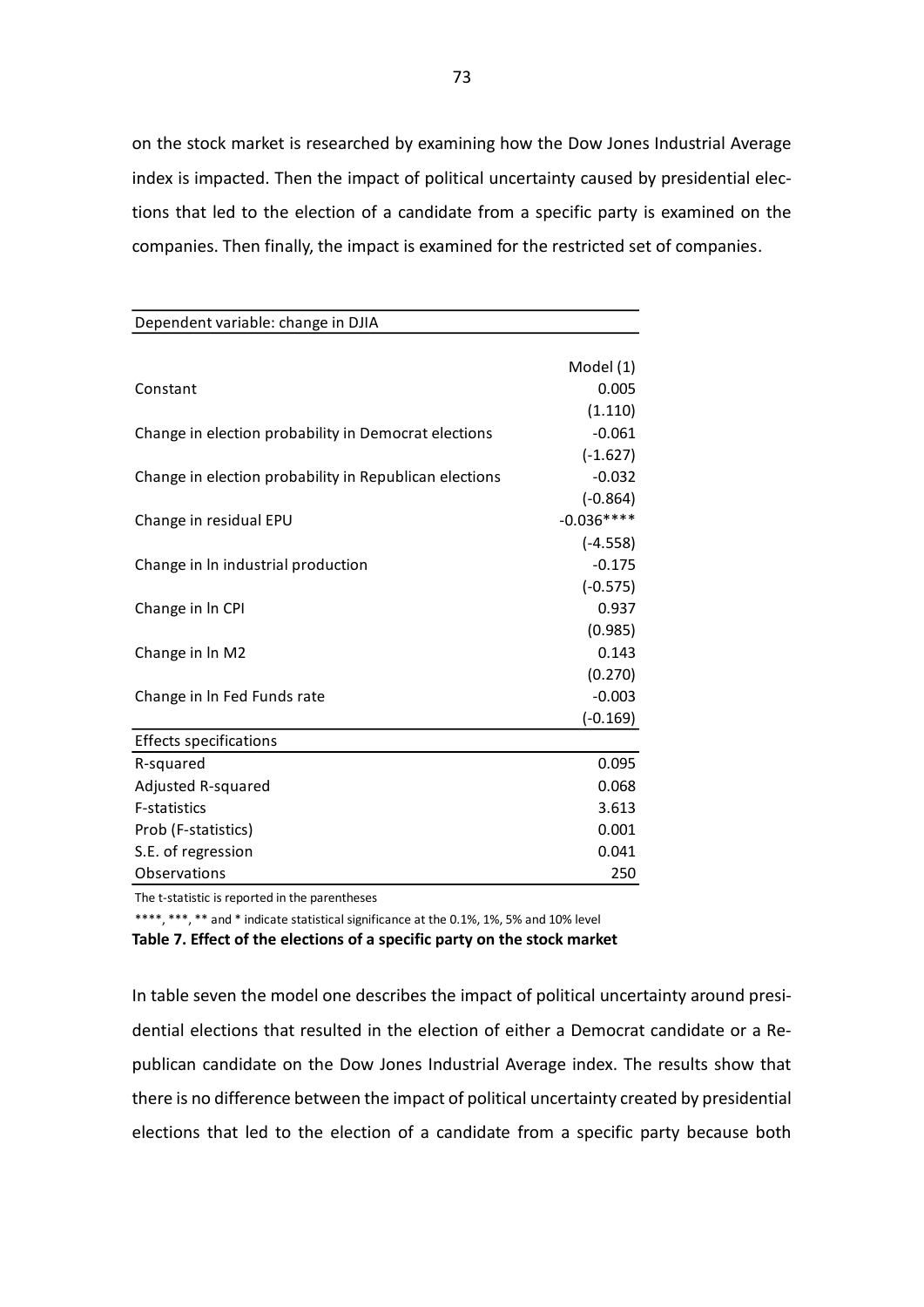effects are statistically insignificant. However, political uncertainty that is not explained by presidential election uncertainty has a statistically significant effect on the stock market at a 0.1% level of significance. This means that an increase in the residual economic policy uncertainty index results in a decrease in the stock market, which is in line with the previous finding of this research and prior studies. Its economic significance is at the same level as in previous models for the stock market index, which is quite small, but the average stock market index return is also small, so small changes can have a big impact. Again, the macroeconomic variables have a statistically insignificant impact on the stock market index which means that they cannot explain stock market returns measured by Dow Jones Industrial Average index. The results show that the second research hypothesis does not hold for the stock market.

| Dependent variable: change in company prices           |             |             |
|--------------------------------------------------------|-------------|-------------|
|                                                        |             |             |
|                                                        | Model (1)   | Model (2)   |
| Constant                                               | $0.011***$  | $0.011***$  |
|                                                        | (7.492)     | (7.322)     |
| Change in election probability in Democrat elections   | $-0.065***$ | $-0.067***$ |
|                                                        | $(-5.140)$  | $(-5.248)$  |
| Change in election probability in Republican elections | 0.003       | $-0.002$    |
|                                                        | (0.239)     | $(-0.126)$  |
| Change in residual EPU                                 | $-0.048***$ | $-0.046***$ |
|                                                        | $(-17.936)$ | $(-16.860)$ |
| Change in In industrial production                     | $-0.268***$ | $-0.273***$ |
|                                                        | $(-2.640)$  | $(-2.633)$  |
| Change in In CPI                                       | $1.384***$  | $1.264***$  |
|                                                        | (4.323)     | (3.880)     |
| Change in In M2                                        | $0.344*$    | 0.242       |
|                                                        | (1.945)     | (1.342)     |
| Change in In Fed Funds rate                            | 0.001       | 0.001       |
|                                                        | (0.196)     | (0.150)     |
| <b>Effects specifications</b>                          |             |             |
| R-squared                                              | 0.029       | 0.028       |
| Adjusted R-squared                                     | 0.029       | 0.027       |
| <b>F-statistics</b>                                    | 52.7        | 47.13       |
| Prob (F-statistics)                                    | 0.000       | 0.000       |
| S.E. of regression                                     | 0.096       | 0.095       |
| Observations                                           | 12,164      | 11,468      |

The t-statistic is reported in the parentheses

\*\*\*\*, \*\*\*, \*\* and \* indicate statistical significance at the 0.1%, 1%, 5% and 10% level

**Table 8. Effect of the elections of a specific party on companies**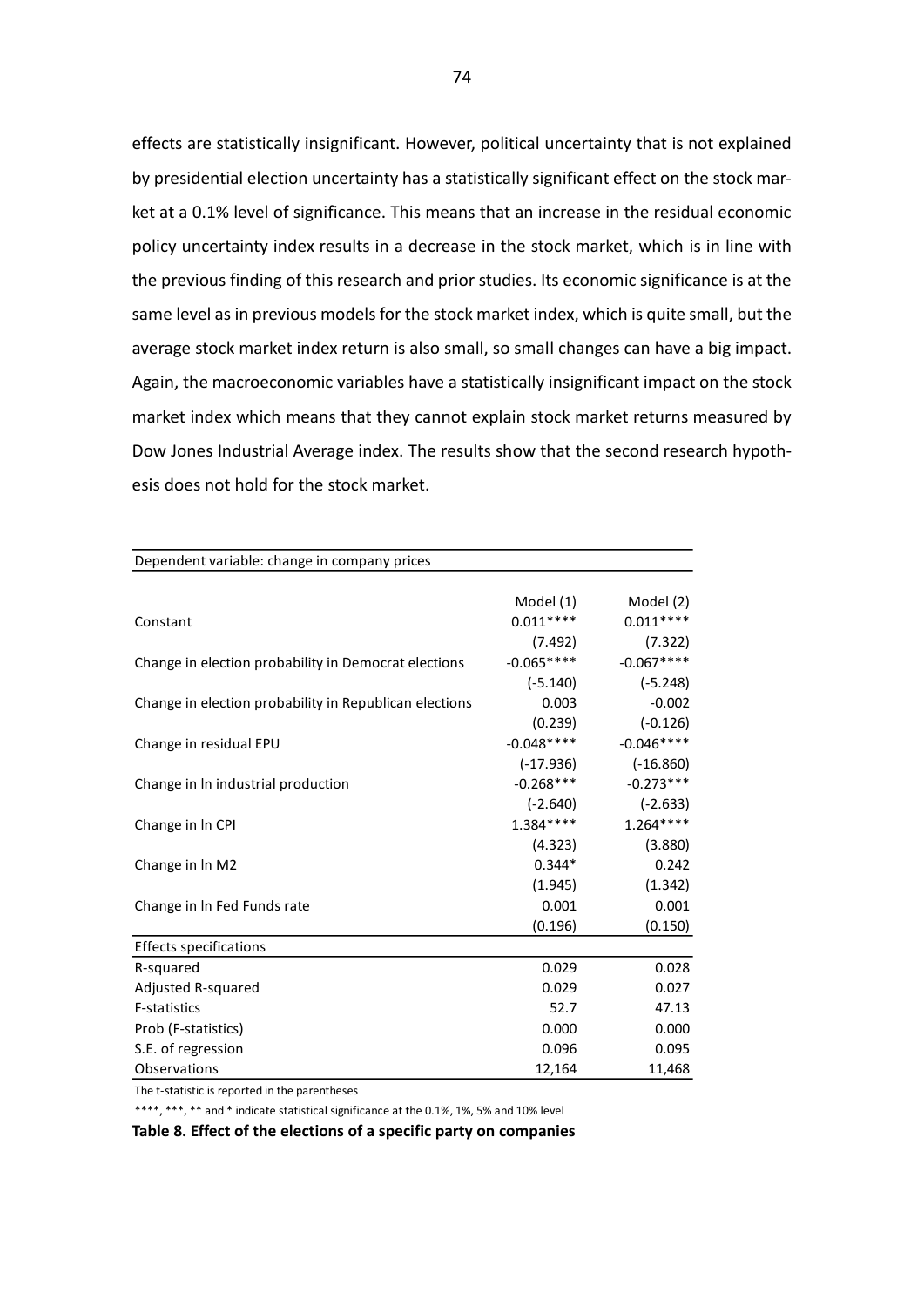In table eight the model one describes the impact of political uncertainty around presidential elections that resulted in the election of either a Democrat or a Republican candidate on the examined companies. Model one shows that the political uncertainty caused by presidential elections that resulted in the election of a Democrat candidate had a negative effect on the stock returns. One standard deviation increase in the variable measuring political uncertainty created by those presidential elections leads to a decrease of 0.449%, so its economic significance is relatively small, but since the average stock return is also small, even a small change can have a significant impact. However, the effect of political uncertainty created by presidential elections that led to the victory of a Republican candidate is statistically insignificant, which means that it does not have an impact on stock returns. This could be connected to results of several studies such as Snowberg et al. (2007) and Pàstor & Veronesi (2020) that state that the Republican party is seen as a party that is in favour of business which leads to that the stock market tends to react positively to the election of a Republican candidate. Because of that, it might be possible that these elections do not cause as much political uncertainty because the election of a Republican candidate is seen as positive, so the impact is not as strong as during presidential elections that resulted in the Democrat presidency. However, it is quite surprising that the presidential election uncertainty caused by the elections that led to the election of a Democrat candidate is so highly statistically significant for the stock returns, whereas for the returns of the stock market index, it does not have a statistically significant impact. One reason for this can be behind the weighting of the Dow Jones Index, which cancels the negative impact of presidential election uncertainty created by the elections that led to a Democrat presidency.

Nevertheless, in model one, political uncertainty that is not explained by election uncertainty is statistically significant at a 0.1% significance level, and its economic significance is similar as in previous models for stock returns of the whole data set. The relationship between the political uncertainty excluding presidential election uncertainty and stock returns of the examined companies is negative, which means that when there is an increase in political uncertainty in general, it leads to a decrease in stock returns.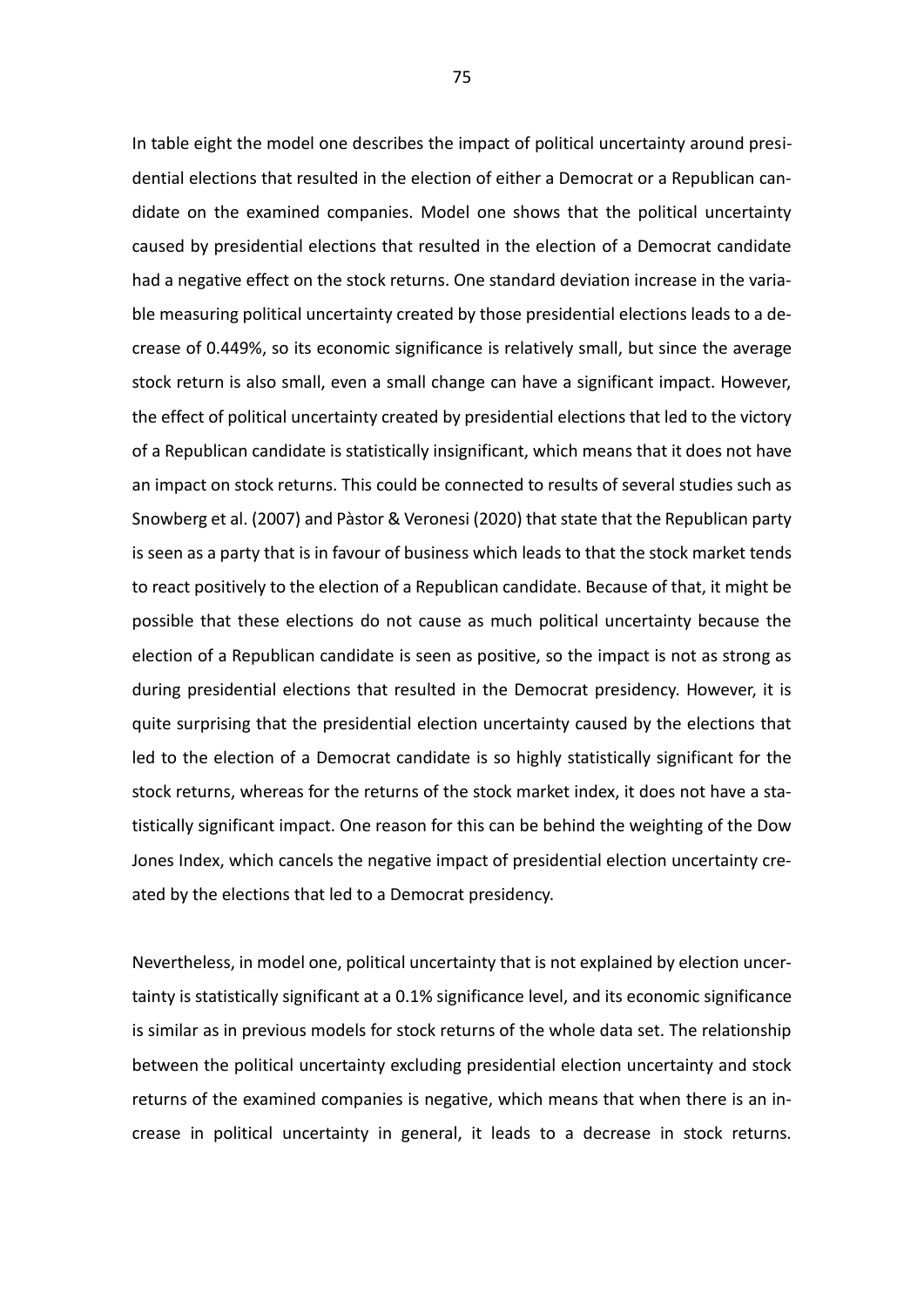Furthermore, the impact of macroeconomic variables is quite similar as in table five, which means that industrial production, inflation measured as consumer price index and money supply measured as M2 has a statistically significant impact on stock returns, but their economic significance is still quite small. The impact of these variables can be explained by the studies of Ratanapakorn & Sharma (2007) and Bhuiyan & Chowdhury (2020), as in table five.

In table eight, model two presents the effect of political uncertainty caused by presidential elections that led to a victory of a specific party on the restricted set of companies to ensure that the findings are not impacted by outliers. This can also be considered as a robustness check of the results from model one. Model two has quite similar results as model one, which could imply that the results of model one are quite robust and that the results are not affected by outliers too much. The biggest difference is that in model one, the coefficient for money supply is significant, whereas, in model two, it is statistically insignificant. The results confirm that political uncertainty caused by presidential elections that led to the election of a Democrat candidate has a negative impact on stock returns. Moreover, the impact is more negative for the restricted data set, which could imply that the three huge technology companies are not so affected by this type of political uncertainty, which leads to less negative impact in model one. The economic significance is too a bit higher in model two since one standard deviation increase in the variable leads to a decrease of 0.462% in stock returns. Nevertheless, political uncertainty created by presidential elections that resulted in a Republican presidency does not affect stock returns since the impact is statistically insignificant. This finding can be explained in a similar way as in model one, which implies that since the Republican party is seen as more in favour of the business, political uncertainty caused by the elections that led to the victory of a Republican party do not harm the stock returns as much.

In model two, political uncertainty excluding the part of political uncertainty that is explained by presidential election uncertainty has a negative impact on the stock returns. This implicates that growth in the residual economic policy uncertainty index leads to a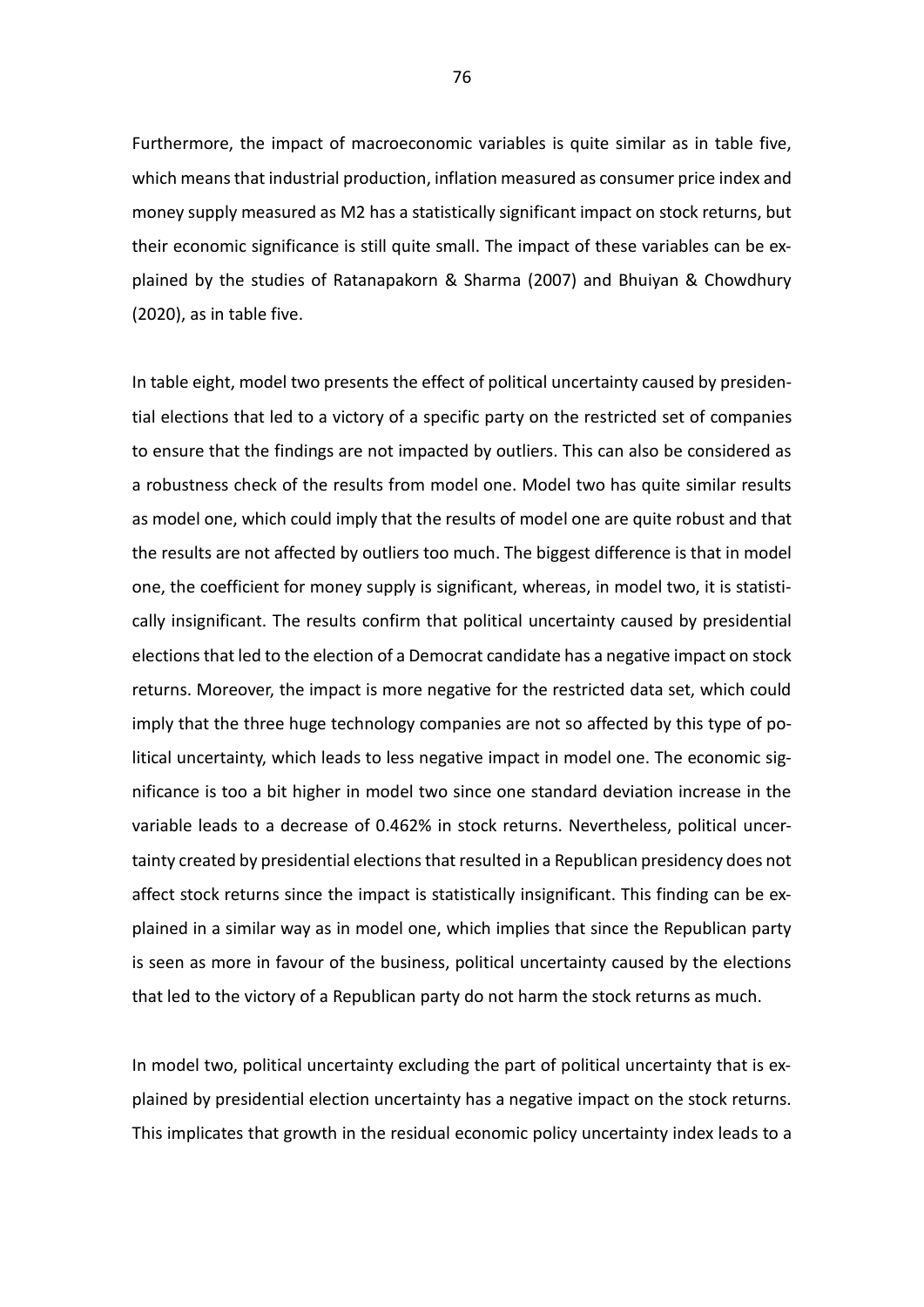decrease in stock returns. This is in line with previous research findings that political uncertainty has a negative impact on stock returns. This decrease is slightly larger than for the whole set of companies which is in line with the results of table six. Therefore, in model two, this variable is somewhat less economically significant than in model one. This could imply that the three large technology companies are affected mainly by political uncertainty, excluding the presidential election uncertainty, which leads to the result that the impact of this type of political uncertainty is more negative for the whole set of companies than for the restricted set of companies. Furthermore, the macroeconomic variables have quite a similar impact except for the money supply that in model one has a statically significant whereas in model two it does not have an impact on stock returns. This can imply that the results for macroeconomic variables are affected by outliers caused by the three extremely large technology companies, as in model one in table five. However, the economic significance of the variables for industrial production and consumer price index is similar as in model one, which means that it is quite low, but small changes can have a significant impact since the average return of the companies is also low. The results of table eight confirm that the second research hypothesis holds for the stock returns.

### **7.4 Effect of firm characteristics**

The impact of firm characteristics on the effect of political uncertainty is examined. The goal is to discover if companies with particular features are affected similarly. Firstly, the impact of firm characteristics is examined for all the presidential elections, and then the influence of them is reviewed for each presidential election separately.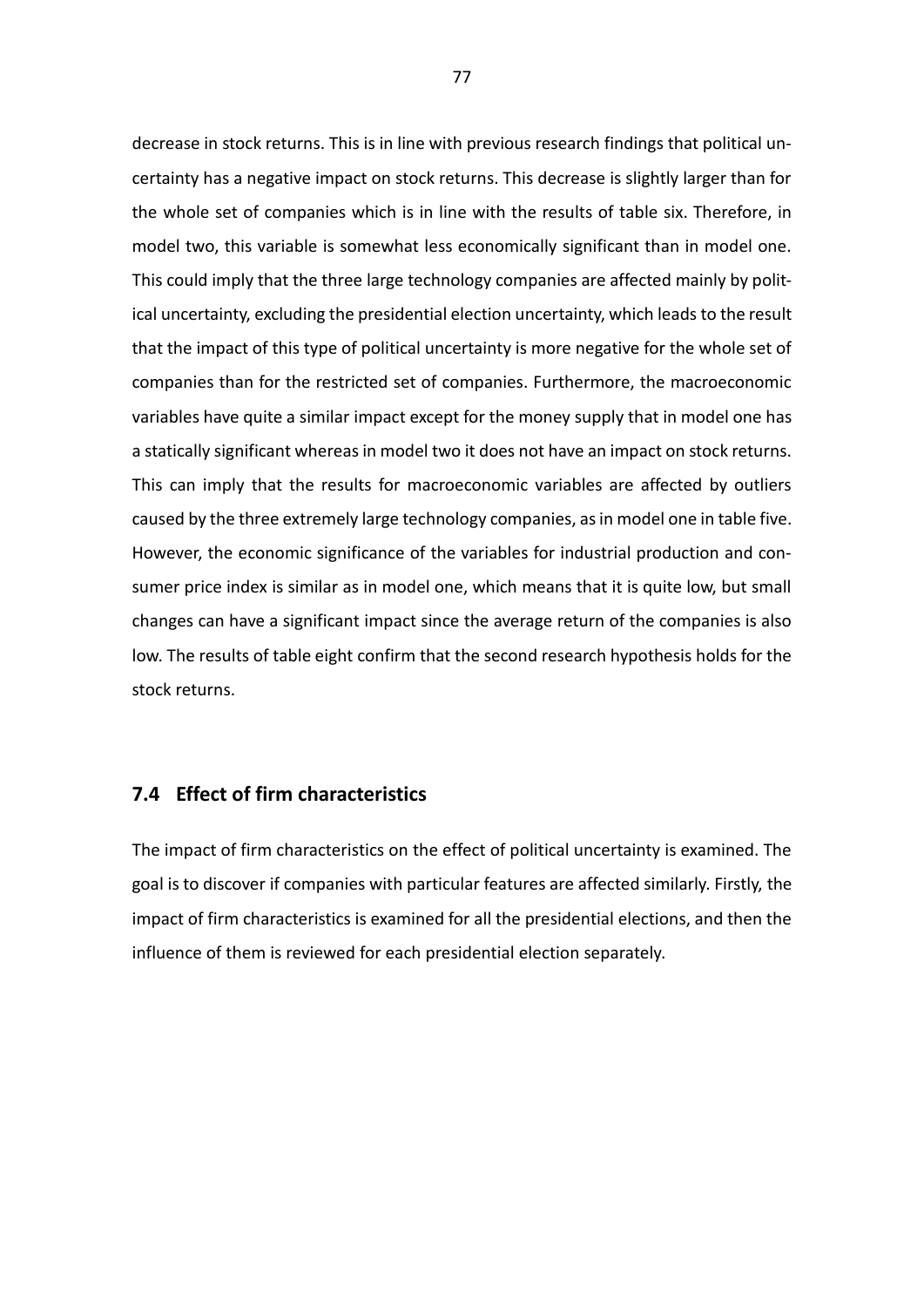|                               | Model (1)    | Model (2)    |
|-------------------------------|--------------|--------------|
| Constant                      | $-0.123***$  | $-0.123***$  |
|                               | $(-3.592)$   | $(-3.382)$   |
| Size in millions              | $3.355e-7**$ | $3.378e-7**$ |
|                               | (2.313)      | (2.218)      |
| Leverage                      | 0.015        | $-0.013$     |
|                               | (0.358)      | $(-0.283)$   |
| Sustainability                | $0.0008*$    | $0.0008*$    |
|                               | (1.819)      | (1.765)      |
| Internationalization          | $-0.040$     | $-0.038$     |
|                               | $(-1.041)$   | $(-0.950)$   |
| <b>Effects specifications</b> |              |              |
| R-squared                     | 0.076        | 0.075        |
| Adjusted R-squared            | 0.056        | 0.054        |
| <b>F-statistics</b>           | 3.777        | 3.501        |
| Prob (F-statistics)           | 0.006        | 0.009        |
| S.E. of regression            | 0.124        | 0.125        |
| Observations                  | 292          | 275          |

### Dependent variable: effect of political uncertainty

The t-statistic is reported in the parentheses

\*\*\*\*, \*\*\*, \*\* and \* indicate statistical significance at the 0.1%, 1%, 5% and 10% level

**Table 9. Effect of firm characteristics** 

In table nine, the results for the impact of firm characteristics on the effect of political uncertainty around presidential elections during the whole examined period are shown. Model one includes the three major technology companies, but in model two, they are excluded to ensure that outliers do not impact the results. Model two can also be considered as a robustness check for the results of model one. The statistically significant negative constant in both models shows that, in general, companies are negatively affected by political uncertainty.

Model one shows that size and sustainability have a significant influence on the effect of political uncertainty, which means that other firm characteristics do not have an impact on the effect of political uncertainty. The relationship between the effect of political uncertainty and both significant firm characteristics is positive. This means that companies that have a larger turnover are less affected by political uncertainty. The result for size has quite a high economic significance since one standard deviation increase leads to a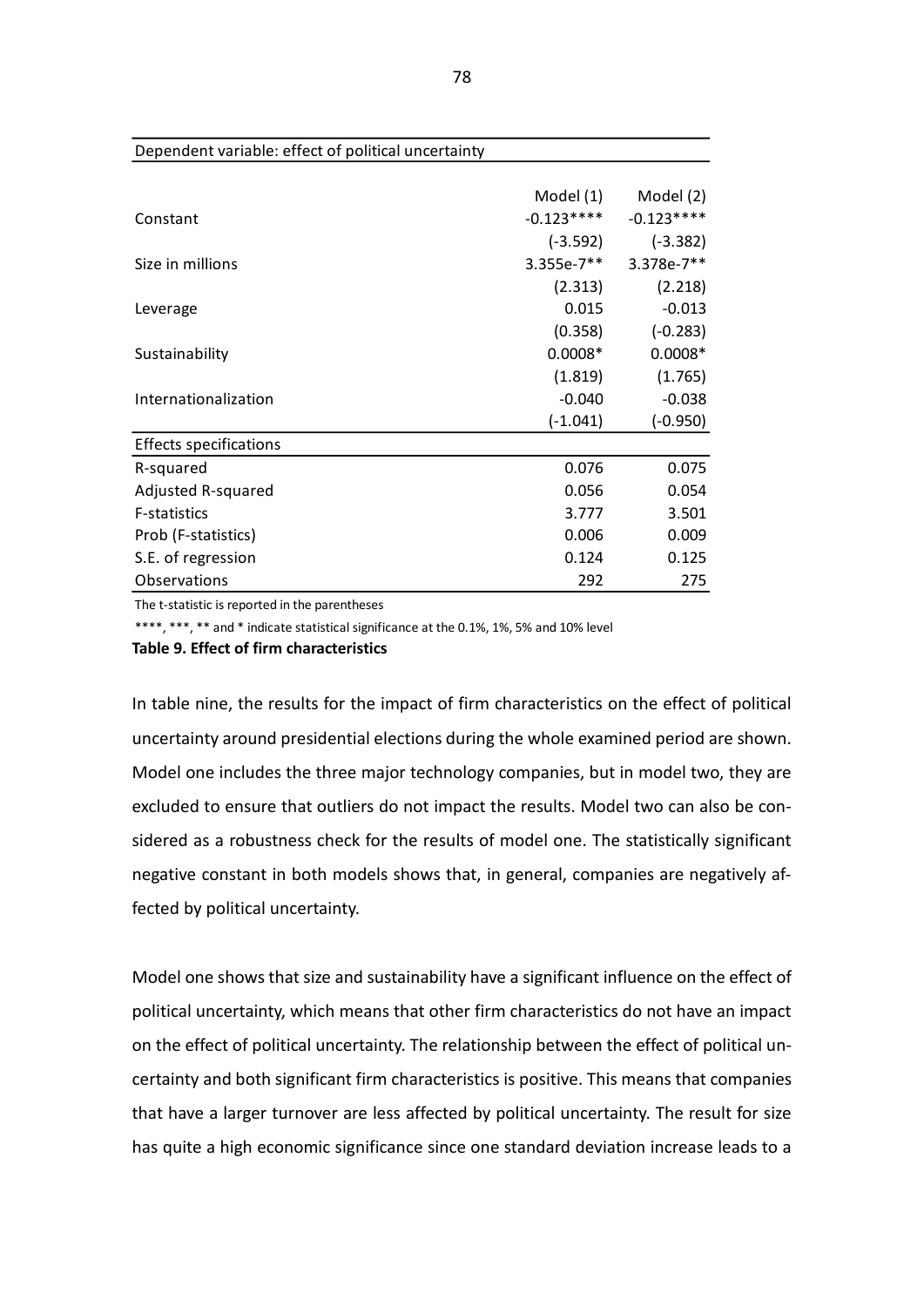rise of 2.380% in the effect of political uncertainty. This result is quite surprising because the result for the size variable is in contradiction with studies of Pàstor & Veronesi (2012) and Hill et al. (2019) that find that larger companies are more negatively affected by political uncertainty. However, for example, Hill et al. measure size by market capitalization, whereas this research measures size by turnover. This could be the reason for the opposing results because some companies that have a large market capitalization do not have a high turnover. Hill et al. state that it is possible that larger companies are more secure, so they are not as likely to suffer from heightened political uncertainty. This could result in acquired findings because a high level of turnover can implicate stability.

In addition, sustainability has a positive impact on the effect of political uncertainty, which means that companies that are doing well in CSR are not as much impacted by political uncertainty. It also has relatively high economic significance because one standard deviation increase leads to an increase of 1.845% in the impact of political uncertainty. This can relate to the finding of Lins et al. (2017) that state that during the financial crisis, companies doing well in CSR performed better than companies with lower CSR rankings. This could imply that it is also beneficial to do well in CSR during times of uncertainty.

Model two, which excludes Alphabet, Amazon and Apple, has quite similar results compared to model one because the same variables have a statistically significant effect that is also positive. However, the impact of size is only a bit larger for the restricted set, but the impact of sustainability is exactly the same for the restricted data set. This implies that model one is not impacted by outliers and that the results of model one are robust. The results of table nine could imply that investors can protect themselves from the negative impact of political uncertainty around presidential elections by investing in large and sustainable companies. Furthermore, managers can take advantage of the results of table nine. To reduce the negative impact of political uncertainty on the stock returns, managers should invest in CSR and strive for a larger turnover.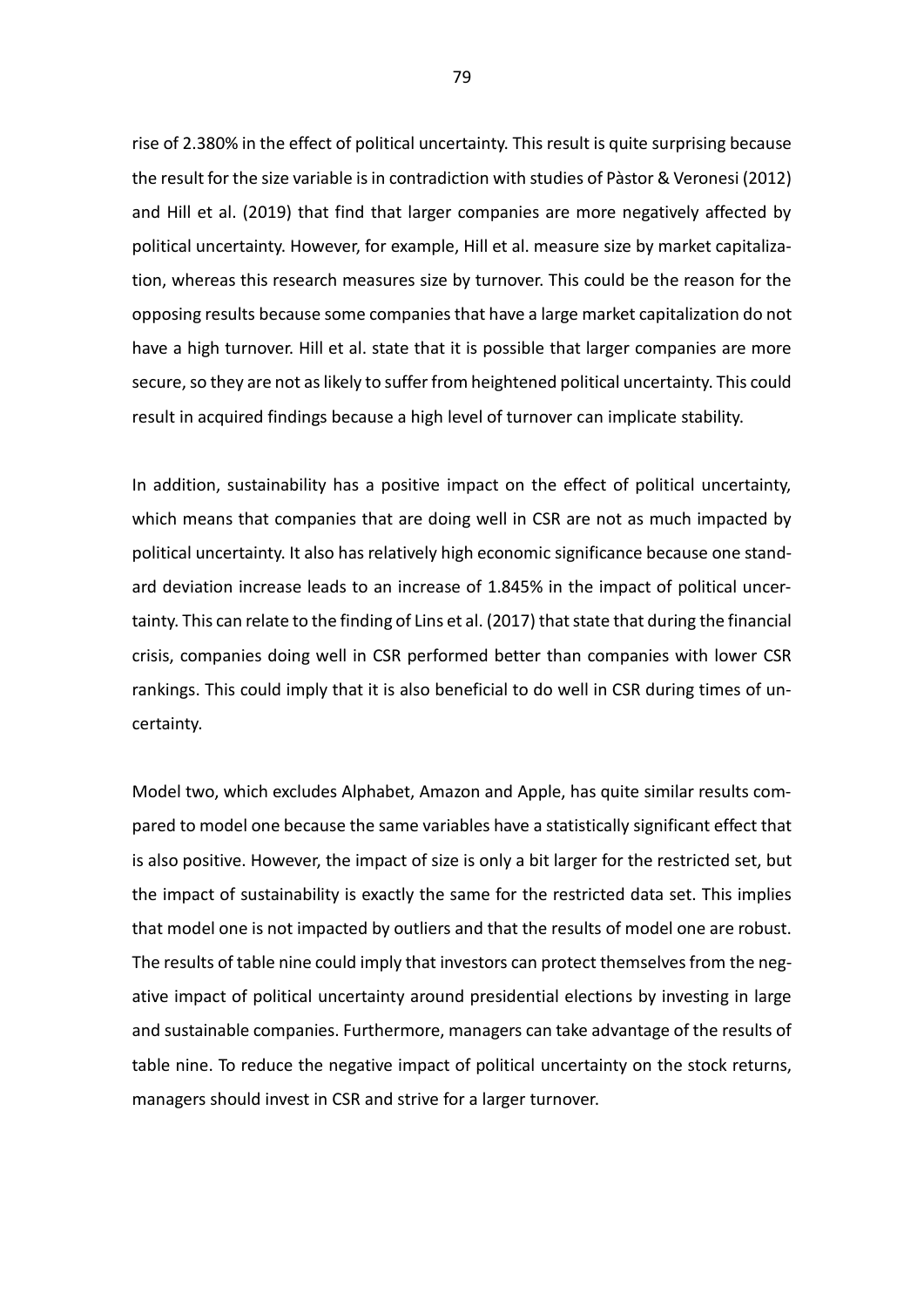#### 80

#### Dependent variable: effect of political uncertainty

|                               | 2000        | 2004        | 2008       | 2012       | 2016       | 2020       |
|-------------------------------|-------------|-------------|------------|------------|------------|------------|
| Constant                      | 0.158       | $-0.119***$ | $-0.120$   | $-0.047$   | $-0.060$   | $-0.046$   |
|                               | (1.442)     | $(-3.352)$  | $(-1.345)$ | $(-0.487)$ | $(-0.985)$ | (-1.605)   |
| Size in millions              | $-1.207e-6$ | $4.663e-7*$ | 5.583e-7   | 3.395e-7   | 5.506e-8   | 4.406e-7*  |
|                               | $(-1.027)$  | (1.846)     | (1.387)    | (1.090)    | (0.391)    | (2.000)    |
| Leverage                      | $-0.095$    | 0.056       | $-0.051$   | $-0.079$   | 0.005      | $-0.090$   |
|                               | $(-0.901)$  | (1.196)     | $(-0.465)$ | $(-0.751)$ | $(-0.089)$ | (-0.911)   |
| Sustainability                |             | $-0.0008$   | 0.0006     | 0.0009     | 0.001      |            |
|                               |             | $(-1.196)$  | (0.489)    | (0.690)    | (1.540)    |            |
| Internationalization          | $-0.141$    | 0.025       | $-0.012$   | $-0.164*$  | $-0.023$   | $-0.044$   |
|                               | $(-0.792)$  | (0.542)     | (-0.116)   | $(-1.851)$ | (-0.528)   | $(-0.476)$ |
| <b>Effects specifications</b> |             |             |            |            |            |            |
| R-squared                     | 0.059       | 0.155       | 0.074      | 0.125      | 0.068      | 0.122      |
| Adjusted R-squared            | $-0.019$    | 0.071       | $-0.012$   | 0.043      | $-0.019$   | 0.059      |
| <b>F-statistics</b>           | 0.753       | 1.836       | 0.862      | 1.533      | 0.780      | 1.946      |
| Prob (F-statistics)           | 0.528       | 0.141       | 0.495      | 0.210      | 0.544      | 0.137      |
| S.E. of regression            | 0.243       | 0.072       | 0.162      | 0.144      | 0.071      | 0.146      |
| Observations                  | 44          | 48          | 50         | 50         | 50         | 50         |
|                               |             |             |            |            |            |            |

The t-statistic is reported in the parentheses

\*\*\*\*, \*\*\*, \*\* and \* indicate statistical significance at the 0.1%, 1%, 5% and 10% level

### **Table 10. Effect of firm characteristics during different elections**

| Dependent variable: effect of political uncertainty |             |             |            |            |            |              |
|-----------------------------------------------------|-------------|-------------|------------|------------|------------|--------------|
|                                                     |             |             |            |            |            |              |
|                                                     | 2000        | 2004        | 2008       | 2012       | 2016       | 2020         |
| Constant                                            | 0.154       | $-0.152***$ | $-0.103$   | $-0.032$   | $-0.055$   | $-0.178*$    |
|                                                     | (1.371)     | $(-4.269)$  | $(-1.099)$ | $(-0.313)$ | $(-0.848)$ | $(-1.843)$   |
| Size in millions                                    | $-1.124e-6$ | 3.613e-7    | 5.554e-7   | 3.567e-7   | 1.139e-7   | $6.890e-7**$ |
|                                                     | $(-0.922)$  | (1.513)     | (1.364)    | (1.085)    | (0.727)    | (2.508)      |
| Leverage                                            | $-0.097$    | $0.115**$   | $-0.072$   | $-0.118$   | $-0.007$   | $-0.084$     |
|                                                     | $(-0.832)$  | (2.324)     | $(-0.619)$ | $(-1.054)$ | $(-0.118)$ | $(-0.818)$   |
| Sustainability                                      |             | $-0.0007$   | 0.0005     | 0.001      | 0.0009     |              |
|                                                     |             | $(-1.383)$  | (0.407)    | (0.739)    | (1.301)    |              |
| Internationalization                                | $-0.148$    | 0.040       | $-0.010$   | $-0.168*$  | $-0.015$   | $-0.005$     |
|                                                     | $(-0.813)$  | (0.917)     | (-0.085)   | (-1.854)   | (-0.321)   | $(-0.057)$   |
| <b>Effects specifications</b>                       |             |             |            |            |            |              |
| R-squared                                           | 0.057       | 0.221       | 0.075      | 0.142      | 0.072      | 0.168        |
| Adjusted R-squared                                  | $-0.026$    | 0.137       | $-0.017$   | 0.056      | $-0.021$   | 0.104        |
| F-statistics                                        | 0.689       | 2.631       | 0.814      | 1.651      | 0.779      | 2.619        |
| Prob (F-statistics)                                 | 0.565       | 0.050       | 0.524      | 0.181      | 0.545      | 0.064        |
| S.E. of regression                                  | 0.248       | 0.067       | 0.163      | 0.145      | 0.073      | 0.147        |
| Observations                                        | 42          | 45          | 47         | 47         | 47         | 47           |

The t-statistic is reported in the parentheses

\*\*\*\*, \*\*\*, \*\* and \* indicate statistical significance at the 0.1%, 1%, 5% and 10% level

**Table 11. Effect of firm characteristic of restricted set of companies** 

Table ten and eleven show the impact of firm characteristics on the effect of political uncertainty on companies during each presidential election. Table ten presents the results for the whole set of companies, whereas table eleven introduces the results for the restricted group of companies. The results for the restricted data set can be considered as a robustness check to ensure that outliers do not impact the results. Both tables show that the impact of firm characteristics on the effect of political uncertainty caused by a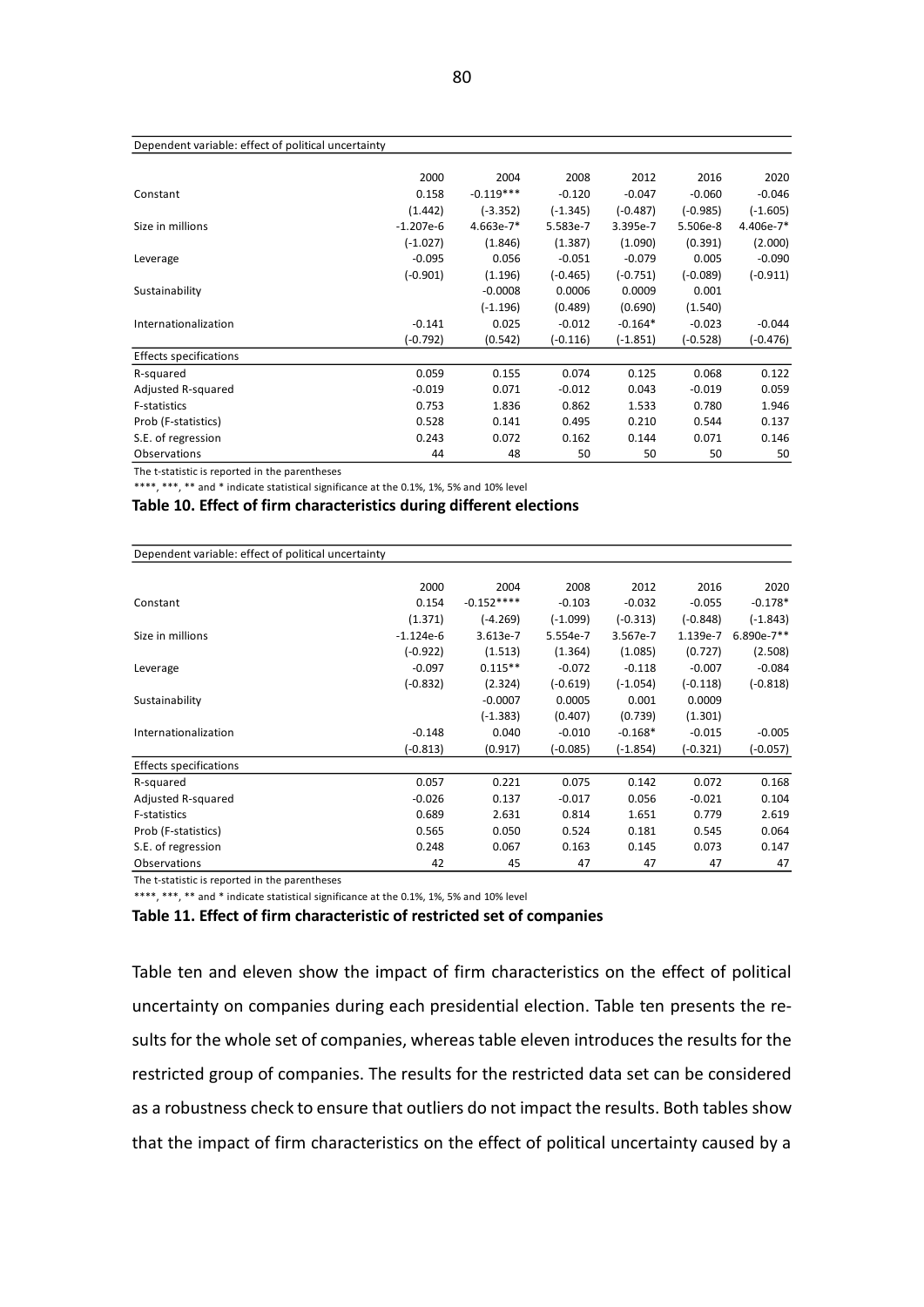single presidential election is not very significant, which means that the firm characteristics are able to explain better the differences in aggregate. This result is quite natural since presidential elections happen only once every four years, so individual elections do not have a remarkable impact on firm characteristics.

In table ten, size has the most notable impact on the effect of political uncertainty. It is statistically significant during the presidential elections 2004 and 2020, which means that larger companies were not as negatively affected by political uncertainty during those presidential elections. The result for these years also has economic significance since in 2004; one standard deviation increase leads to an increase of 2.033% in the effect of political uncertainty, whereas in 2020, the increase is 4.384%. Interestingly internationalization has a negative impact on the effect of political uncertainty during the presidential elections in 2012. It also has the most economically significant impact of the statistically significant variables since one standard deviation increase leads to a 4.477% decrease in the effect of political uncertainty. This means that internationalized companies were more negatively affected by political uncertainty. This result is in line with the findings of Boutchkova et al. (2012). Therefore, the reason for this result could be that during the presidential elections of 2012, there was particularly much uncertainty about future foreign trade policies, which means that the returns of these companies were more uncertain. Consequently, internationalized companies were more negatively affected by political uncertainty in 2012.

Table eleven shows that the results differ slightly from the results of table eight, which could imply that the whole data set may be prone to outliers a bit. The reason for this can be that there are only around fifty observations in the original data set, so removing three observations can alter the results. The largest difference seems to be in 2004 when leverage has a positive impact on the effect of political uncertainty, whereas in table ten, only the size is statistically significant, and the effect of leverage is quite economically significant. The result for leverage is quite surprising because it could be assumed that more leveraged companies that are also riskier are more negatively affected by political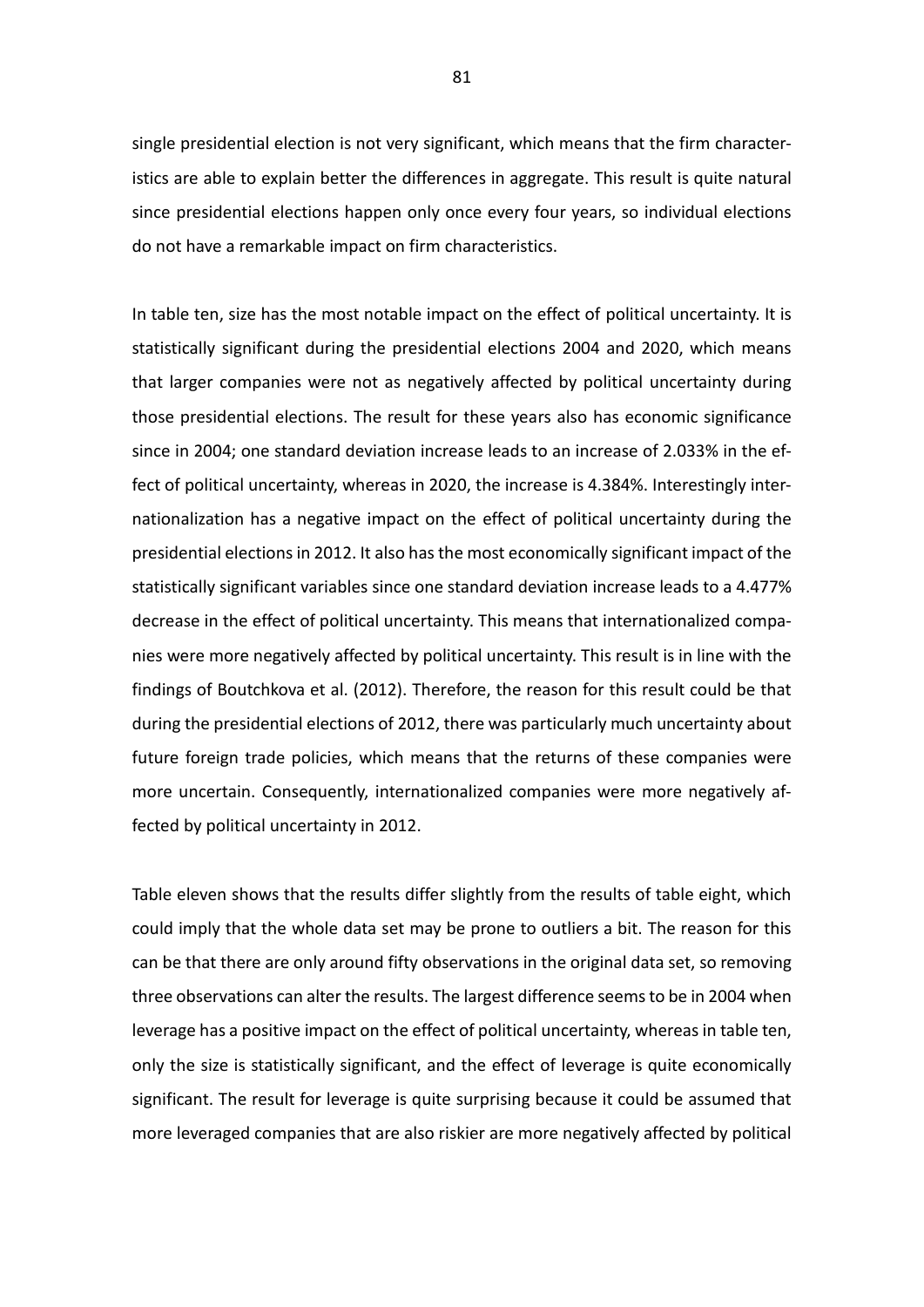uncertainty. However, it is possible that the election of Bush was seen as beneficial for leveraged companies. Additionally, internationalization in 2012 and size in 2020 have a higher economic significance for the restricted data set than for the whole data set. This could imply that results in table ten are impacted by outliers.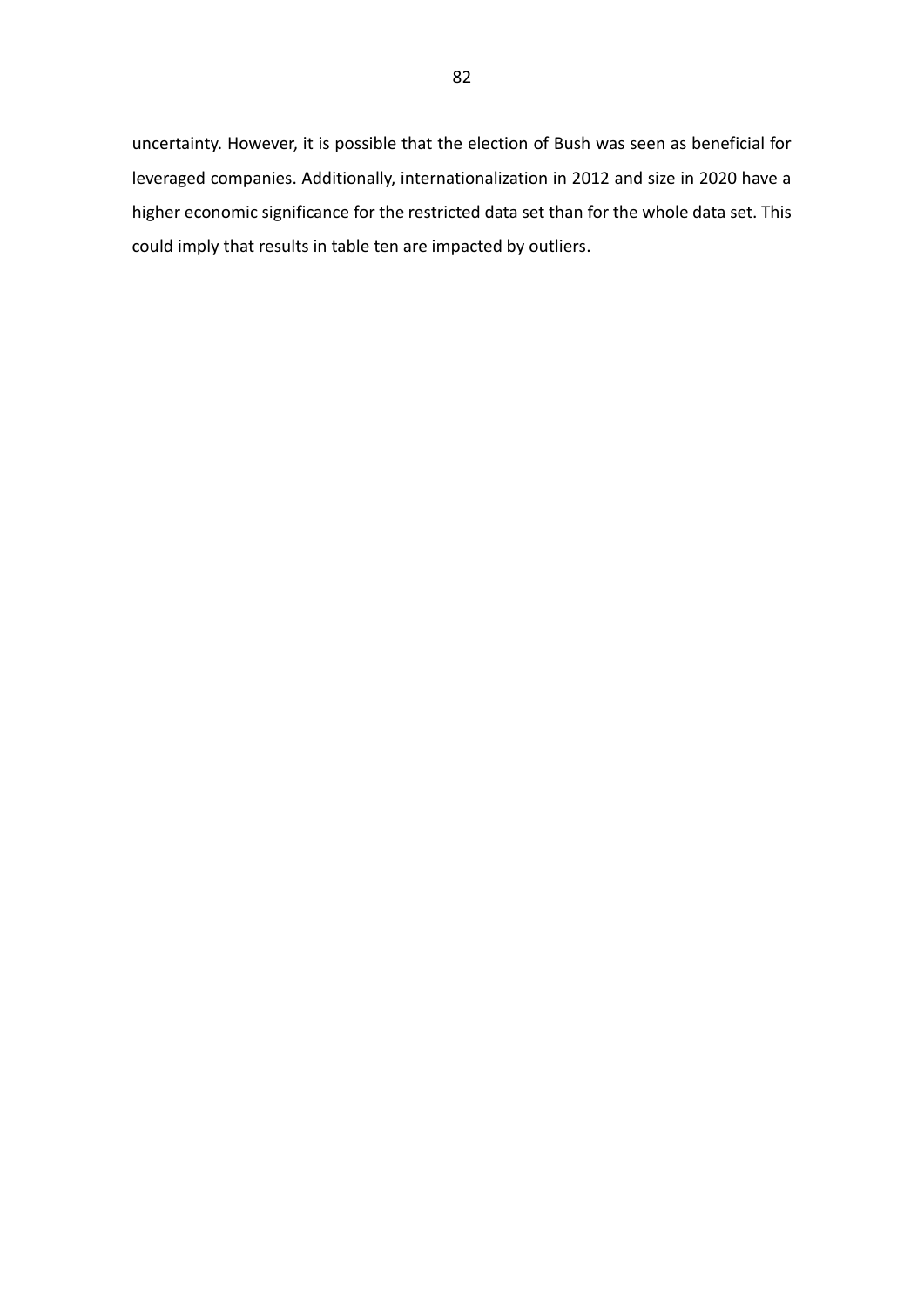## **8 Conclusions**

This research treats the topic of political uncertainty and its effect on the stock market and companies. Recent events such as the global health crisis of 2020 have shown the importance of political uncertainty and that its effect on financial markets is significant. This research examines political uncertainty around presidential elections in the United States from 2000 to 2020. Presidential elections are an essential source of political uncertainty, and it sets an ideal setting to examine political uncertainty since presidential elections happen every four years, and they often lead to multiple new policies. Monthly returns of the Dow Jones Industrial Average index and fifty selected companies from February 2000 to December 2020 are examined. The election probability of a Republican candidate measured by election polls and economic policy uncertainty index are used as measures of political uncertainty. Moreover, this research examines the role of firm characteristics on the reaction of companies to political uncertainty. Examined firm characteristics are size, leverage, sustainability, and internationalization.

Even though political uncertainty plays a vital role in the financial markets, its understanding is still in the beginning. However, recently there has emerged multiple studies about the topic. Previous literature has found that political uncertainty has a negative impact on the stock market. This means that when political uncertainty increases, it results in a decrease in stock prices. According to previous findings, the reason for this is that political uncertainty needs a risk premium. This means that the discount rate increases due to political uncertainty, which in turn leads to a drop in stock prices. This implies that political uncertainty is priced. Moreover, options prove that it is priced because options that live through a political event creating political uncertainty are more expensive than similar options that do not experience a political event. In addition, during times of heightened political uncertainty, volatilities between stocks grow. Furthermore, political uncertainty even impacts investments because companies prefer to postpone investments during times of political uncertainty. Even households prefer to save during heightened political uncertainty.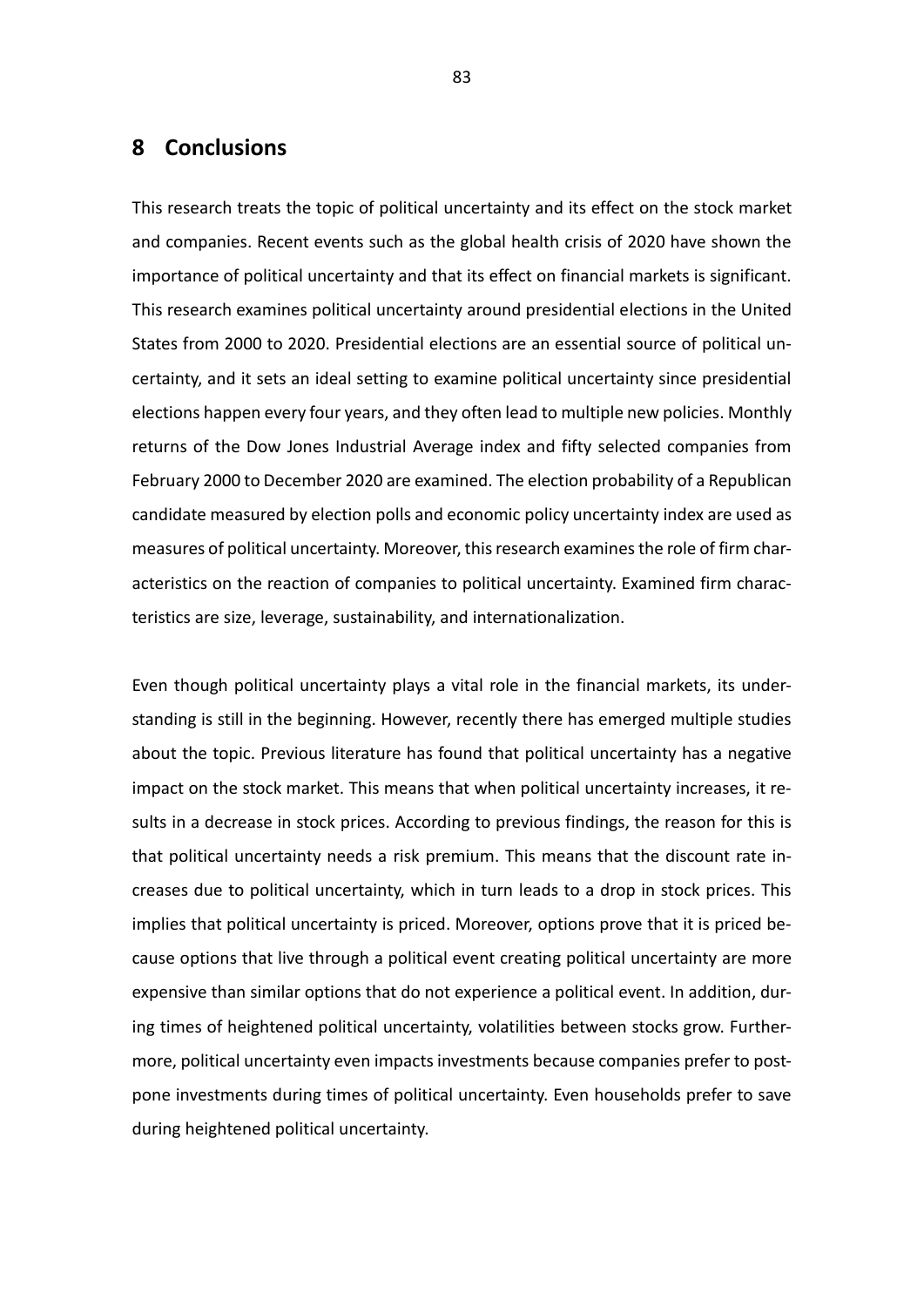This research finds that there is a negative relationship between political uncertainty and stock returns which is in line with previous studies. Additionally, presidential elections cause political uncertainty that leads to a decrease in stock returns. Based on this research, stock market indices are also impacted negatively by political uncertainty and political uncertainty caused by presidential elections. Moreover, political uncertainty caused by different presidential elections leads to different reactions in the returns of individual companies and the stock market. Based on previous literature, one reason for this is that if the previous policy is seen as detrimental enough, it can lead to a positive reaction, but often the reaction is insignificant because the policy change was already expected. Furthermore, stock prices tend to react more negatively to political uncertainty caused by the election of a Democrat candidate than to political uncertainty caused by the election of a Republican candidate. In addition, firm characteristics seem to explain the effect of political uncertainty on different companies during all the presidential elections in total. These firm characteristics are size and sustainability, which means that companies with high turnover and companies doing well in CSR are less affected by political uncertainty. These companies can offer protection against the negative impact of political uncertainty. However, the chosen firm characteristics have quite a weak explanatory power on separate presidential elections.

The principal limitation of this research is the low R-squared of the model, which means that independent variables explain only a little of the variance in the dependent variable. This means that the employed models could be enhanced by adding more variables. Additionally, the data set covers only fifty companies, so the results could be enhanced by covering more companies. Moreover, since the understanding of political uncertainty is still in the beginning, it still offers many possible aspects for future research. For example, a similar study can be done to examine the effect of political uncertainty caused by presidential or parliamentary elections in different countries. Additionally, this research can be extended to research if political uncertainty caused by U.S. presidential elections has an international impact on the stock market.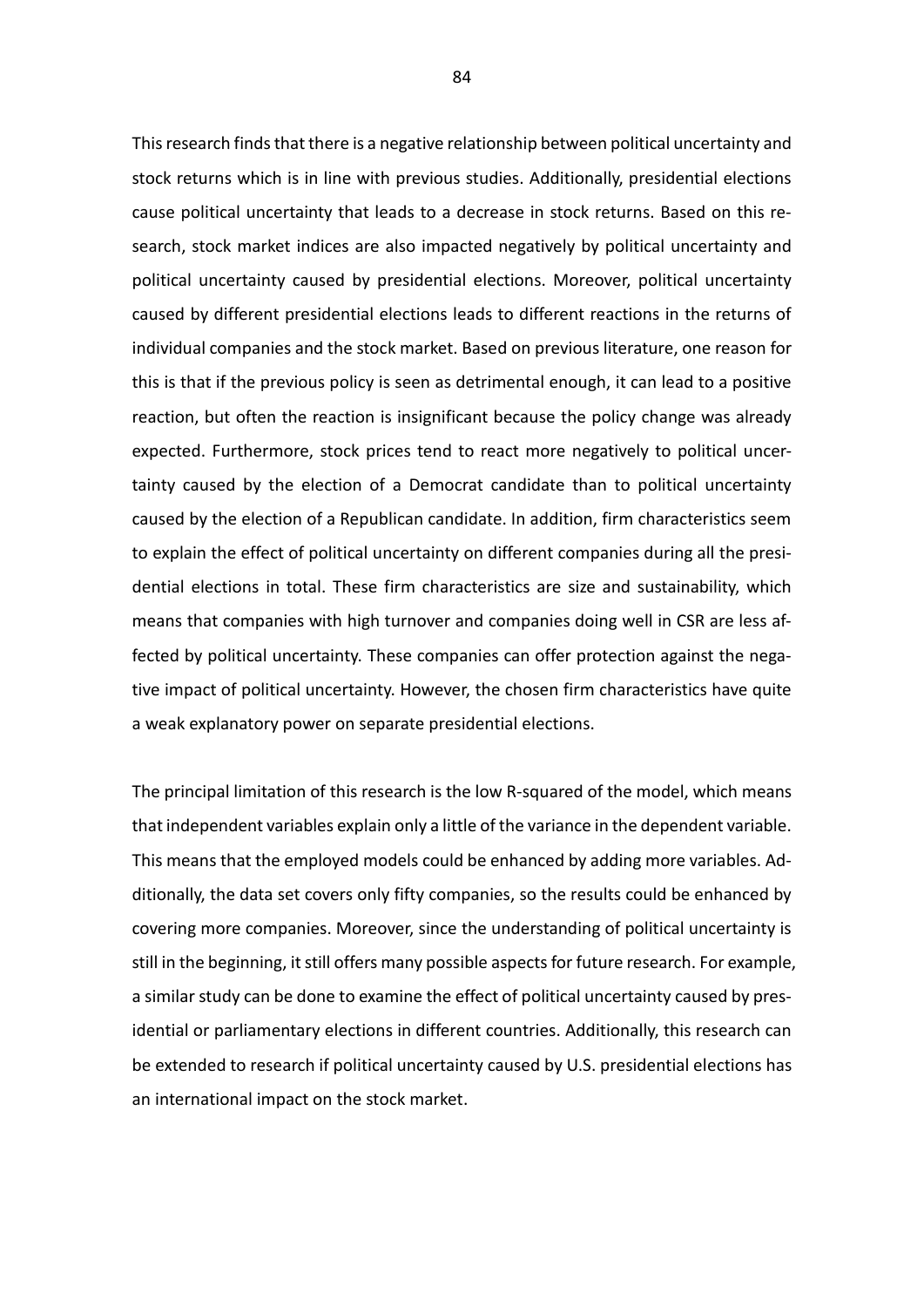## **References**

- Baker, S. R., Bloom, N., & Davis, S. J. (2016). Measuring economic policy uncertainty. *The Quarterly Journal of Economics*, 131(4), 1593—1636. <https://doi.org/10.1093/qje/qje024>
- BBC (2018, 14. September). *The day Lehman Brothers went under*. Retrieved from 2021- 01-20<https://www.bbc.com/news/business-45515092>
- Bhuiyan, E. M., & Chowdhury, M. (2020). Macroeconomic variables and stock market indices: Asymmetric dynamics in the US and Canada. *The Quarterly Review of Economics and Finance*, 77, 62—74. https://doi.org/10.1016/j.qref.2019.10.005
- Biden, J. (2019a, 4. June). *The Biden Plan for a Clean Energy Revolution and Environmental Justice.* Retrieved from 2021-01-19 <https://joebiden.com/climate-plan/>
- Biden, J. (2019b, 11. July). *The Power of America's Example: The Biden Plan for Leading the Democratic World to Meet the Challenges of the 21st Century.* Retrieved from 2021-01-19<https://joebiden.com/americanleadership/>
- Boutchkova, M., Doshi, H., Durnev, A., & Molchanov, A. (2012). Precarious politics and return volatility. *The Review of Financial Studies*, 25(4), 1111—1154. https://doi.org/10.1093/rfs/hhr100
- Brown, J. R., & Huang, J. (2020). All the president's friends: Political access and firm value. *Journal of Financial Economics*, 138(2), 415—431. <https://doi.org/10.1016/j.jfineco.2020.05.004>
- Chen, N. F., Roll, R., & Ross, S. A. (1986). Economic forces and the stock market. *Journal of Business*, 383—403. https://doi.org/10.1086/296344
- CNN (2004, 30. October). *Bin Laden: Al Qaeda motivated to strike U.S. again.* Retrieved from 2021-01-20 <https://edition.cnn.com/2004/WORLD/meast/10/29/bin>laden.tape/
- Davies, R. B., & Studnicka, Z. (2018). The heterogeneous impact of Brexit: Early indications from the FTSE. *European Economic Review*, 110, 1—17. <https://doi.org/10.1016/j.euroecorev.2018.08.003>
- Economic Policy Uncertainty (2020). *Economic Policy Uncertainty Index*. Retrieved from 2021-01-19 https://www.policyuncertainty.com/index.html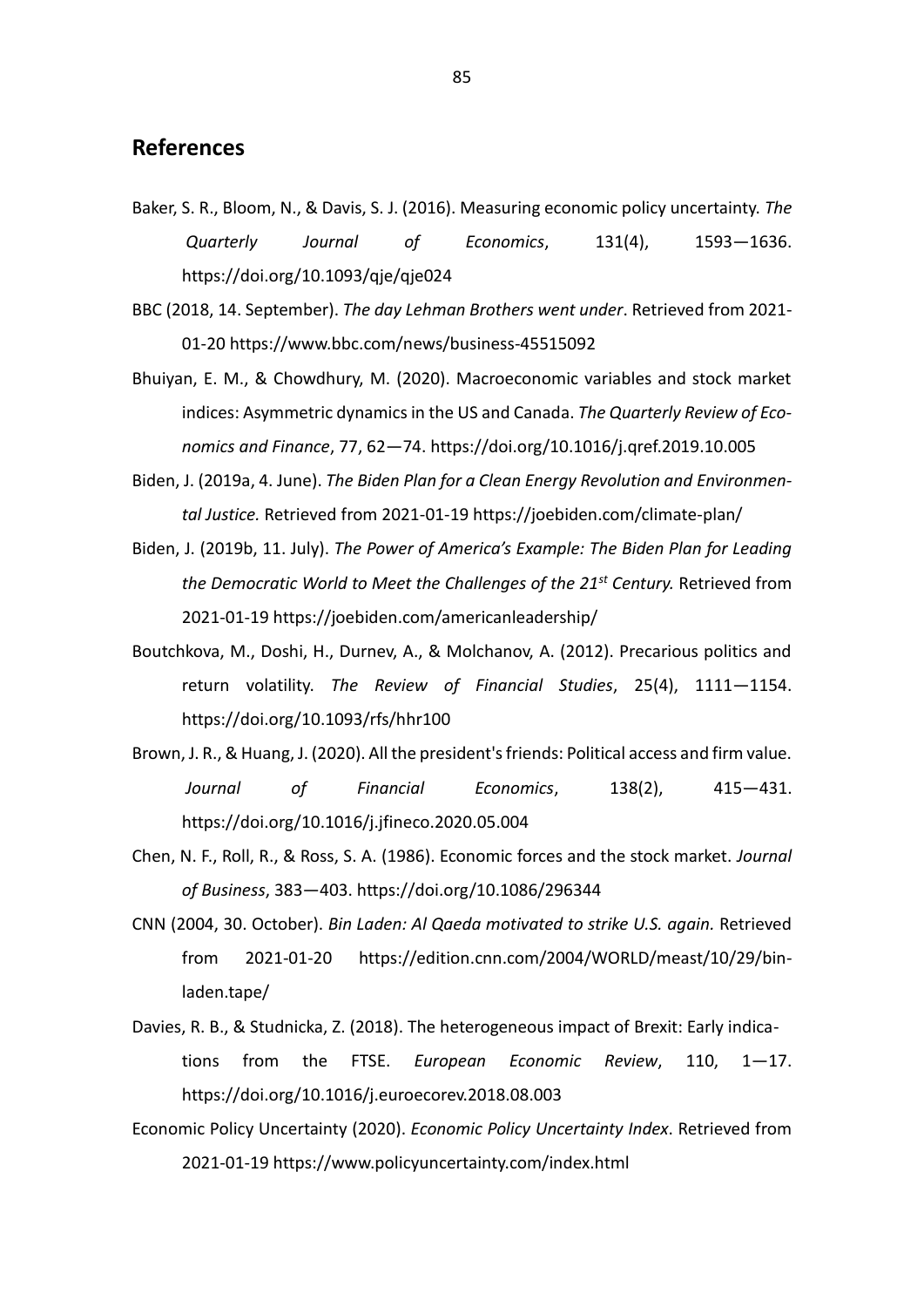- Ejara, D. D., Nag, R., & Upadhyaya, K. P. (2012). Opinion polls and the stock market: evidence from the 2008 US presidential election. *Applied Financial Economics*, 22(6), 437—443. https://doi.org/10.1080/09603107.2011.617692
- Fama E.F. (1991). Efficient capital markets: II. *The Journal of Finance,* 46(5), 1575—1617. <https://doi.org/10.1111/j.1540-6261.1991.tb04636.x>
- Fama, E. F., & French, K. R. (2004). The capital asset pricing model: Theory and evidence. *Journal of Economic Perspectives*, 18(3), 25—46. https://doi.org/10.1257/0895330042162430
- Fama, E. F., & French, K. R. (2015). A five-factor asset pricing model. *Journal of Financial Economics*, 116(1), 1—22. https://doi.org/10.1016/j.jfineco.2014.10.010
- Giavazzi, F., & McMahon, M. (2012). Policy uncertainty and household savings. *Review of Economics and Statistics*, 94(2), 517—531. https://doi.org/10.1162/REST\_a\_00158
- Goodell, J. W., & Vähämaa, S. (2013). US presidential elections and implied volatility: The role of political uncertainty. *Journal of Banking & Finance*, 37(3), 1108—1117. https://doi.org/10.1016/j.jbankfin.2012.12.001
- Hill, P., Korczak, A., & Korczak, P. (2019). Political uncertainty exposure of individual companies: The case of the Brexit referendum. *Journal of Banking & Finance*, 100(1), 58—76.<https://doi.org/10.1016/j.jbankfin.2018.12.012>
- Husted, L., Rogers, J., & Sun, B. (2020). Monetary policy uncertainty. *Journal of Monetary Economics*, 115, 20—36. https://doi.org/10.1016/j.jmoneco.2019.07.009
- Jens, C. E. (2017). Political uncertainty and investment: Causal evidence from US gubernatorial elections. *Journal of Financial Economics*, 124(3), 563—579. https://doi.org/10.1016/j.jfineco.2016.01.034
- Julio, B., & Yook, Y. (2012). Political uncertainty and corporate investment cycles. *The Journal of Finance*, 67(1), 45—83. <https://doi.org/10.1111/j.1540-> 6261.2011.01707.x
- Kelly, B., Pástor, Ľ., & Veronesi, P. (2016). The price of political uncertainty: Theory and evidence from the option market. *The Journal of Finance*, 71(5), 2417—2480. https://doi.org/10.1111/jofi.12406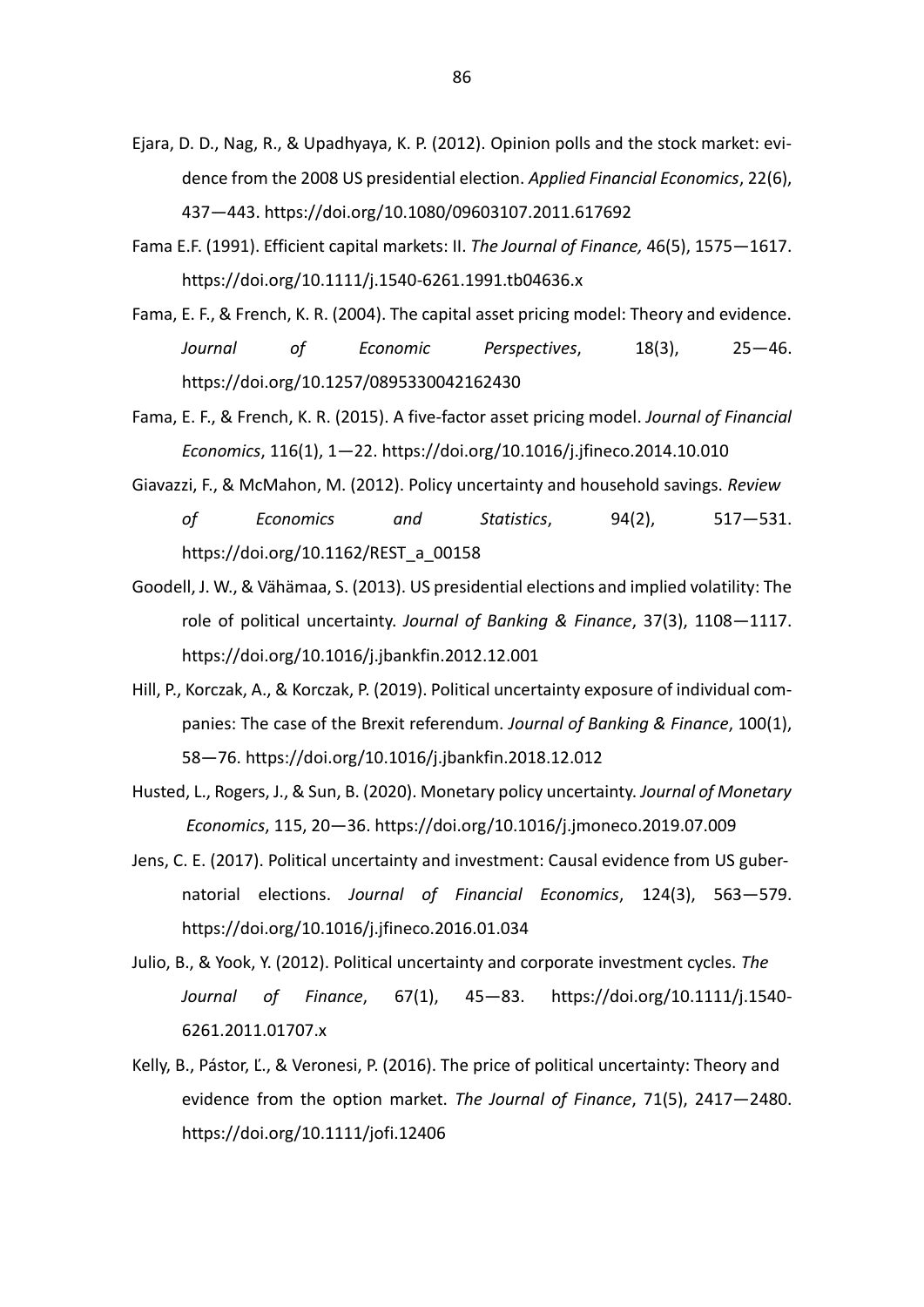- Knight, B. (2006). Are policy platforms capitalized into equity prices? Evidence from the Bush/Gore 2000 presidential election. *Journal of Public Economics*, 90(4–5), 751— 773.<https://doi.org/10.1016/j.jpubeco.2005.06.003>
- Lins, K. V., Servaes, H., & Tamayo, A. (2017). Social capital, trust, and firm performance: The value of corporate social responsibility during the financial crisis. *The Journal of Finance*, 72(4), 1785-1824. https://doi.org/10.1111/jofi.12505
- Liu, L. X., Shu, H., & Wei, K. J. (2017). The impacts of political uncertainty on asset prices: Evidence from the Bo scandal in China. *Journal of Financial Economics*, 125(2), 286—310.<https://doi.org/10.1016/j.jfineco.2017.05.011>
- MacKinlay, A. C. (1997). Event studies in economics and finance. *Journal of Economic Literature*, 35(1), 13-39.
- Malkiel, B. G., & Fama, E. F. (1970). Efficient capital markets: A review of theory and empirical work. *The Journal of Finance,* 25(2), 383—417. https://doi.org/10.1111/j.1540-6261.1970.tb00518.x
- Menon, A., & Salter, J. P. (2016). Brexit: initial reflections. *International Affairs*, 92(6), 1297—1318. https://doi.org/10.1111/1468-2346.12745
- Mutz, D. C. (2018). Status threat, not economic hardship, explains the 2016 presidential vote. *Proceedings of the National Academy of Sciences*, 115(19), E4330—E4339. <https://doi.org/10.1073/pnas.1718155115>
- New York Times (2017, 9. August). *Presidential Election Results: Donald J. Trump Wins*. Retrieved from 2020-04-29 [https://www.nytimes.com/elections/2016/re](https://www.nytimes.com/elections/2016/results/president)[sults/president](https://www.nytimes.com/elections/2016/results/president)
- Pantzalis, C., Stangeland, D. A., & Turtle, H. J. (2000). Political elections and the resolution of uncertainty: the international evidence. *Journal of Banking & Finance*, 24(10), 1575–1604. https://doi.org/ 10.1016/S0378-4266(99)00093-X
- Pástor, L., & Veronesi, P. (2012). Uncertainty about government policy and stock prices. *The Journal of Finance*, 67(4), 1219—1264. <https://doi.org/10.1111/j.1540-> 6261.2012.01746.x
- Pástor, L., & Veronesi, P. (2013). Political uncertainty and risk premia. *Journal of Financial Economics*, 110(3), 520—545.<https://doi.org/10.1016/j.jfineco.2013.08.007>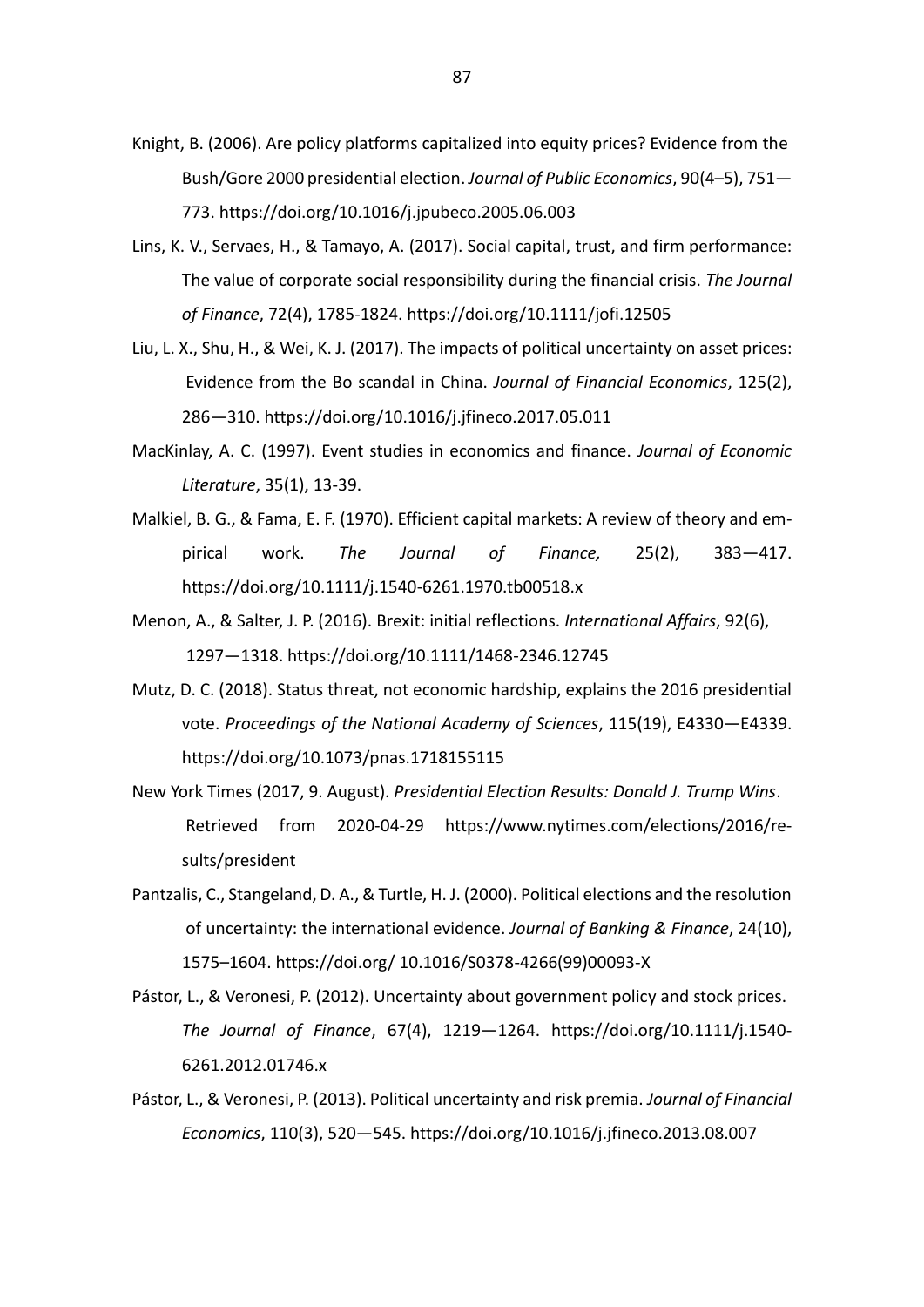- Pástor, L., & Veronesi, P. (2020). Political cycles and stock returns. *Journal of Political Economy*, 128(11), 4011—4045. <https://doi.org/10.1086/710532>
- Ratanapakorn, O., & Sharma, S. C. (2007). Dynamic analysis between the US stock returns and the macroeconomic variables. *Applied Financial Economics*, 17(5), 369—377. https://doi.org/10.1080/09603100600638944
- Salmerón, R., García, C. B., & García, J. (2018). Variance inflation factor and condition number in multiple linear regression. *Journal of Statistical Computation and Simulation*, 88(12), 2365—2384. https://doi.org/ 10.1080/00949655.2018.1463376
- Santa–Clara, P., & Valkanov, R. (2003). The presidential puzzle: Political cycles and the stock market. *The Journal of Finance*, 58(5), 1841—1872. https://doi.org/ 10.1111/1540-6261.00590
- Selmi, R., & Bouoiyour, J. (2019). The financial costs of political uncertainty: Evidence from the 2016 US presidential elections. *Scottish Journal of Political Economy*, 67(1), 166—185<https://doi.org/10.1111/sjpe.12231>
- Snowberg, E., Wolfers, J., & Zitzewitz, E. (2007). Partisan impacts on the economy: evidence from prediction markets and close elections. *The Quarterly Journal of Economics*, 122(2), 807—829. https://doi.org/10.1162/qjec.122.2.807
- Taylor, D. B. (2021, 10. January). *A Timeline of the Coronavirus Pandemic*. New York Times. Retrieved from 2021-01-20 <https://www.nytimes.com/article/coronavirus-time>line.html
- The Guardian (2004, 31. October). *Bush wins boost from terror tape.* Retrieved from 2021-01-20 <https://www.theguardian.com/world/2004/oct/31/alqaida.uselec>tions20041
- Wagner, A. F., Zeckhauser, R. J., & Ziegler, A. (2018). Company stock price reactions to the 2016 election shock: Trump, taxes, and trade. *Journal of Financial Economics*, 130(2), 428—451[. https://doi.org/10.1016/j.jfineco.2018.06.013](https://doi.org/10.1016/j.jfineco.2018.06.013)
- White House (2017, 1. June). *Statement by President Trump on the Paris Climate Accord.* Retrieved from 2021-01-19 <https://www.whitehouse.gov/briefings-state>ments/statement-president-trump-paris-climate-accord/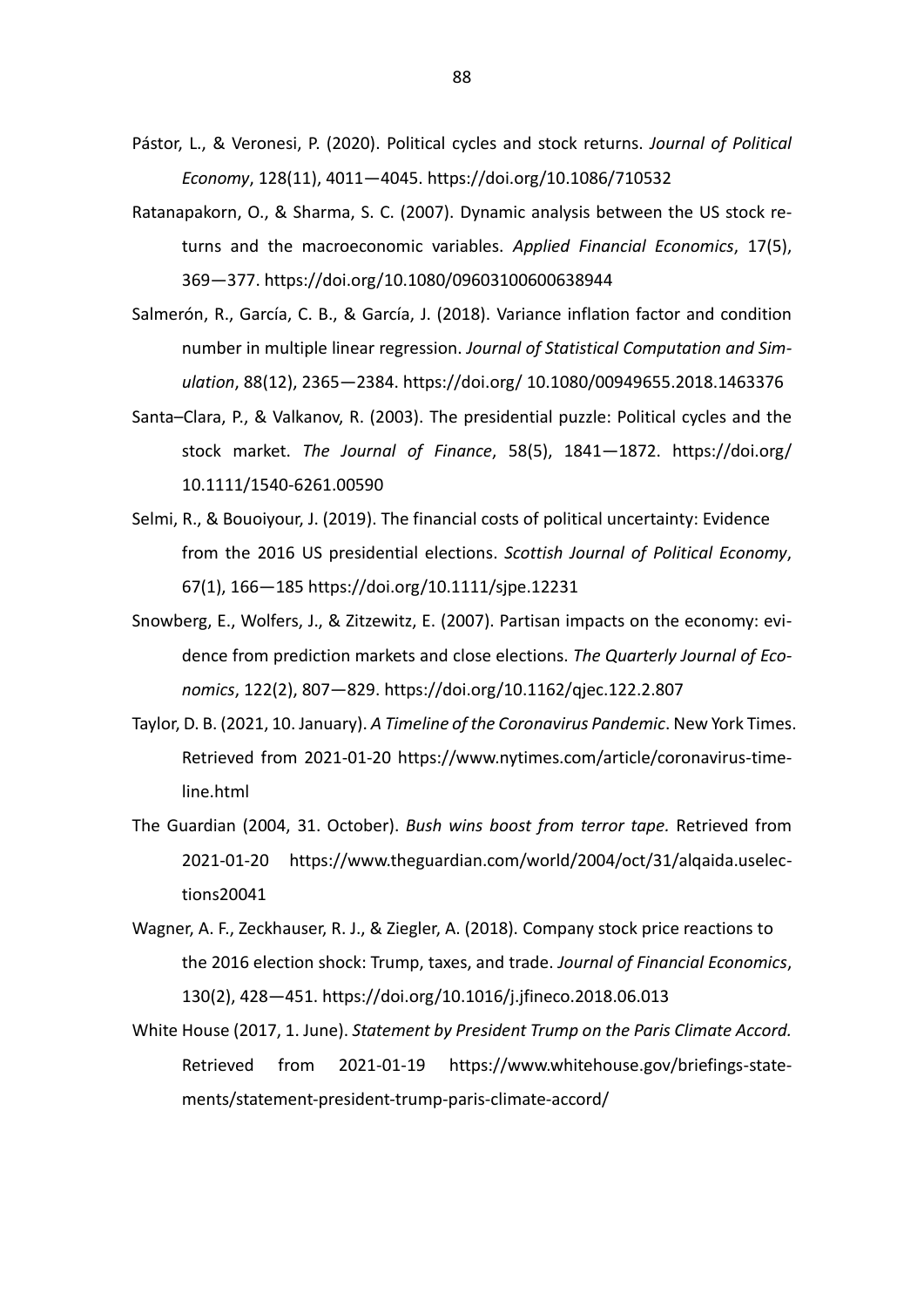Wooldridge, J. M. (2013). *Introductory econometrics: A modern approach* (5th int. ed.). South-Western/Cengage Learning.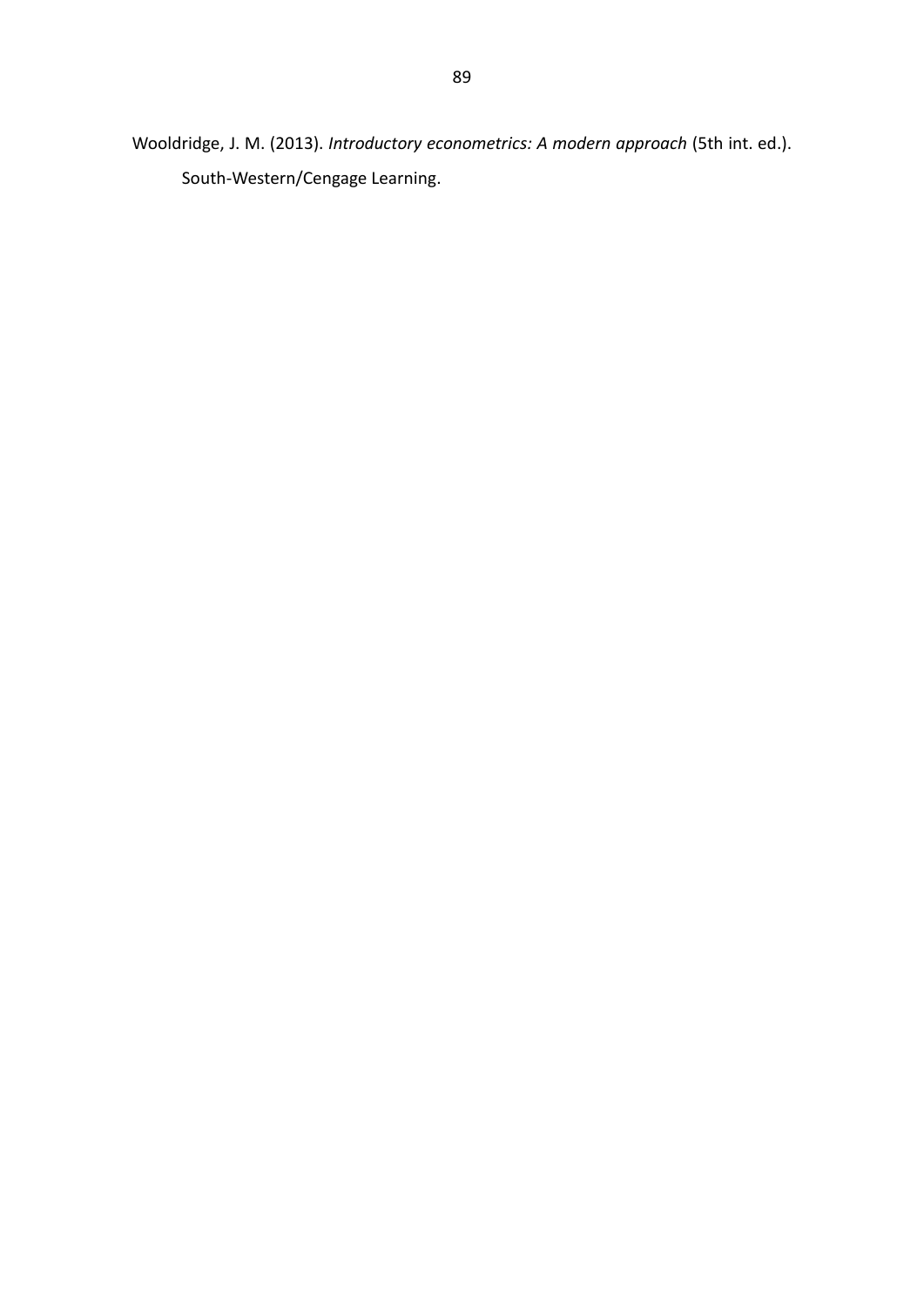## **Appendices**

## **Appendix 1. List of companies**

| Ticker     | Company name                         | Industry                                |
|------------|--------------------------------------|-----------------------------------------|
| AAPL.O     | Apple Inc                            | Computer Hardware                       |
| ADBE.O     | Adobe Inc                            | Software                                |
| ADP.O      | Automatic Data Processing Inc        | <b>Financial Administration</b>         |
| AMAT.O     | <b>Applied Materials Inc.</b>        | Semiconductors                          |
| AMD.O      | <b>Advanced Micro Devices Inc</b>    | Semiconductors                          |
| AMGN.O     | Amgen Inc                            | Biotechnology                           |
| AMZN.O     | Amazon.com Inc                       | <b>Broadline Retailers</b>              |
| AXP        | American Express Co                  | <b>Consumer Finance</b>                 |
| BA         | Boeing Co                            | Aerospace                               |
| BKNG.O     | <b>Booking Holdings Inc</b>          | <b>Travel &amp; Tourism</b>             |
| <b>CAT</b> | Caterpillar Inc                      | <b>Commercial Vehicles &amp; Trucs</b>  |
| CMCSA.O    | Comcast Corp                         | <b>Broadcasting &amp; Entertainment</b> |
| COST.O     | Costco Wholesale Corp                | <b>Broadline Retailers</b>              |
| CRM        | Salesforce.com Inc                   | Software                                |
| CSCO.O     | Cisco Systems Inc                    | <b>Telecommunications Equipment</b>     |
| <b>CVX</b> | Chevron Corp                         | Integrated Oil & Gas                    |
| <b>DIS</b> | Walt Disney Co                       | Broadcasting & Entertainment            |
| GILD.O     | Gilead Sciences Inc.                 | Pharmaceuticals                         |
| GOOGL.O    | Alphabet Inc                         | Internet                                |
| GS         | Goldman Sachs Group Inc              | <b>Investment Services</b>              |
| HD         | Home Depot Inc                       | Home Improvement Retailers              |
| <b>HON</b> | Honeywell International Inc          | Diversified Industrials                 |
| <b>IBM</b> | International Business Machines Corp | <b>Computer Services</b>                |
| INTC.O     | Intel Corp                           | Semiconductors                          |
| INTU.O     | Intuit Inc                           | Software                                |
| ISRG.O     | Intuitive Surgical Inc               | <b>Medical Equipment</b>                |
| JNJ        | Johnson & Johnson                    | Pharmaceuticals                         |
| JPM        | JPMorgan Chase & Co                  | <b>Banks</b>                            |
| КO         | Coca-Cola Co                         | Soft Drinks                             |
| MCD        | McDonald's Corp                      | <b>Restaurants &amp; Bars</b>           |
| MDLZ.O     | Mondelez International Inc           | <b>Food Products</b>                    |
| <b>MMM</b> | 3M Co                                | Diversified Industrials                 |
| <b>MRK</b> | Merck & Co Inc                       | Pharmaceuticals                         |
| MSFT.O     | Microsoft Corp                       | Software                                |
| MU.O       | Micron Technology Inc                | Semiconductors                          |
| NFLX.O     | Netflix Inc.                         | Broadcasting & Entertainment            |
| <b>NKE</b> | Nike Inc                             | Footwear                                |
| NVDA.O     | <b>NVIDIA Corp</b>                   | Semiconductors                          |
| PEP.O      | PepsiCo Inc                          | Soft Drinks                             |
| PG         | Procter & Gamble Co                  | Nondurable Household Products           |
| QCOM.O     | Qualcomm Inc                         | Semiconductors                          |
| SBUX.O     | <b>Starbucks Corp</b>                | <b>Restaurants &amp; Bars</b>           |
| TMUS.O     | T-Mobile US Inc                      | <b>Mobile Telecommunications</b>        |
| <b>TRV</b> | <b>Travelers Companies Inc</b>       | Property & Casualty Insurance           |
| TXN.O      | <b>Texas Instruments</b>             | Semiconductors                          |
| <b>UNH</b> | UnitedHealth Group Inc               | <b>Health Care Providers</b>            |
| V          | Visa Inc                             | Consumer Finance                        |
| VZ         | <b>Verizon Communications Inc</b>    | <b>Fixed Line Telecommunications</b>    |
| WBA.O      | Walgreens Boots Alliance Inc         | <b>Drug Retailers</b>                   |
| <b>WMT</b> | Walmart Inc                          | <b>Broadline Retailers</b>              |